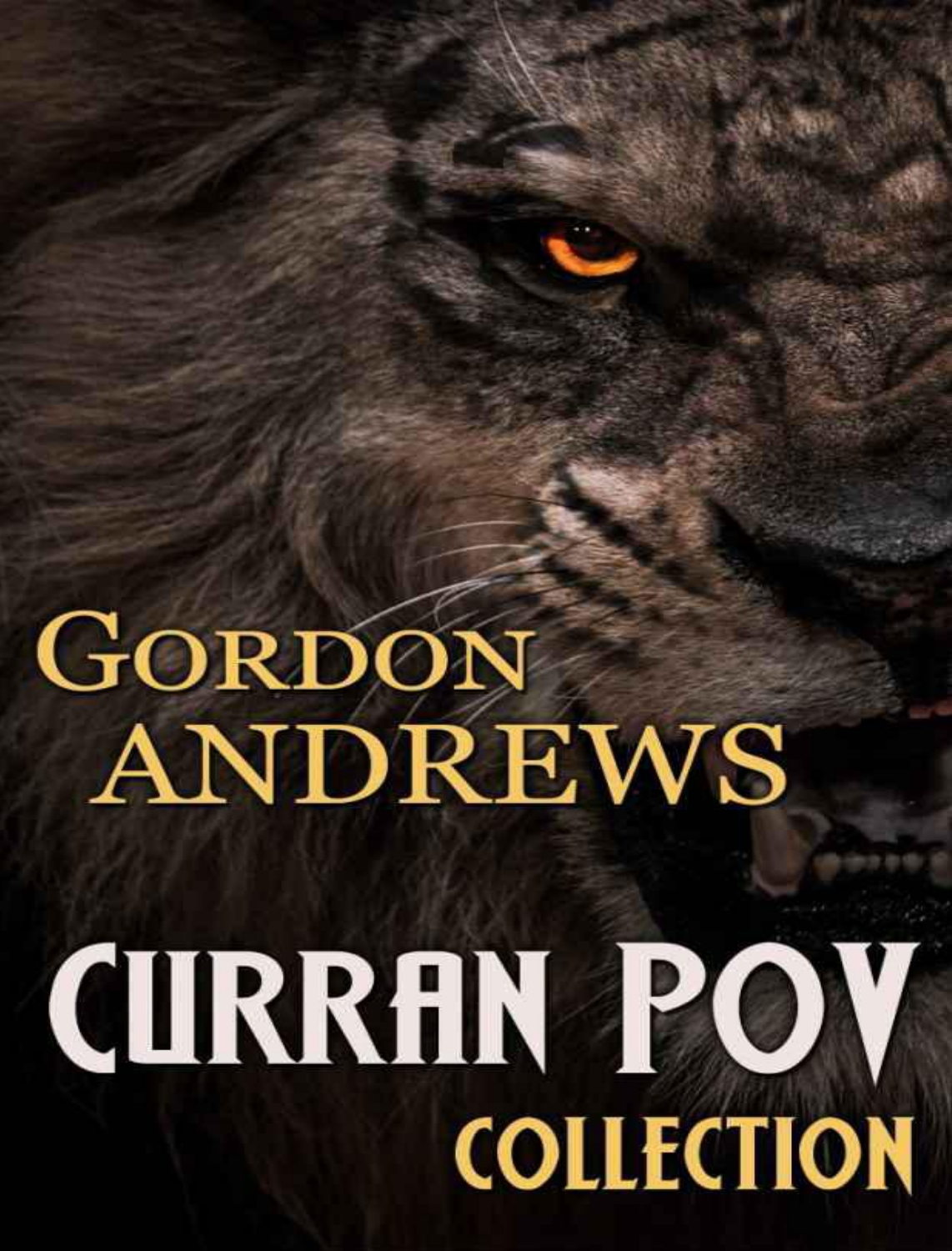#### CURRAN POV COLLECTION

Copyright © 2013 by Ilona Andrews, Inc.

This book is a work of fiction. The names, characters, places, and incidents are products of the writer's imagination or have been used fictitiously and are not to be construed as real. Any resemblance to persons, living or dead, actual events, locales or organizations is entirely coincidental.

All rights reserved. No part of this book may be reproduced, scanned, or distributed in any manner whatsoever without written permission from the author except in the case of brief quotation embodied in critical articles and reviews.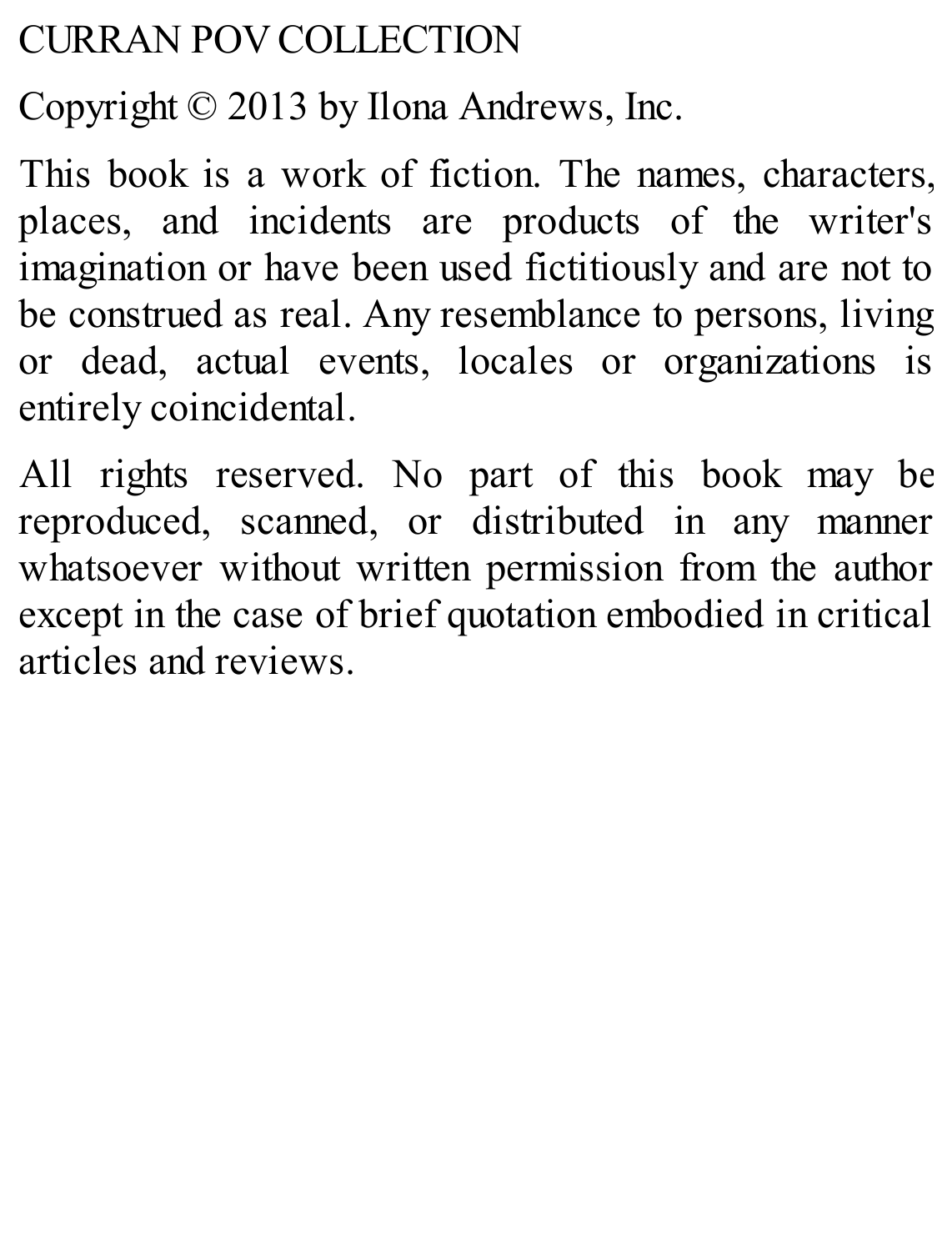### *CURRAN POV*

## **Gordon Andrews**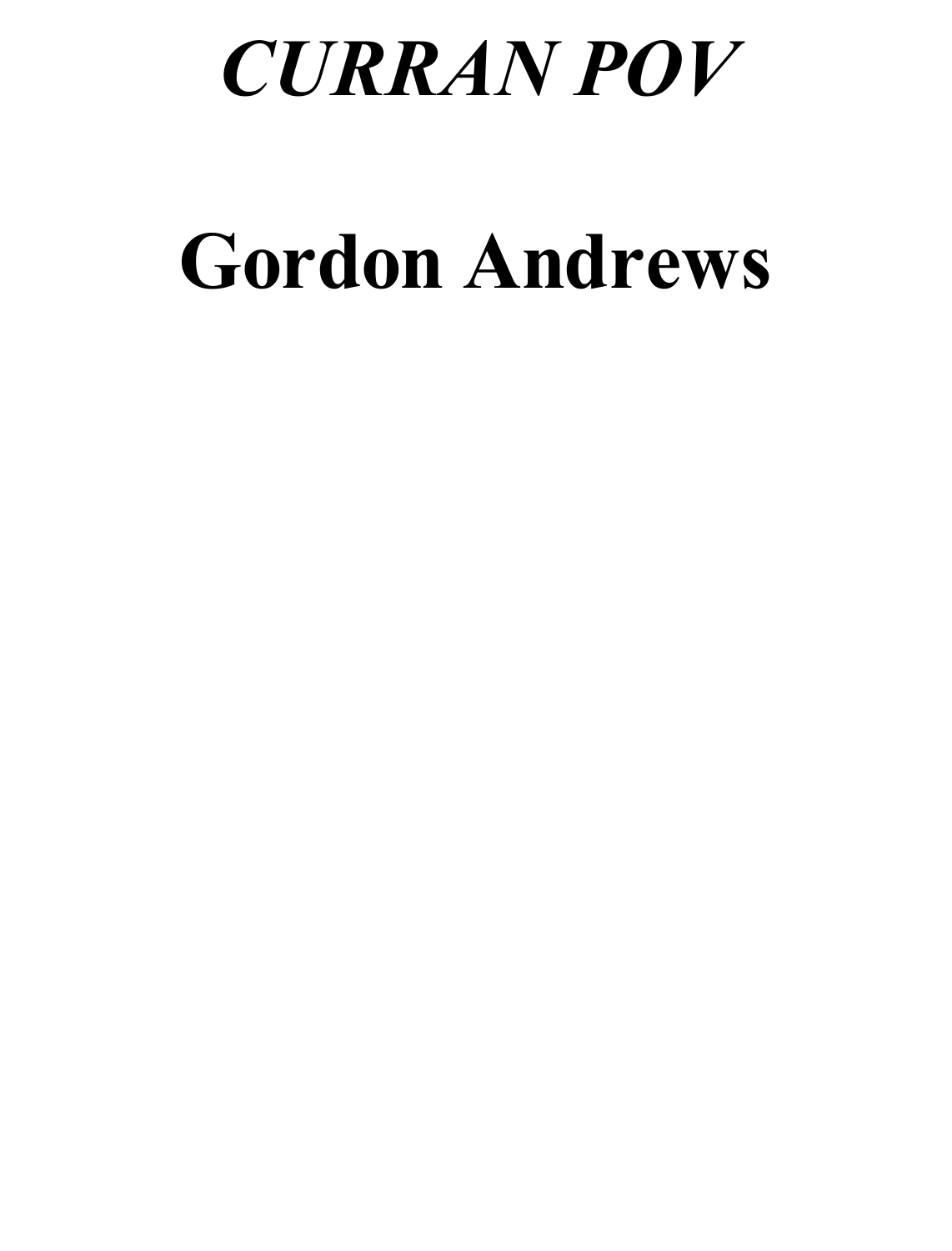## **FOREWORD**

We've received numerous requests from our readers asking us what this or that character thought about certain scenes from the books. However, nobody has garnered as many requests as Curran. Finally, in the summer of 2009, Gordon decided to write a scene from the Beast Lord's point of view. Curran's POVs, as these scenes have come to be called, have become a favorite with the fans.

Here they are, in chronological order (we think). Enjoy!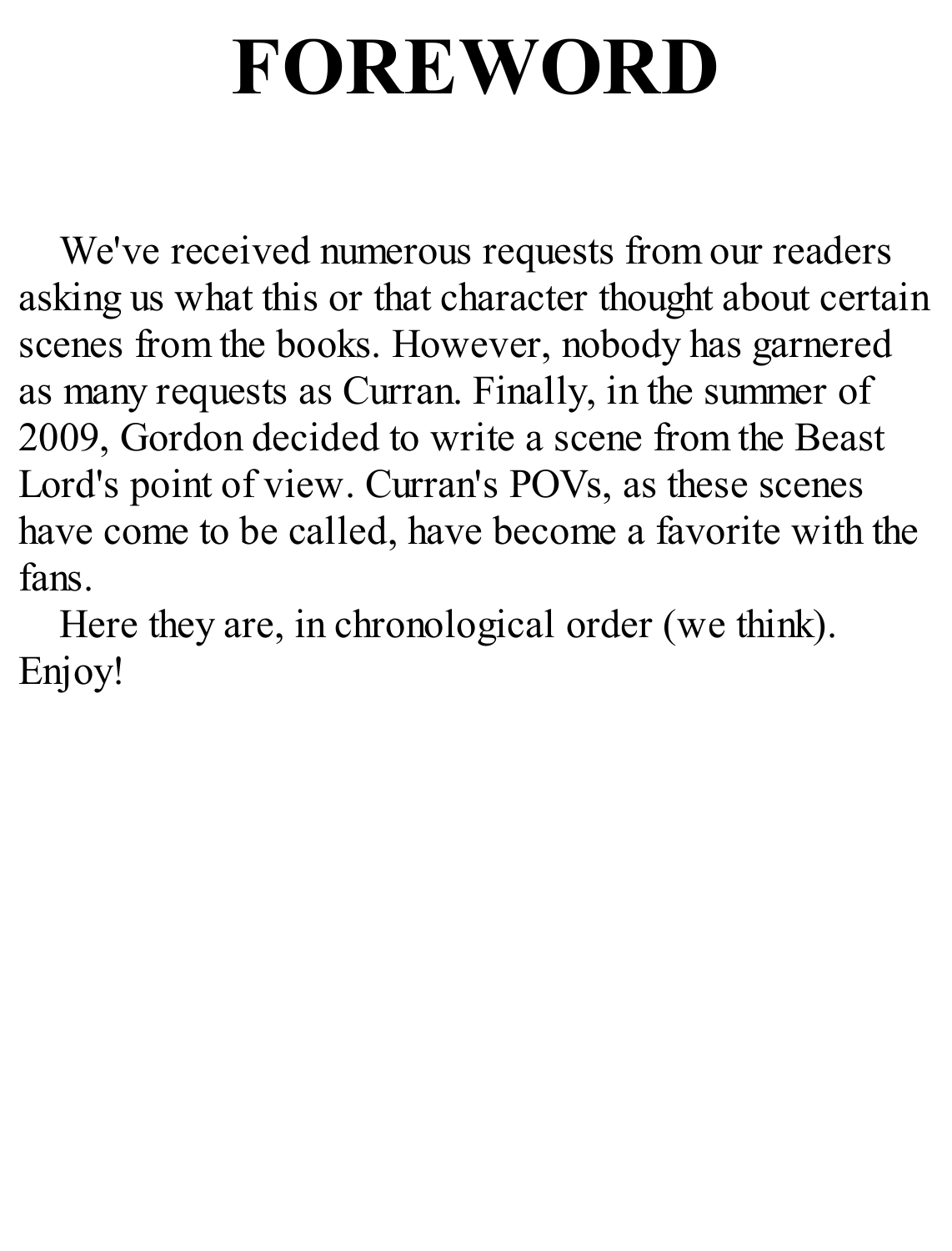## **UNICORN LANE**

#### **(***Magic Bites***)**

I was in Unicorn Lane at night. A bad time to be in a bad place. Anything can happen here, but it's never something good.

No one was in charge of Unicorn Lane. None of Atlanta's many supernatural factions could claim dominion over it. It was populated by those once human and those who had never been, and they hid in the dark ruins, feeding on each other and making visitors unwelcome. Thus, Unicorn Lane was recognized by all as neutral territory, a no-man's-land you entered at your own risk. The scared hovered at the edge, the stupid died not far from it. I was here to meet someone, and if she made it far enough to find me, I would know she was neither.

I leaned against the wall, feeling the cold stone of the abandoned building against my back. Moonlight seeped through the holes in the roof, illuminating a gap in the wall. She would come through there. The night shadows hid me, so I'd have plenty of time to look her over.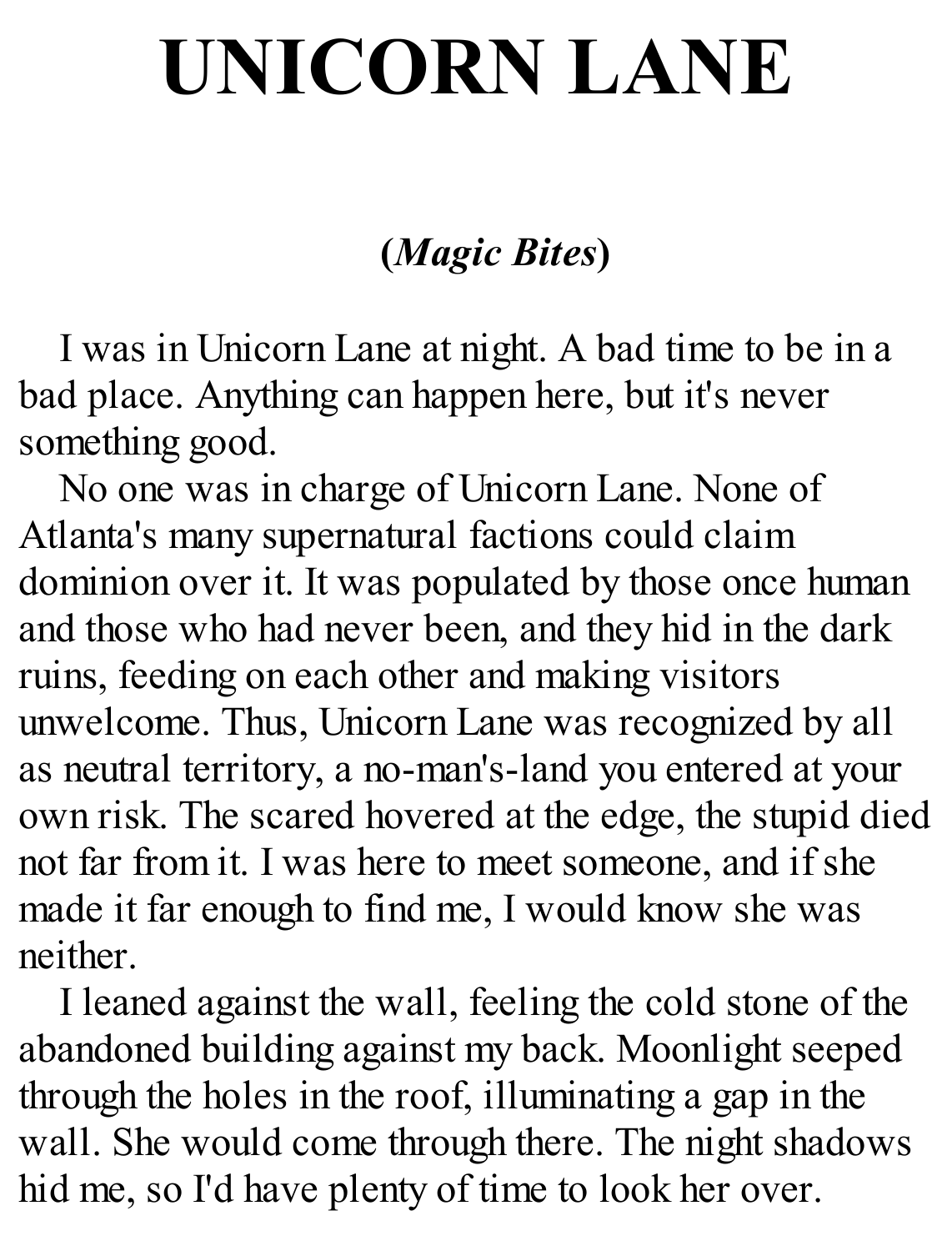The Unicorn lay quiet. The night is never truly silent, but right now the monsters minded their manners. None of them knew why I was here, but all of them recognized that they didn't want to be the reason for my visit.

What I did know of the merc came from Jim, my chief of security. He'd worked with her in the Mercenary Guild. That gave me pause. Jim was a cat and preferred the solitary hunt. It was rare for him to let anyone outside the Pack watch his back. He said she was fast, for a human, and good with a blade. He also said she had a big mouth and fought when she should run. None of this endeared her to me. Mercs were bottom-feeders. No honor, no integrity, no loyalty. They didn't stand for anything. I wasn't in the habit of personally meeting lowlife thugs who wanted to be tough guys. I had people for that.

However, I was willing to take a chance this time since Jim had vouched for her. Jim had seen her come out of situations that should have ended her, and he didn't believe all her cards were on the table. She was likely hiding strong magic, which meant she came with baggage. That was fine if it made her useful. Something was hunting my people, the Free People of Atlanta. We were shapeshifters and we had the best trackers in the City, but we had yet to catch it.

Normally we solved our own problems. We kept it in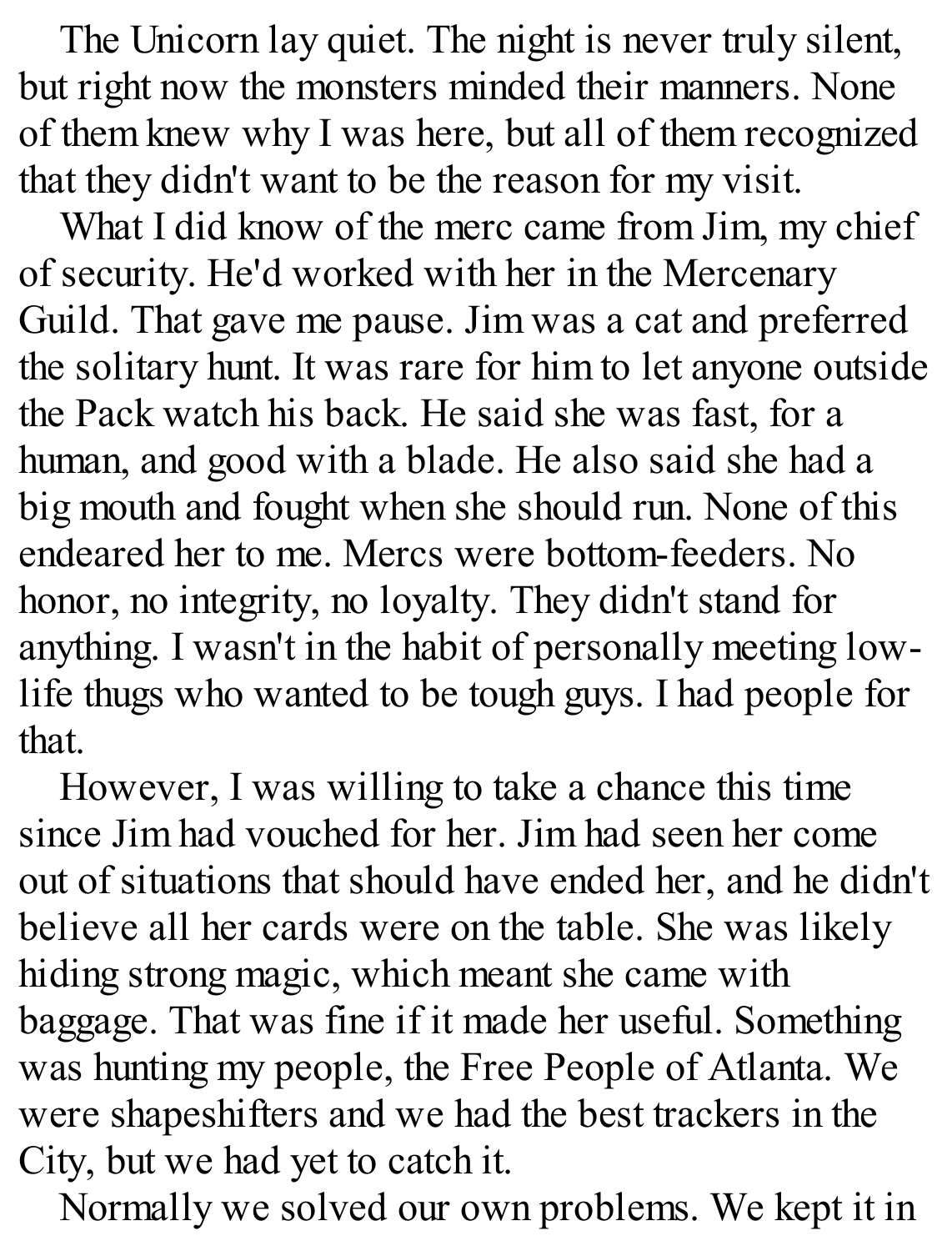the family. Humans saw us as freaks, and I saw no need to give them more ammunition. But the murders had been too numerous, and some of the vampires had been destroyed as well. No big loss.

Then the Order of Merciful Aid had gotten involved. The only human I trusted in that organization of fanatics, a Knight Diviner of the Order, had been investigating the case and was killed for it, presumably by the same creature. I have little love and less use for humans, but Greg Feldman had died helping us, and that counted for something. Incredibly, this merc was his estranged ward and had inherited the case along with a temporary position with the Order.

I would find this thing that was murdering my people. I would stand over it and taste its blood as the light faded from its eyes. Nothing would change that. But with the Order's help, I would find it faster. If Greg's ward was looking for revenge, all the better. It meant she would be willing to take risks that could help me get my teeth on this creature's throat.

The night wind brought a mixture of scents to my tongue. Leather--old boots. A touch of sweat, clean and unmistakably feminine. A mix of rosemary, chamomile, lavender--shampoo, an herbal fragrance foreign to this dank and moldy place--nice. A very faint trace of cloves and steel--oil for the sword. She was near and moving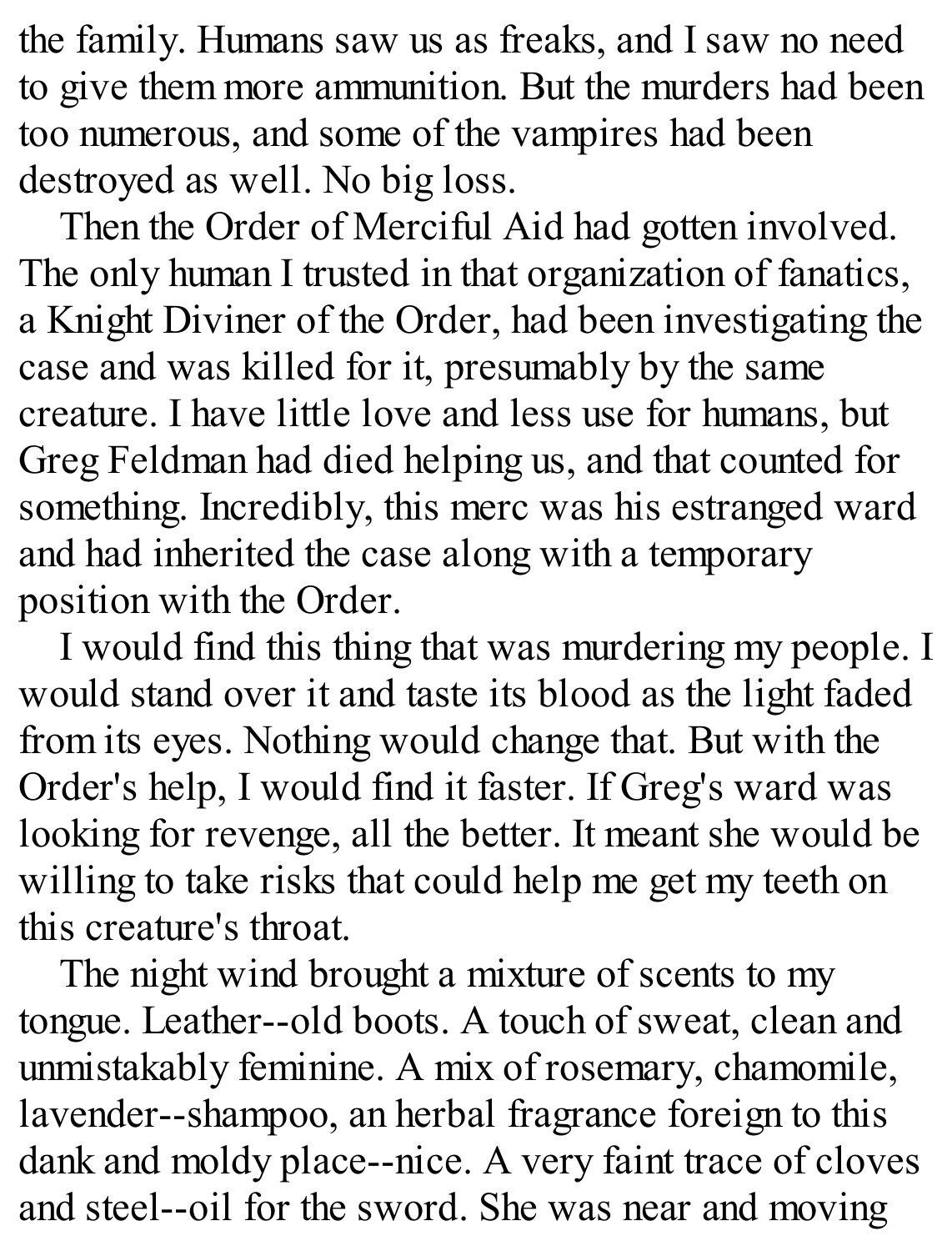closer.

She was nearly soundless, unusually quiet for a human. Interesting. What was she?

Finally the faint sound of a step. Come closer, little mouse, you're almost there.

The night shadows swallowed me. She would come in right across from me--it was the only way in--and I would see her before she saw me, if I choose to let myself be seen. Perhaps if she looked as good as she smelled I would give her that privilege.

A slight scratch of a foot sliding on stone. I leaned forward to get a better look.

Moonlight from gaps in the ceiling illuminated the scene as she stepped through the gap. She came in sideways, slowly and carefully, carrying a sword. An odd-looking blade, pale. She held it like she knew what she was doing, but her faith in its ability to protect her was misplaced. The tips of my claws, wanting to come out, caused the inside of my skin to itch. She had one sword, but I had ten claws.

She scanned the area, stopped to listen, then moved forward again--stealthily, like a dancer--hiding in the nearest shadow before I caught a glimpse of her face. The draft brought another whiff of her scent. She paused and I knew she was peering into the gloom, trying to find me. I liked the way she moved, balanced and light,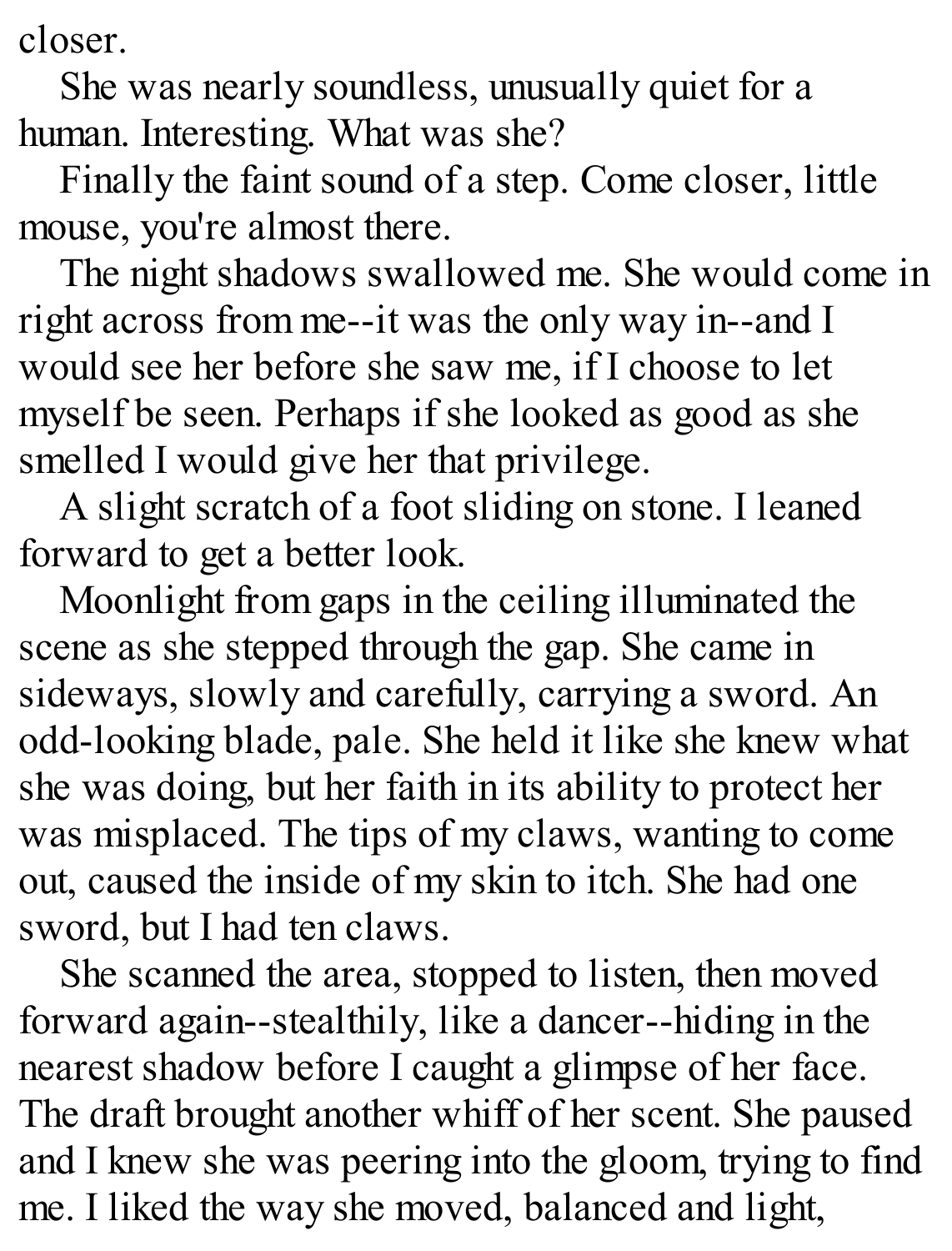neither tiptoeing nor stiff. Nice body. Come to me, mouse, don't be scared.

She took a step forward and I saw her in profile. Exotic, strong features. Not pretty, but I liked what I saw.

I drew my fingers through the dirt, scraping the floor a little.

She pivoted on one foot, turning her sword. Fast. Her head snapped toward me. Dark eyes stared straight at me. I detected no fear. Instead, it was a look of challenge. So not a mouse after all, but something more. This could be interesting. I'd let her dance in the dirt a bit more. She was fun to watch.

She crouched with her hand out. What the hell was she doing...?

"Here, kitty, kitty, kitty."

Oh my God. She was an imbecile, and I was going to kill Jim.

She blinked and stared at me. She'd seen my eyes glow.

I let go, shifting in the dark into my true form. If you want a kitty, little girl, I'll give you one you'll never forget.

I stepped into the moonlight. She froze.

That's right. No sudden moves. I padded toward her slowly and circled her, allowing her take it all in. Do you like the kitty now? I could smell her surprise and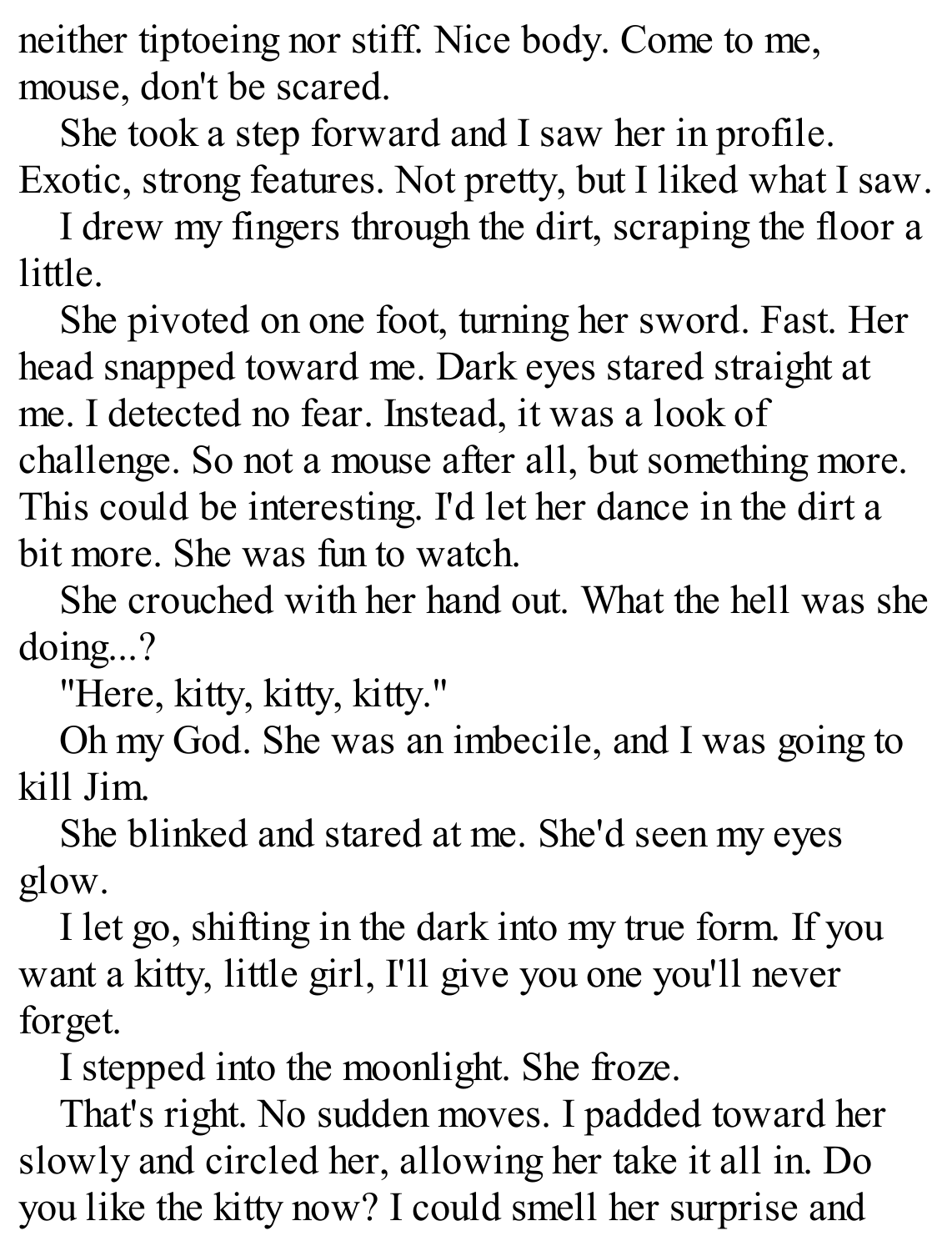fear. Our gazes met. Her eyes went wide, and then she fell on her ass.

Heh. A bow would have been sufficient.

I retreated into the shadows of the corner. I wasn't sure what effect a laughing lion would have on her, and I didn't want her to faint. I reverted to human form and changed into sweats and a tee. Any other time, I might have walked out to her as is, but this was a business meeting. Best to keep it that way.

I gave her a few seconds to recover. She was dusting off her jeans.

"Kitty, kitty?"

She jumped a bit. Smart girl. Most shapeshifters can't switch back and forth like that. I'm not most shapeshifters. I'm the Beast Lord.

"Yeah," she managed weakly. "You caught me unprepared. Next time I'll bring cream and catnip toys."

Toys wouldn't be necessary. "There may not be a next time."

I stepped out and she turned toward me. She seemed almost relieved that I wasn't naked. Most women had the opposite reaction. Her loss.

I hit her with my hard stare. She met my gaze and didn't look away or cringe. Points for her. She was tall for a woman, maybe two or three inches shorter than me. Young, maybe early- or mid-twenties. She looked strong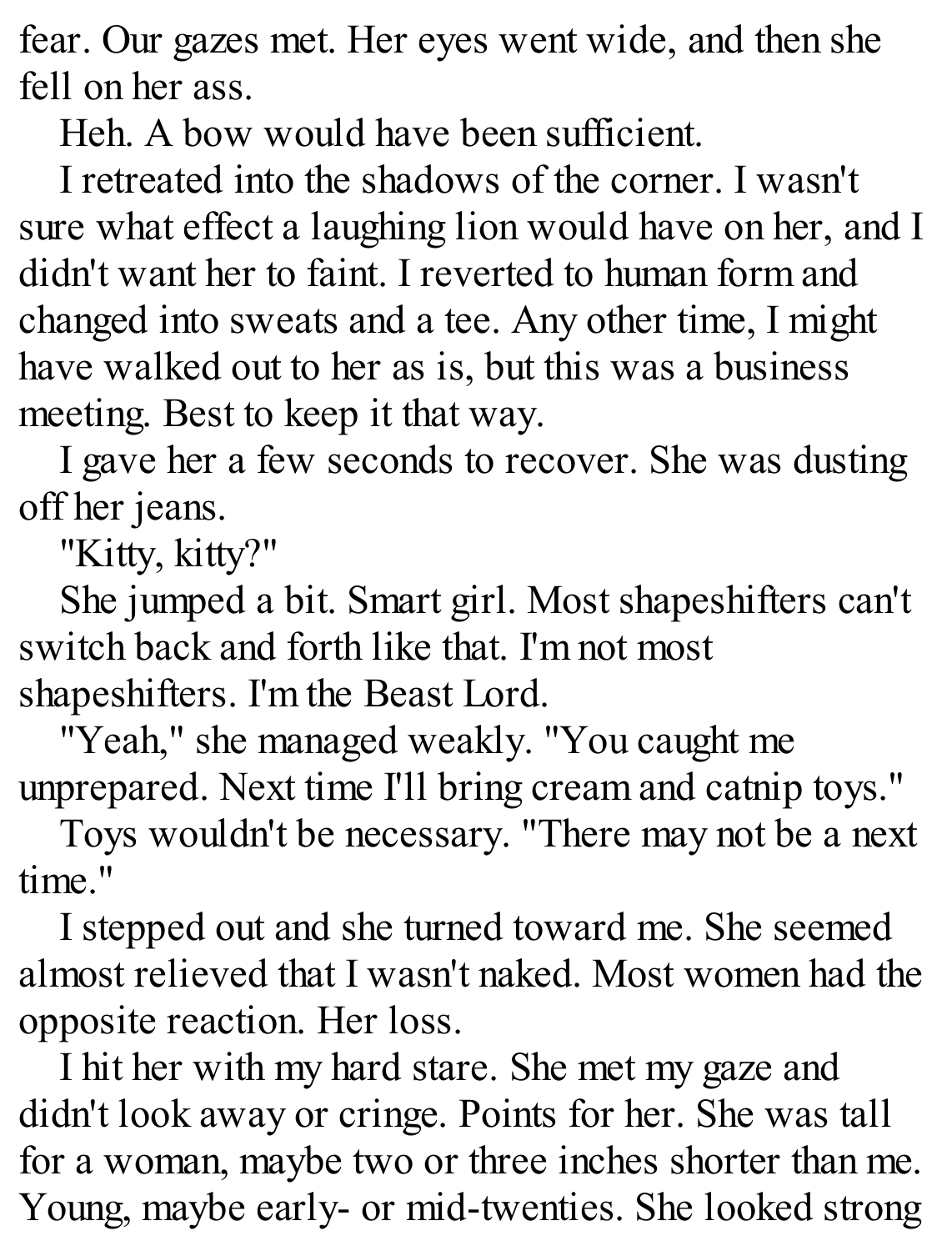and lithe, like an athlete or martial artist.

"What kind of woman greets the Beast Lord with 'here, kitty kitty'?"

"One of a kind."

She continued to hold my stare. She might not have been as funny as she thought she was, but she wasn't a coward. Good. I could work with brave.

I took a step toward her. "I'm the Lord of the Free People."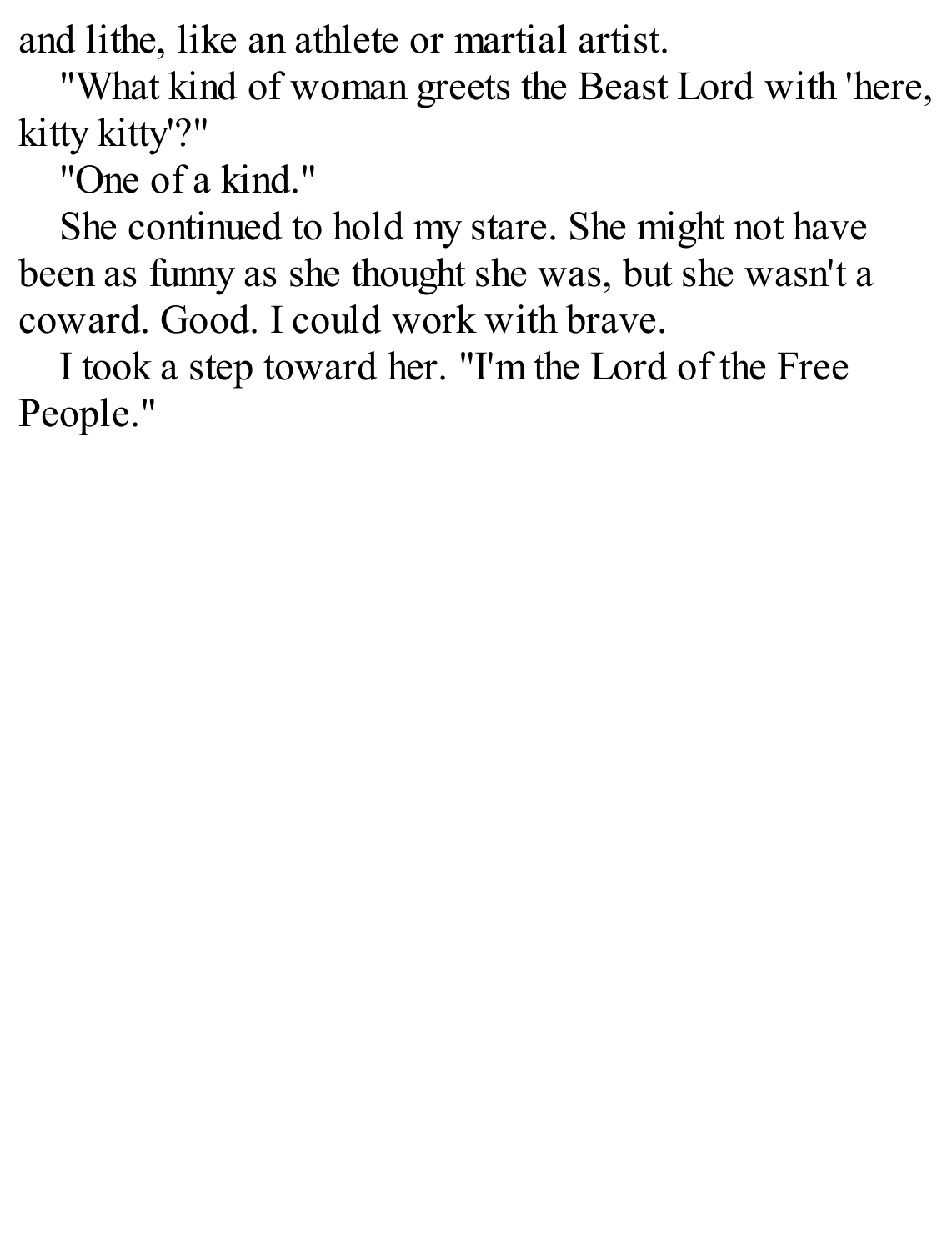## **FERNANDO'S**

#### **(***Magic Bites***)**

I sat at a table at Fernando's. It wasn't my favorite place--too posh, too public--but Myong liked it. The service was good, the food was okay, but people didn't really come to Fernando's to eat. They came to be seen. Most of them were self-important people indulging themselves. It wasn't my crowd and I didn't care to be seen by them.

Myong glanced up from her menu. She, on other hand, fit into Fernando's quite well. She was beautiful and she had that cultured elegance that went along with wealth and privilege. Any of the men here would've loved to have her on their arm. It was almost as if she were one of the rewards of power--a gorgeous woman suitable for a successful man--and she did nothing to break that impression. And now I was that guy with her. I was in a restaurant I didn't like, among people I couldn't stand, and I was bored.

I surveyed the patrons. Men and women, sitting around identical tables, murmuring in quiet voices, drinking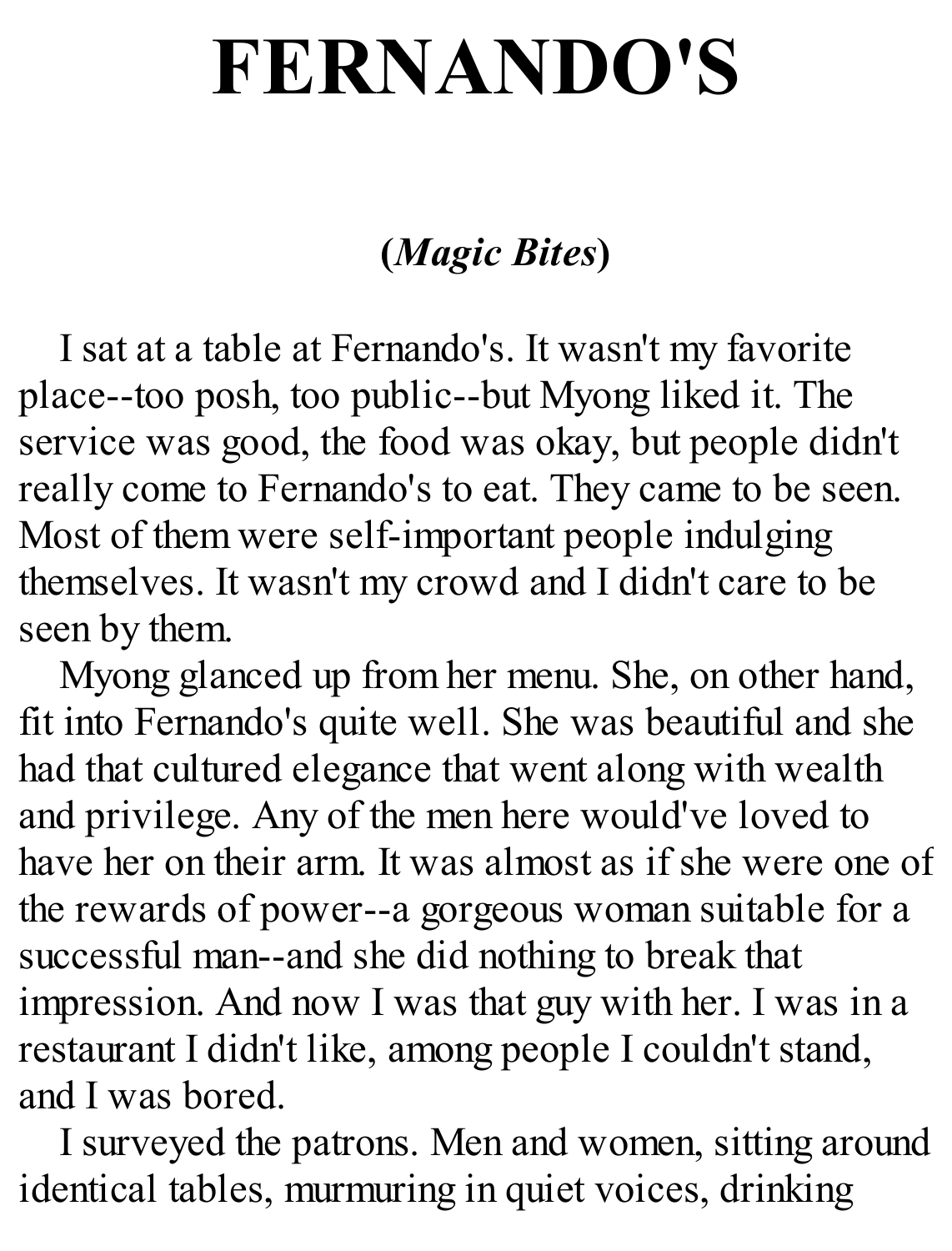their wine. A woman walked between the tables, led by a waiter. She wore a champagne-colored gown, and something about the way she moved, perfectly balanced, caught my eye. Most people would be focusing on the waiter, but she seemed aware of her surroundings, not anxious but ready, cataloging the possible dangers and summing people up.

The waiter turned. The woman turned after her, and I saw her face.

Kate.

Kate Daniels. Here, in Fernando's. I put down my menu.

Where in that really revealing dress was she hiding her sword? Did she have it strapped to her thigh?

Kate kept gliding in her heels. She looked stunning. Her hair was down, framing her face and falling past her shoulders and down her back. The dress fit her well, almost as if had been tailor-made to flatter her lean, strong frame, displaying all the things jeans and those ugly sweatshirts usually concealed. She looked... well, feminine. Long legs. Supple. Bare shoulders. The dress softened her, but she had definition to her arms. Don't see that often in a human woman.

In the short time I had known her, she had struck me as many things--brave, competent, smart-ass--but tonight she looked beautiful. It made me regret that she had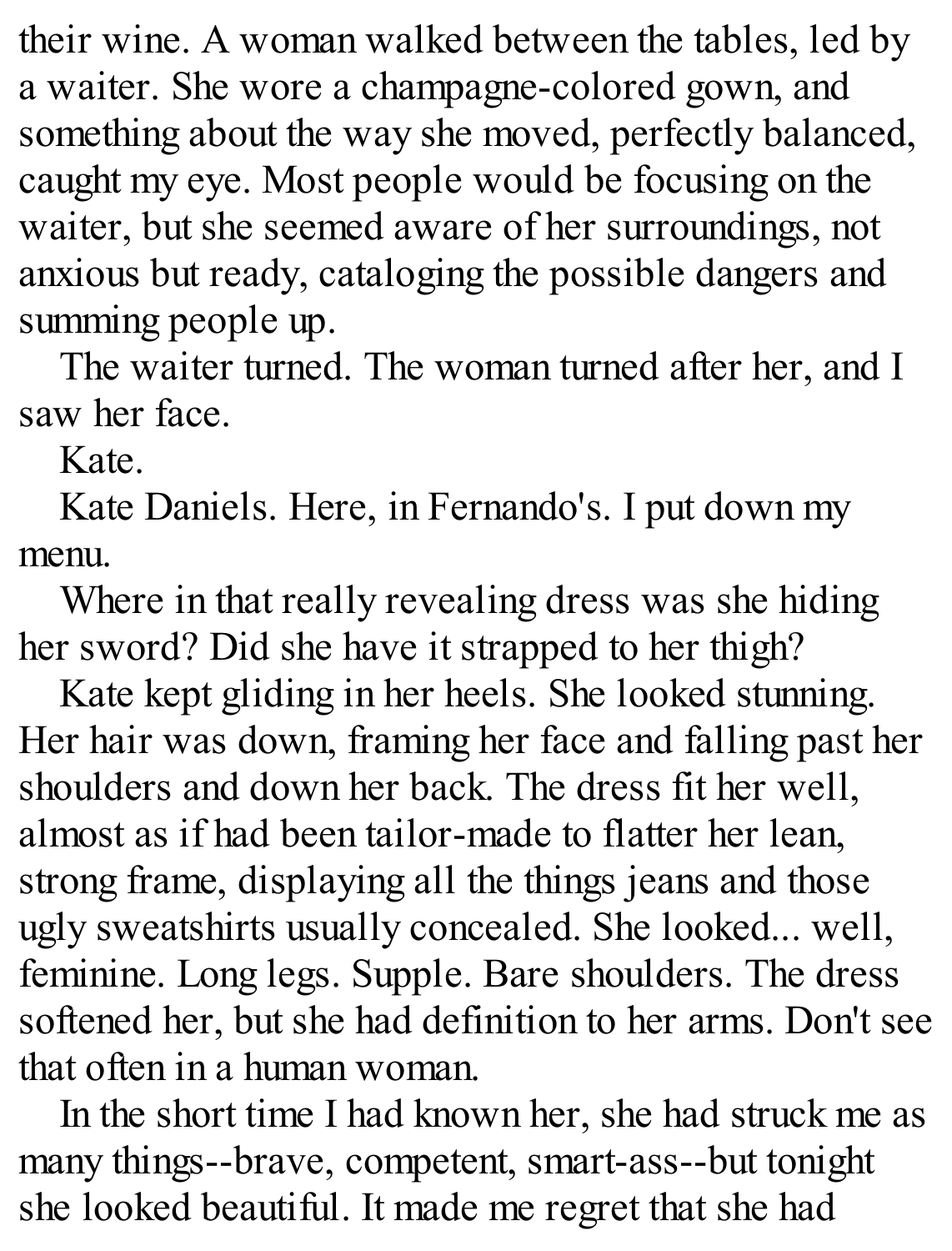declined my earlier offer of joining me in the tank.

The waiter led her to a table where a man sat alone. She was on a date. And the poor fool wasn't even armed. He didn't stand a chance.

Kate circled the table, giving me a lovely view of her backside. Mm. She stood by a chair that would let her see the door. Ha. I wondered for a moment if she would flip it over and sit cowboy style, with the back of the chair protecting her stomach.

"Is something funny?" Myong asked.

"No."

Kate's date, a handsome man in an expensive dark suit, stared at her, his mouth hanging slightly open. You and me both, brother.

The waiter held the chair for her. Her date didn't even rise. *Come on, fancy lad, stand up, say something charming, hold her chair for her. Did they not teach etiquette at Little Lords Academy?*

Kate sat. The fancy lad kept staring.

*Gods, man, act like you've been out with a lady before* .

He finally recovered and said something. She said something back. He smiled. They managed to engage in some small talk.

I glanced across the table at my own date. Myong looked lovely as always, in her perfect little black dress.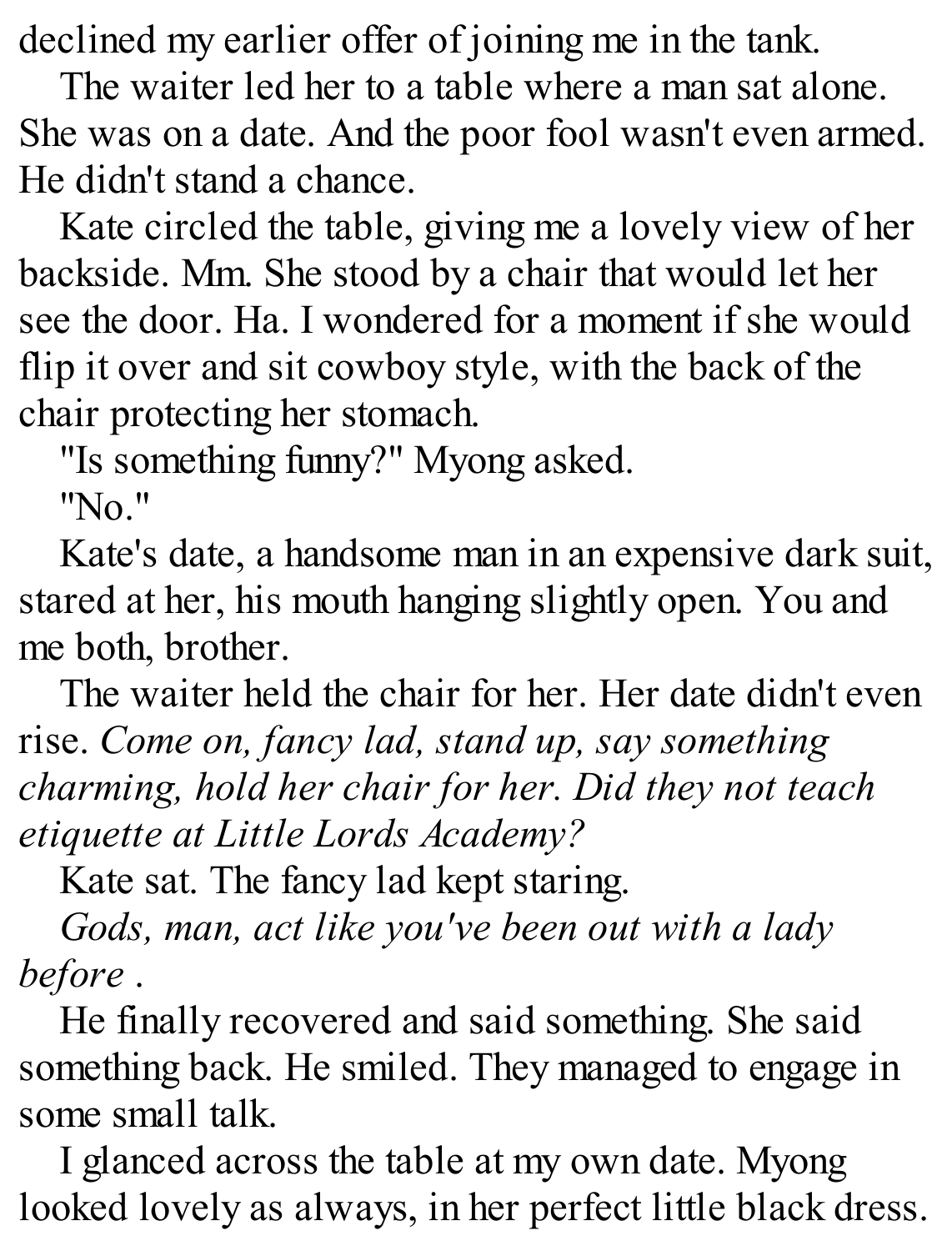She caught me looking, and as usual, she looked down demurely. *Yes, yes, I get it, you're not of ering me a challenge.* I didn't need a show of submission every time I looked at her. This Beauty and the Beast routine was getting stale.

Where Kate radiated strength and a capacity for violence, Myong's beauty was far more fragile, like an exquisite crystal bird. The contrast was striking. I glanced at Kate again. If I walked over to their table and started trouble, Myong would, despite being a shapeshifter, seek safety rather than risk injury, possibly under the table, clutching a fork as a weapon. She had once confided that she found violence--how had she put it?--"distasteful." I was very frequently distasteful.

Still, she was intelligent and cultured, and I wanted her take on them.

"Glance casually at the couple two tables down and give me your impression of them both, please."

Myong looked surprised but did as asked. She studied them carefully, and after a moment, she spoke softly. "His haircut is in fashion and expensive. The suit is custom made, and the tailoring is impeccable. His shoes are Italian leather. His hands are elegant and well taken care of. I don't think he's a fighter. He has no calluses or scars and his nails are manicured. He seems at ease here, an important man. The waiter seems to know him, so he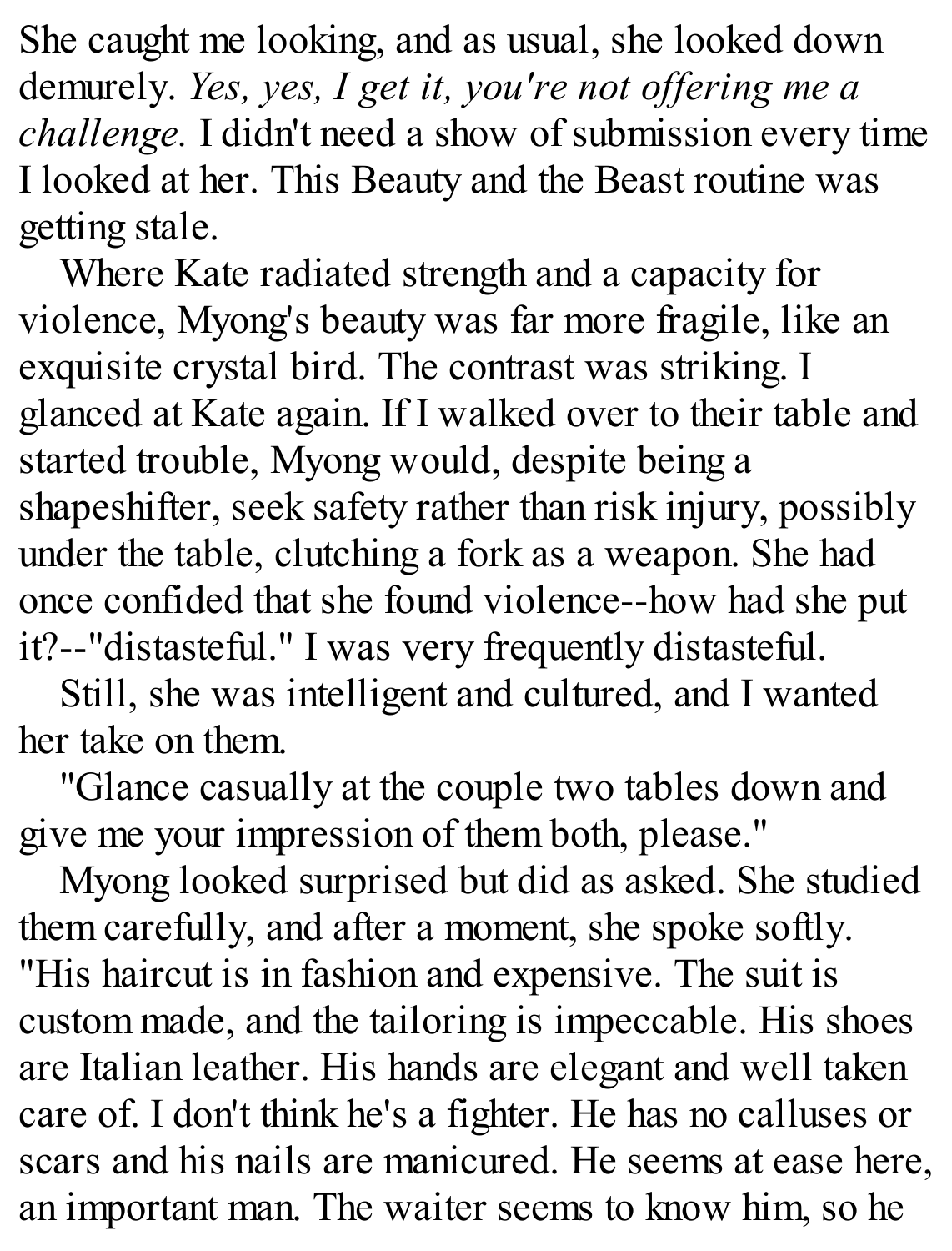must be a regular. She is not. The dress is suitable, but seldom worn. The heels are the appropriate height and coordinate well with the dress, but she doesn't like wearing them. If she has to run or fight, she will take them off." Myong paused and allowed herself a small, slightly superior smile. "If something untoward occurs, she might use them as weapons."

A waiter came by our table to refill Myong's water. He took care to stand as far away from me as possible and looked down. Once again, somebody had recognized me, and the appropriate instructions had been issued to the staff. Don't provoke the psychopath in charge of the shapeshifters or he might slaughter us all. The violent animal can't control himself. Ugh.

"Who's that man two tables down?" I asked.

"Dr. Maximillian Crest," the waiter said.

"Medical doctor?"

"I believe he's a plastic surgeon."

The waiter fled, no doubt grateful to escape unharmed. Crest, Kate's date, was meanwhile droning on, while Kate herself seemed to be only half listening. I couldn't hear him clearly, but I could guess at the gist of it.

*"Blah blah blah, I'm handsome, I make a lot of money, this suit is expensive, and my shoes are made of the finest Corinthian leather hand stitched by virgins under the moonlight. Of course, I could have gone into*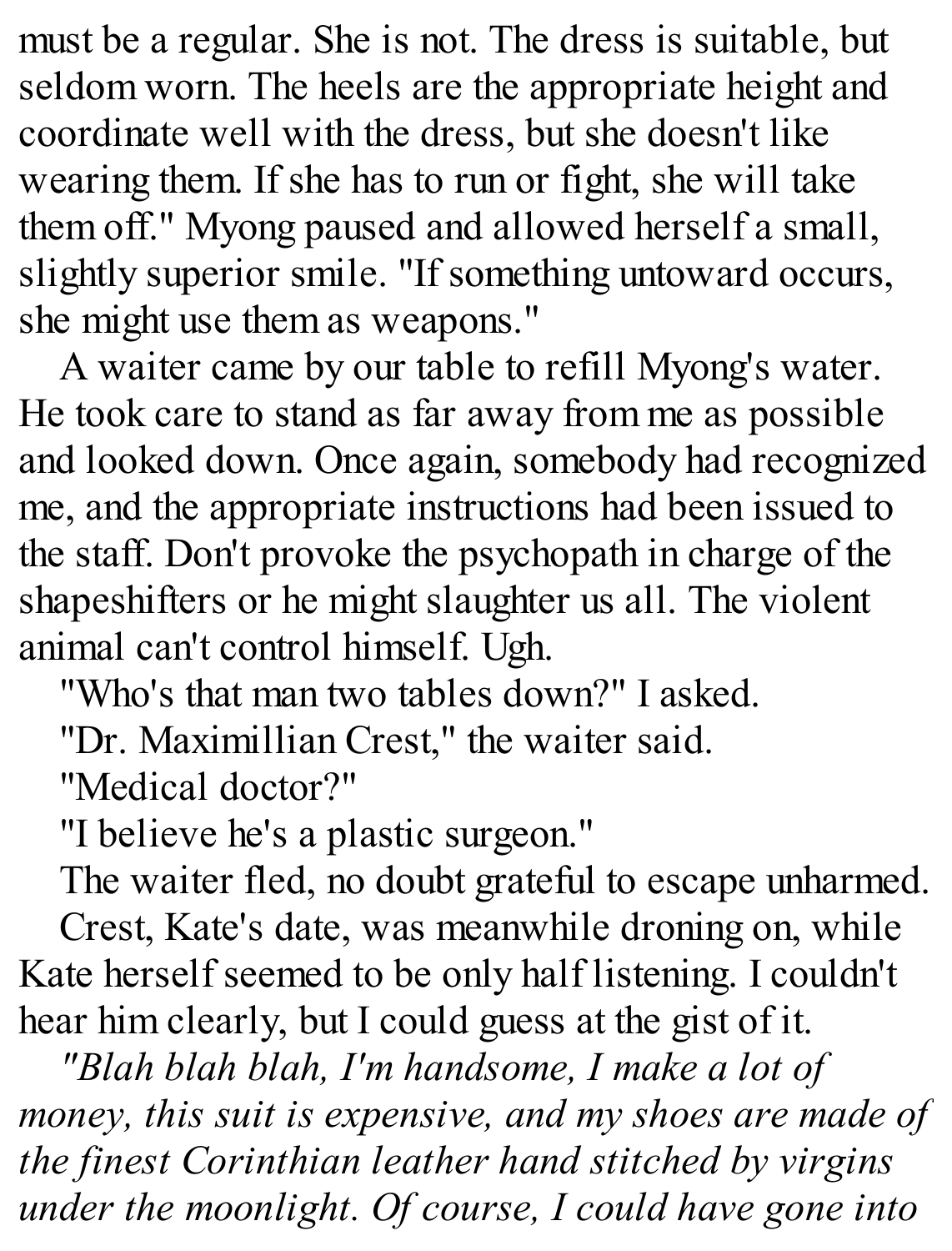*pediatrics, but for someone of my amazing skill, plastic surgery was really the only option. Beauty is so important, don't you think? Oh, Kate, you are nearly as attractive as I, why then should we not be beautiful together?"*

The way he looked at her bugged me. As if he was studying her face, searching for tiny flaws that he could correct. Kate could do better.

I pressed Myong further. "What is your impression of them as a couple?"

Without a moment of hesitation, she said, "He could do better."

"Really?" I allowed a slight edge to creep into my voice.

She seemed to shrink into herself and I could tell she regretted the remark. "My lord," she began.

Every time I gave my chain a little slack, she cringed. This was just not working out.

"It's fine. Don't worry about it."

It wasn't Myong's fault that she found him appealing. He was handsome and he was probably a decent human being. I had no reason to dislike him this much, except that he was at the table with Kate. I had offered her a dip in my tank. And she declined so she could go and dress up like that for him.

Crest was wearing a custom-made suit and expensive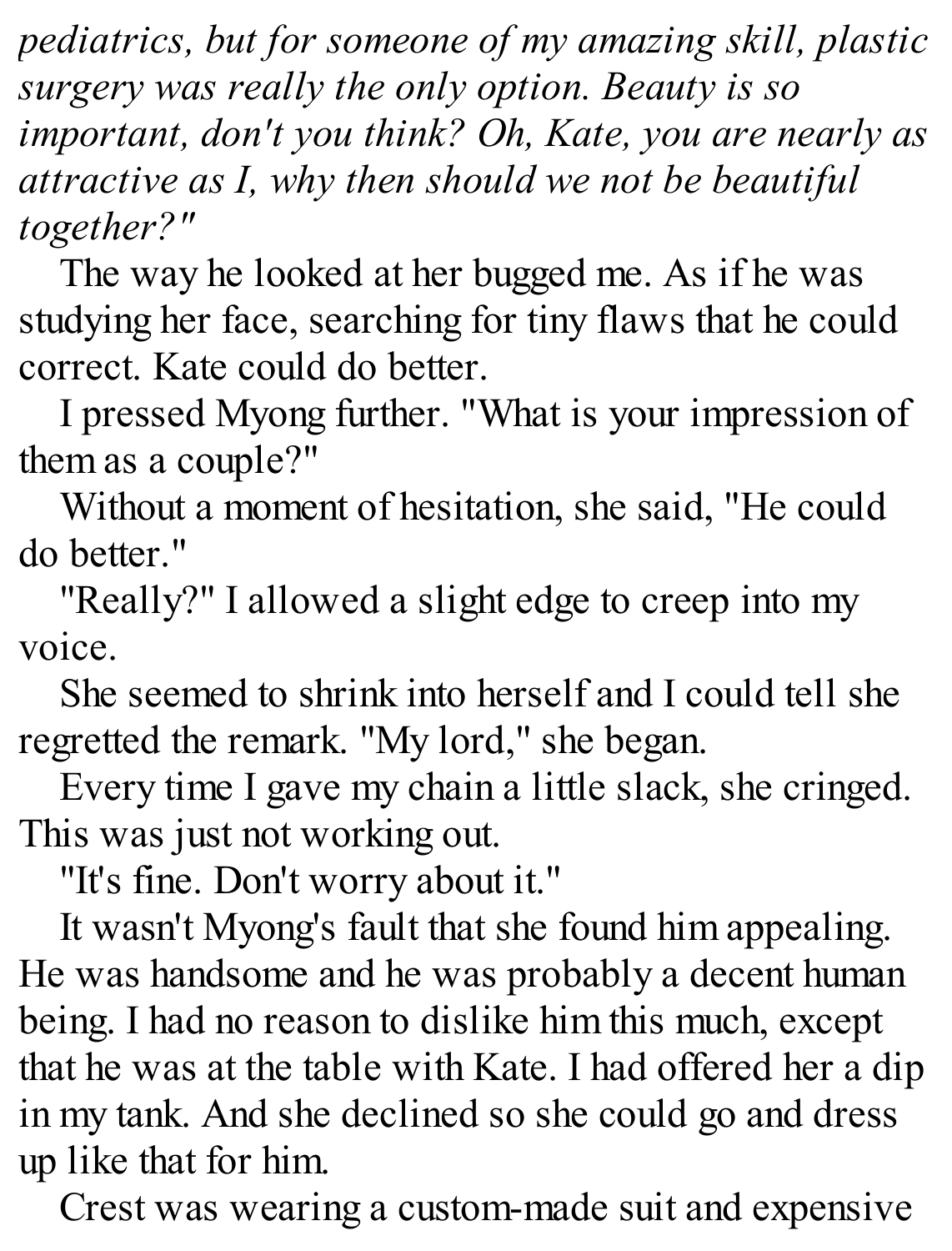shoes, while I, on the other hand, was dressed in faded jeans and a comfortable tee. The interesting thing was that Kate looked as out of place as I did, despite her fancy dress and shoes. Hmm. I wondered what would happen if I walked over there and asked her to blow this joint and grab a burger with me. She'd probably laugh. But then again, she seemed to like the spotlight. Maybe she was enjoying being the center of attention at Fernando's. There were enough men looking at her. Her clothes were crap, and from what Jim said, money was tight for her. This must've been her rare opportunity to shine and she'd pounced on it.

Crest finally caught me staring and said something to her. Kate turned. Her eyes widened. *Surprised to see me?*

Her gaze lingered over Myong and slid back to me. I grinned. *Yeah, my date is almost as pretty as yours, baby.*

Kate motioned to the waiter while pretty boy looked at me. He was actually trying to stare me down. I hid a smile. *Dear Doctor, you don't want any of this. Trust me.*

He kept looking. I returned the stare. I was kind of curious if he would have the nerve to come over and do something about it. Then again, who knows, maybe he just was wondering if he could fix my nose. Believe me,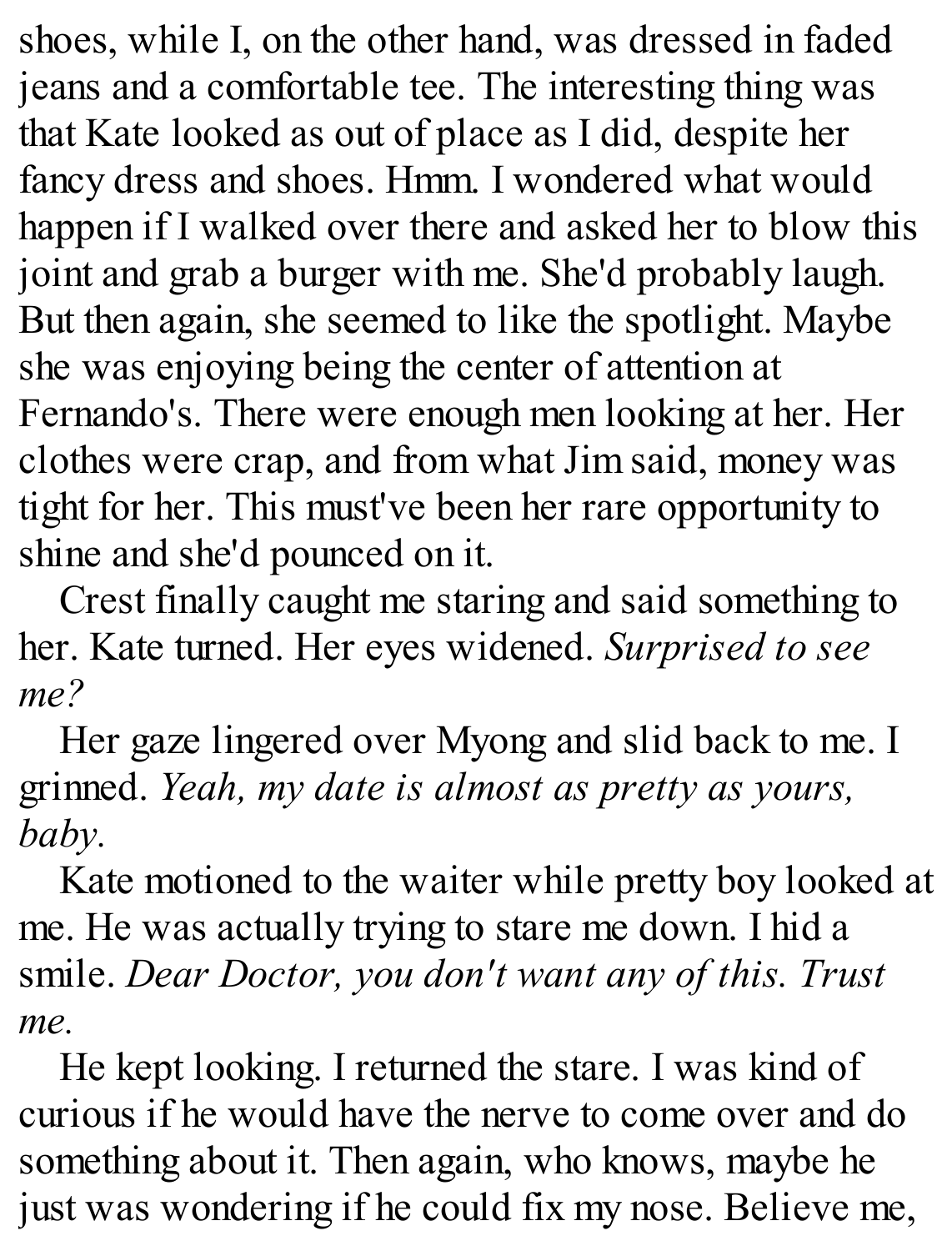Doc, you don't wanna see my other face. I thought about giving him just a quick peek. Just a hint of a fang.

A waiter approached our table, carrying a silver tray with a bowl on it. Now what?

The waiter deposited the bowl in front of me. Milk. Ha!

"Compliments of the lady at that table, sir."

Oh, this was too good. I locked eyes with Kate and picked up the bowl. While she was looking, I raised the dish and drained it. *Salute! Your move, baby.*

She smiled.

Crest was glaring now. He tossed his napkin on the table. Uh-oh. I wondered if I was supposed to faint or flee.

He shifted his gaze and let it linger over Myong. It was meant to provoke me, but instead he just looked at her, caught off guard, as if he'd just realized for the first time that she was there and she was gorgeous. He was wondering what she would look like out of her tight black dress. Your guess is as good as mine, pal. Every time I tried to touch her, she made this face, as if she was going to bravely endure. She didn't have to worry. I would never put my "big rough hands" all over her unless I thought she wanted it. She would consent, but she didn't want me, and that killed it for me.

I realized I didn't really give a damn that another male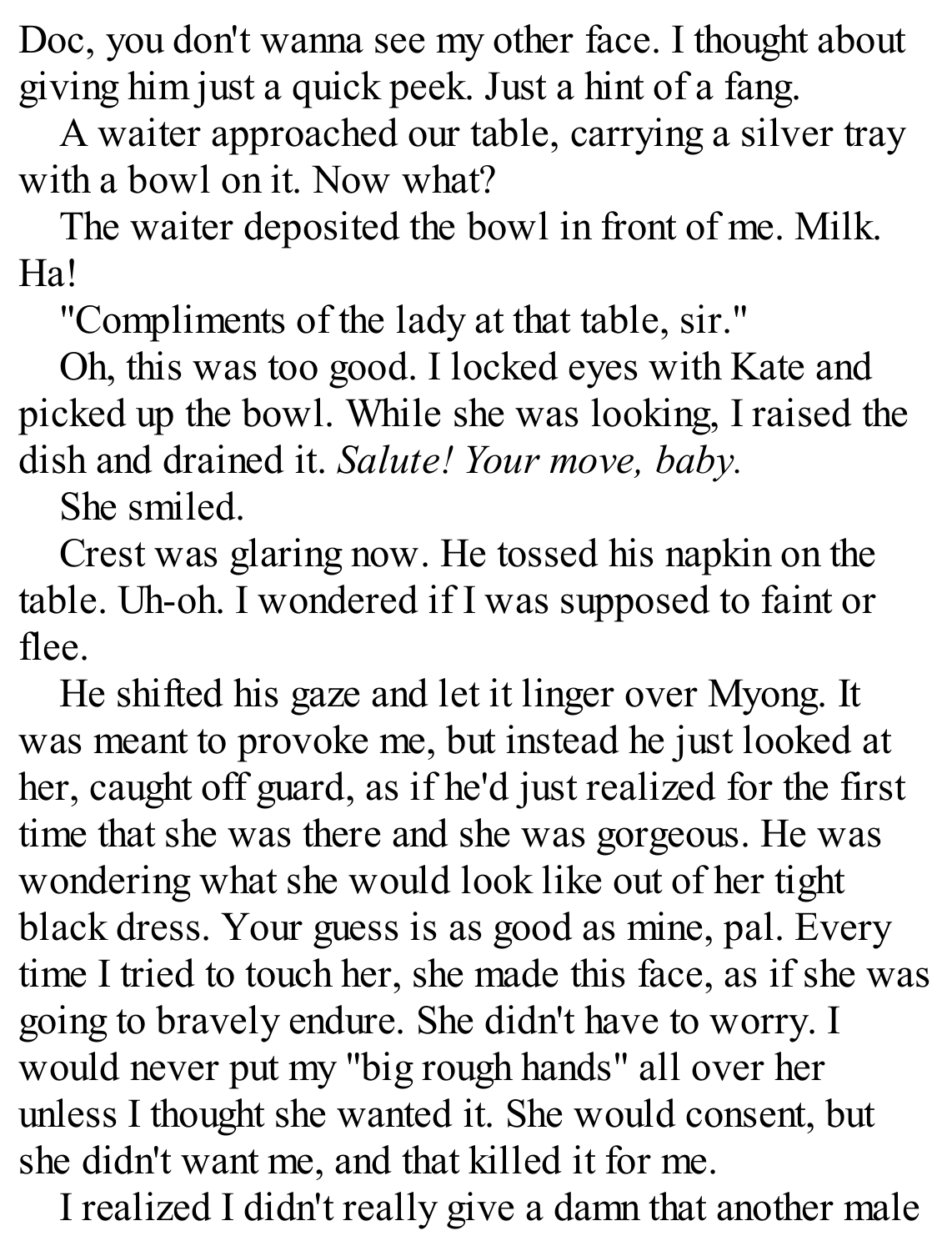was openly staring at my date. What did that say about Myong and me, exactly? That our relationship would never go anywhere.

Kate had that look in her eyes that said she was contemplating punching me in the face. *Settle down, buttercup. I'm not going to embarrass Dr. Dreamboat in front of you and ruin your chances of entering the upper echelons of society.*

I gave Crest a little wink, just to screw with him.

He started and then said something to Kate. She glanced at me, almost with regret, or maybe I was reading too much into it. They rose. Again, didn't hold the chair for her. Seriously?

They walked out. And just when we were starting to get along.

Where the hell were they going? He was probably going to try to impress her with the opera or something. I looked back at Myong. She smiled. Very dutiful.

Kate was leaving with Crest. Possibly she'd spend the night with him. And I was going home alone. I'd drop Myong off and try to salvage what was left of my evening.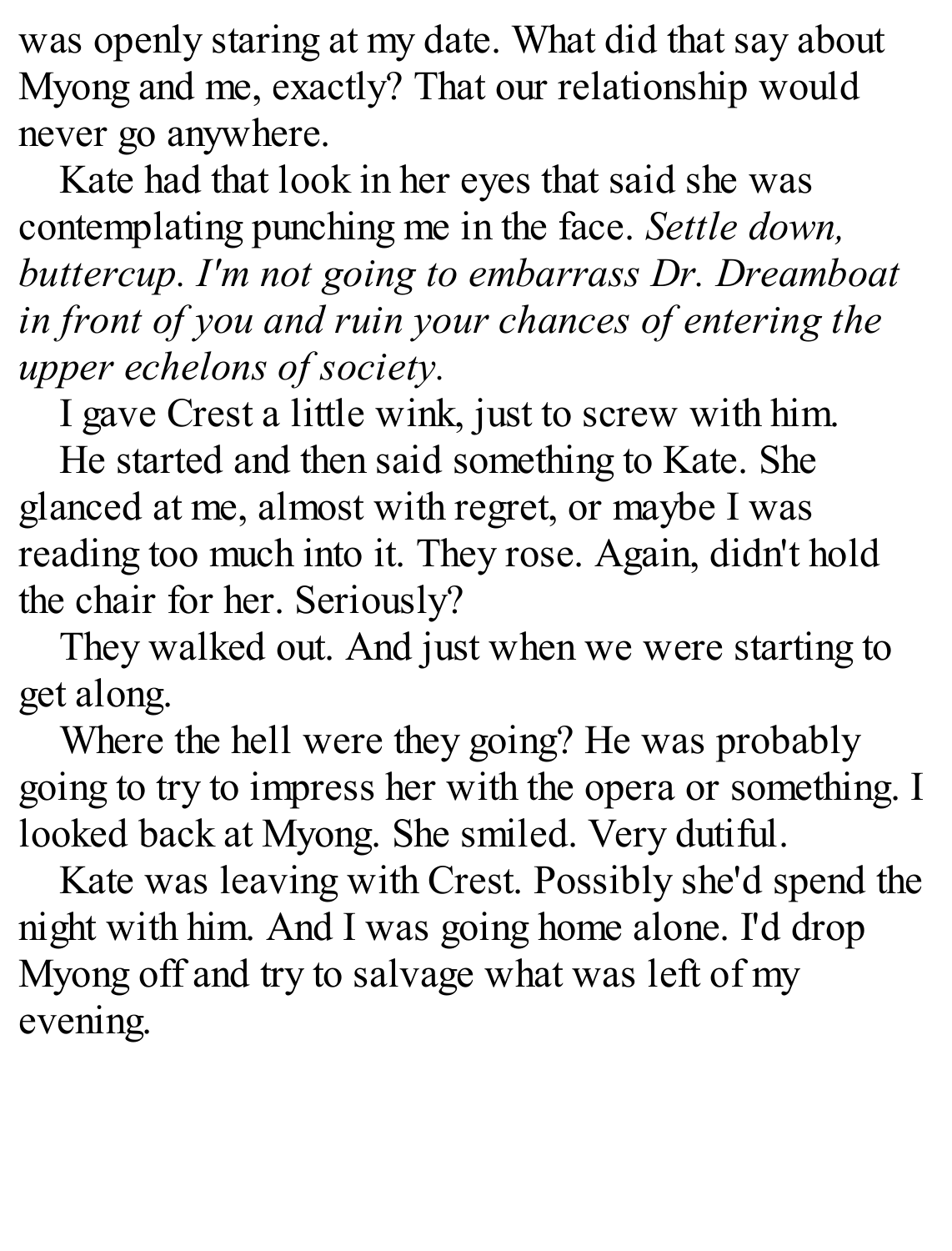## **SOUP**

#### **(***Magic Burns***)**

When I broke through Kate's front door, the first things I smelled were blood and poison. Then smoke and something else, salty, bitter. Like a fish tank. What the hell had happened here?

The little girl was hysterical, crying that Kate was dying. She was almost right. I'd expected it to be bad, but the sight of her stopped me cold. Kate was lying on her stomach in her bathroom, her pale skin in stark contrast to the dark blood that seemed to be everywhere. Her back had been ripped open by something with savage strength. In that moment, I realized I could lose her. I'd seen humans die from less.

The Keep was out of the question. Too far. That's why I'd ordered Doolittle to the Southeast Office before I went to rescue the idiot.

I scooped her up off the floor, told the girl to follow me, and ran downstairs. Kate's skin was on fire. I loaded her into the front seat of the Jeep, stuffed the kid in the back, and drove out of there with one hand on Kate's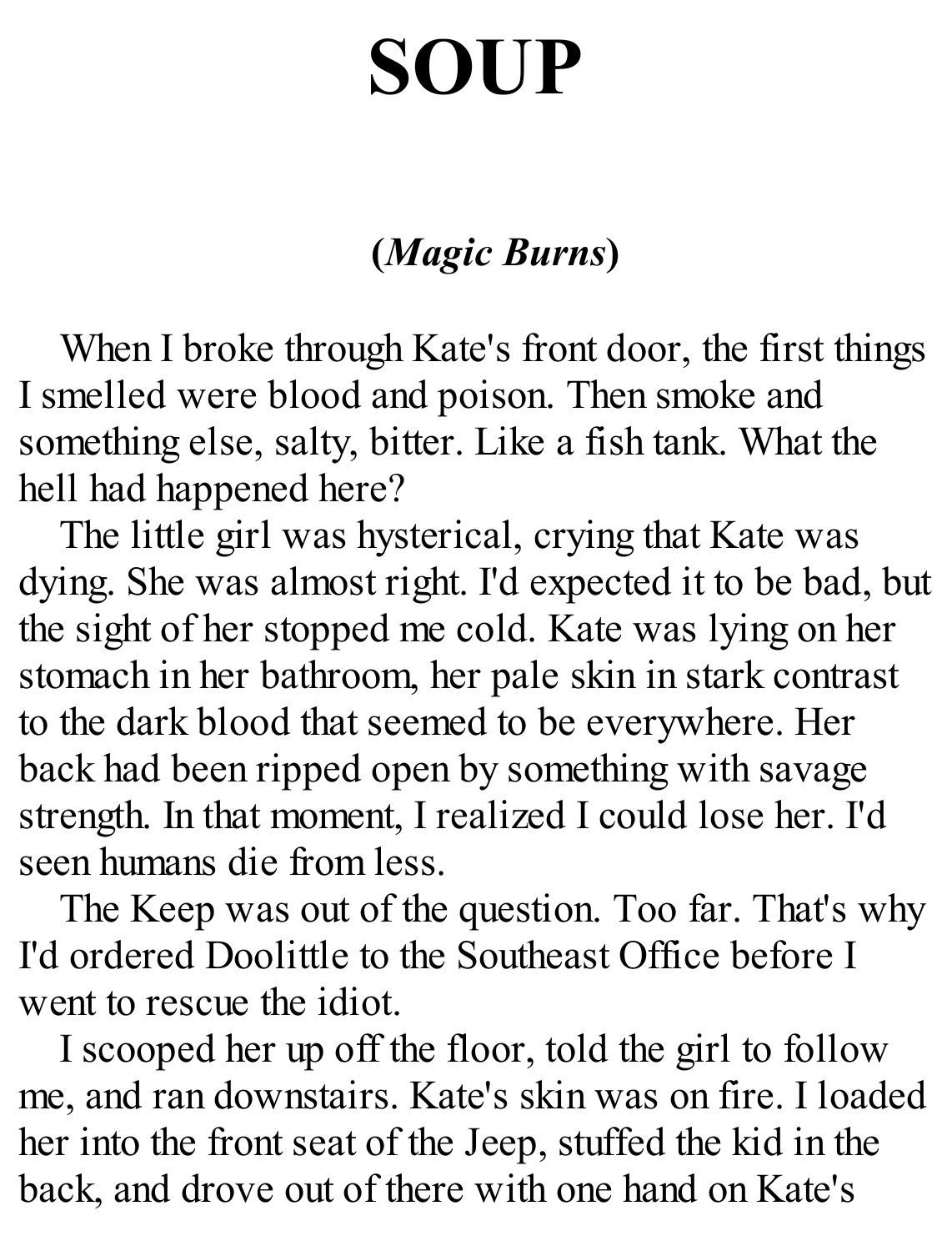wrist. Her heartbeat was fading and I had this dumb idea that if I let go of her, she would die. I had to get her to Doolittle.

I burst into the office with Kate in my arms, roaring for Doolittle. There was little need, he was standing by. I lowered her gently onto a waiting gurney and fixed him with a stare.

"Can you save her?"

He took in her condition with a glance. "My lord, her wounds are extensive and her kind are--"

I cut him off. "Try."

He rushed off with her and all I could do was stand there and watch her go.

I found my way to the study, pulled a battered copy of White's *The Once and Future King* off the shelf and ordered a beer to be brought to me. Ten pages in, I knew it was useless. I closed my eyes, leaned back, and waited for the call.

Sometime later the phone rang and Doolittle informed me that she seemed to be stabilizing. He had purged her system of the poison, and her fever was coming down.

Somebody once said it's better to be lucky than good. He or she must have had Kate in mind. With the flare so strong, the good doctor's already considerable medmage powers had been augmented enough to heal the slashes on her back and neutralize the poison coursing through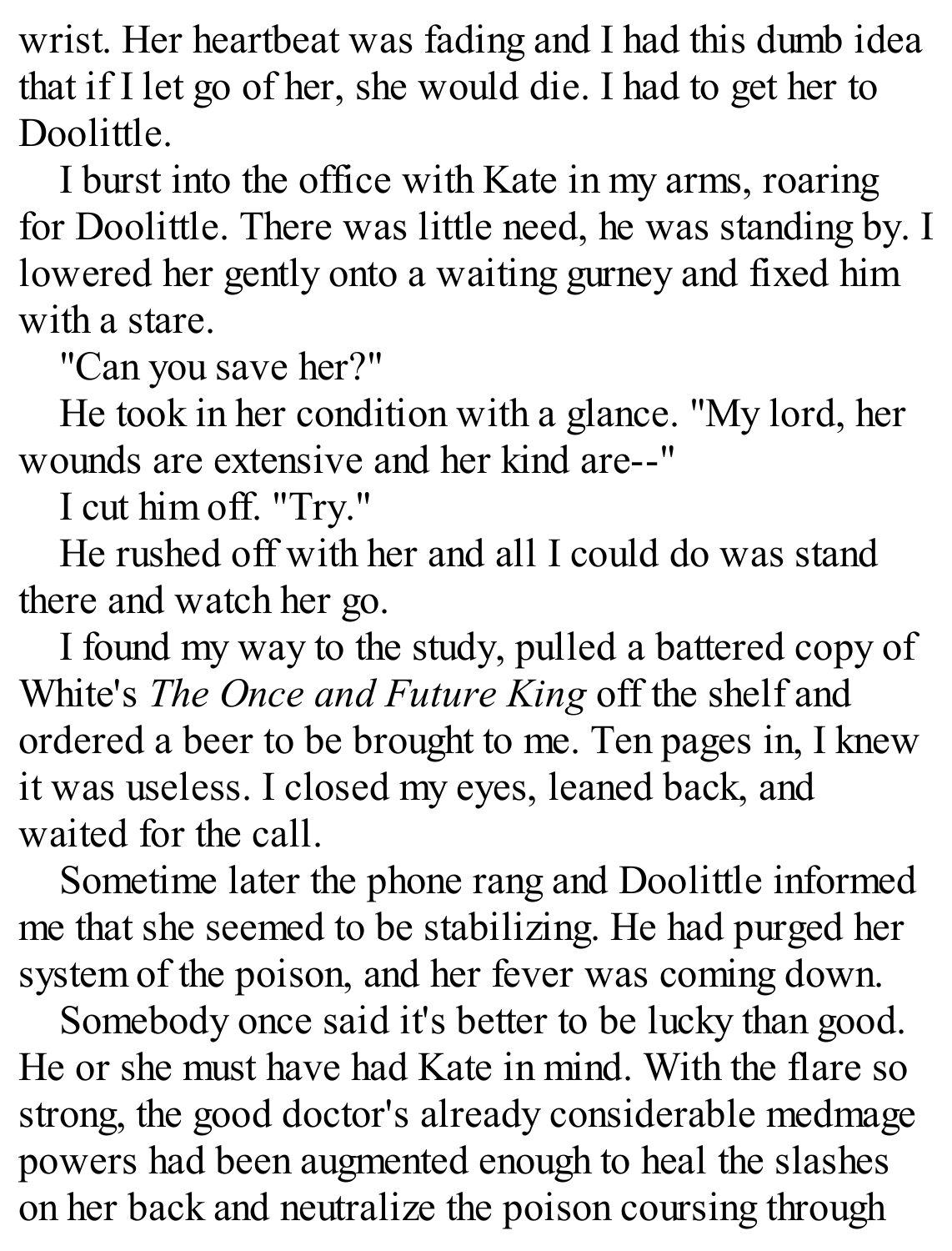her body. I don't know why, but when he told me she would, in all likelihood, live, I let out a breath I hadn't known I was holding. I should have known she was too stubborn or too stupid to die.

The real question was why had I been so worried? Why did I care so much if this idiot girl lived or died? She wasn't Pack--not quite human, but not one of us either. Whenever she blundered into my life waving that toothpick of hers around, I knew there would be trouble, the kind that usually ended with one or both of us badly wounded. She was arrogant, impulsive, and failed to recognize my authority or respect my position. She challenged me in front of my people. If anyone else ever...

But she was funny, sometimes, and never boring. God, it would almost be worth it to see her face when she realized I had saved her ass again.

Actually it was quite a nice ass, come to think of it. In fact, my memory of the ass and its owner seemed to be remarkably clear. I got up. That way lay dragons.

What I needed was a shower and some shut-eye. I'd be damned if she saw me looking tired or disheveled. When she finally did wake up, feeling like half a mile of bad road, I wanted to stroll in looking fresh and clean, as if I hadn't a care in the world.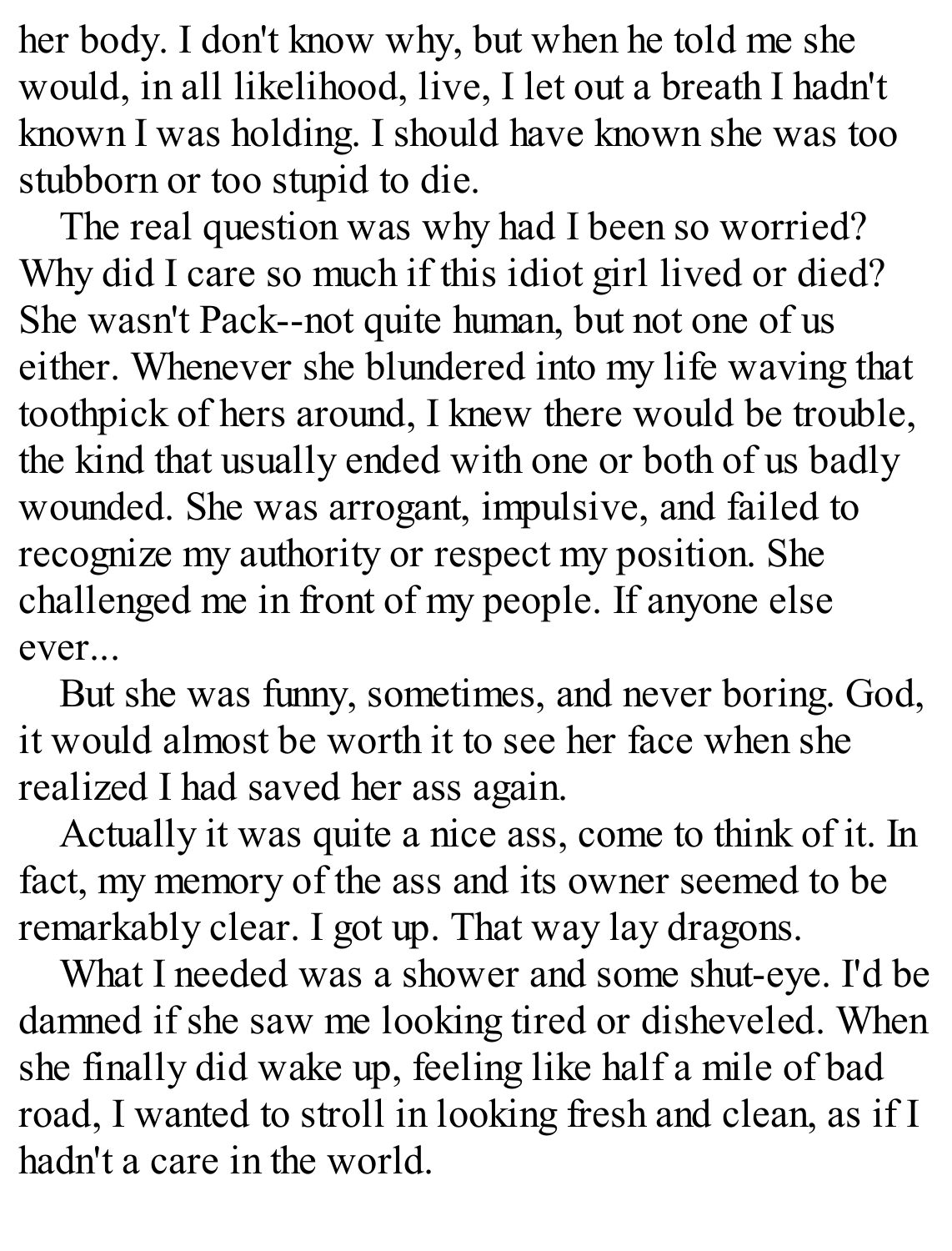I needn't have worried. Almost a day passed before Doolittle called to tell me his patient seemed to be coming around.

"How will she feel?"

"She'll be in considerable pain and probably--"

"Hungry," I guessed.

"Yes, I should think so. Accelerated healing burns the body's resources. I do believe she will be ravenous."

I smiled. "Doctor, do you think she might enjoy some nice hot chicken soup?"

There was a tiny pause before Doolittle answered. "My lord, I think she would like that very much."

Oh yes, she would sit in bed and eat the soup I had gotten for her like a good little girl. The best thing would be watching her gulp it down, clueless as usual to the consequences of her actions.

As I strode into the room, with one of the cooks behind me carrying the soup on a tray, I caught the tail end of a conversation.

"How did I get here?"

"His Majesty carried you."

"Is he burned to a crisp or sliced in half this time?" Her concern was touching. "Neither," I answered. Her eyes grew wide. I can walk quietly if I wish to;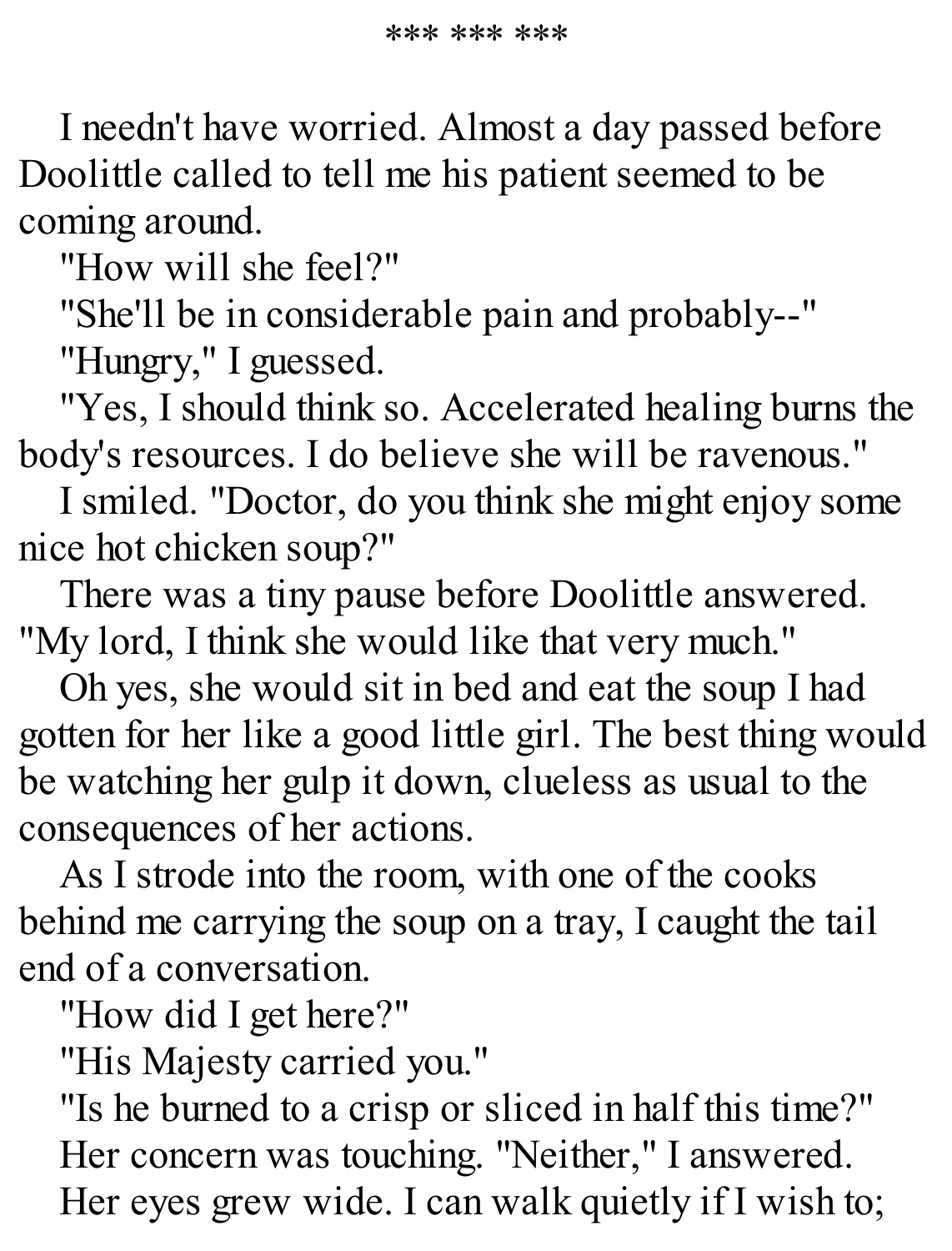I'm a cat after all. I gestured for the cook to put the soup down. Doolittle bowed and both he and the cook left the room.

I took a moment to look Kate over. I hadn't seen her since bringing her in. Her appearance had improved, but not much. Her face was bloodless. Dark circles puffed under her eyes, and the skin stretched tight over her face. She looked like a ghost of herself. Almost frail.

I wasn't used to seeing her like this and it scared me a little bit.

"You look like shit." Honesty is important in any relationship.

She cleared her throat. "Thanks, I try."

Frail and weak, but still Kate.

I picked up a bowl of soup and thought about what it would mean, here, in this place, if I offered it to her and she accepted. She might not know what it meant, but I would. This was it. Nothing ventured...

I held the bowl out to her so she could smell it. Before I could warn her, she grasped it with both hands and burned herself.

"Idiot." I set the soup in front of her with a spoon. "Thanks."

She actually thanked me. This was going well. I had half expected her to throw the soup at me.

Kate grabbed the spoon and went at it. That's right, eat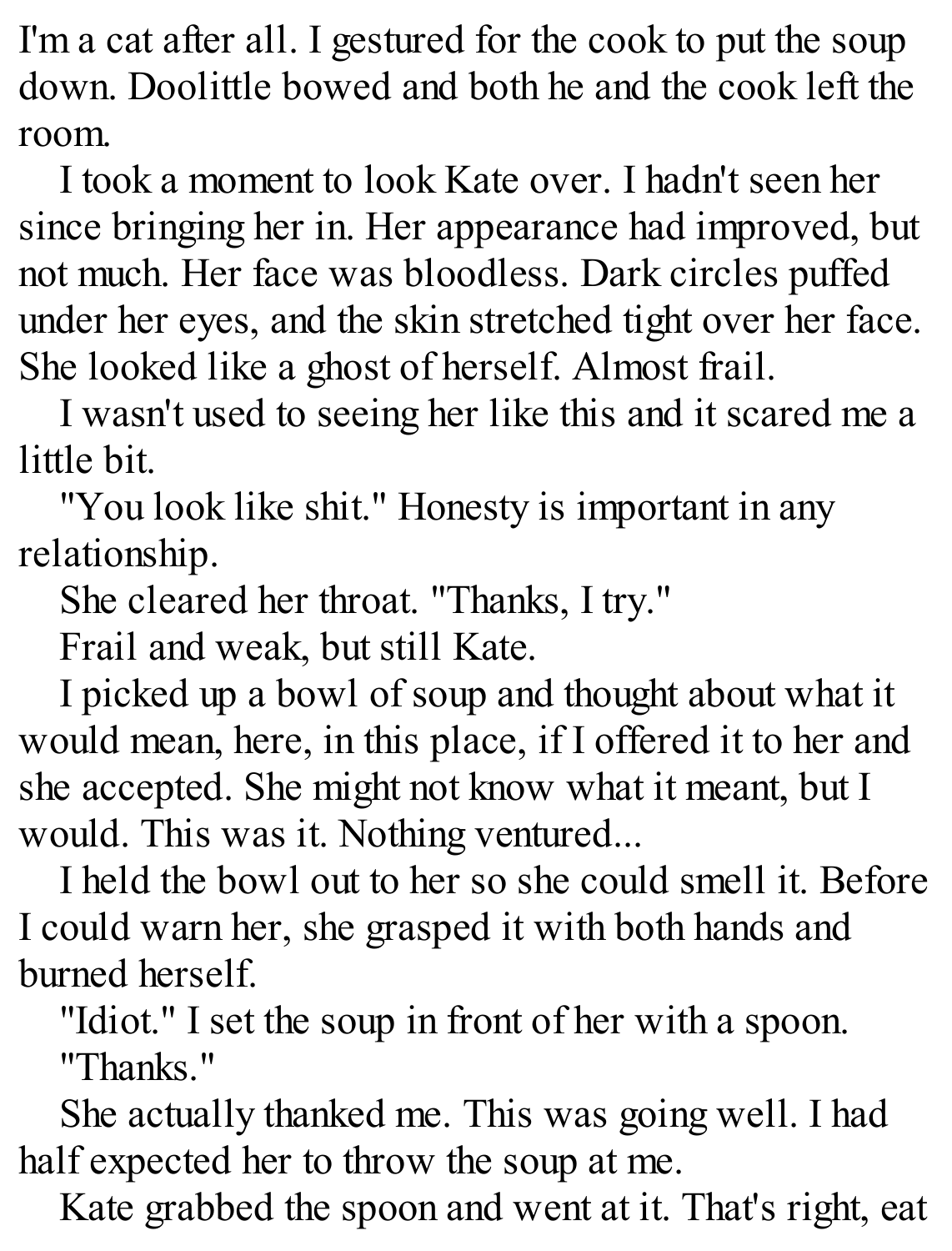it.

"Did you get the surveys? They were..."

"On the dresser. Shut up and eat your soup."

I pulled up Doolittle's chair and watched her while she ate. This was nice, we were together, and so far we hadn't tried to kill each other. If I could just keep her quiet... Maybe if I kept feeding her?

"So that's the secret."

She looked slightly shocked. No witty comeback. Did I scare her? Nah, not the ass-kicker.

"You okay? Gone a bit pale there."

"Secret to what?"

"Secret to shutting you up." I smiled. "All I have to do is beat you till you're half dead, then give you chicken soup, and I get blessed silence."

She made a face and went back to the soup.

"What did you think I meant?"

"I don't know. The ways of the Beast Lord are a mystery to a humble merc like me."

"You don't do humble." Smart-ass was more her speed.

Her bowl was empty, so I handed her another. This time our fingers brushed together. I held still and looked into her eyes. Our faces were very close. Her lips parted slightly. I leaned in toward her and... She grabbed the bowl and pulled away, and it was as if a spell was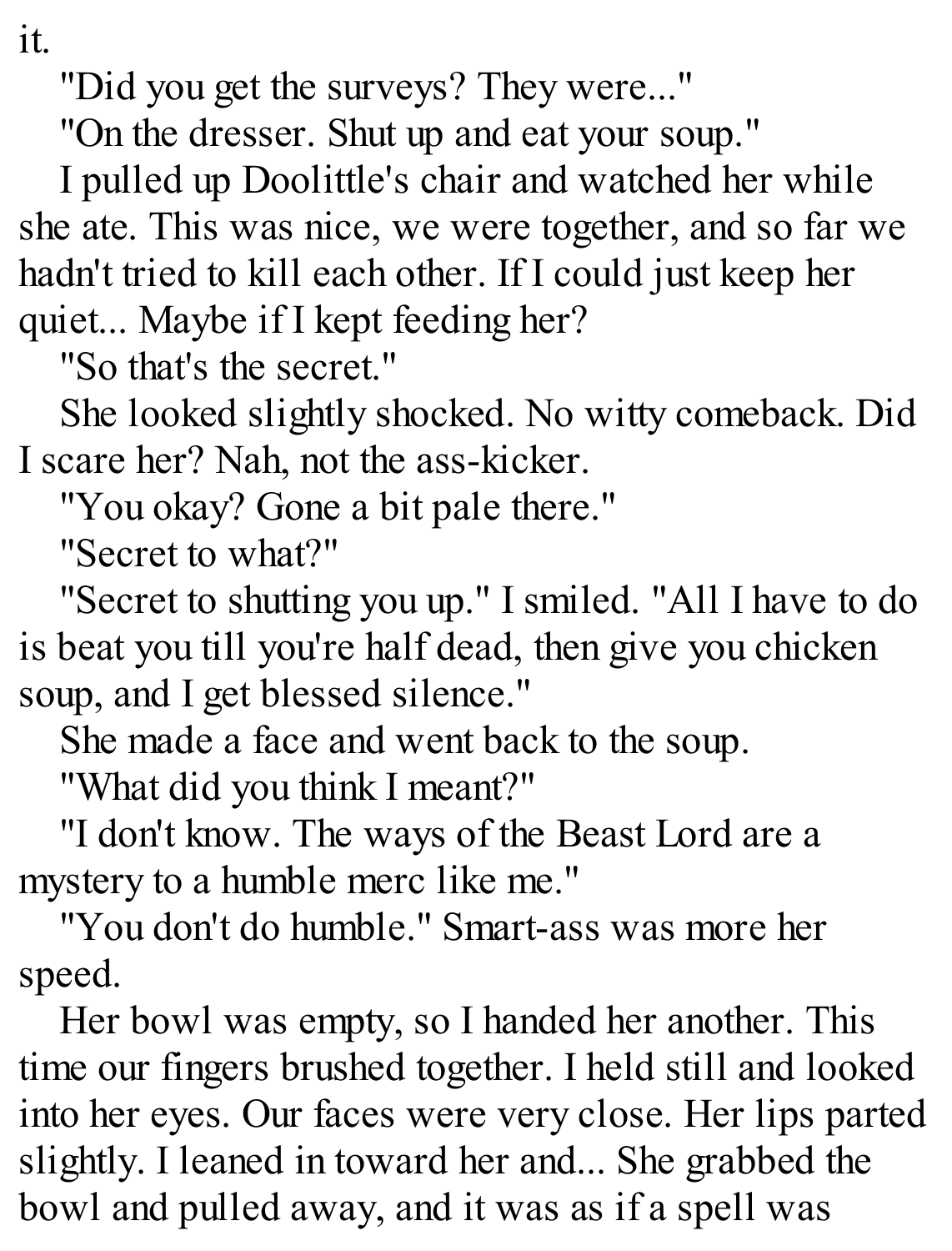broken. Funny little mouse.

"Why did you save me?"

"I picked up a phone and there was a hysterical child on the other end, crying that you were dying and that the undead were coming. I thought it might be an interesting conclusion to a boring evening." That and I fucking hate the undead.

She looked puzzled. "How did Julie know to call here?"

"Hit redial from what I understand. Smart kid. You're going to tell me what you've blundered into." I wasn't asking. My people had crawled all over her place, sniffing every inch. There had been three assailants, none human. No bodies, but some evidence of a fire and dents and stains on the wall. The best they could figure out, she'd killed something in the kitchen, set the second attacker on fire, and rammed the third one into the wall. Derek had brought Julie to the Keep. He was working on her, but she was a street kid. She trusted no one and so far hadn't talked.

Dark eyes looked at me from Kate's pale face. "No." Maybe she'd misunderstood. She'd been through a lot. "No?" Give her a chance.

"No."

God fucking damn it, not this shit again. I crossed my arms and gave her my displeased look and meant it. She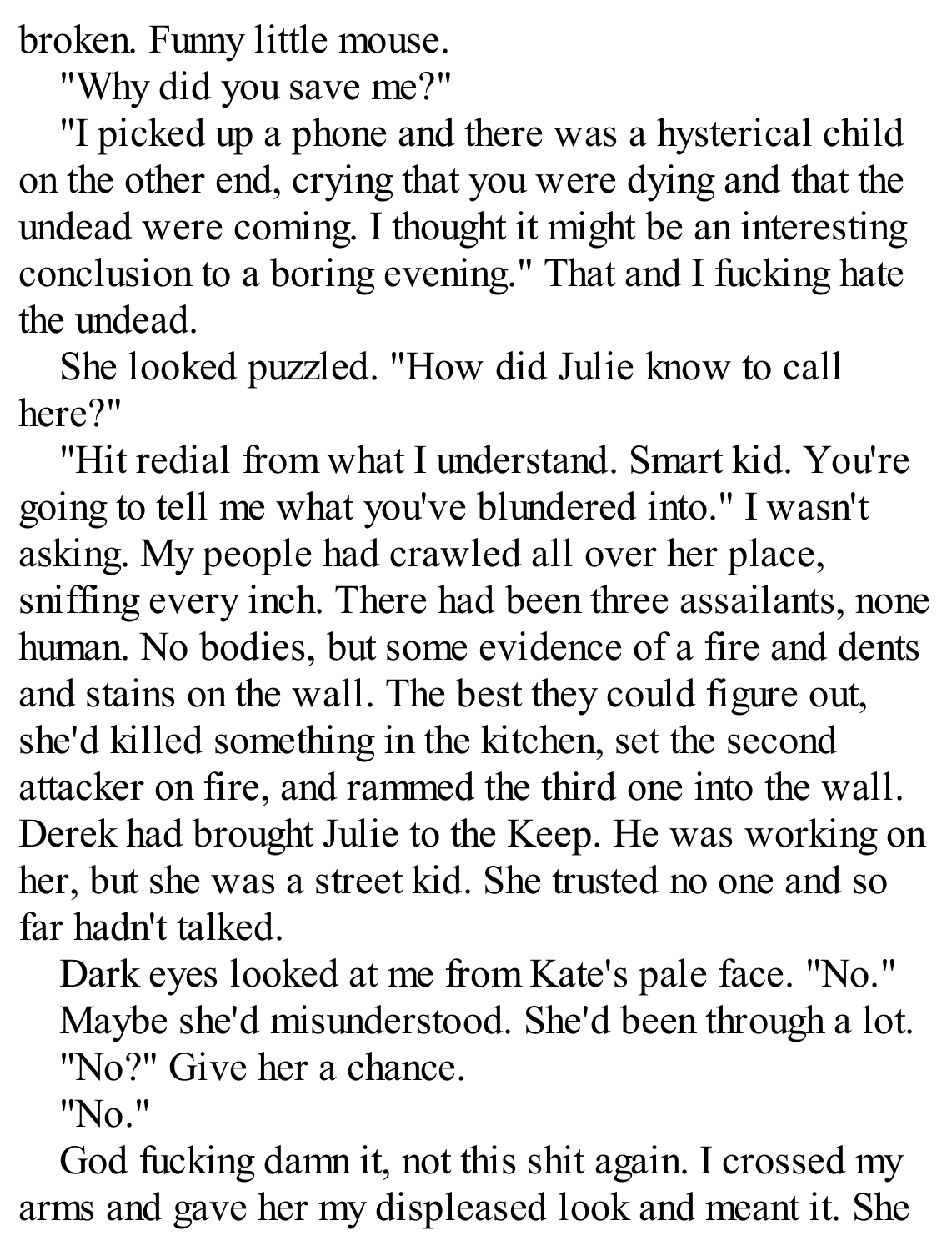stared back. This was too much.

I leaned back. "You know what I like about you? You have no sense. You sit here in my house, you can barely pick up a spoon, and you're telling me 'no.' You'd pull on Death's whiskers if you could reach them." She didn't know it, but at this moment she was close. Damn close. "I'll ask one more time, what were you doing?"

"I see. I retrieve the surveys the Pack let slip through its fingers, and in return you bring me here against my will, interrogate me, and threaten me with bodily harm. I'm sure the Order will be amused to learn the Pack kidnapped its representative."

"Aha. Who is going to tell them?" Yes, the Pack greatly regrets being unable to save the Order's representative. Her injuries were extensive. It would be so easy. Windpipe and larynx crushed? Like someone strangled her? You don't say.

She looked at me as if to gauge my intent. Would I do it?

I stared back at her. My stare said "Try me." Not that I would ever hurt her, but she didn't know that.

"I guess I'll just have to kick your ass and break out of here."

Ha! Maybe if I had a seizure or a blood vessel burst in my brain.

She shot me her crazy smile.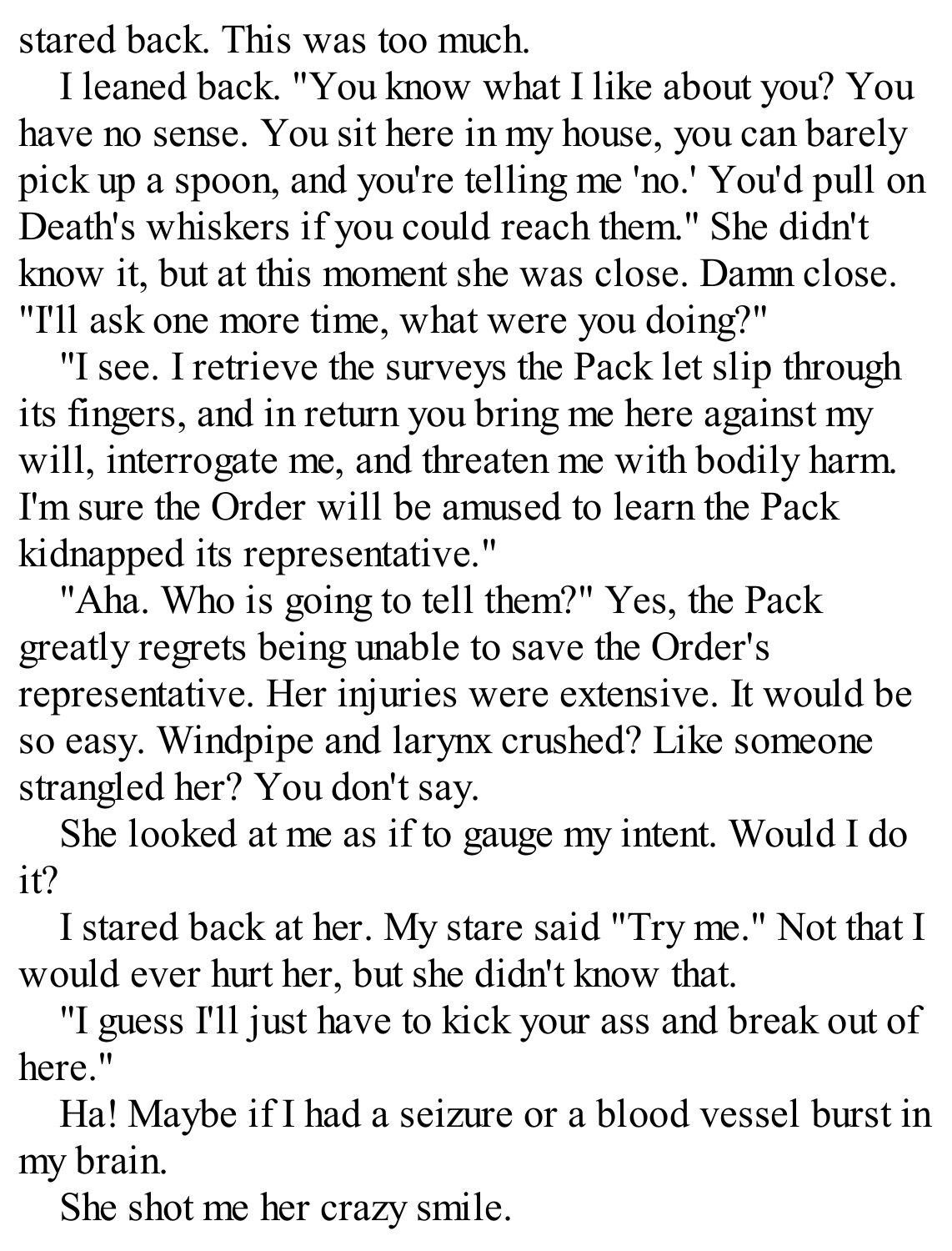I showed her the edge of my teeth. "In your dreams." "We've never had our rematch. I might win."

Yeah, and on that day we'd get together with the People and put on a show in the old barn.

She grimaced. "Bathroom?"

I gestured toward it and she carefully got out of bed, like she wasn't sure if she could stand on her own. I almost felt sorry for her. Then I saw the rest of her and couldn't help smiling.

"What's so funny?" she demanded.

"Your panties have a bow."

She looked down. She wore a little tank top and blue panties with a silky bow. Her face went white, then red. I stifled a laugh.

"What's wrong with bows?"

"Nothing. I just expected barbed wire or something with chains."

She stuck her nose in the air. "I'm secure enough in myself to wear panties with bows on them. Besides, they're comfy and soft."

You don't say. "I bet."

Big eyes again. She hesitated. "I don't suppose you'd mind giving me a bit of privacy for the trip."

And miss the panty parade? "Not a chance."

She made a valiant effort to get out of bed, but her legs betrayed her. I was barely able to catch her before she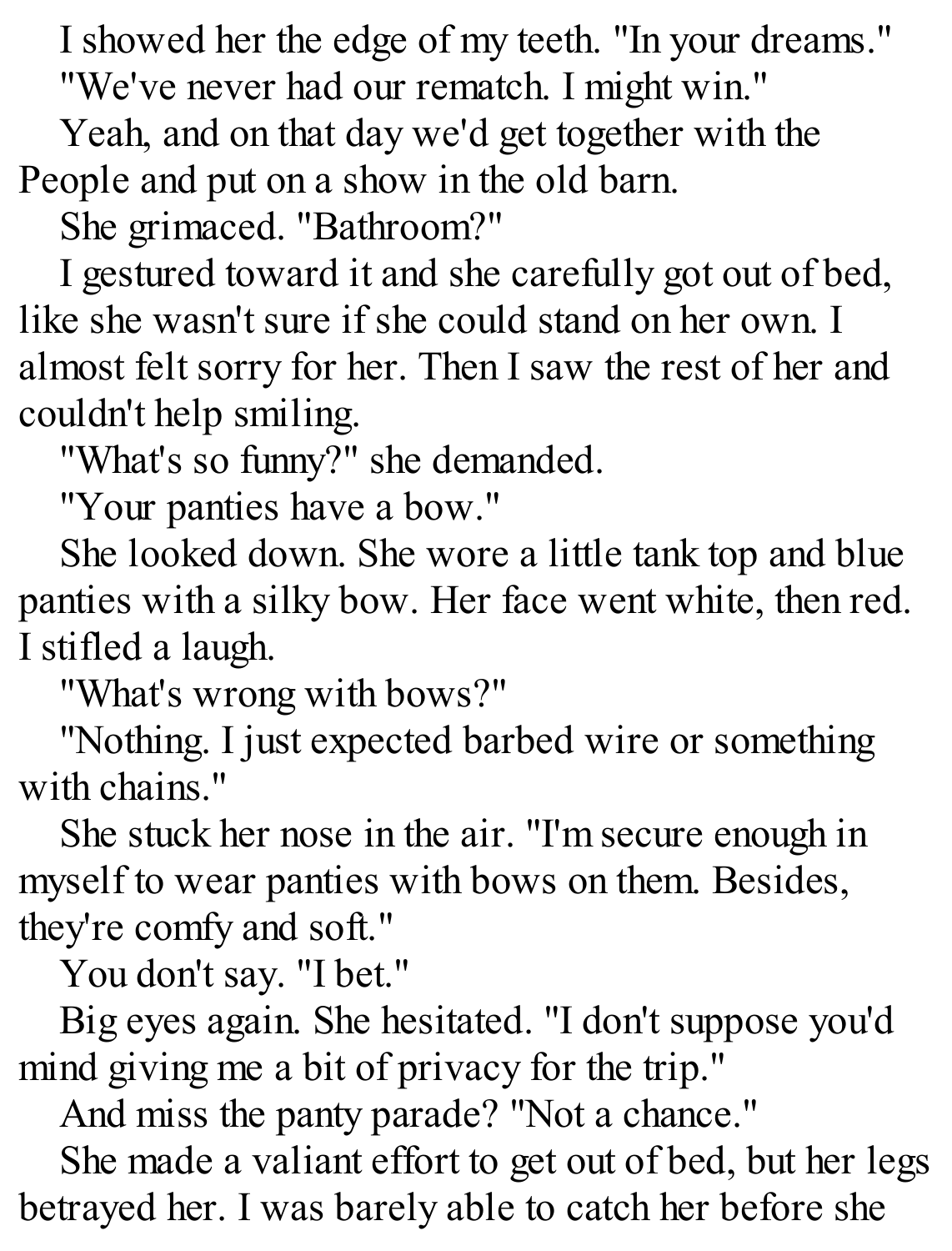hit the floor. I held her tightly for a moment, enjoying the closeness. She smelled like Kate. I could get used to her scent.

"Need some help, ass-kicker?"

"I'm fine, thanks." She tensed, and I held her for a moment longer before releasing her. She carefully made her way to the closest door.

"That's the closet," I pointed out helpfully.

She looked like she was going to cry and staggered into the bathroom, leaving me to lean back and plot my next move.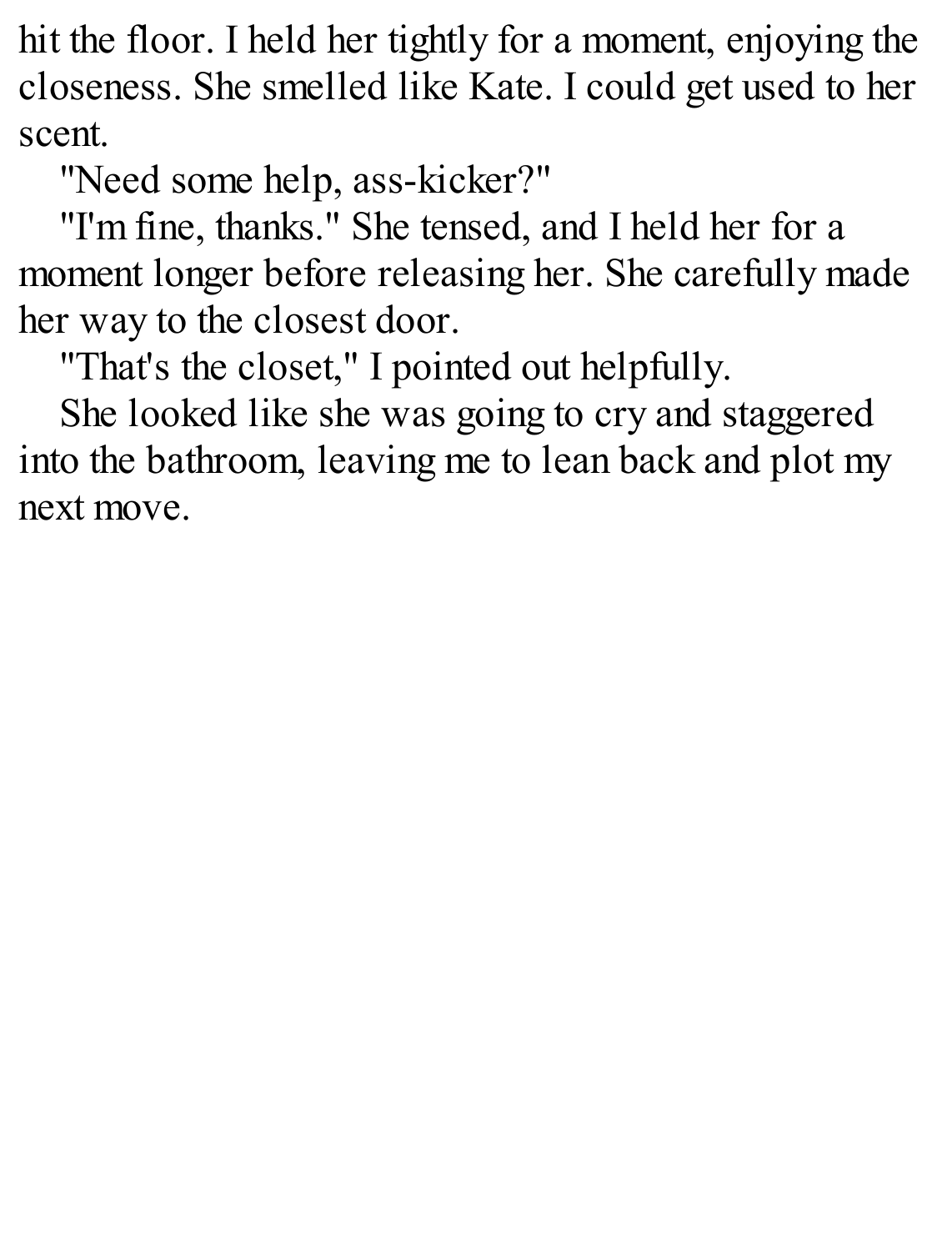## **MIDNIGHT GAMES**

#### **(***Magic Strikes***)**

Nearly half a dozen of my best people had gone rogue, among them my Chief of Security, our Head of Medicine, a young wolf, and the Alpha male of Clan Bouda. They had broken my first law. They had chosen to participate in the Midnight Games and had refused direct orders to appear before me and explain their actions.

I had never before questioned Jim's loyalty; he was Alpha of Clan Cat and, for all intents and purposes, my Second. Doolittle despised Pack politics and had saved my life more often than I liked to think about. Derek had become a member of the Pack after his father had gone loup and slaughtered his mother and sisters. When that happens, and it happens more often than humans think, SOP used to be to kill male survivors, especially adolescents, as they were believed to have a genetic predisposition to going loup. Jim had been in favor of putting Derek down. I had overruled him, which I rarely do. The kid had been through a lot and I'd decided he deserved a chance. Had I made a mistake? That Raphael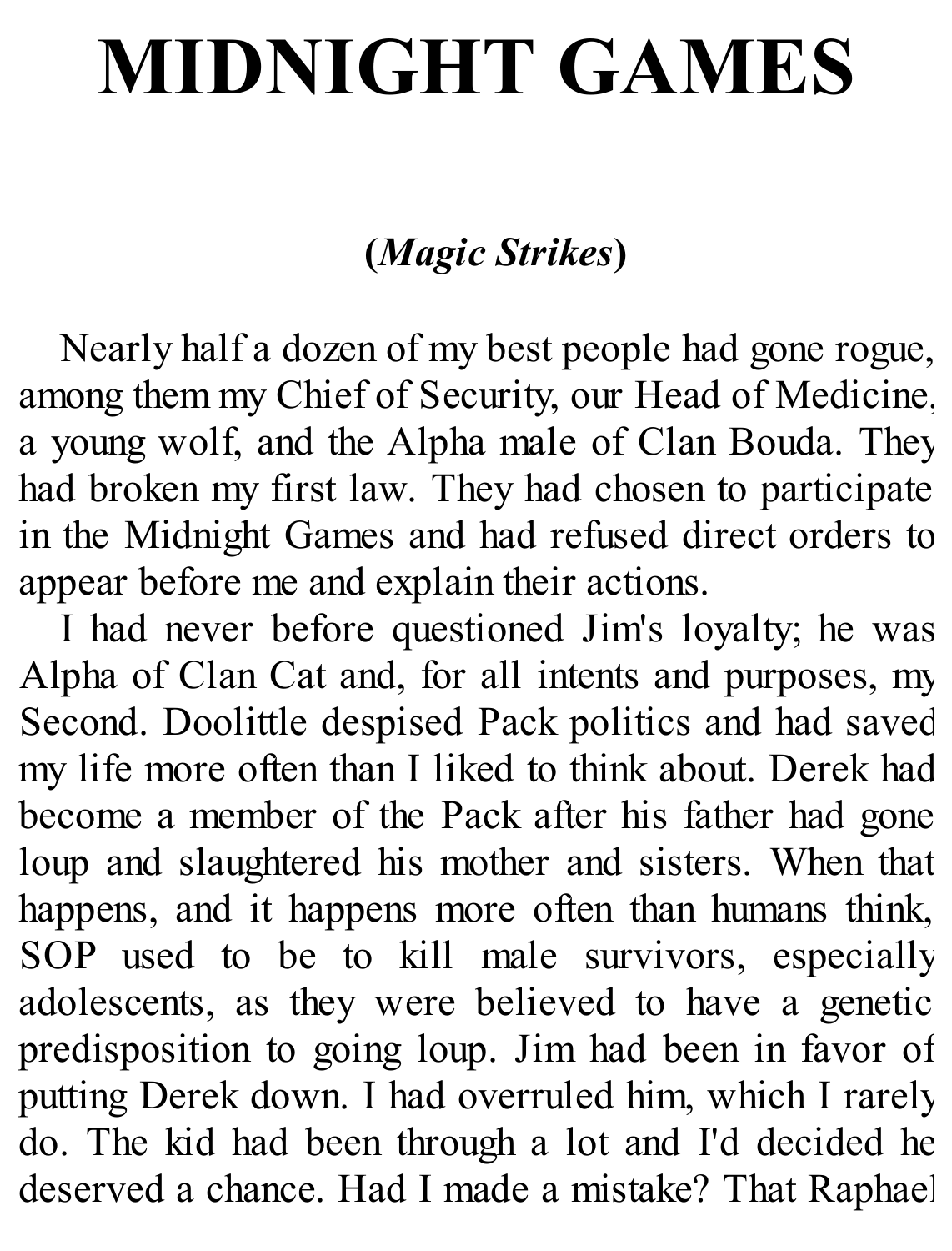was involved in this surprised me not at all. If Bea's little peacock thought I wouldn't mess up his pretty face, he was as dumb as those girls who followed him around like dogs in heat.

What could possibly cause a cat, a wolf, a hyena, and a middle-aged medmage honey badger to risk my wrath? I couldn't figure out the what or the why, but I had a damn good idea of the who. Kate Daniels, professional fuckup. Yeah, she was employed by the Order, humans who happened to despise my kind, and did jobs for the Guild, but I swear her mission in life was to make mine miserable. She defied me publicly, challenged me privately, and God help me, she bounced around inside my head like a bull in a china shop.

As soon as I had gotten wind that something was amiss, I had called her. In her usual charming and diplomatic way, she had both denied any and all knowledge of what was going on as well as politely declined to assist me in any way. Of course, she was in this up to that nice ass of hers. Later, as I started to put the pieces together, she had called to tell me that she and Jim were running off together and even offered me an erotic dinner if I could find them in three days. Kate short-circuits my brain. In my head we always have these clear coherent exchanges, but once we meet, what comes out is "Kate, do what I say or I'll kill you." Her default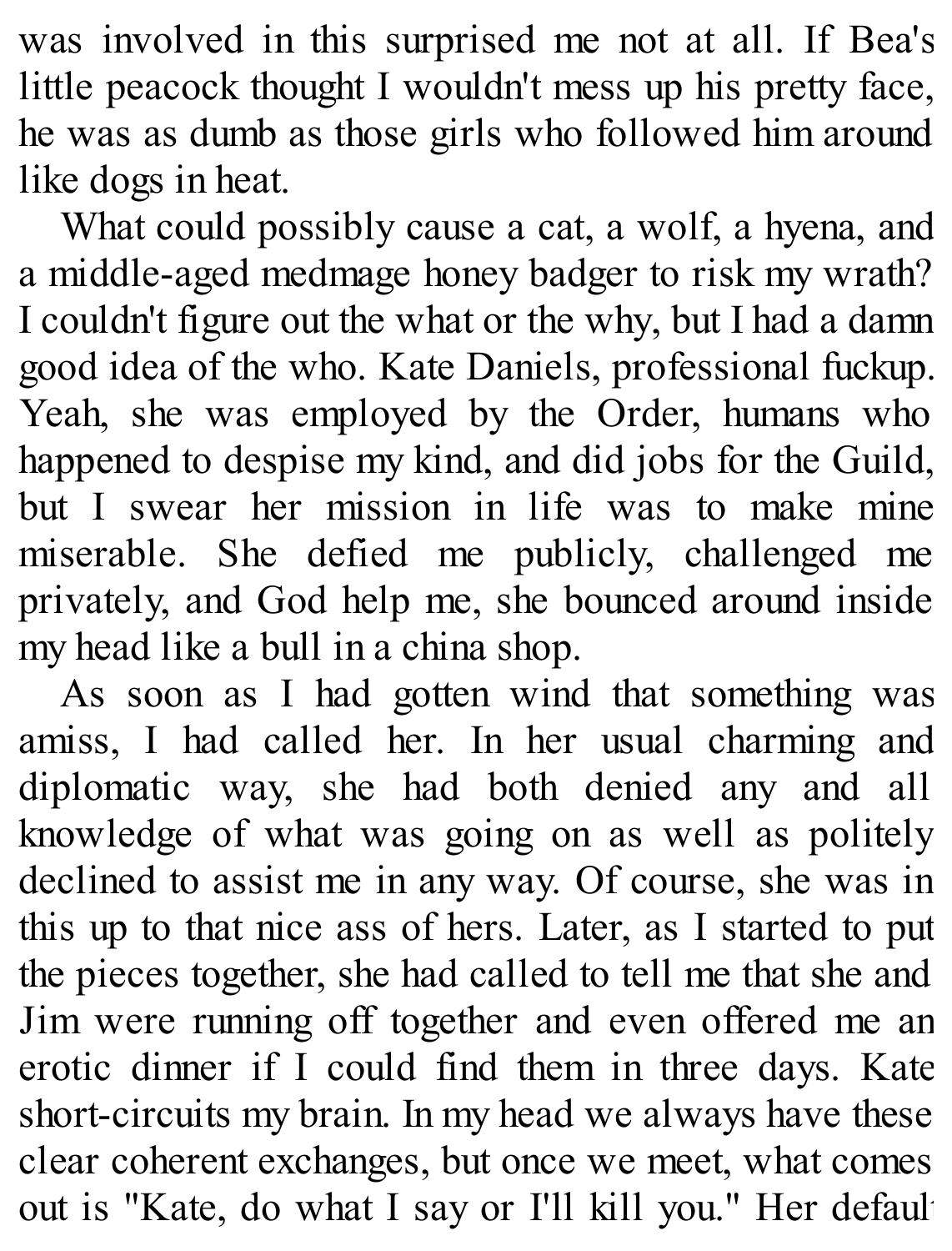reply is "Fuck you!" and we go downhill from there.

Even after I shook the idea of naked Kate out of my head, the big picture still made no sense. Jim and Kate had worked together on odd jobs for the Guild, but there had never been a hint of anything more than a friendship built on mutual respect. I knew for a fact that Jim liked that half-blind vegetarian tiger. Who the hell ever heard of such a thing? To top it off, the cat kept trying to kill herself by driving too fast.

Jim had a high opinion of Kate's abilities, which was a rare thing. Kate was skilled with that sword of hers, almost as good as she thought she was. I kept trying to puzzle it out: even if they had decided to run away together, how did the Games figure into it? I knew Kate would fight for the fun of it or the money. Did they need the money for their new life together? How had they gotten the others involved? Derek worked for Jim and almost worshiped Kate. If they had used him... That I could not forgive.

I also knew that Raphael's mate was Kate's best friend. He would do anything for her or just to piss me off. Perhaps he thought his mommy could intervene on his behalf if he got caught. I almost hoped Bea would interfere and get tangled up in it. After all, she's been a thorn in my paw for as long as I can remember. It would feel good to remove it. Since Mahon wasn't mixed up in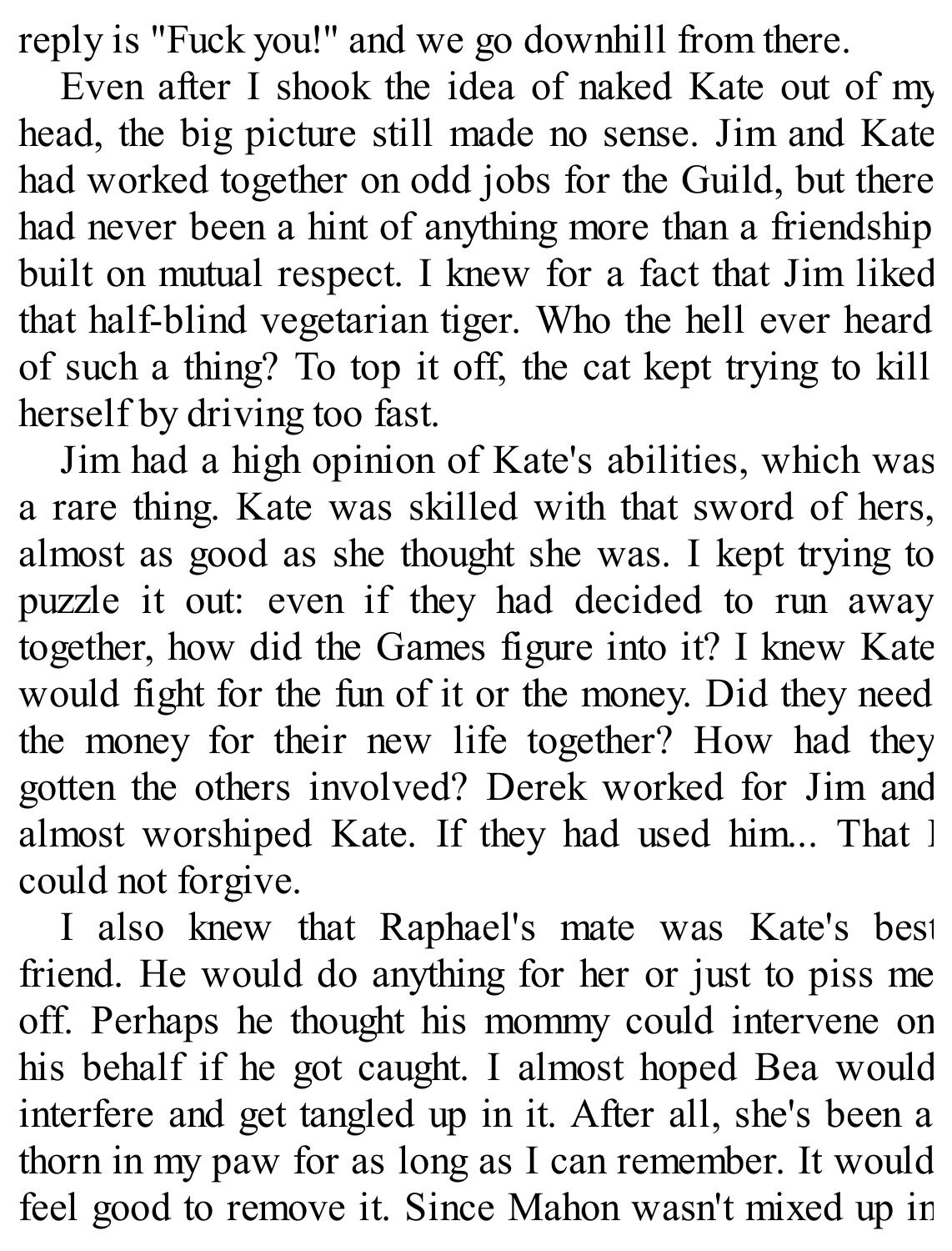this nonsense, I could give him that honor. I knew he would enjoy it and faithfulness should not go unrewarded. None of this, of course, explained Doolittle's involvement. Had they forced him to help? Possibly, but he's a tough old bastard and you don't cross a badger without a good reason.

I had to know, so I tracked Kate to one of Jim's safe houses. She was alone but I could smell the others; they had been there recently. Derek was hurt, I could sense it. That had driven me over the edge, and I had leaped at her without looking. Right into a loup cage.

When I had stopped roaring, Kate explained it all. I now knew about the Wolf Diamond and the Rakshasas. I understood why Kate had felt compelled to do these things. It made sense; she was trying to help her friends and the Pack. What I could not condone or comprehend was the how. Some people go about things in a roundabout way. Kate blows things up and then tries to glue the pieces together with spit. If she had only come to me in the beginning, but now it might be too late.

As I sat at the bottom of the loup cage, waiting for the skin on my palms to heal enough to try the silver bars again, I slowed my breathing and went over my options. None were great. I could wait for them to let me out of this cage or for someone else to find me. No, that was unacceptable. I was the Beast Lord. I wouldn't be crated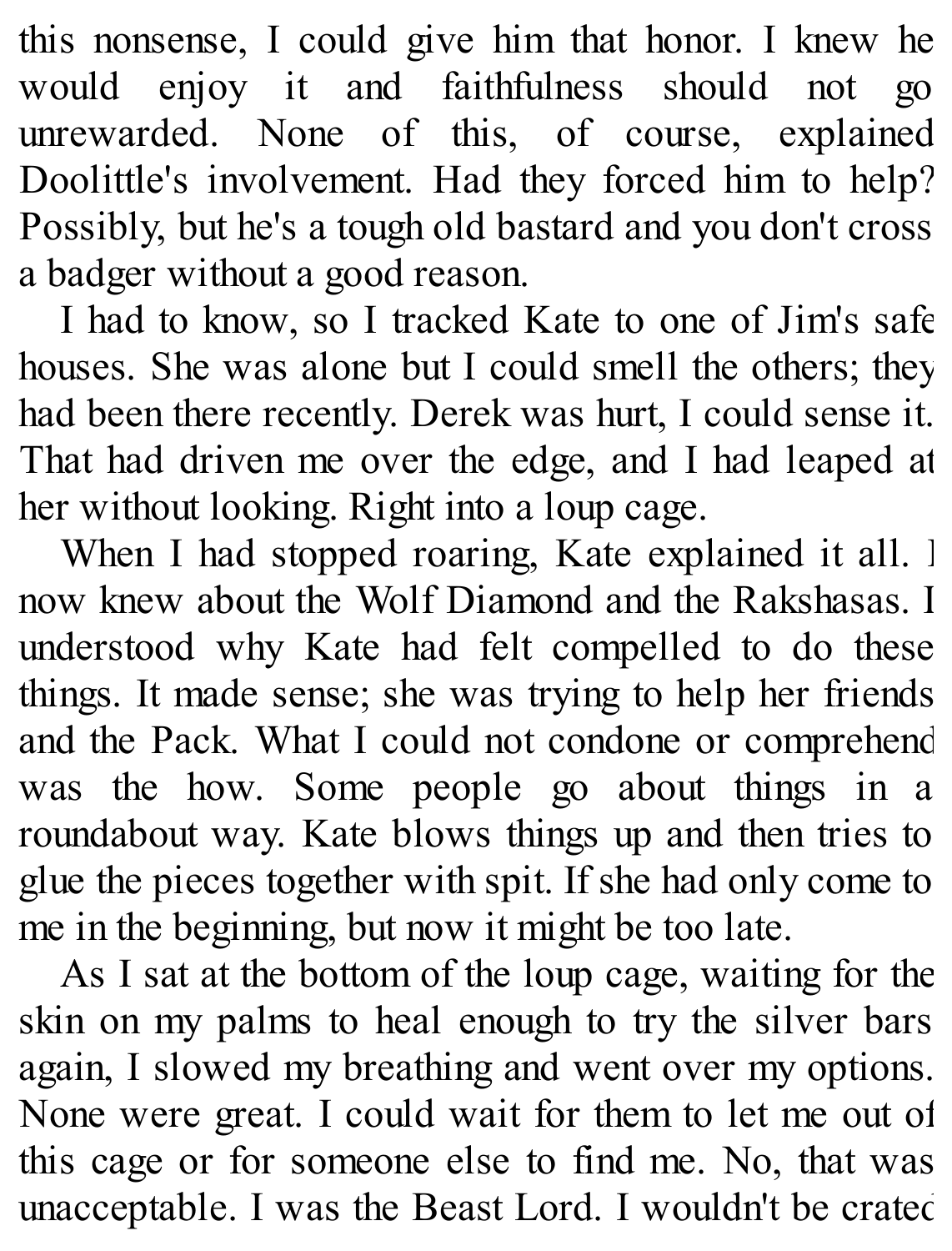and let out like a puppy. I could break out of this, but it would hurt, a lot, and in that rage I would slaughter not only Kate and her cohorts, but also anyone who tried to stop me. As angry as I was, I had to admit I didn't want to do that either.

By now they would already be in the Arena. Short of slaughtering the entire Red Guard, I couldn't get in there to stop them before the entire audience of sick fucks saw members of the Pack take part in the Games. After that, too many people would know, and I couldn't let that pass. If they survived, I would have to kill them. By myself in front of the rest of the Pack.

Kate had finished her spiel and left. I forced myself to relax and try to find a way out of this mess. I had assumed I was alone with my thoughts when I heard something move down the hallway. The smell was familiar, but I couldn't place it. Definitely not Kate, but...

Julie. Her kitten. All I had to do was to convince her to let me out.

I closed my eyes and listened to her sneaking through the house. Close by, almost close enough. Here, kitty kitty.

\*\*\* \*\*\* \*\*\*

I closed my eyes and concentrated on the sound of the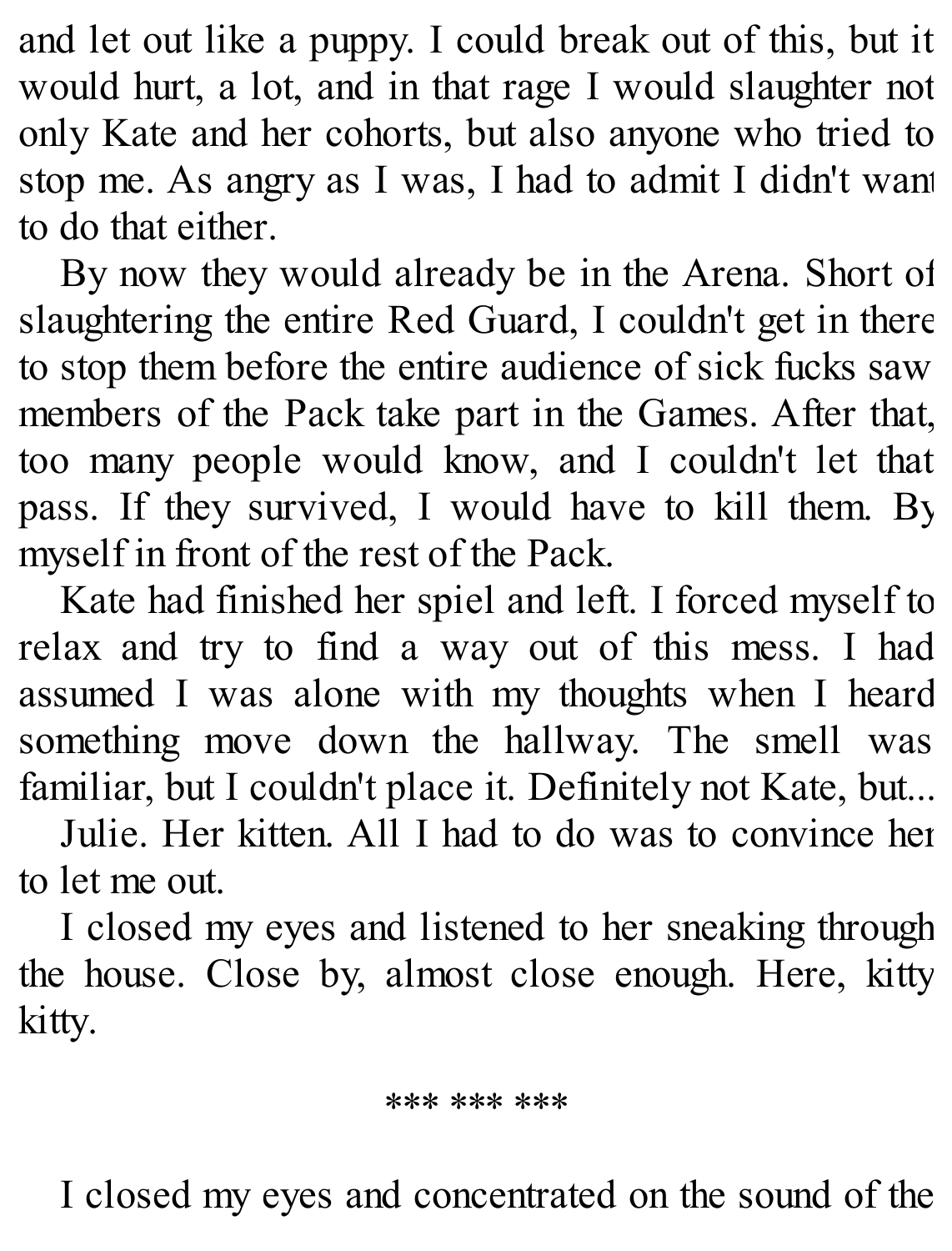footsteps approaching my cage. They belonged to Julie. She showed potential, moving well for a human child, quiet and careful despite the dim and unfamiliar surroundings. Kate would have stormed into the dark, stabbing at shadows. I wondered briefly where, or from whom, Julie had learned to sneak. She had not survived on the streets by being slow or stupid. Derek seemed fond of her and it was obvious Julie was smitten with him. To her, he was older--but not too old--and goodlooking.

Damaged Derek, lying somewhere now with his goodlooking young face forever ruined. Would she even look at him the same way?

A fresh wave of rage and grief almost overcame me, and I had to fight the urge to roar in frustration. *No, hold it together.* There would be a time for fur and fury, for the rending of flesh and the taste of blood on the tongue. Not now. *Take a deep breath, keep it together. Don't scare the kitten. Convince her to let you go.*

Come closer, Julie, that's it. You're almost here.

When she was near enough that I could hear her breathing, I called out to her in my best not-crazy voice, "Okay, Kate, you win. I couldn't break out. Let me go and I'll give you that hundred bucks I owe you." Kids like money, right?

Julie walked into the room and sat on the floor. A tiny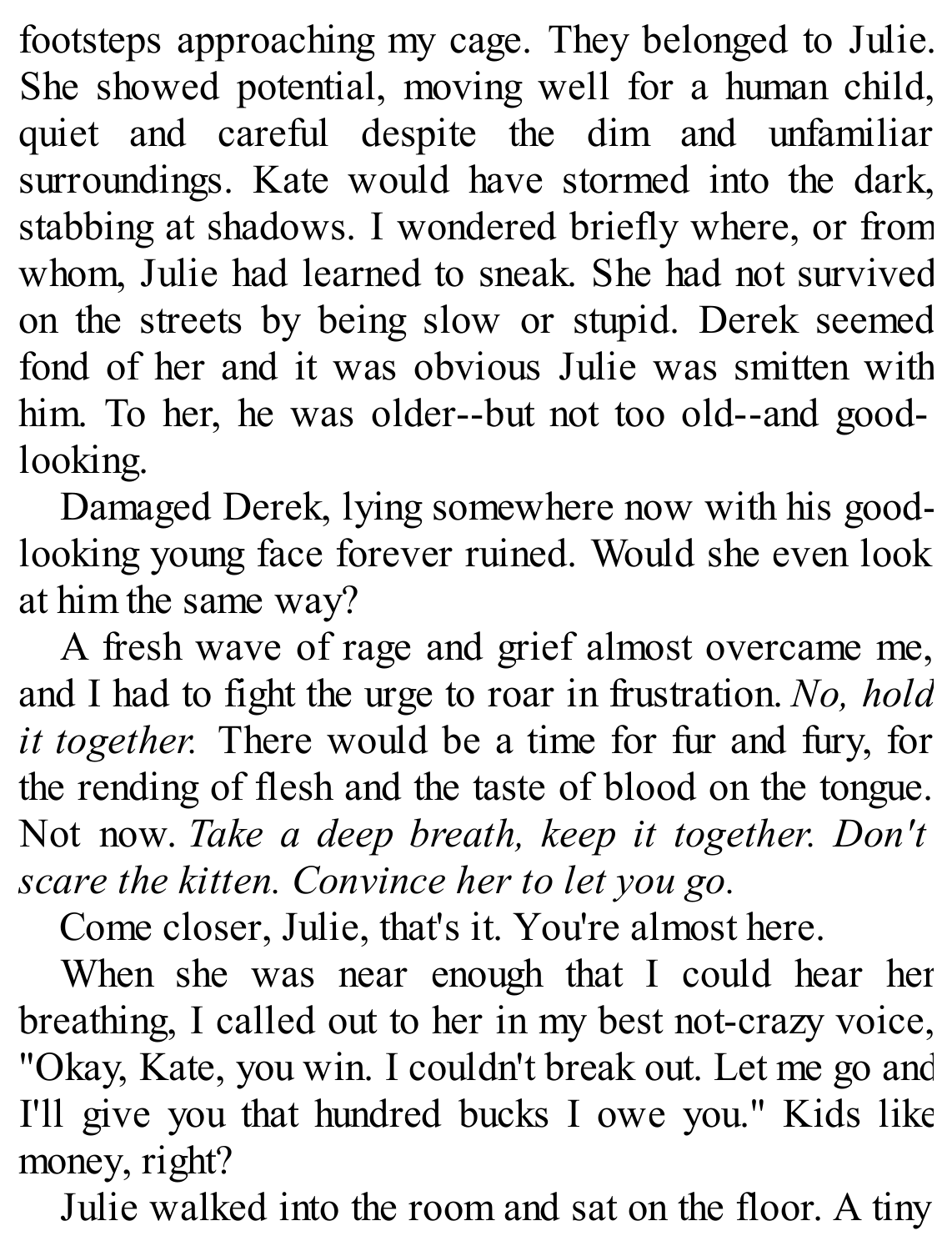thing, skin and bones, narrow face, pale hair.

"Nice try. You know I'm not her, and you should know she's gone now where you can't get her."

Smart girl. "Look, kid, I don't want to get anybody. Just let me out of here, please."

"Julie. My name is Julie. Why?"

"Why what, Julie?"

"Why should I let you out?"

"Because I asked you nicely, and it would be better for you and your"--psychotic guardian, terrible role model, bad influence--"Kate, if you release me."

"Why do you do that?"

Okay, I'd play along, but my patience was growing thin. "Do what, exactly?"

"Bully people. Threaten them in that calm but scary voice. They're all afraid of you."

Ridiculous. "I don't threaten people. I'm nice. I don't yell or scream." Keep going, though, and you'll see how terrifying I can be.

"Bullshit. They're all scared of you. Jim, Derek, even though he looks up to you. Kate, too, and she's not afraid of anything."

That was interesting. "First, watch your mouth, child. Second, what makes you think Kate is scared of me?"

"Screw you. I'm not a child and you aren't the boss of me. She said you broke into her house and stole things."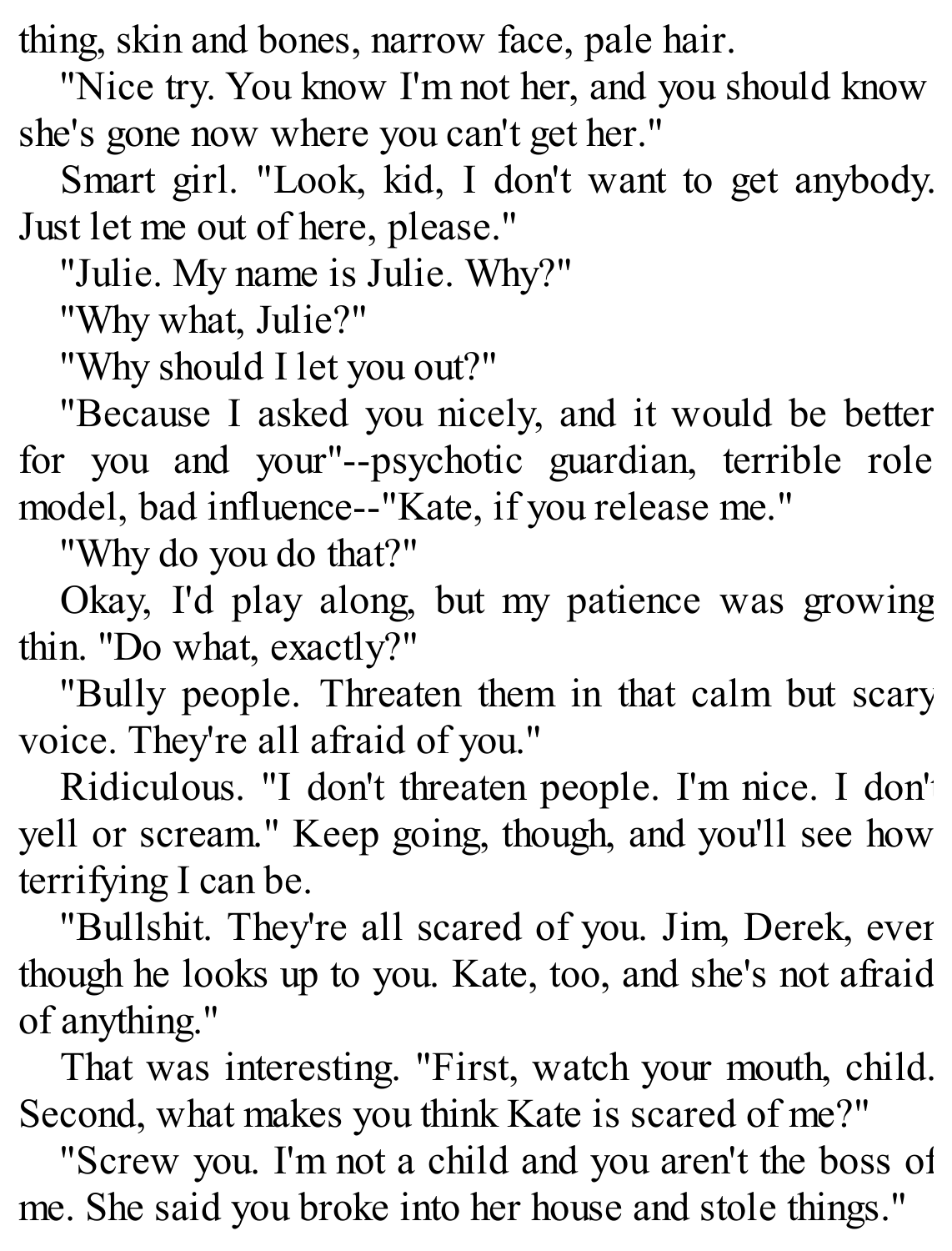I crossed my arms on my chest. The last thing I wanted to do was to explain mating rituals to a human girl. "I'm the Beast Lord, not a thief or burglar."

"You took a pie. Why would you do that? Don't you have whatever, servants, who cook for you? Kate doesn't have a lot of money--why would you steal her food?"

"That is adult business; I won't explain myself to a child."

"It was an asshole thing to do."

I choked back a snarl. "I'm not going to warn you again. Don't speak to me like that again--"

"Or what?"

She had me there. As pissed off as I was, there were lines I wouldn't cross. I wouldn't harm a child. Ever.

I had to take a deep breath and step away from the ledge. Persuade her. Be reasonable. I could do reasonable.

"Look, Julie, I'm trying to be a nice guy. I've asked you nicely to release me. I could break out of here, but you wouldn't like that, I promise you. That would be scary and loud, and nobody wants that sort of thing. This is the last time I'm going to ask. Please free me before I become angry and do something we both regret."

"You're doing it right now. I'm not stupid. I know you're mad and I know if I let you out, you'll hurt me and try to make me tell you where Kate is."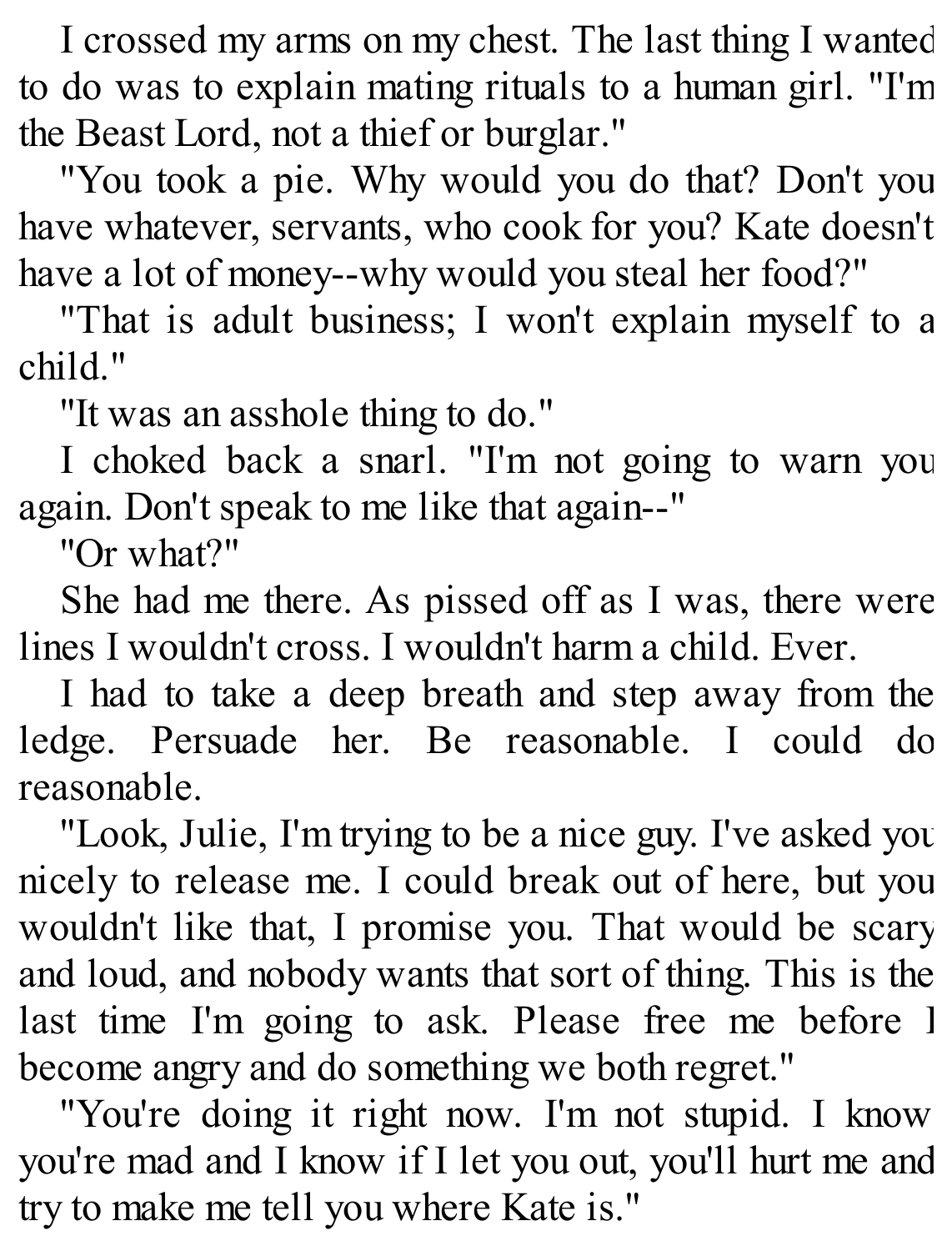"No. I don't hurt little human kittens. Never have and never will. I give you my word."

She looked at me, thinking about it.

I leaned forward. "I know where Kate is and why, but I don't know why she left me in this cage. I wouldn't hurt her, and she knows that."

I broke into her place, I kissed her, and I've indulged her beyond what any of my people could get away with. Any sane woman at this point would know where we stood. I would never harm Kate. I might roar and threaten, and I might even pounce when occasion called for it, but she knew damn well that no violence would follow.

But then again, we were talking about Kate. Nothing was sane about Kate. That's why I was sitting in a loup cage, trying to reassure a frightened child that I wouldn't rip her to pieces.

Julie drew her knees to her chest. The kid looked like she never ate. A stiff wind might knock her over. "Kate thinks she has to save everybody. Duh."

"Who is she saving by keeping me in here, Julie?"

"Her friends, and you from having to hurt them. She knows you'll feel bad if you do."

"What's that supposed to mean?"

She paused for a moment and then continued slowly, "She knows you're pissed and you'll do your Lion King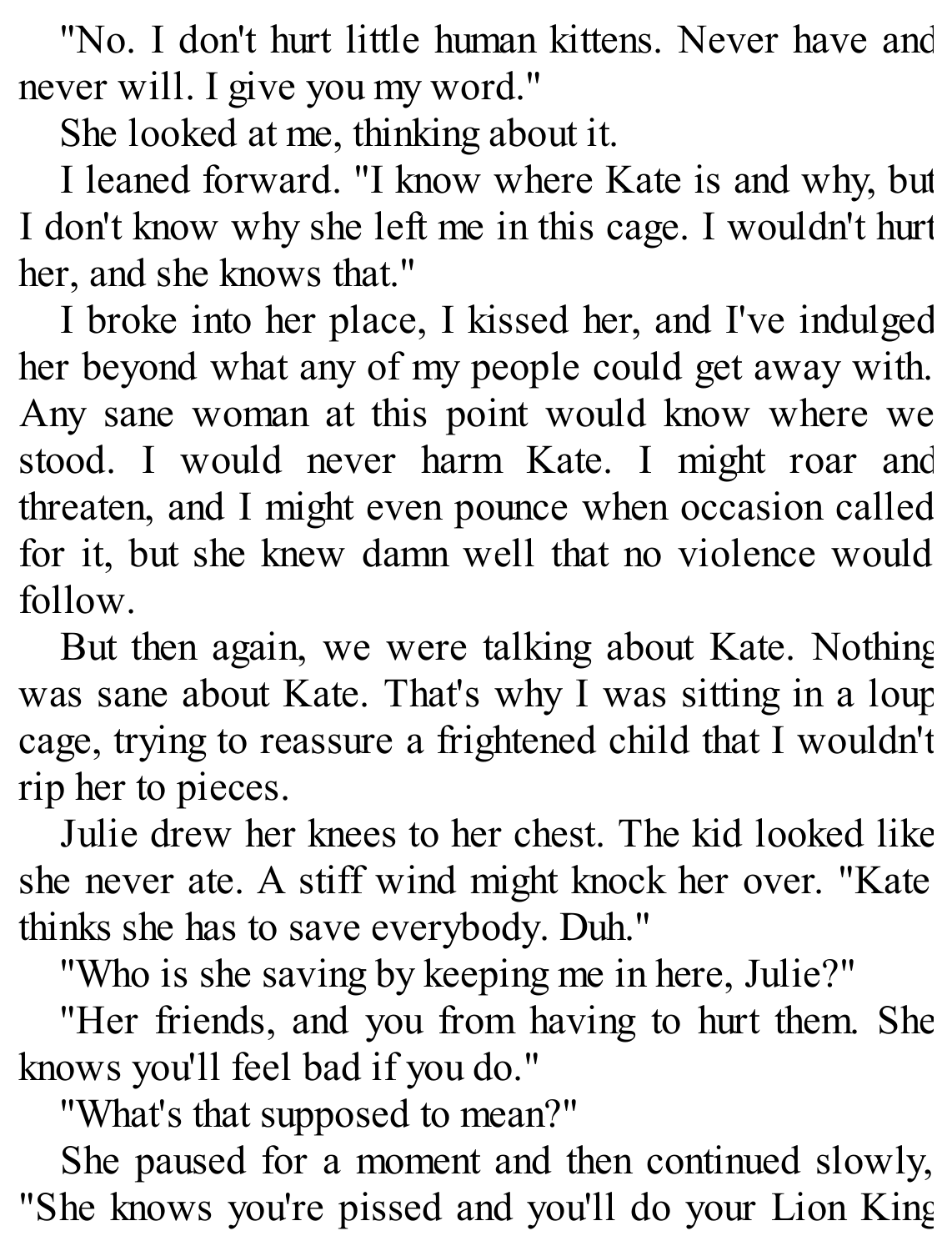thing, punishing them for..." She paused, considering her words. "Disobeying you. You'll regret it when you calm down, but then it will be too late. Dead is dead."

"Why would she think that I would regret it?" I was actually curious. Also what the hell was my "Lion King thing"?

"'Cause she likes you and believes you're a good guy." "She said that?" A good guy, huh.

"No, but I can tell. The way she looks when she talks about you."

Getting more interesting by the second. "Looks like what?"

"She looks the way my mom used to when she talked about my dad. And they're dead now."

"I know. I'm sorry."

"Everybody always says that, but it doesn't mean anything. It's like saying hello or something."

"It means something," I told her. "My parents are dead, too, and I was about your age when I lost them."

Julie looked like she was about to cry and waved her arms. "Whatever. Look, I'm not stupid. I know things! Adult things."

"Like what?"

"Like sex. I know about sex."

I just stared at her. I wasn't opening that can of worms. "The point is, she likes you. She *likes you* likes you.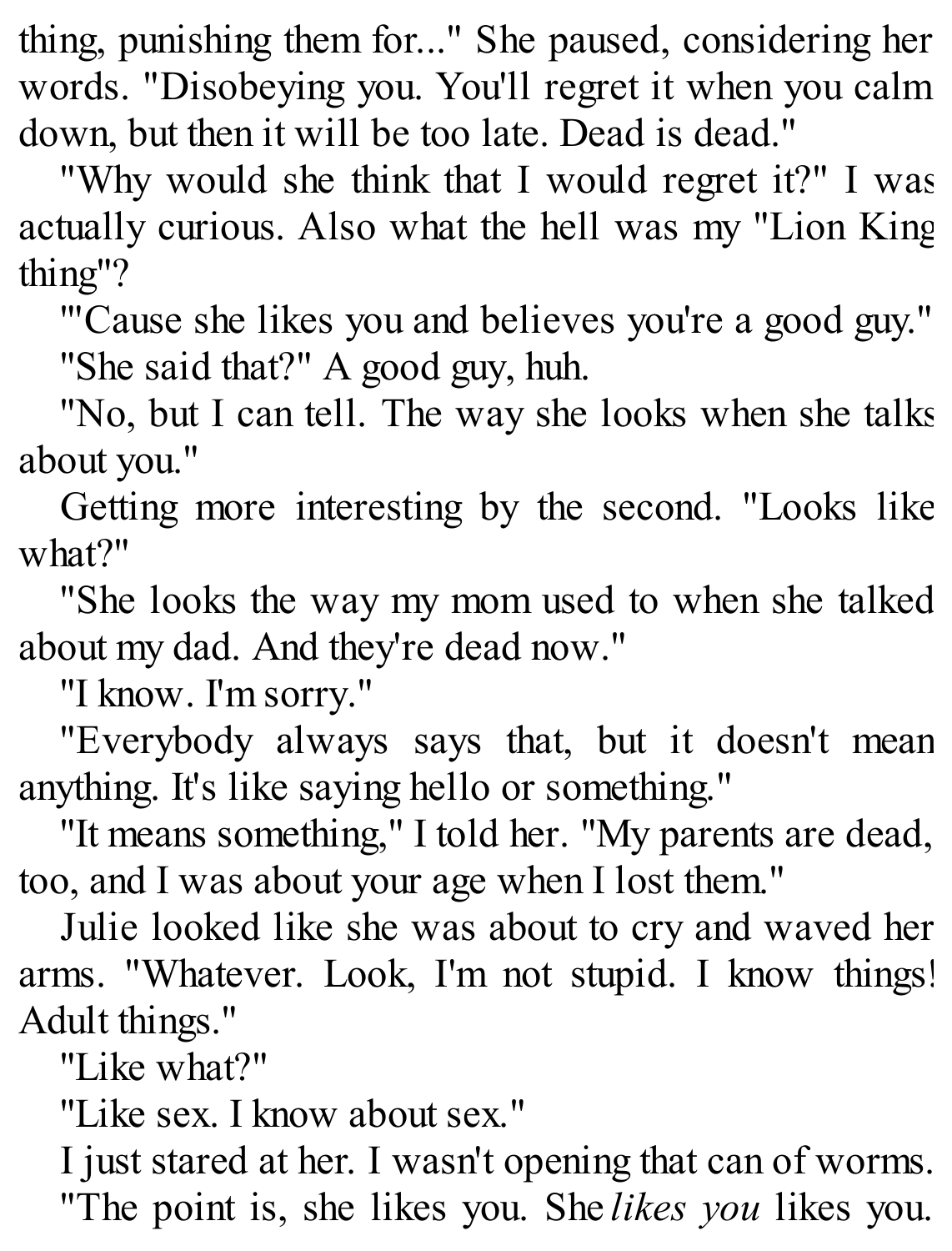She was going to kill Derek for you if he went loup so you wouldn't have to do it."

Now it was starting to make sense. So that was what all this was about. Derek was Jim's responsibility, and both Jim and Derek had fucked up royally. Now Kate was caught up in this mess. In her mind she was as accountable for the boy as we were. Derek had come to her for help, and she had been unable to refuse. Unfortunately, it had all gone to hell, as things tend to in our world, and the kid had gotten hurt bad. Now she blamed herself, and the only thing she could do was to go all in and hope for the best. She had taken it all on herself, as an alpha would do. I had to give her credit for trying to see this thing through to the end, but it should have been me. It was my job to know what was going on, to save, to protect, and to kill when there was no other way, and I'd dropped the ball.

I couldn't undo the damage, but I could step up and take charge. I could make sure that while there was breath in my body, not another of my people would be harmed. Whether or not she knew it, Kate was mine now and I would save her or die trying. That is what I do, I'm the Beast Lord. I stood and locked eyes with the girl.

"Julie, if you release me, I swear that I will not harm you, Kate, or any of my people."

"Will you help them in the Games?"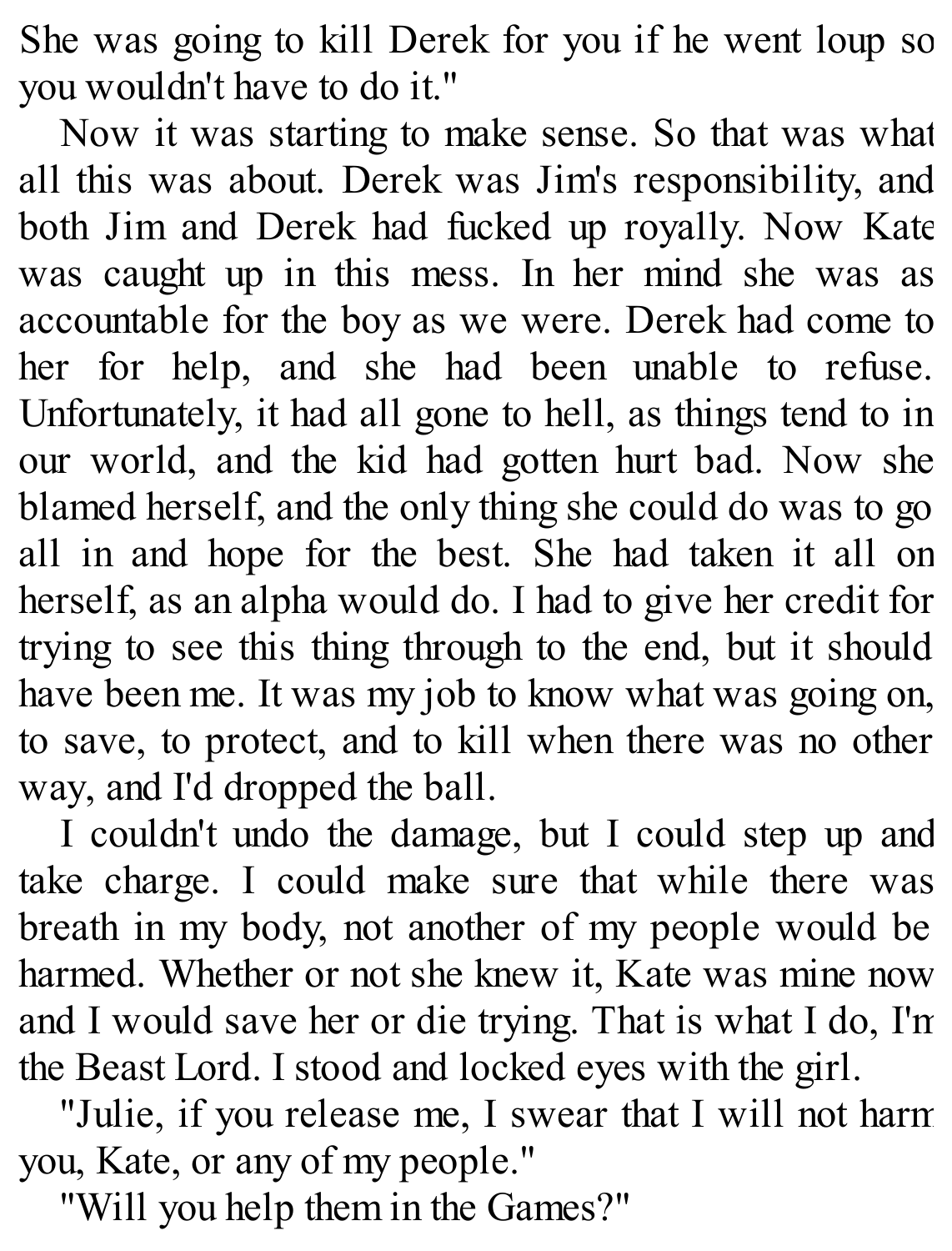"Yes, I will."

"Even Derek?"

"What?" What could I do for him that Doolittle could not?

"He's with them, fighting the creatures who hurt him. He's so brave."

Damn idiot. "Yes, but foolish as well." *I wonder if she knows the whole story?*

Julie grimaced. "Yeah, I know. It's about the girl. I'll take care of her later, but I need you to promise about the others."

"Julie, I give you my word, I will do everything in my power to help our friends and punish our enemies."

She let out a breath she had been holding and smiled finally.

"Okay, deal."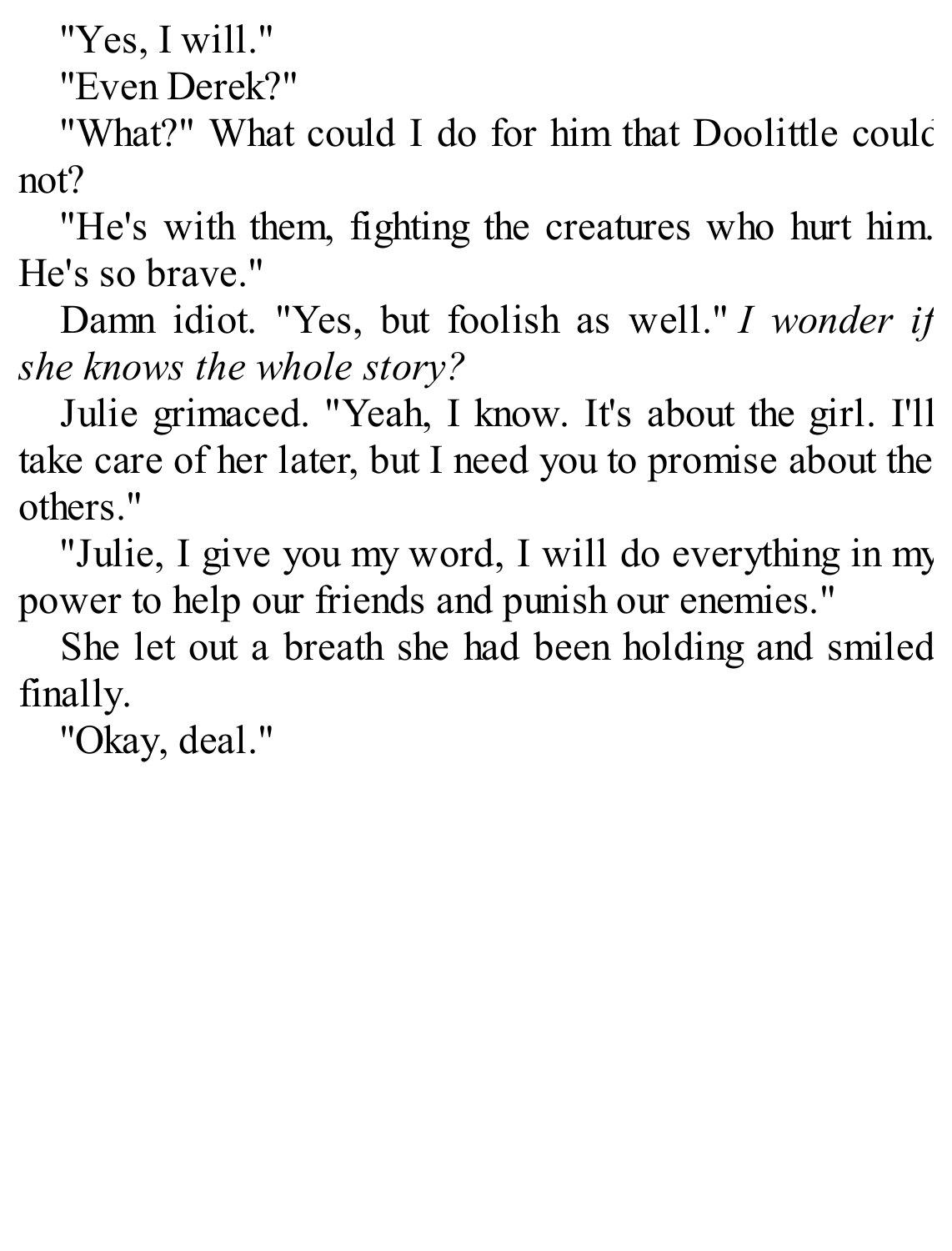## **HOT TUB**

#### **(***Magic Strikes***)**

My back hurt like hell. I'd freed myself from Kate's cage and followed her to the Games. As usual, she'd made a complete fucking mess of things, and I was one who was going to clean it up.

I had to admit I was impressed. She had somehow convinced some of my best people to break my first law. Even Doolittle had fallen for it. So it was kill everyone involved, or join them in the pit and try to keep them alive. Really, it was no choice at all. Knowing all this did not make the slowly closing holes in my back feel any better.

Our first fight had been easy: snake woman, swordsman, and werebison. Dali had cursed, Kate had head-butted her opponent unconscious, and the bison, big and dumb, had tripped over my foot and broken his neck. The second fight hadn't gone as well. Dali had outdone herself. The tiger girl had taken out an ancient vamp. I'm sure later, in private, Jim would express his admiration. I tore apart a troll, then had to save Kate from a golem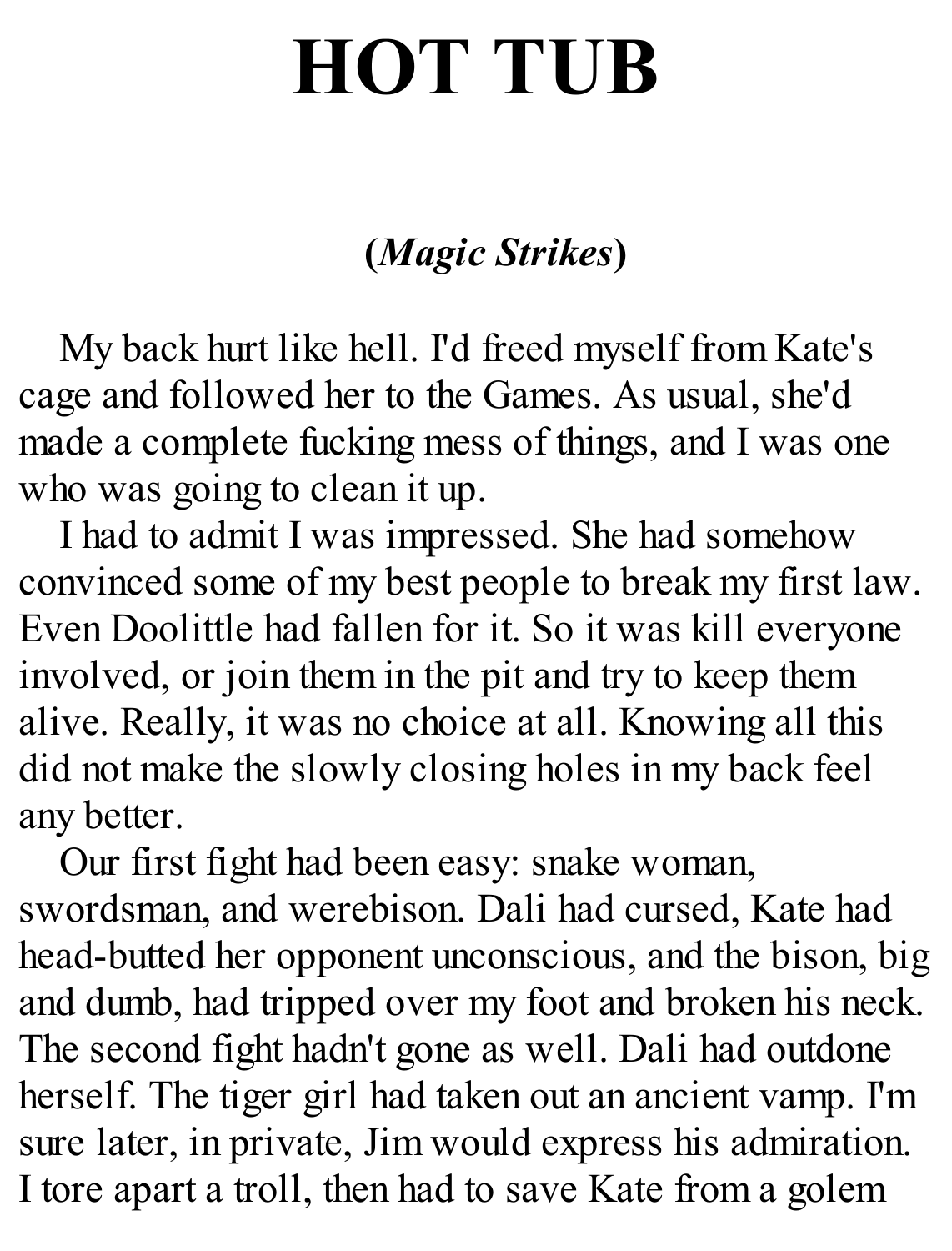she'd been taking her time with.

It was a silver golem.

She was bleeding from a wound in her side and looked like she needed some help. When I grabbed him from behind, he filled me with silver spikes, like I was a big gray pincushion. While I held him, she stuck him in the eve with her sword. It was a pretty good thrust.

She hadn't exactly thanked me, but she had cut the silver out of me. It hurt like hell and took a long time. Kate was pissed. And why did I jump on the golem, and she had it under control, and look at the holes in my back. When she was done, she ran off without saying much else. I waited until I knew she was out of earshot and then alternated between snarling and cursing for a good five minutes. I'd probably been hurt worse, but I couldn't remember when.

Now that I was feeling better, it was time to find her and have a little chat. There were things we needed to discuss. Important things.

I started looking for her in the team room. Jim and Dali were gone--their bunks stood empty. I could hear Andrea and Raphael's muffled voices in the other room.

Derek lay on his back in his bunk, his face hidden by an old paperback depicting a man with some serious tattoos. Doolittle sat in a chair, reading *Casino Royale.*

They both looked at me. Derek started to get up.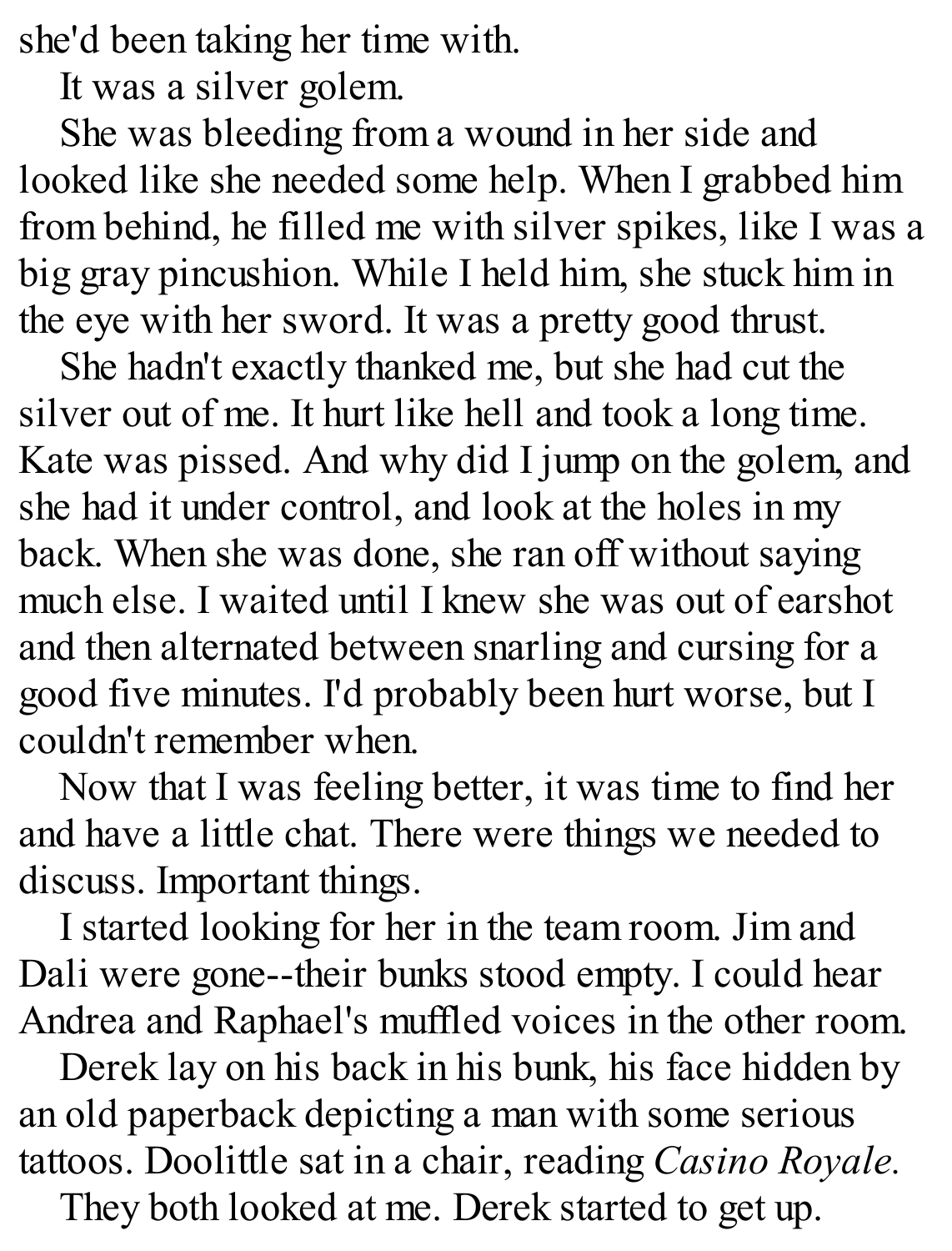"Don't bother. What the hell are you reading?"

"*Big Jake the Snake and the Viper Commando Squad*."

What the hell...

"I tried to get him to read something decent," Doolittle said, "but he's got this trash instead."

"You're reading a novel about an effete British snob," Derek said, clearly trying to get a rise out of Doolittle.

I looked at him for a while. He needed to take his tone down a notch.

He ducked his head. "I apologize."

"It's a classic," Doolittle said.

I left them to it and stepped into the hallway, sorting through the mess of scents. Sweat, blood, more sweat... Kate. The smell was sweet. I inhaled it deeper, making sure I had a good hold on it. Time to go hunting.

The scent floated through the hallway. I followed it and it led me through the doors of the gym, flaring stronger, then getting muddled. She must've stretched here some time ago, but since then morons had walked over it, leaving their own imprints in the air. I crouched for a long second. Ahh. There it was.

The trail cut through the gym, down the hallway, to a door with a man in Red Guard getup by it. There was a small window in the door. I looked through it.

A hot tub. And long dark hair. *Found you.*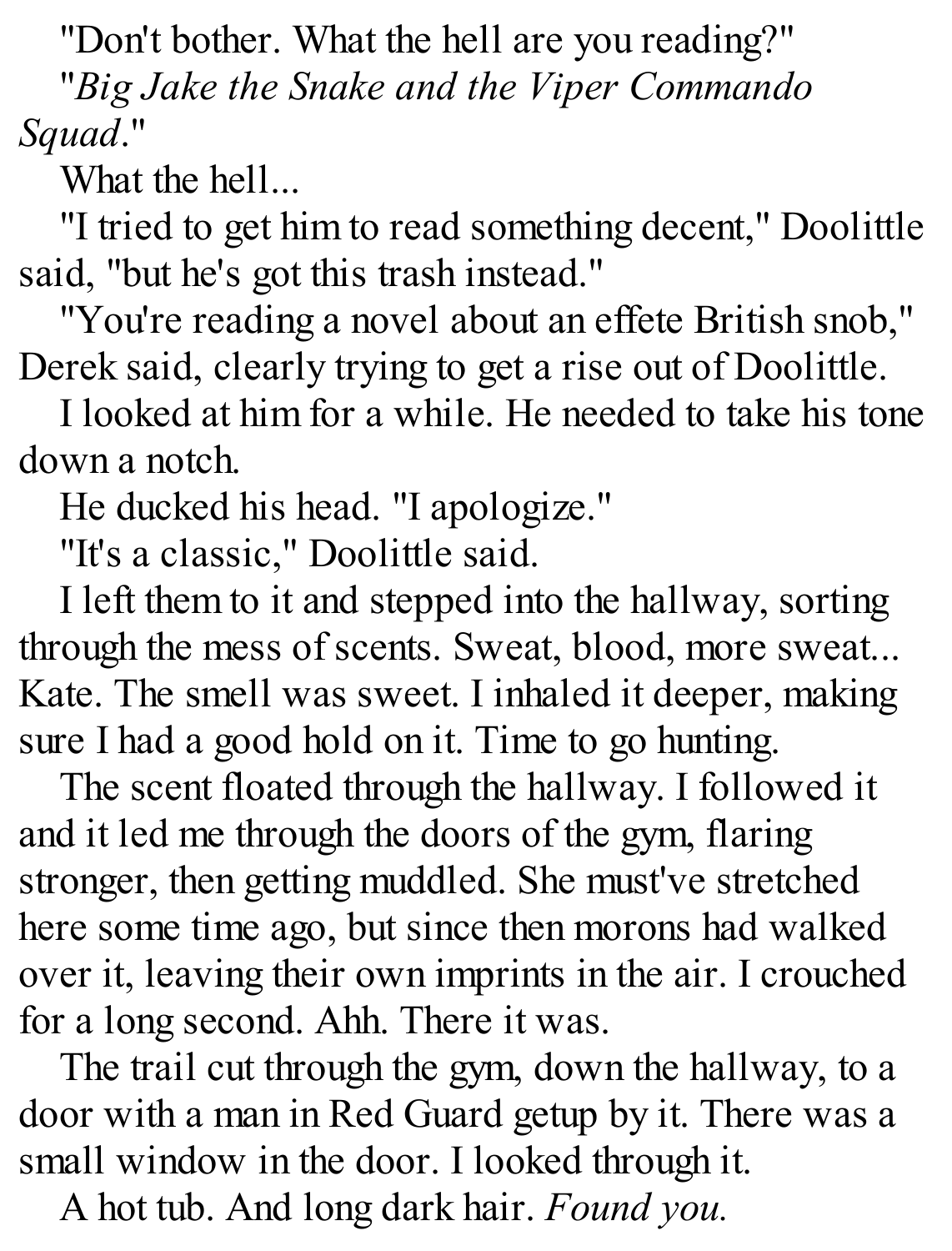She might still be fuming about me getting hurt, so I went into the rec room, found a couple of beers, and snuck in with them.

"Peace offering." *Umm, yummy beer, you know you want it.*

Kate reached out and took the Corona from my hand. So far, so good.

I had to warn her out of courtesy before I slipped out of my towel and into the hot tub. I didn't want her to faint and drown. Of course, if she did go under, I would be honor bound to pull her out and revive her. That she appeared to not be wearing a top did enter my mind. I'd only peek a little. I was a gentleman, not a saint.

"I'm about to take the towel off and hop in," I said. "Fair warning."

"I've seen you naked."

"Don't want you to run away screaming or anything." "You flatter yourself."

I took the towel off and got in. She remained conscious and upright. Too bad. I was all set for the rescue.

"How's your back?" she asked.

"It's fine," I lied. "Thanks."

"Don't mention it."

"Does your side hurt?" I knew it must, just as she knew the silver had burned like fire in my chest and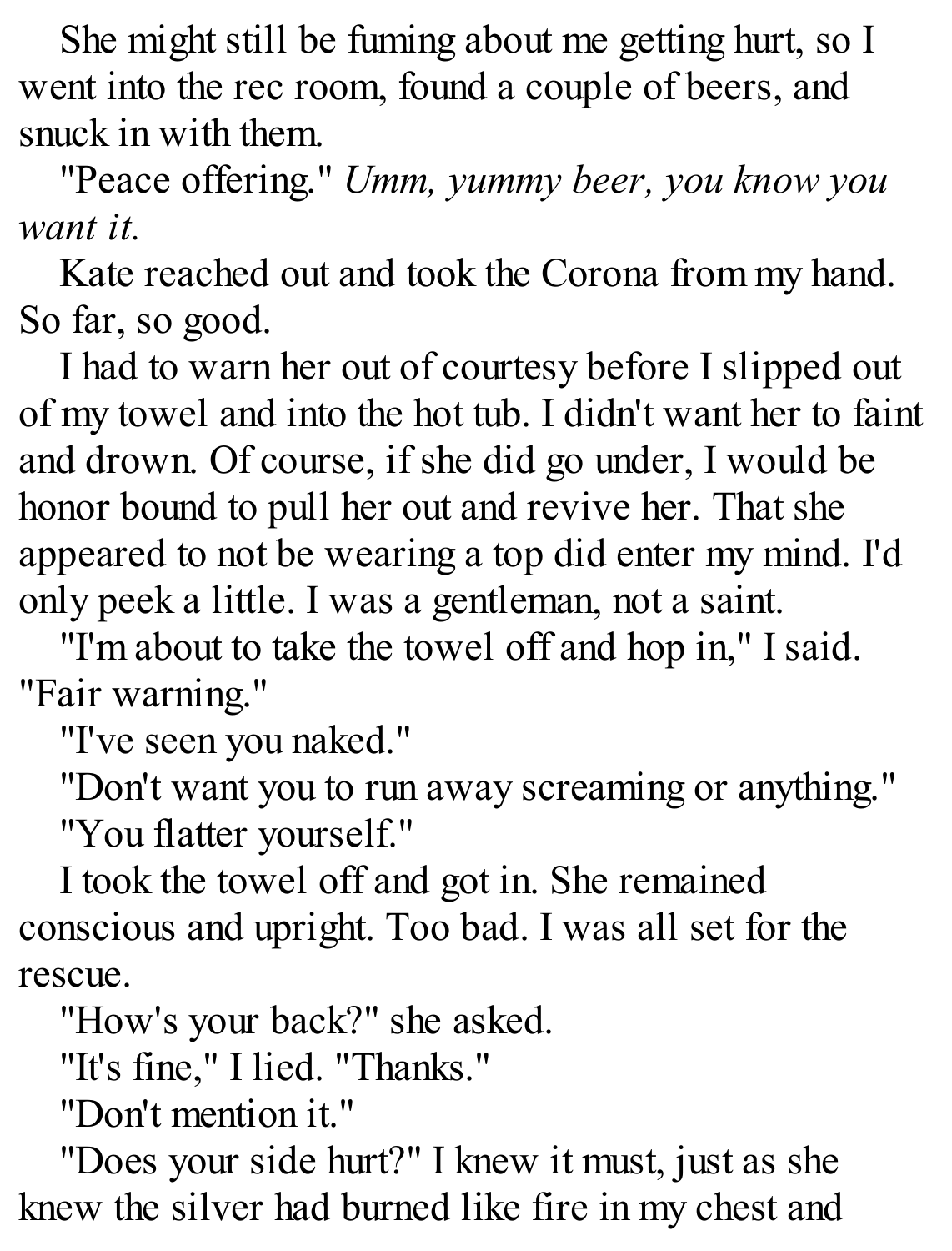back.

"No."

She would no more admit weakness than I would.

"Are you going to sack Jim?" she asked suddenly after taking a huge pull on her beer.

I gave the question some thought. Why did she care? Would she fight me on it?

"No," I answered finally. She was listening. I liked sitting close to her like this, without us brawling. For once she wasn't kicking me or waving her sword in my face. And if I kept talking, she would stay just like this, relaxed, in the hot tub. Topless under the water. "I concede that if I'd been paying attention, I would have nipped this in the bud. It should have never gotten to this point."

"How so?"

"Jim took over security eight months before the Red Stalker appeared. The upir was his first big test. He blew it. We all did. Then there was Bran. Bran stole the surveys three times, waltzed in and out of the Keep, attacked you while you were in our custody and took out a survey crew, Jim included. Jim considers it a personal failure."

The worst thing about Bran was that Kate seemed to like him. He'd had a wink-and-smile bullshit-your-wayout charm. It's easy to be like that when you don't have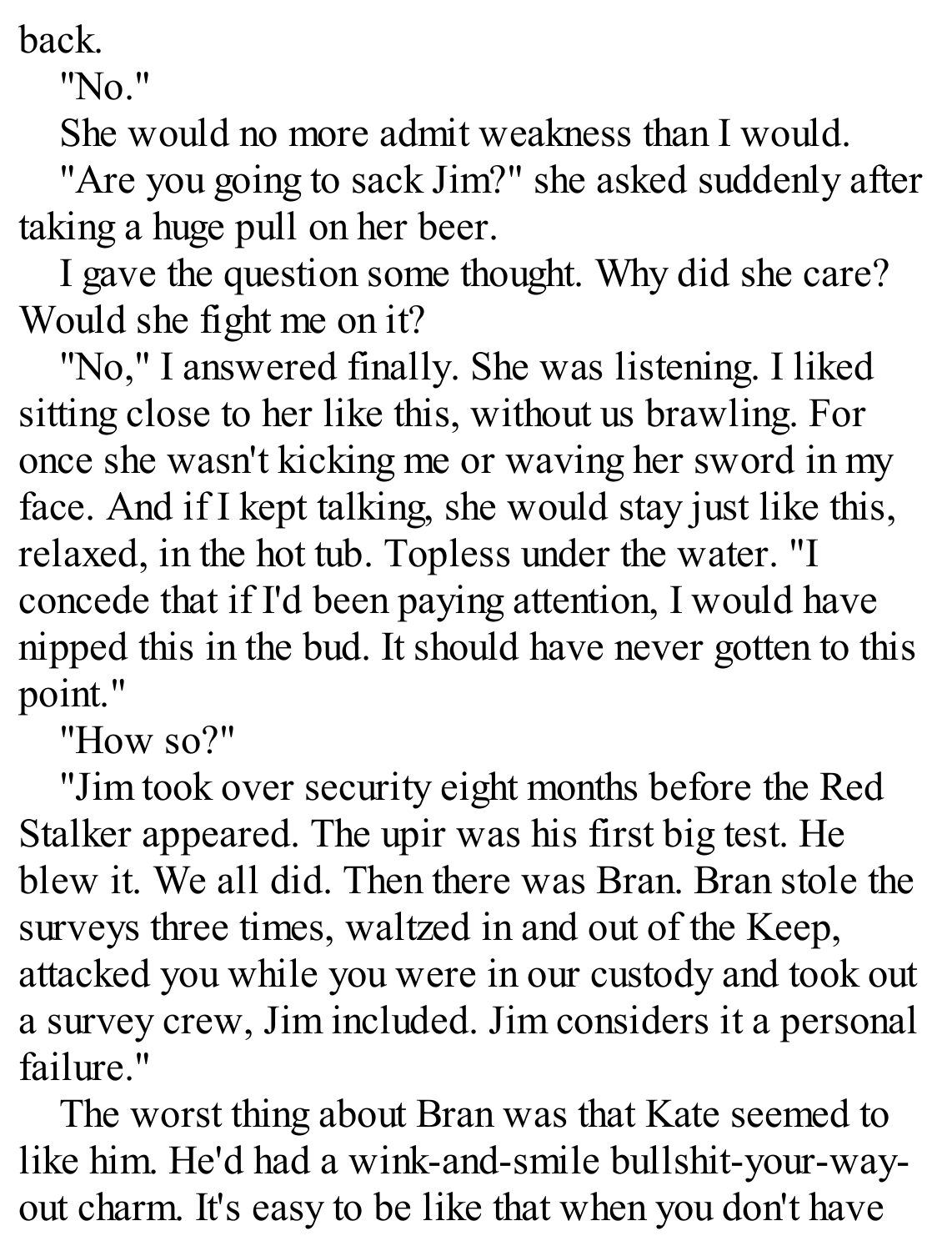fifteen hundred shapeshifters in your care and your day isn't scheduled down to the minute. It isn't enough to always be ready to back up your authority with violence, you have to consider what kind of violence, how much violence is too much violence, when to use it, and when to exercise patience. Despite how I was sometimes viewed, I never wanted to be a tyrant, and making sure I didn't turn into one took up most of my time.

Bran was like a kid. The man had experienced three lifetimes of acting like spoiled a teenager, bedding pretty girls, getting into fights, and getting away with it consequence free. If he fucked up, he could run away back to his goddess and his fun camp, or whatever the hell he had there in the mist. Everything I did had consequences, and running away wasn't an option.

If Kate wanted someone like him, it would never work between us. Even if I wanted to be that guy, and there were rare moments when I did, I never could. It wasn't who I was.

I looked at her. She shrugged in the water, raising her shoulders above the water level. Definitely no top.

"The guy teleported. How the hell are you supposed to guard against someone who pops in and out of existence?"

I sank a little deeper into the warm water, the tension easing out of my shoulders.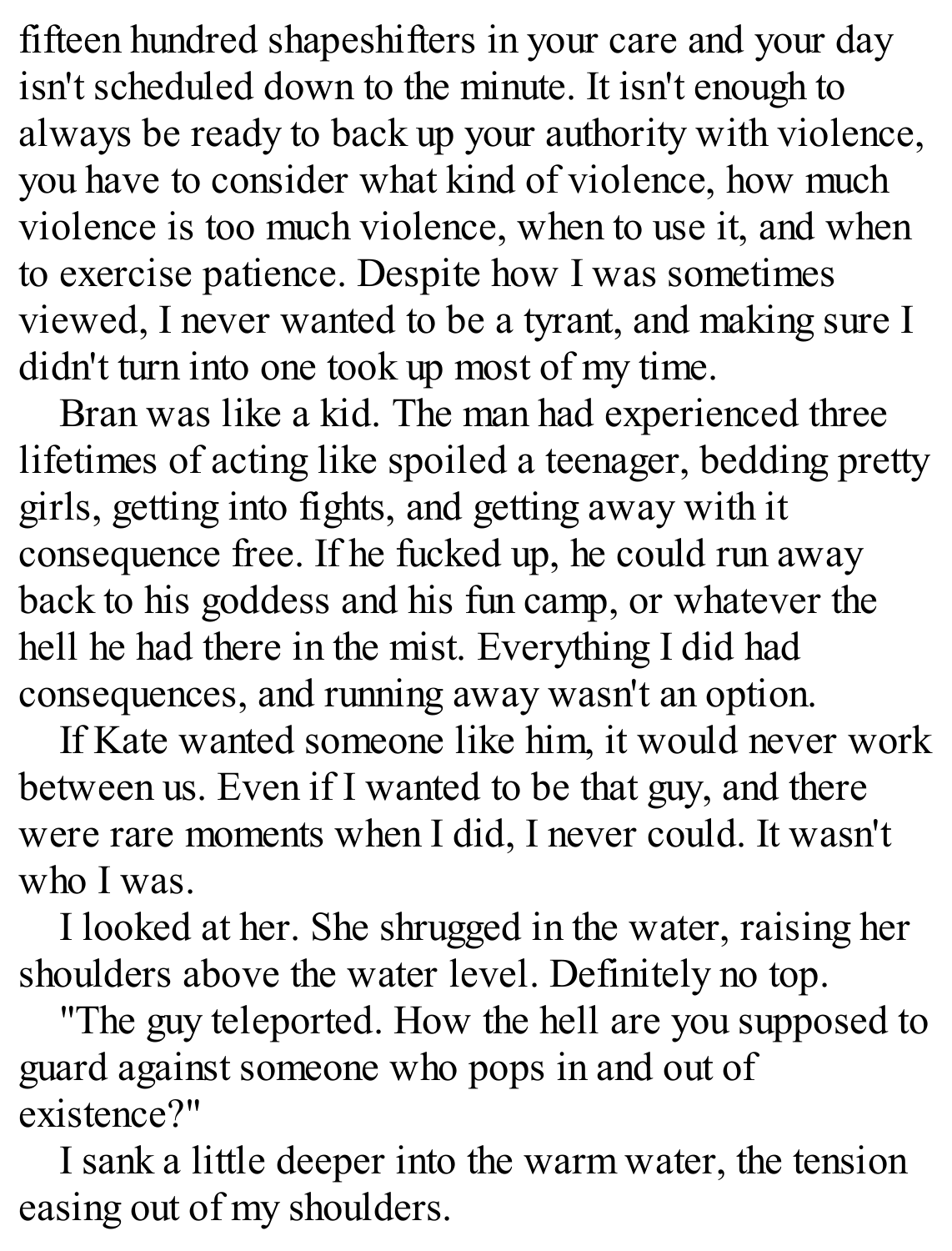"Had I known how hard Jim had taken it, I would have pointed that out to him. You remember when he tried to use you as bait?"

She scowled. "I remember wanting to punch him in the mouth."

"It was the first sign of trouble. His priorities had shifted to 'win at any cost.' I thought it odd at the time, but crazy shit kept happening and I let it slide. Then he became paranoid. All security chiefs are paranoid, but Jim took it further than most. He began to obsess about preventing future threats, and when Derek screwed up and got his face bashed in, it pushed Jim over the edge. He couldn't handle being responsible for Derek's death or for my having to kill the kid. He had to fix it at any cost. Basically, there was a problem and I missed it. And he sure as hell didn't bring it up."

I'd known Jim a long time and he was too proud to admit he was afraid of anything, but if the kid had turned loup, it would have broken him. One of us, probably me, would have had to put him down. I wondered if that had happened if Kate would've understood or been able to forgive me.

"I can't keep up with everyone all the time, and Jim's the one who never went nuts on me. It was his time, I guess. So to answer your question fully, there's no reason to demote him. He has a talent for his job and he's doing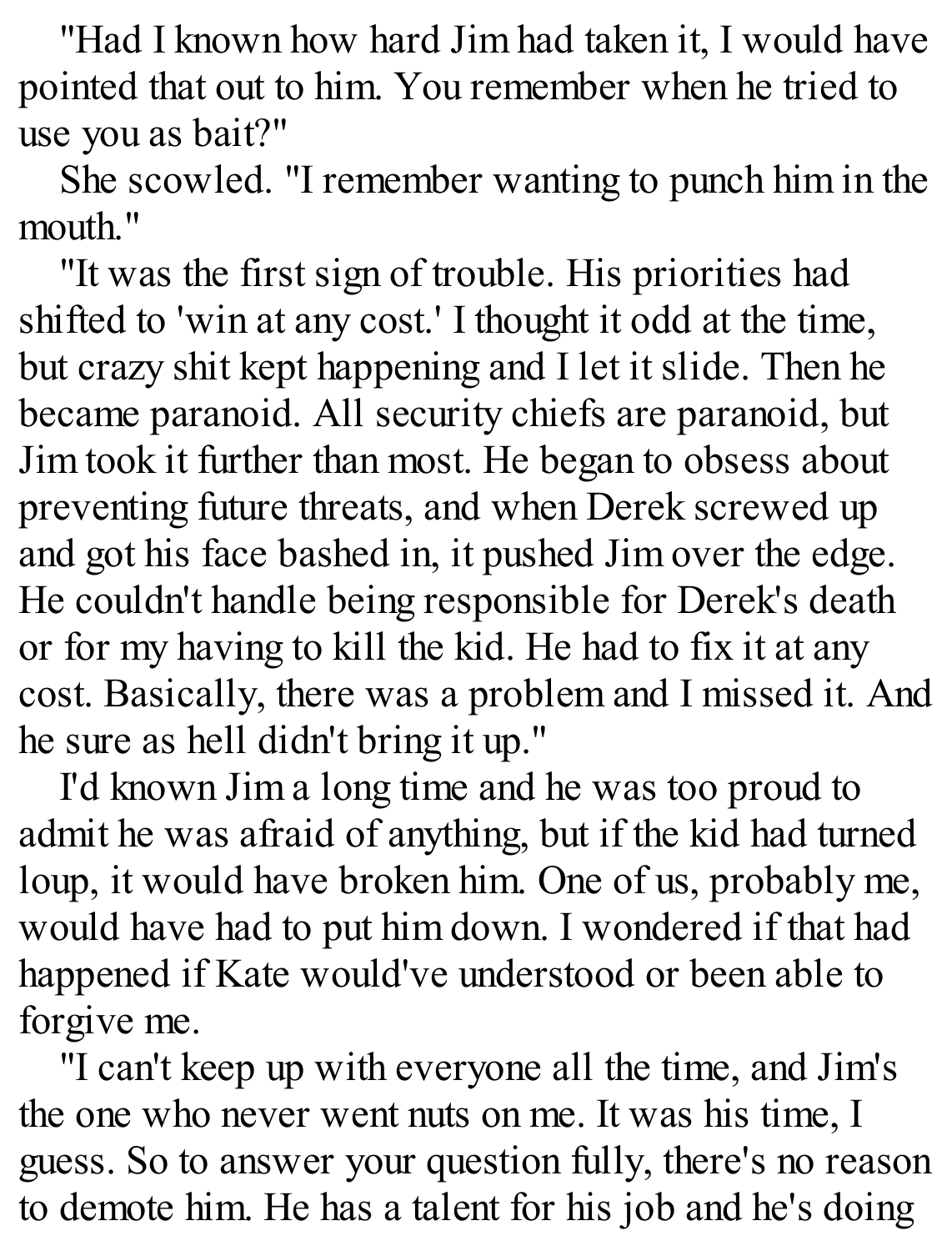reasonably well considering what he's up against. If I have to sack him, I'll have to replace him with someone who has less experience and will screw up more. This is a lesson. Three months dragging giant rocks around will help him get the stress out of his system." What I didn't say, didn't need to, was that Jim was my best friend and I trusted him like a brother.

She listened while I explained all this and I realized how nice it was when we just talked. We sat quietly together, enjoying each other's company. Her face lost its edge. I understood the edge--she needed it. If you look like you're ready to fight, you can win most battles without throwing a single punch. But now, with her hair down and her features relaxed, she looked beautiful. I wondered if she knew. No, probably not. "So, you didn't want to see me get hurt?"

"I didn't want you to have to kill Derek," she said, her eyes still closed.

Wait, what? "And if he had gone loup?"

"I would've taken care of it."

She said it like an alpha--no bluster, just matter of fact.

"How exactly did you push Jim aside? He was the highest alpha. The duty was his."

More like horrible responsibility, one that was ours to carry. Would she really have done it? We all knew she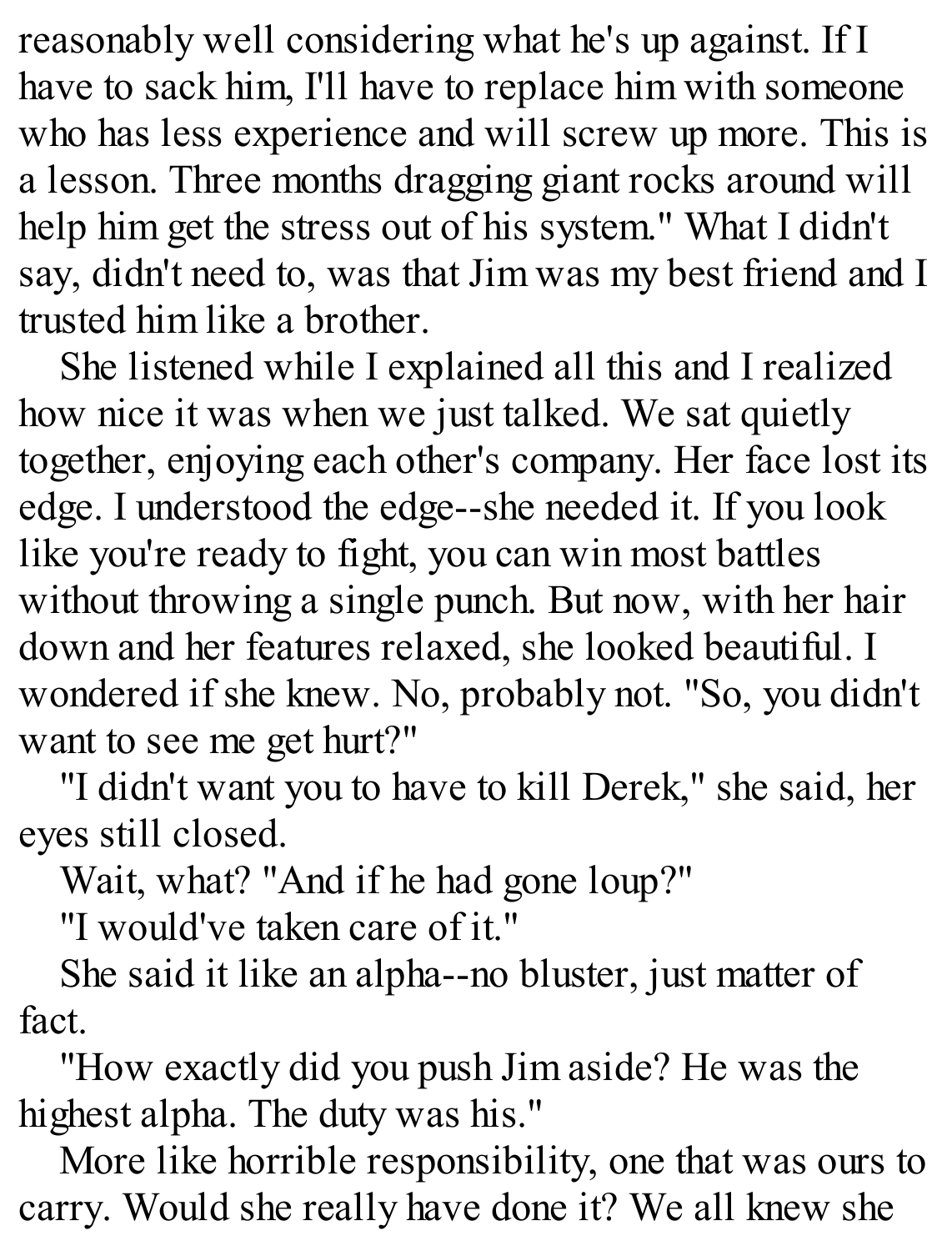cared a great deal about Derek, and it would have hurt her badly to have to kill him. It would've hurt me to kill him.

I decided she would've done it. Maybe she cared enough to want to spare me that pain. Of all the women I'd been with over the years, how many would have done that?

"I pulled rank," she continued. "I declared that since you accepted the Order's assistance, I outranked everybody."

"And they believed you?" It slowly dawned on me that they had obeyed her. Huh.

"Yep. I also glared menacingly for added effect."

She gave them her alpha stare. I tried not to laugh. It was kind of cute. I would've liked to have seen that.

When I was angry, my eyes glowed. I could also do it whenever I wanted, really. And when I stared at someone, they felt it and they wanted very badly for me to stare at someone else. Her hard stare was good, but mine was major league. It was a good tool.

She looked so comfortable leaning like that. I started moving toward her through the water.

"Unfortunately, I can't make my eyes glow the way you do," she said.

"Like this?" I asked, my mouth only a few inches from her ear, my arms on either side of her. She was so close,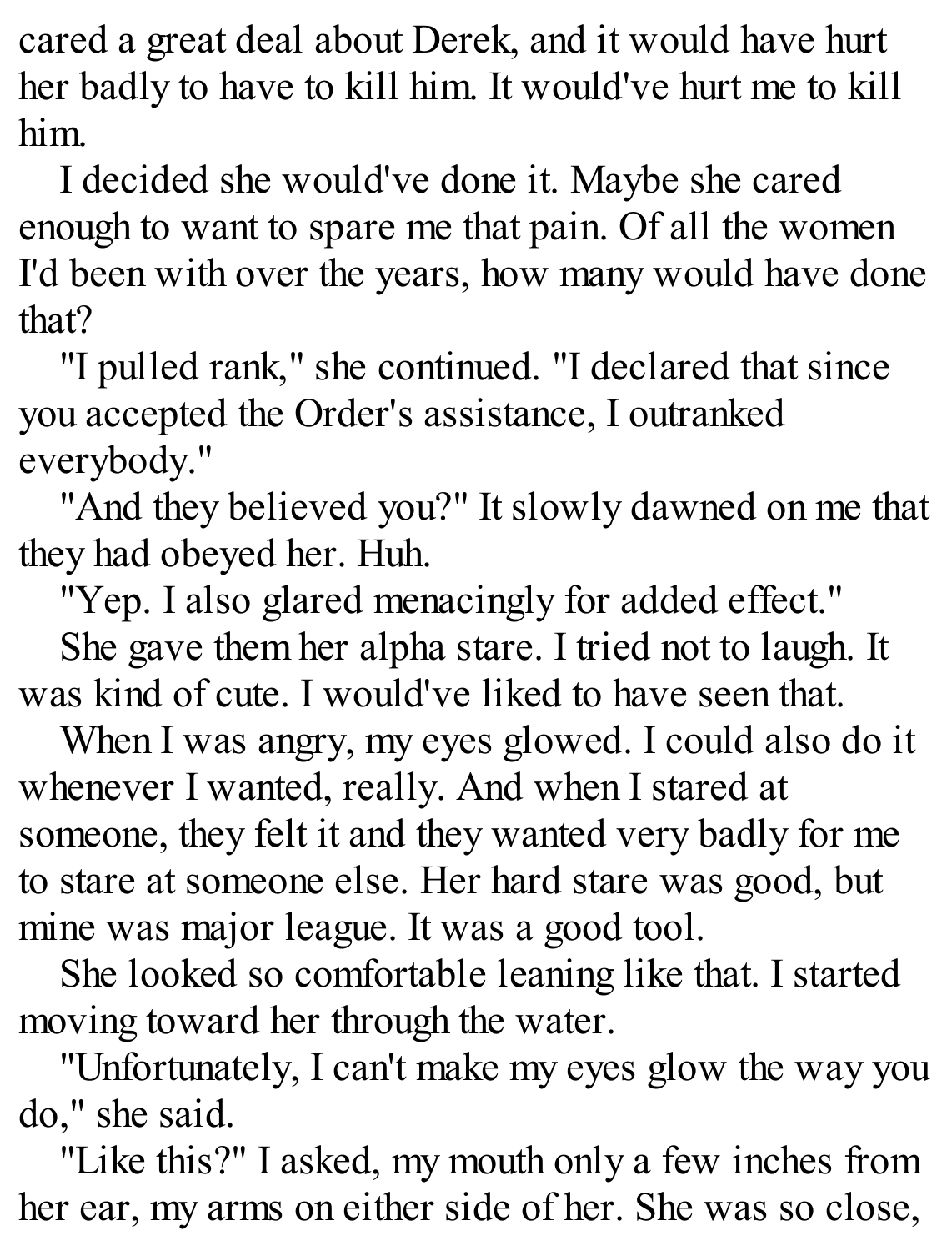warm and wet.

Her eyes popped open and I could read the surprise and something else. Could it be an invitation?

"Don't make me break this bottle over your head," she said, her voice soft.

"You won't. You don't want to see me hurt."

I searched her face. Yes or no? Come on, Kate, give me something to work with.

She moved toward me and I grabbed her. Finally. She wrapped her arms around me. I slid my hands over her body, feeling the strong, smooth muscle. She didn't lay back and wait for me take the lead. She pressed against me, strong, supple. It was exciting. She wanted me. This wasn't passive acceptance, this was active involvement.

I kissed her. I was already hard and this was fuel to the fire. God, I wanted her, more maybe than I'd ever wanted anything. But I had to be sure. You just never know. I didn't want her to regret it. I wanted her to want me.

"Only if you want me to--say no and I'll stop."

"No," she said softly.

Argh. Breathe out, take control, step back. Let her go. I pulled away slowly.

We stared at each other.

"Okay," I told her.

She put her hand on my chest. When she touched me,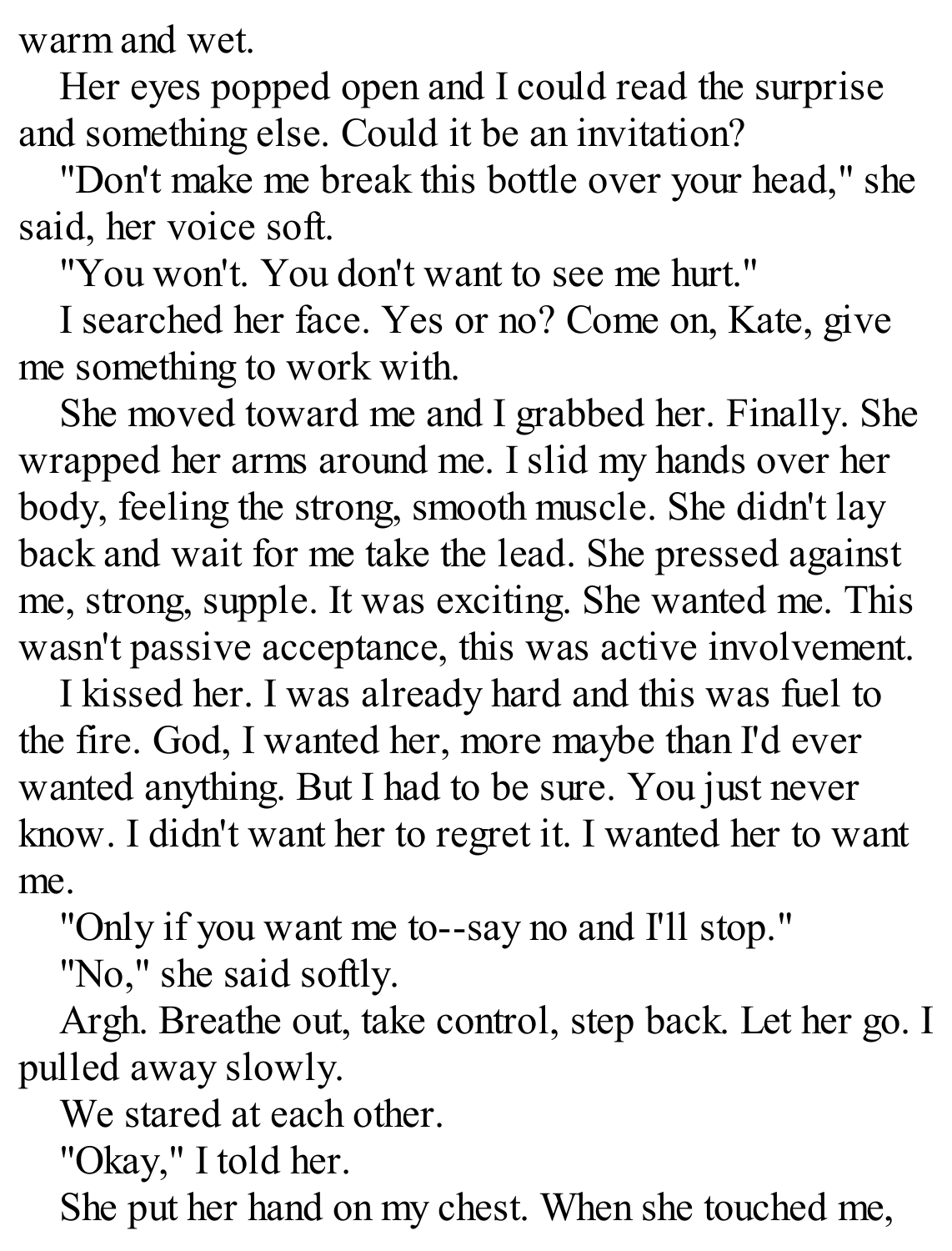her fingers warm, something passed between us like a spark of static and my pulse spiked. I took her hand gently and brought it to my lips. *Easy boy, take it slow.*

She pulled her hand free and moved closer. Her lips played upon my throat. She was driving me crazy. I had to have her.

"What are you doing?" I growled, wondering if she was just teasing or if she wanted me too.

"Pulling on Death's whiskers," she breathed out softly.

She kissed me again. I had to let her take the lead. Don't push her, don't scare her off. If we were going further with this, she would have to make the next step.

Her hands moved over my body, chest, and shoulders, down to my biceps. I flexed a little and tried to remember to breathe. Oh, yeah, this was totally happening.

"Is that a yes or no?" I asked.

She slid against me and lightly nipped at my lower lip. *Oh yeah! It's a yes. It's definitely a yes.* "I'll take that as a yes."

I grabbed her and pulled her on top of me. Bare skin. She wasn't wearing *anything*. I kissed her again, my tongue probing her mouth. She put her arms around my neck. Her breasts pressed against my chest. Mmmm. I brushed her hair off her neck with one hand and kissed the delicate curve of her throat, cupped her tight little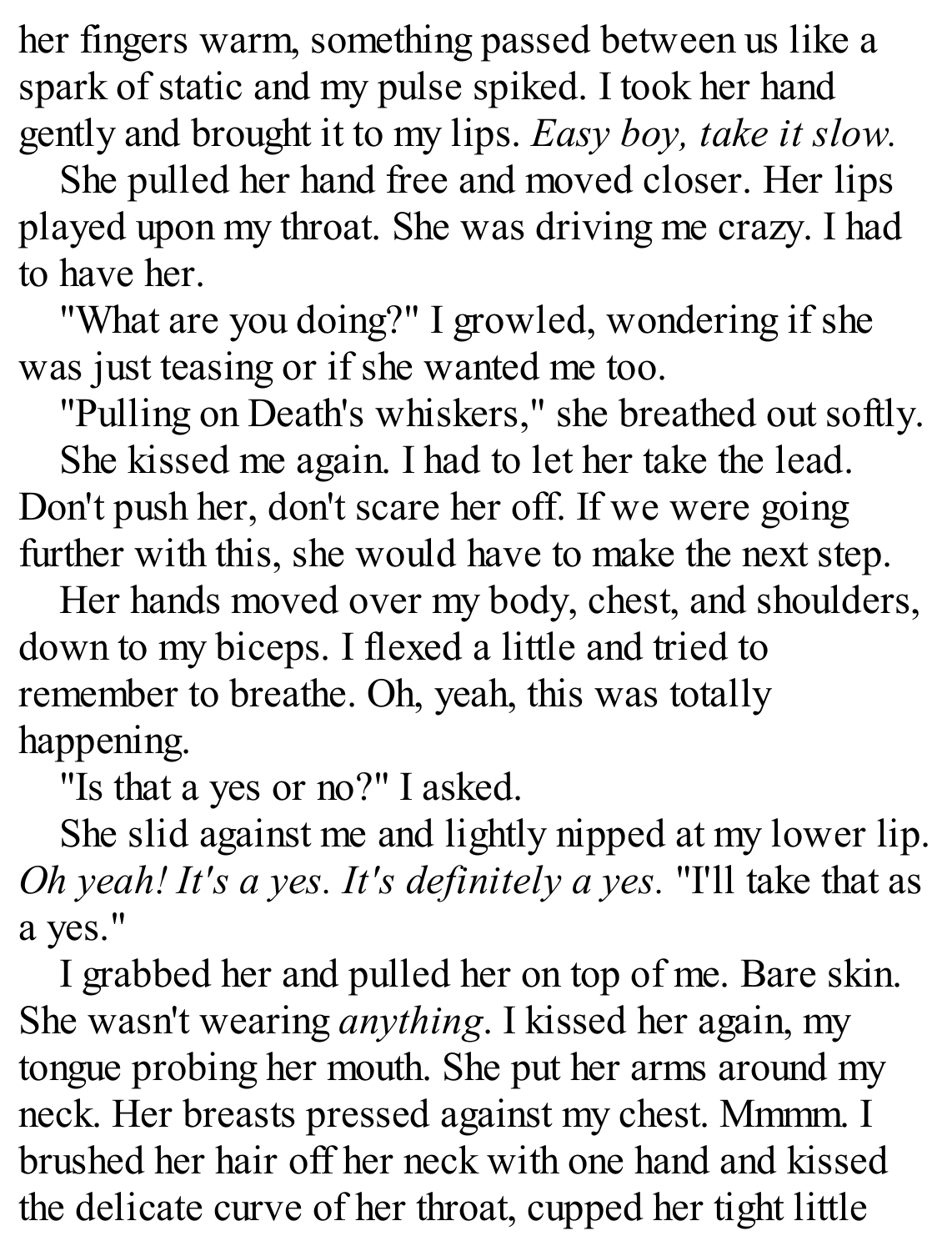butt, and pulled her against my body. I was almost painfully aware that she was sitting astride my erection.

Finally--

From beyond the door, Derek's new voice, more of a growl, demanded, "Let me in."

*No fucking way, not now.* If they don't send him away I might just kill him myself.

My hand was still on Kate's breast, gently rubbing her nipple. I kissed her again. *Don't listen to the voices at the door, Kate.*

Somebody said something and Derek snarled back about being a member of the team. *Not for long if you barge in here.*

"Curran," Kate whispered. "Curran!"

No. I was naked, she was naked, she was sitting on me, we were doing this.

The door started to open. *Don't you fucking do it. Don't you walk in here, or I will fucking strangle you. Turn around, keep walking. You don't need to talk to me right now.*

Kate hit me with something on the back of the head and I dove under the water.

Five goddamn minutes. They wouldn't let me have five goddamn minutes to myself.

I counted to ten and emerged on the other side of the sauna. Kate was sitting on her side, looking like nothing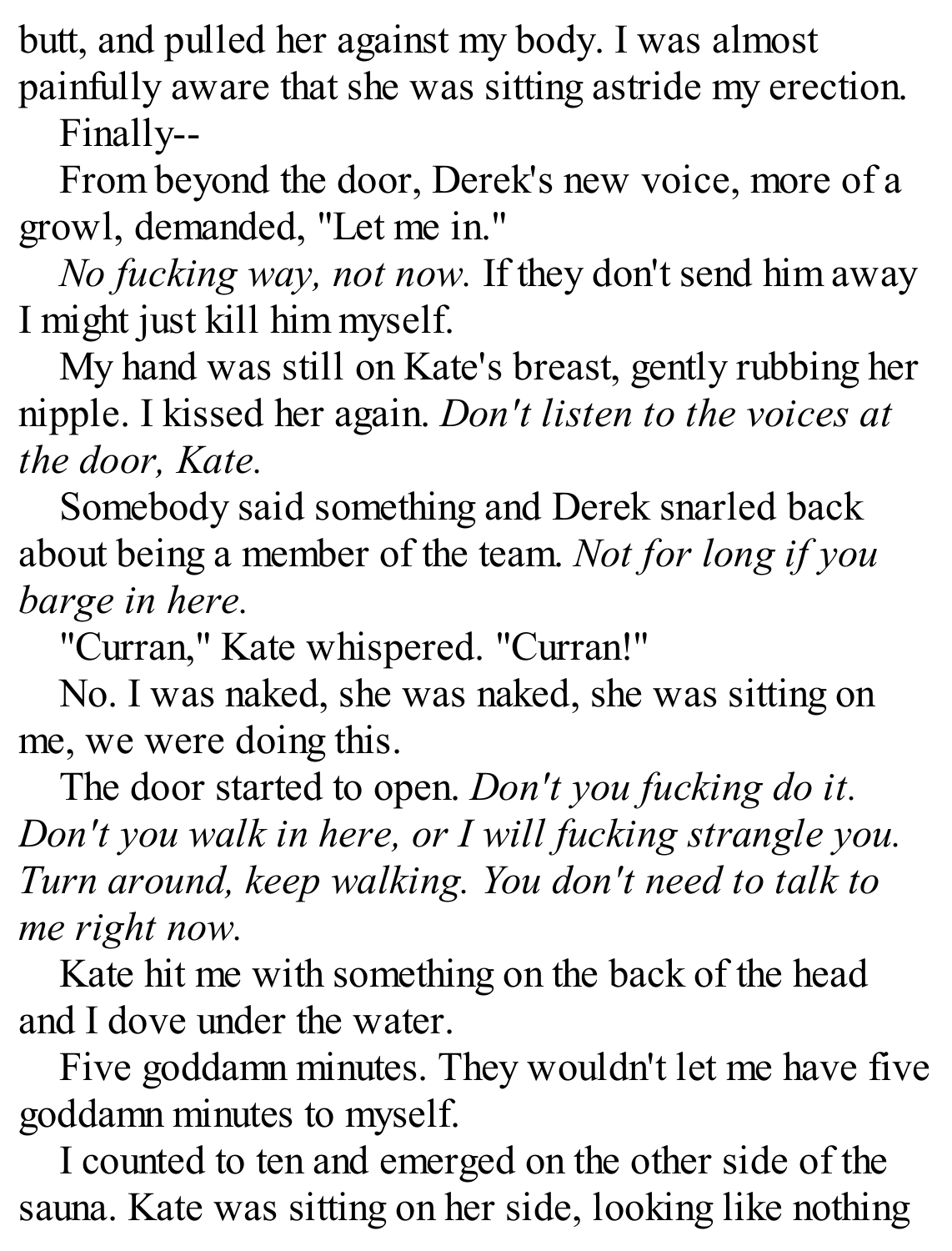had happened. Derek was telling her something about a hand in a box. It was a dead hand. Why the hell did he have to bring it to me right this second? Was it going anywhere?

Kate closed her eyes. She looked exasperated.

"Give the hand to the Red Guard," I told him. "There's nothing for us to do about it until tomorrow."

He looked like he wanted to say something. I looked at him. Derek turned and left without another word. Smart kid.

I stared at her from across the hot tub. Where were we?

She stared back, looking defiant. Soft, sweet Kate was gone.

"You missed your chance. I'm not coming anywhere near you, so you might as well turn off your headlights," she said.

*Baby, you don't have to come to me. I'll come to you.* I moved toward her.

She stayed completely still. "No."

I stopped. Damn it.

"You wanted me," I said. We both knew it.

"Yes, I did," she admitted.

See, now was that so hard?

She crossed her arms. It wasn't happening, not tonight anyway.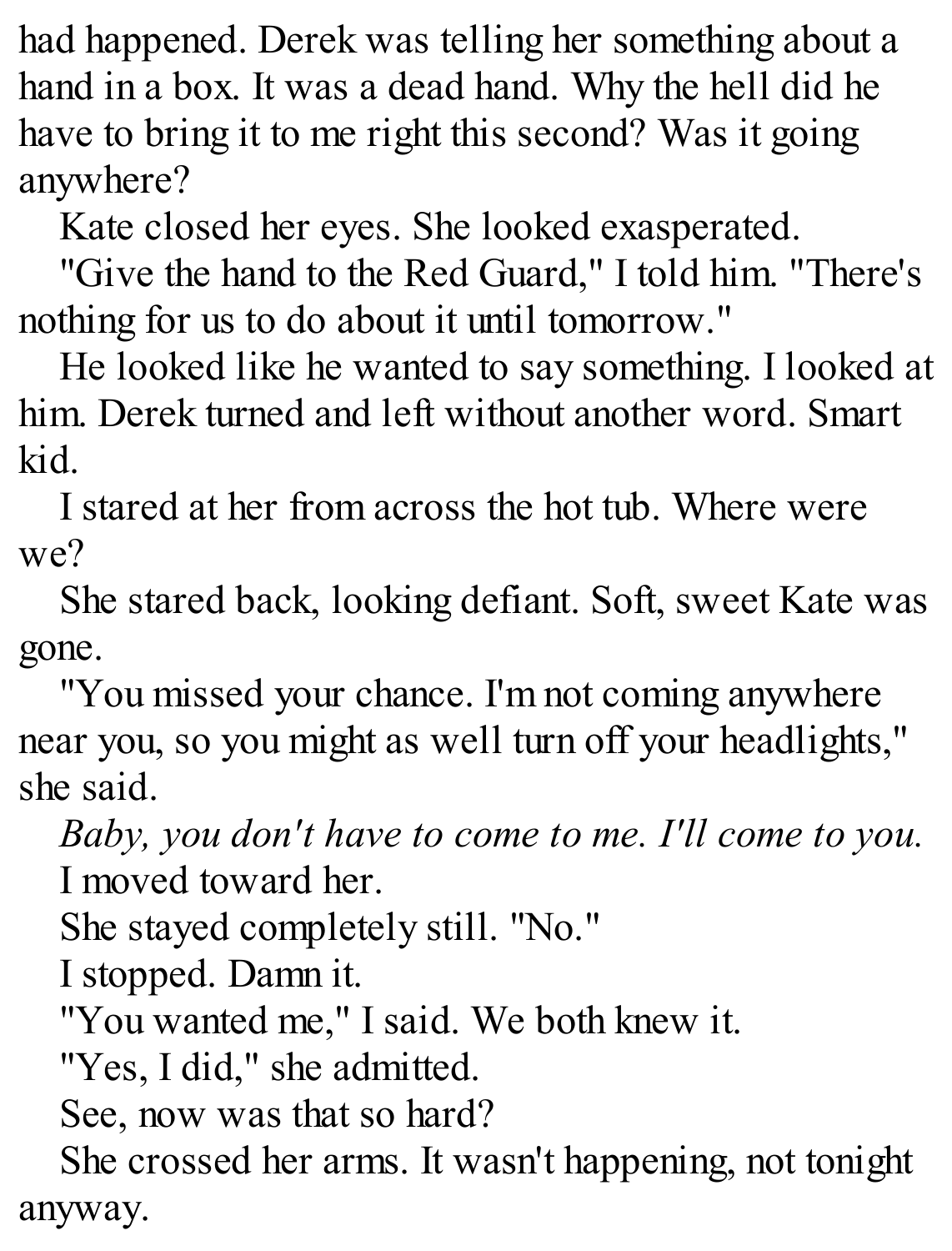"What happened?" I deserved an explanation, at least. "I remembered who I am and what you are."

Okay, well that was how it was.

"Who am I?" I demanded, though really the question was who did she think I was. "Enlighten me."

"You're the man who likes to play games and hates losing. And I'm the idiot who keeps forgetting that."

No, I'm the idiot sitting here with a raging hard-on.

"Turn around so I can get out, please."

No. I sat back and relaxed against the wall of the hot tub. She'd seen me naked--fair is fair. If she wanted to rush off in a huff, I could at least enjoy the view.

She glared at me.

Not happening.

Kate exhaled and stood up. She was perfect. Strong but feminine.

Oh, the things I could've done with that body. She had no idea. I realized I groaned and shut up.

"Fine," she said.

Yes, it could have been. It can still be fine, if you get back into the water.

She wrapped a towel around her bare body. It would be so easy to just grab it off her and pull her back into the tub. I could, but I wouldn't. She walked out with her dignity intact and her towel in place.

I needed very badly at that point to find someone and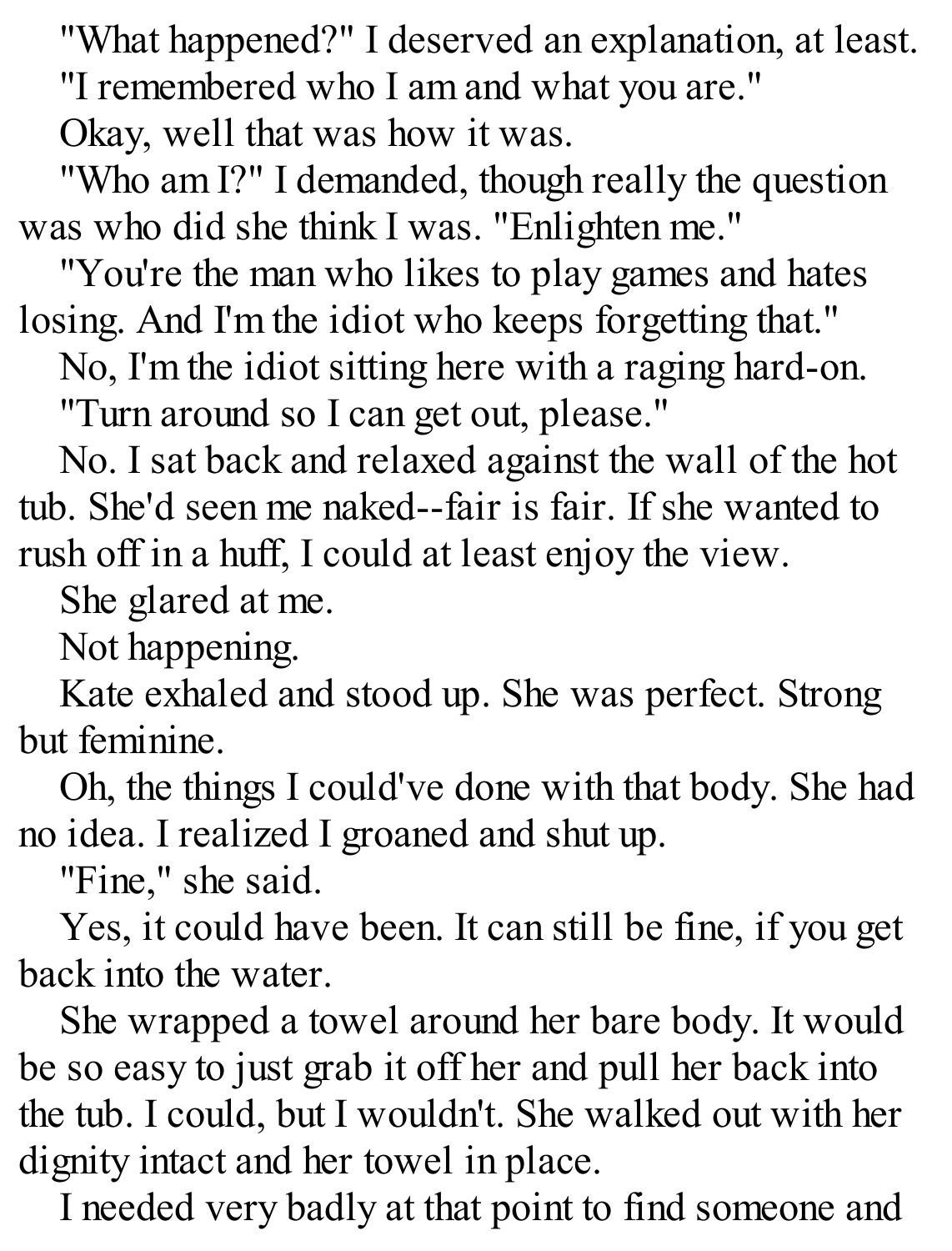hurt them. I stayed in the hot tub until that urge and others died slowly.

We weren't finished yet, not even close. I could still smell her. I remembered what she felt like. What she tasted like. This wasn't a casual sex thing. This was a mating. I would have Kate as my mate. Whatever it took, no matter how long, she would be with me.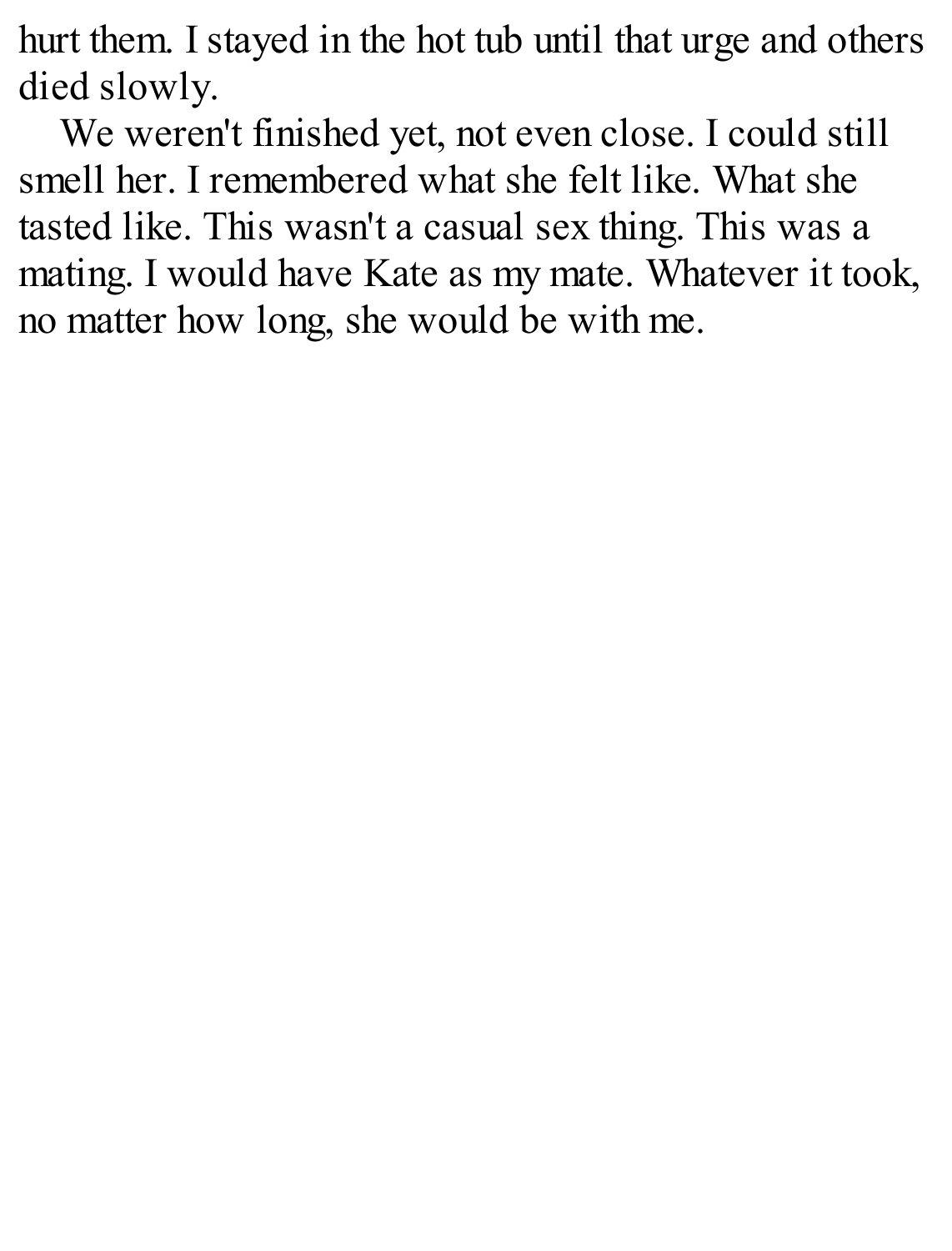## **KATE'S ORIGIN**

#### **(Between** *Magic Strikes* **&** *Magic Bleeds***)**

I was sitting in my office, thinking my life was pretty good. The magic was down, and I had a hot cup of coffee and *Great Big Sea* on the old CD player. The last couple of weeks had been awful. Well, that was a bit of an understatement. Members of the Pack had broken my first law and joined Kate in the Midnight Games. Derek had gotten hurt, bad. Kate had almost died, and I have never been that scared, not since my family was murdered. I had felt that same sense of helplessness as I held her limp form. Still, we won, the kid recovered his health, if not his looks, and things had calmed down.

I even managed to put that fucking pervert in his place. Such a waste--instead of reveling in the power of his true form, he hid like a coward behind beautiful masks and played seduction games. Saiman was weak but very vain. I had stung his pride. He would probably retaliate in some way.

I toyed with the idea of telling Jim to get rid of him. It would be easy. Saiman had no friends or family. Who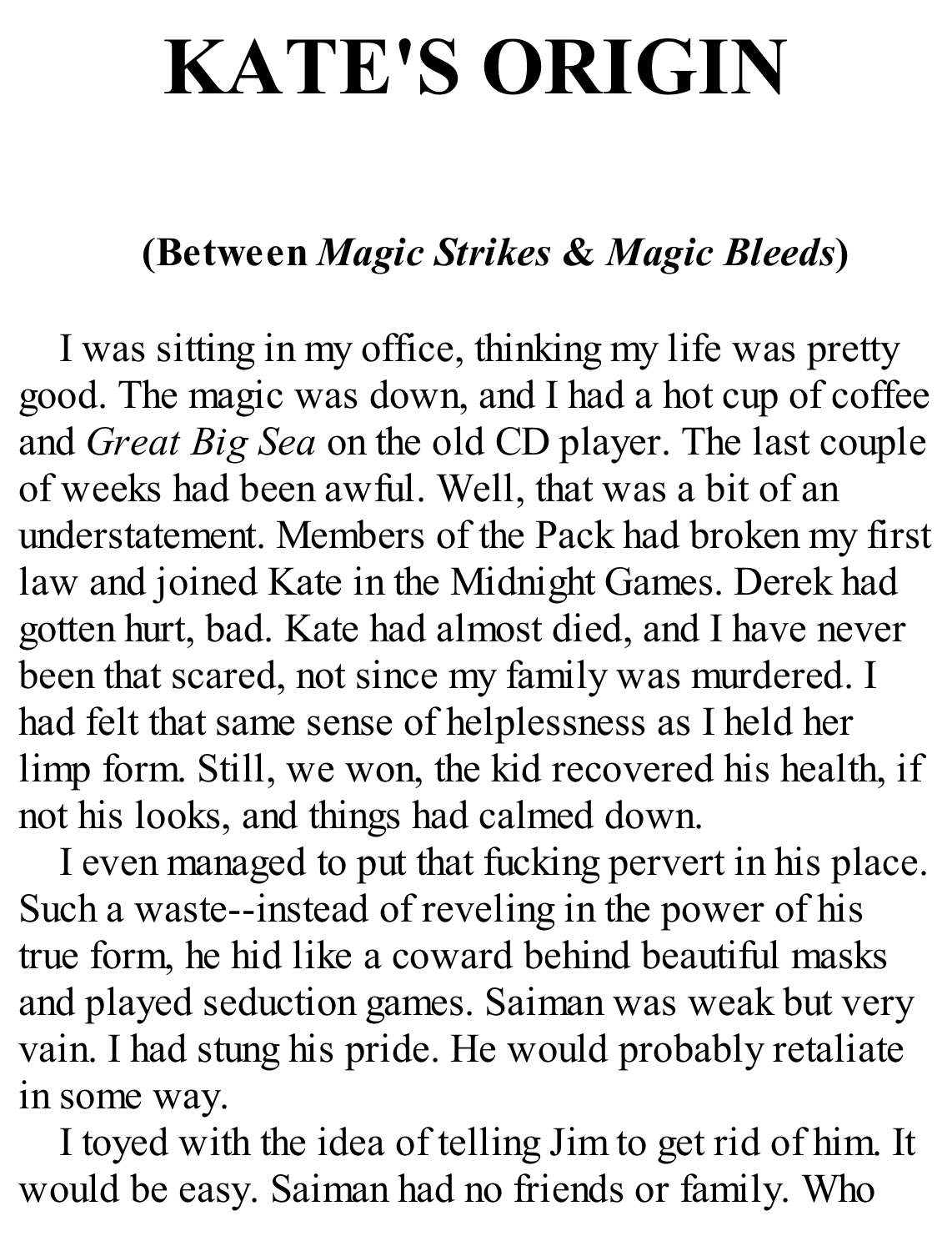would miss him? Besides, Saiman dealt in knowledge and secrets, and I knew a jaguar who would love to spend some quality time with him and pry some information out of that pretty head.

I drank my coffee from my blue metal mug. When I was a kid, after my parents died, I'd lived in the woods for a while, and once I'd raided a holiday cabin. They had a set of blue metal plates and mugs, the camping dinnerware. I'd stolen it and their instant coffee and drank it by myself that night over my meager fire. That first cup of coffee had tasted like pure heaven. George, Mahon's daughter, had found the same set of dishes and given it to me for Christmas.

A familiar scent and a knock on the door told me my head of security had arrived.

Think of the devil...

"Come in."

Jim strode through the door, carrying a thick leather file. At least an inch thick. Great. This would take forever.

Jim checked the hallway and closed the door behind him. He was wearing his "we need to talk" face, which was quite different from his normal "I'm a badass, don't mess with me" face that Jim believed to be pleasantly neutral. He wasn't just physically imposing; he had the ability to radiate menace. I think most of the time he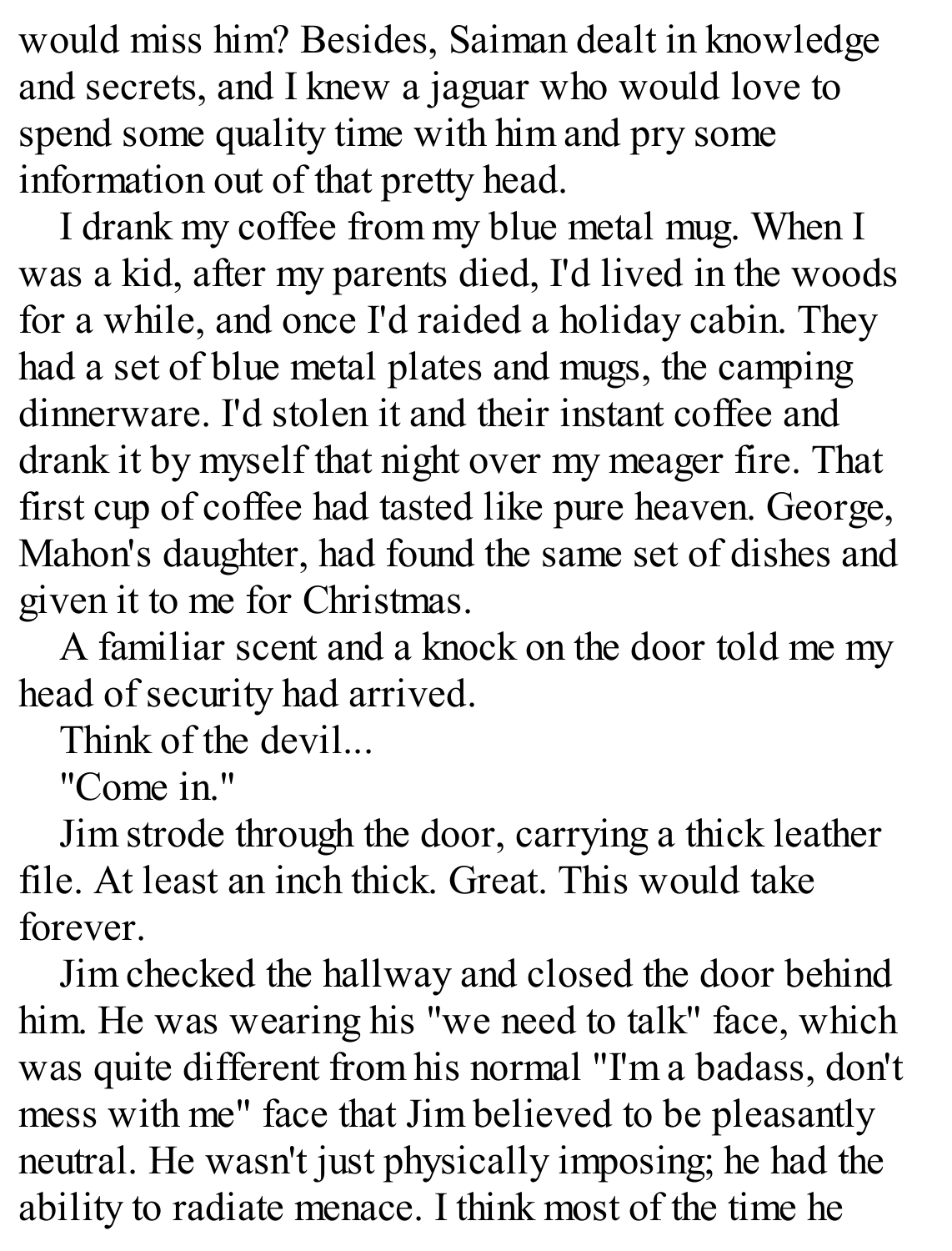wasn't even aware of it. He would make a terrible kindergarten teacher, but he was perfect in his position as Alpha of Clan Cat and my second-in-command. The rest of the clans didn't necessarily like him, but they respected his power and position.

"We need to talk," he announced without preamble.

And there went my pleasant mood. I braced myself. "How bad is it?" It sure as hell wouldn't be good.

He put an old Polaroid down in front of me. In it a young girl, maybe twelve or thirteen, with a swollen eye and a split lip, stared back at me defiantly. I would know those eyes anywhere.

"Kate," I said. It wasn't a question.

"Yes." Jim sat down into the chair. "The best we can figure, this was taken in Guatemala, over a decade ago. She won a bare-knuckle boxing tournament. The rest were boys, some as old as sixteen."

"Is that a big thing down there now?"

"Yeah. I guess it beats watching roosters tear each other apart."

And humans called us animals. "Why are you showing me this?"

He held up a finger. Apparently there was more. Jim opened the file in his hand, took out another picture, and put it down. Kate was older now, a gladius in her right hand and a bandage on her left shoulder.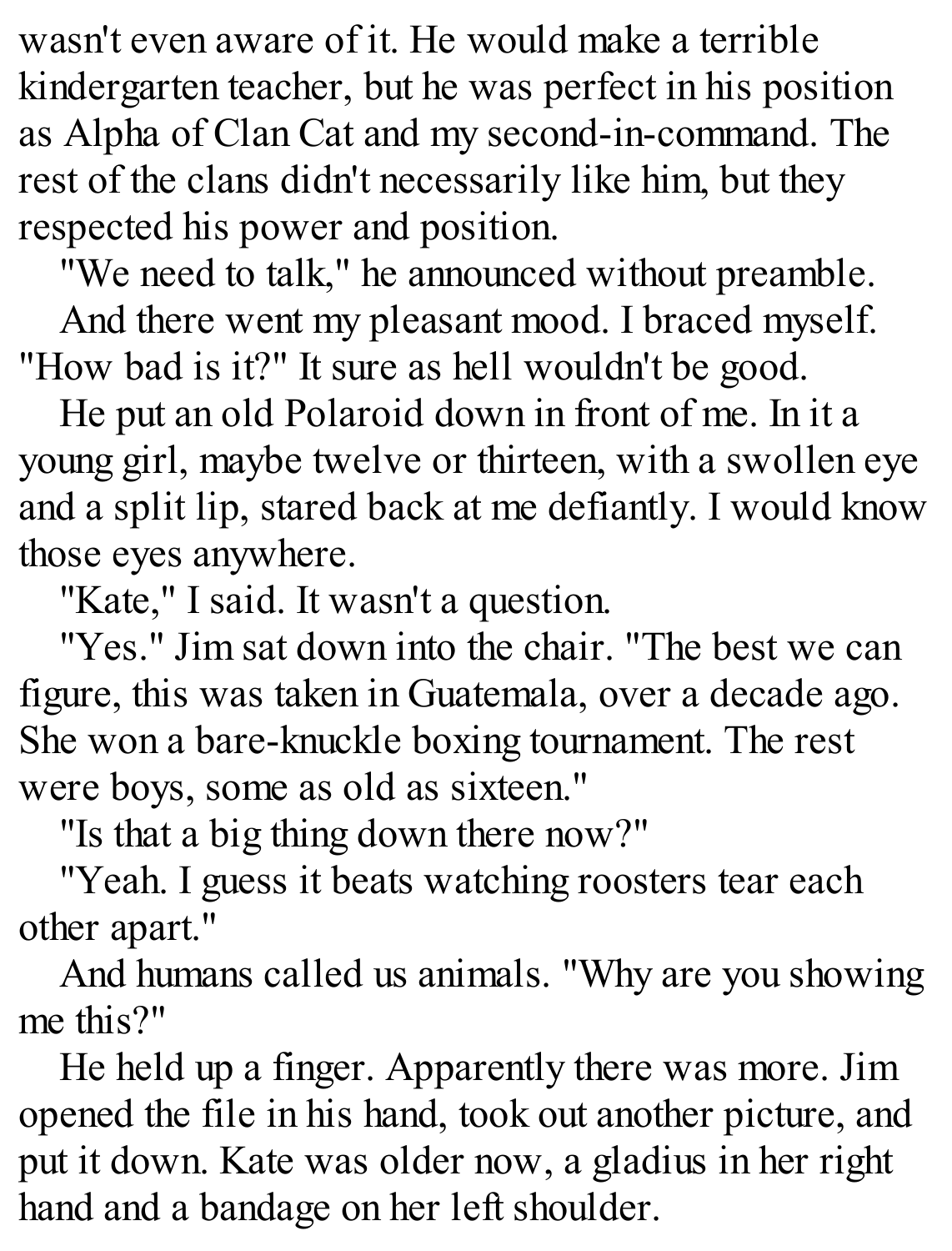"Rio," he announced, "two years later. She fought in and won a citywide sword tourney, sponsored by one of the big gangs. A way of scouting new talent, I suppose. Matches only ended when one of the fighters was crippled or killed. She disabled most of her opponents, but the last guy, twice her size and age, she sliced his throat open in thirty seconds. They called her '*pequena assassina*' and still remember her."

The little killer. Kate would love that. So her childhood had been horrific. A lot of people had lessthan-perfect childhoods. Why did he feel it was so important? There had to be more.

"I thought she was raised by Greg." Greg was a knight of the Order, a diviner, and an ally. He'd died not that long ago. That's when I'd met Kate. She'd come looking for his murderer.

Jim shook his head. "No, this was before that. But it segues nicely into the next bit."

He pointed at the first and then the second picture. "Look closely. Notice anything?"

It took me a few moments, but I found him, the same man in the crowd, staring at Kate with what might be described as fierce pride or approval on his cruellooking face. He was big, dwarfing the men around him. Tall, powerful, well-muscled despite being in his late forties or early fifties. His graying hair hung limply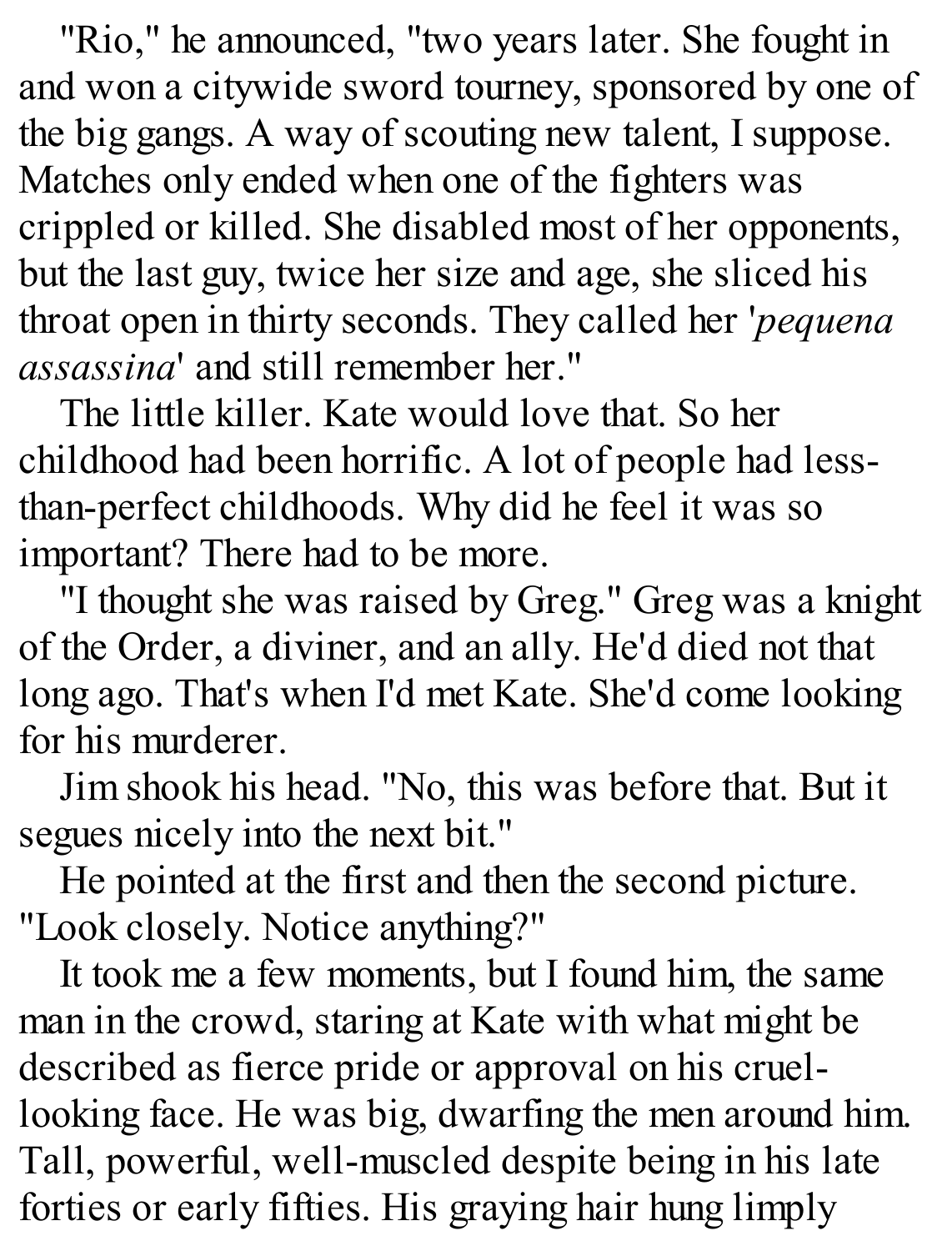down to his broad shoulders. His features, once perhaps handsome, had turned coarse, thickened by scar tissue and time. He looked like an old boxer who'd spent too many days exposed to the sun and wind. Still, he bore no resemblance to the young Kate in the photos.

Jim put another photo down. In this picture, Kate and the man sat in a bar, a bottle of something between them, too out of focus to read the label. Kate looked about fourteen.

"They traveled together," Jim said. "They never stayed anywhere for very long. Every once in a while they would show up, enter some sort of martial contest or take a hard job, win, kill, and leave. This was Cuba. They were spotted once more in Miami, then not seen again. At least not together."

"Do you know who he is?"

"I have a pretty good idea." He pulled a thin manila folder labeled "Voron" out of the leather file and opened it on the desk in front of me.

Inside was a picture of the same man, youngerlooking, maybe by a decade or more, in some sort of combat fatigues. He held a black axe in one hand and a man's severed head by the hair in another. His face was demonic, twisted by elation, reveling in violence, like an ancient battle mask. He seemed to be roaring toward the sky. He resembled nothing more than a bloody god of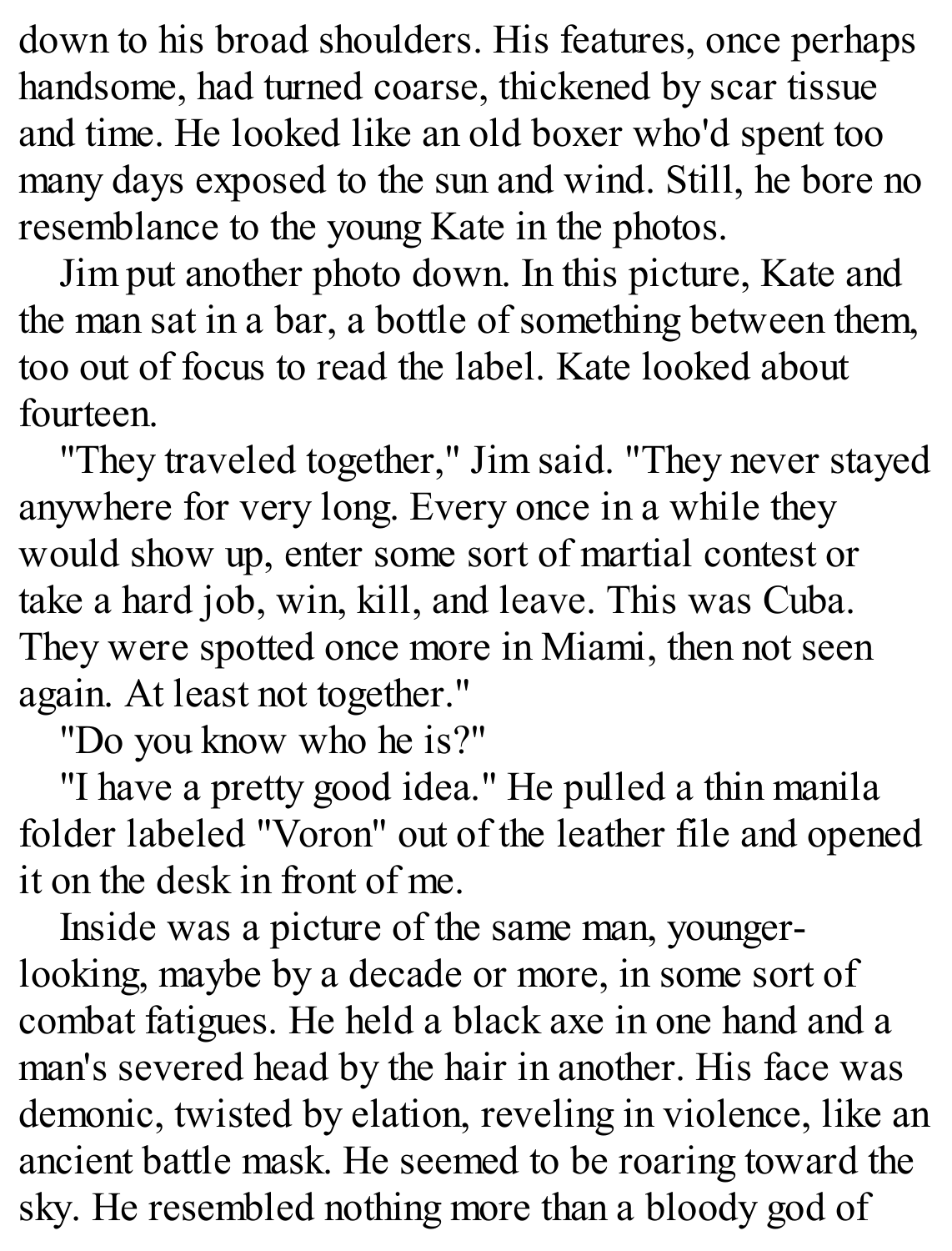war. Invincible and terrible to behold.

"Why is he dressed like a soldier but holding an axe?"

"Technically it's a tactical tomahawk. It was known to be his weapon of choice once he ran out of bullets. Our information leads us to believe that this picture was taken over fifty years ago. Magic was coming back, but it was still weak and guns were more reliable."

"A pleasant chap," I remarked.

"You have no idea. By all accounts he was a gifted commander but prone to berserker rages. In hand-to-hand combat, he would be overcome by bloodlust and tear into his enemies like an animal."

"Who's holding his chain?" I was pretty sure I already knew.

"Roland."

"The Builder of Towers and Lord of the People." "Yep."

Fucking shit. Metal groaned in my hand. I put the crushed clump of blue down on my desk and shook the coffee off my hand. Jim said nothing, just waited.

"Now you're going to tell me why Kate was raised by this man and why I should give a damn." Why could nothing with Kate be simple? Why couldn't Jim ever just come by to tell me that he had bowled a perfect game or benched a personal best? Maybe finally asked that weird tiger girl out.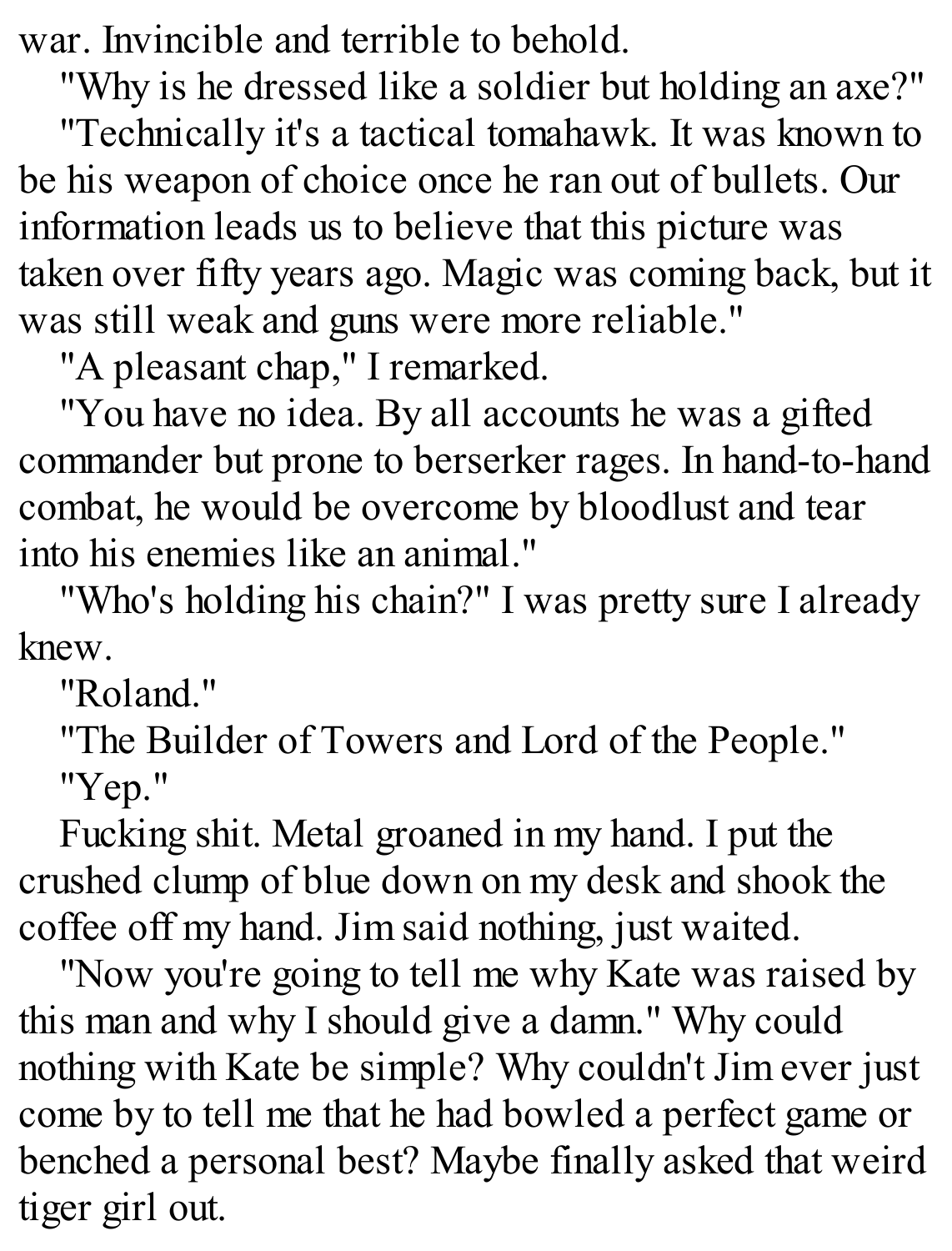"I like Kate," Jim said. "I've known her for years and we've even saved each other's asses, more than a few times. Back then I didn't care much where she grew up or who she was related to, because it wasn't a safety issue for us. I only cared that she was good with a blade and did what she said she would. She talked a lot of shit, but she could mostly back it up."

Jim leaned back. "At present, everything is different. Personally, I admire her. You could do a lot worse, but it's my job to tell you what you don't want to hear. Now, I'm going to tell you a story and you are going to listen to me because I'm in charge of the Pack's security and I'm your friend."

Fuck you and fuck your story. "Proceed."

"This here is what you call an urban legend or modern-day fairy tale. It involves a very bad man, king of the vamps, and all manner of horrible undead shitheads. People like Ghastek and even this Voron, they flocked to him. He can keep them alive, young. He is old, real old, like he's in the Bible old. According to some, he made the first vampire. For most, he is a legend, like Merlin or Heracles. Real smart people, college-educated types, will tell you that he is a parable or an analogy. Same types will tell you that Cain and Able is about hunter-gatherer cultures being replaced by agriculture and the rise of cities. That Roland represents rulers and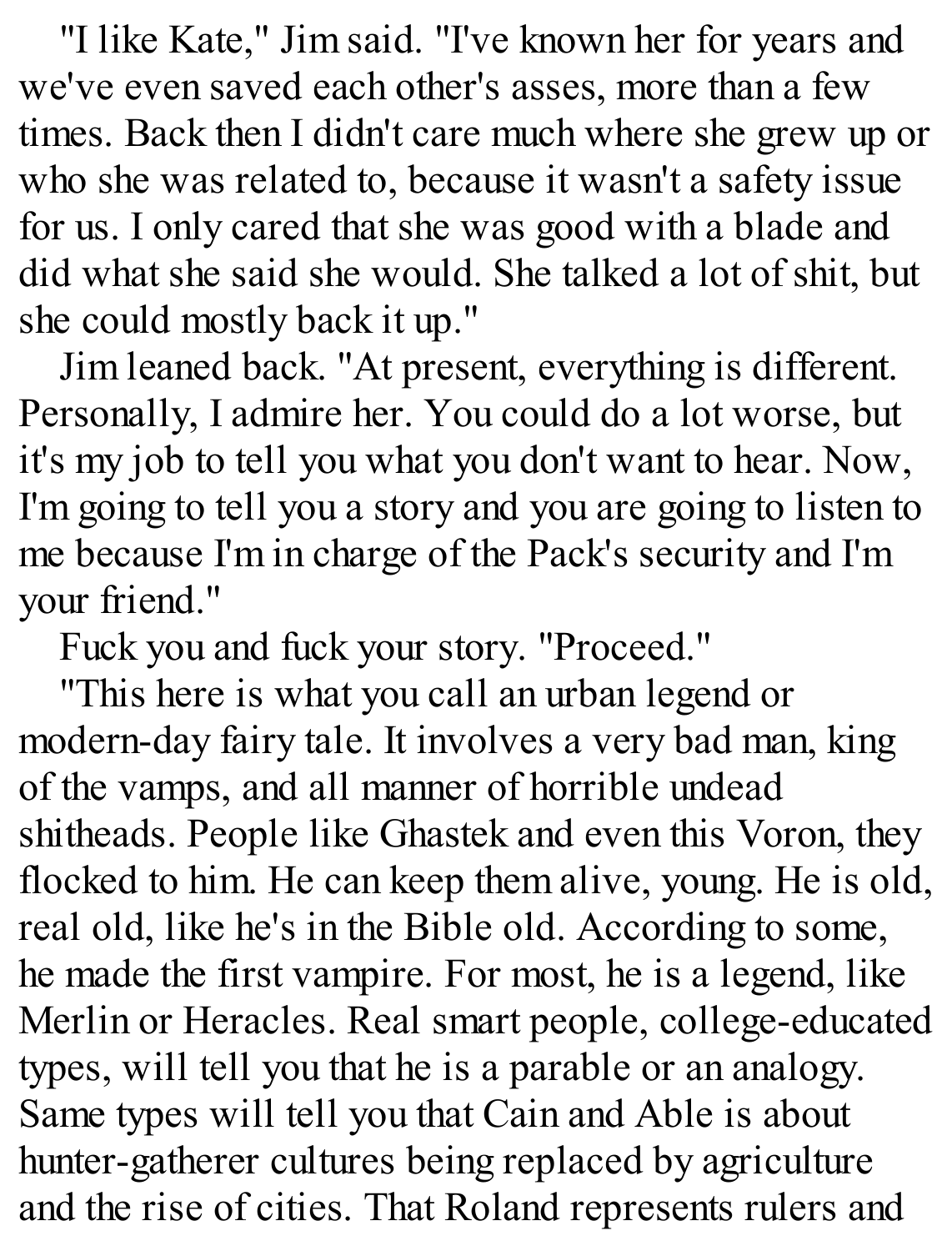their laws imposing order on chaos and anarchy. That he is every fabled builder or city founder. That's all good and well I suppose, but the truth is he exists. We both know that. The rest is not as easy. There are a lot of stories about him, some true, some not. What we do know is that every one of his children have rebelled against him. Some rejected him, some of the less fortunate sought to usurp him. Gilgamesh, for example, left and founded Uruk. Abraham took him on and lost. Everything--"

I interrupted him. "Jim, where did you get this shit?" "I did some checking. I've got my sources."

"You asked Dali, didn't you?"

He broke into a rare grin. "Yep, she's damn smart. Took her a while, but she dug most of this up."

"Does she know you like her?"

"We aren't talking about me. We are talking about you and your... honey bunny."

"In that case, professor, I'm terribly sorry for interrupting your fascinating lecture on bullshit. Please proceed."

He shrugged. "Thank you, I will. Now, before you interrupted me, I was explaining that Roland has had bad luck with his children. Very tragic. Now, fast-forward to about thirty years ago. The main man has a new consort. She's beautiful and everyone loves her. Especially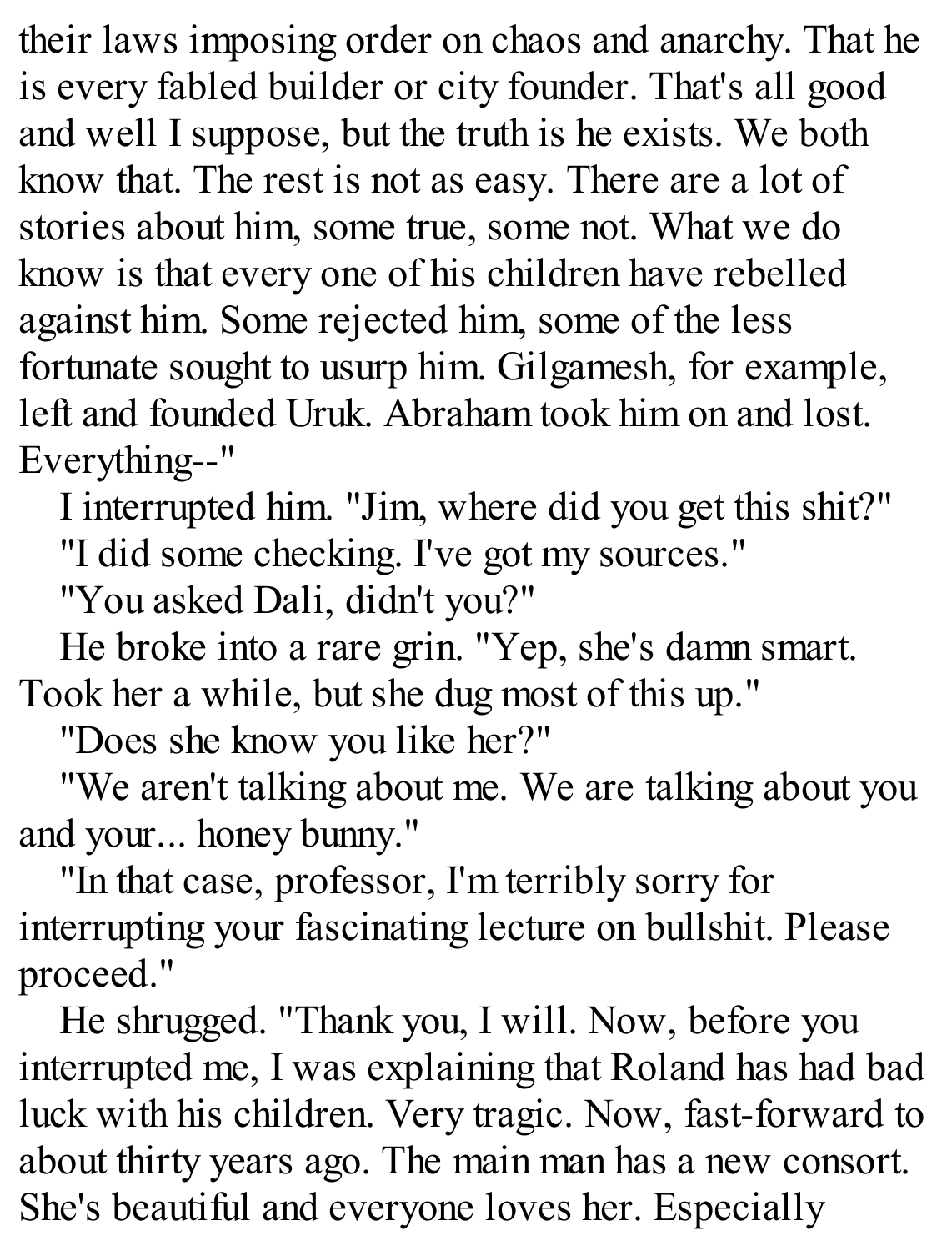Roland. He's smitten, and soon his lady is in a family way. At first Roland is overjoyed. It's been centuries since he spawned any little monsters, and he's feeling sentimental. Everybody is happy. Then, out of nowhere, he changes his mind and tries to kill his blushing bride and the child she's carrying. She flees with his warlord. It's like King Arthur, but Lancelot is a butcher and Guinevere is knocked up."

This story was just getting better and better.

Jim kept going. "The two of them take off to parts unknown. Like any man would be, Roland is put out and looks for them. He isn't any man though, and nowhere in the world is safe for them. He finds them and confronts her while Voron fled with the child. Roland kills his wife, but not before she takes out his eye. Grievously wounded and heartbroken, he leaves. Alone. Now Voron, being the sentimental type, raises this child to be as deadly a killer as he can make her. They travel, they train, and he hones her into a living weapon. One he will wield against his former master. He tells her how her father tried to murder her and killed her mother. At some point, he got careless and had to leave the girl with another man. The killers were close when he disappeared. His whereabouts are currently unknown."

"That's a great story, Jim, but what does it have to do with me?" I was daring him to say it.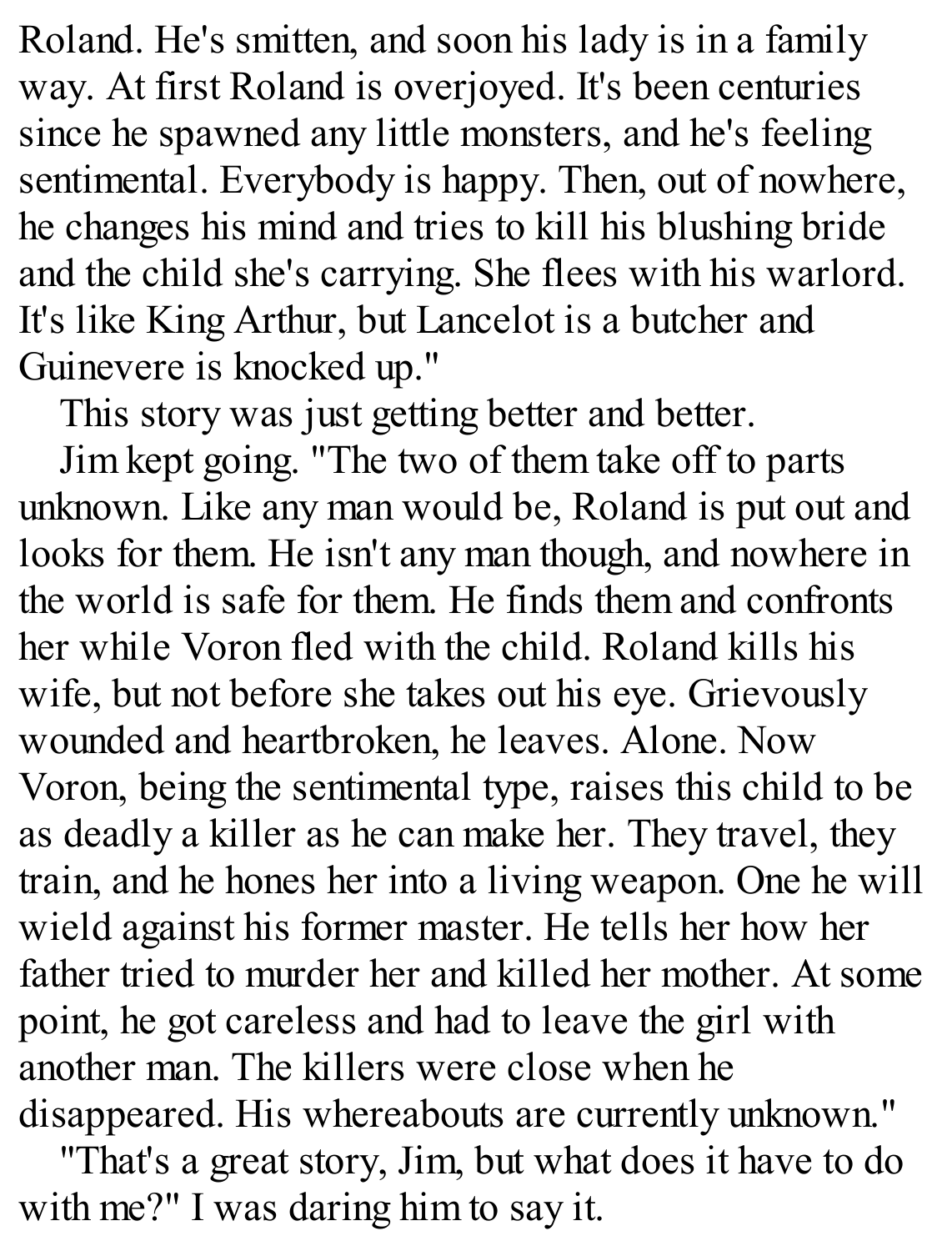"You know damn well what it has to do with you. There are more pictures, more testimonies from witnesses, more legends. It's all in there." He pushed the file across the desk, toward me. I kept my eyes locked on his until he looked down.

"I'm sorry," he said. "I didn't want to tell you all this and if you love her, I will stand by you. Both of you. But you have to know. He's going to come for her. He always does."

"Then we will fight him." No man would take what was mine from me.

"Yes, we will, but we might not win."

"Who else knows?"

"Me, you, Doolittle suspects, Mahon knows and likes it not at all. He sees her as a threat to the Pack. He's not wrong. He always hoped you would end up with one of his girls, George maybe." He smiled. "Keep it all in the family, I guess. Kills him a little that you chose Kate."

"He'll get over it." George was like my sister. Kate... I didn't want anyone else. Just Kate.

Jim nodded. "Look--you, Kate, I get it. I just wish it could have been somebody else. If Roland comes... We aren't ready for him yet. Even if we win, most of us won't make it. I hope she's worth it."

"Roland is coming anyway," I said. "Whether Kate is part of the equation or not. She made a third of a demon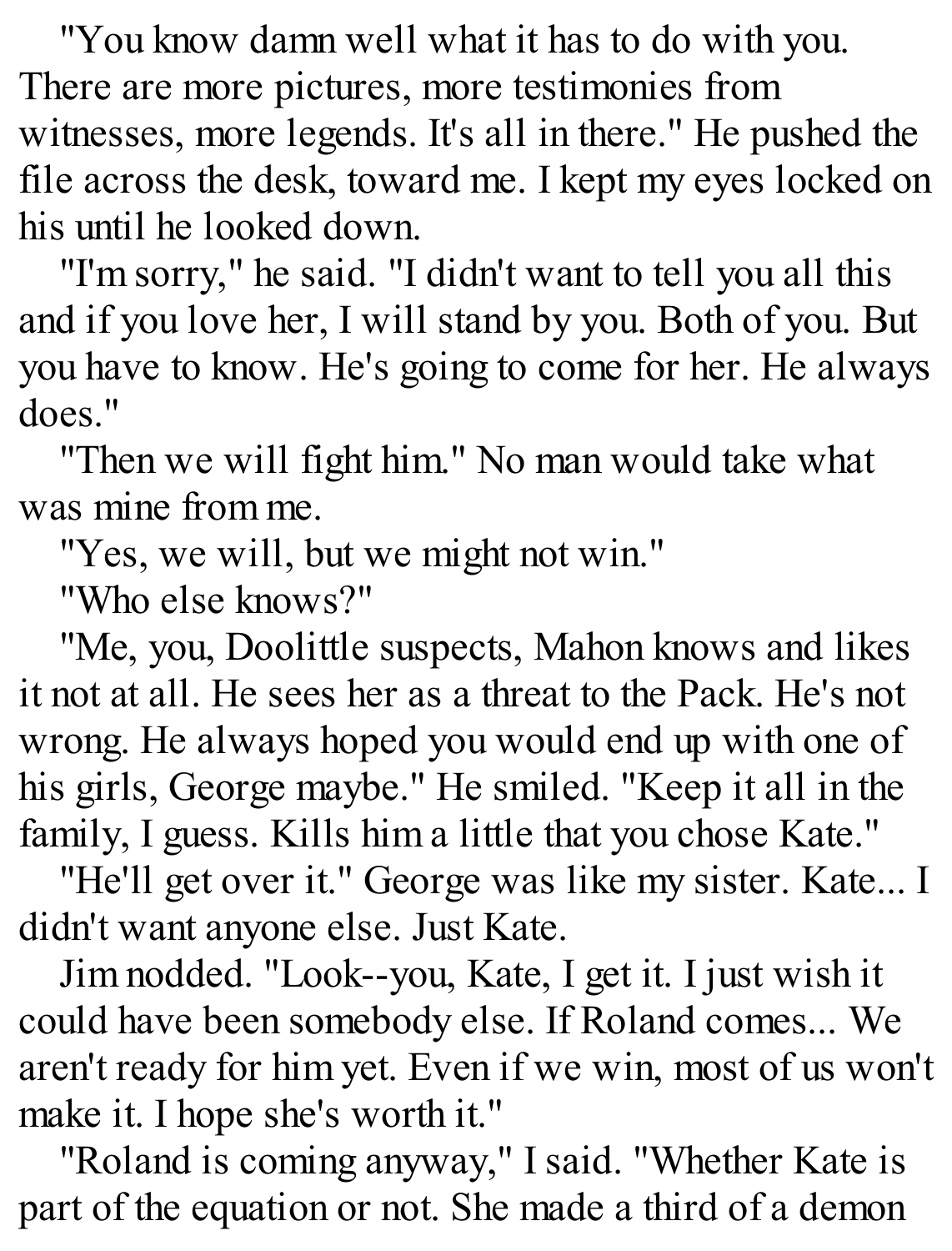army kneel. She has power and she will be an asset." And I loved her.

"What if she leaves when her daddy shows up?"

I stared at him. "Kate? We're talking about the same woman, right? When other people are running away, she's heading into the fight."

"Roland's very strong," Jim said. "Look, I don't know that much about how their magic works, but from what Dali said, Kate took that sword to the gut because it was made out of her father's blood. She couldn't control it by just grabbing it. She had to dissolve it into her body. That tells you something."

It told me Kate had a long way to go before she could face her father. She would need help, and I would be that help.

"I'm going to see her in a week," I said. "She's making me dinner."

Jim sighed. "So you decided."

"I've decided."

"Okay." He chewed on that for a while. "Well, it'll make my life easier. I guess my people can stop chasing after you when you go to visit her apartment."

I simply looked at him.

Jim rose and walked to the door. "One thing. If I were Voron, I'd program her to hide who she is. The man wasn't a moron. He would've drilled it into her to hide.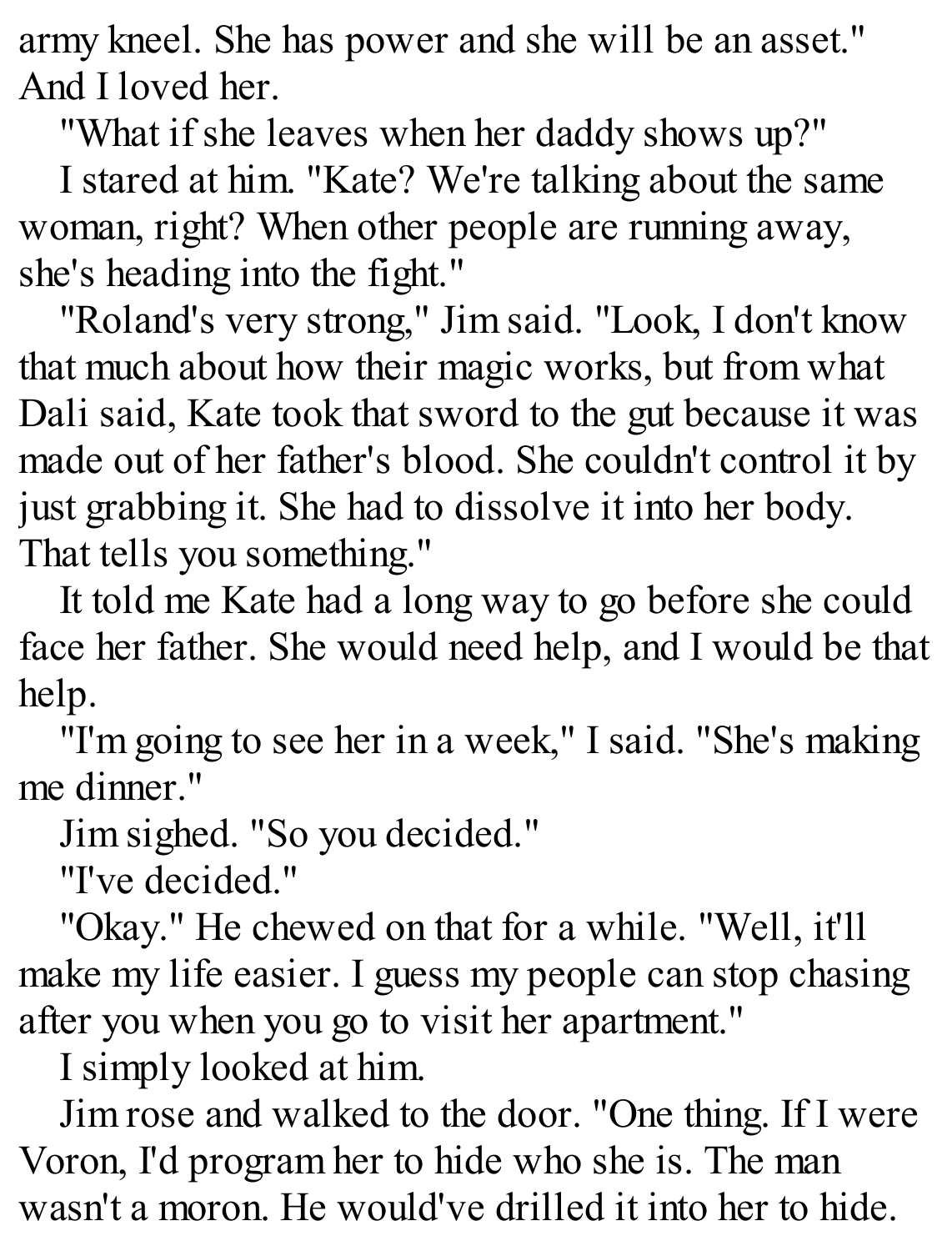Does she trust you enough to tell you who she is? Because if there is no trust, you know this won't work." "I guess we'll find out."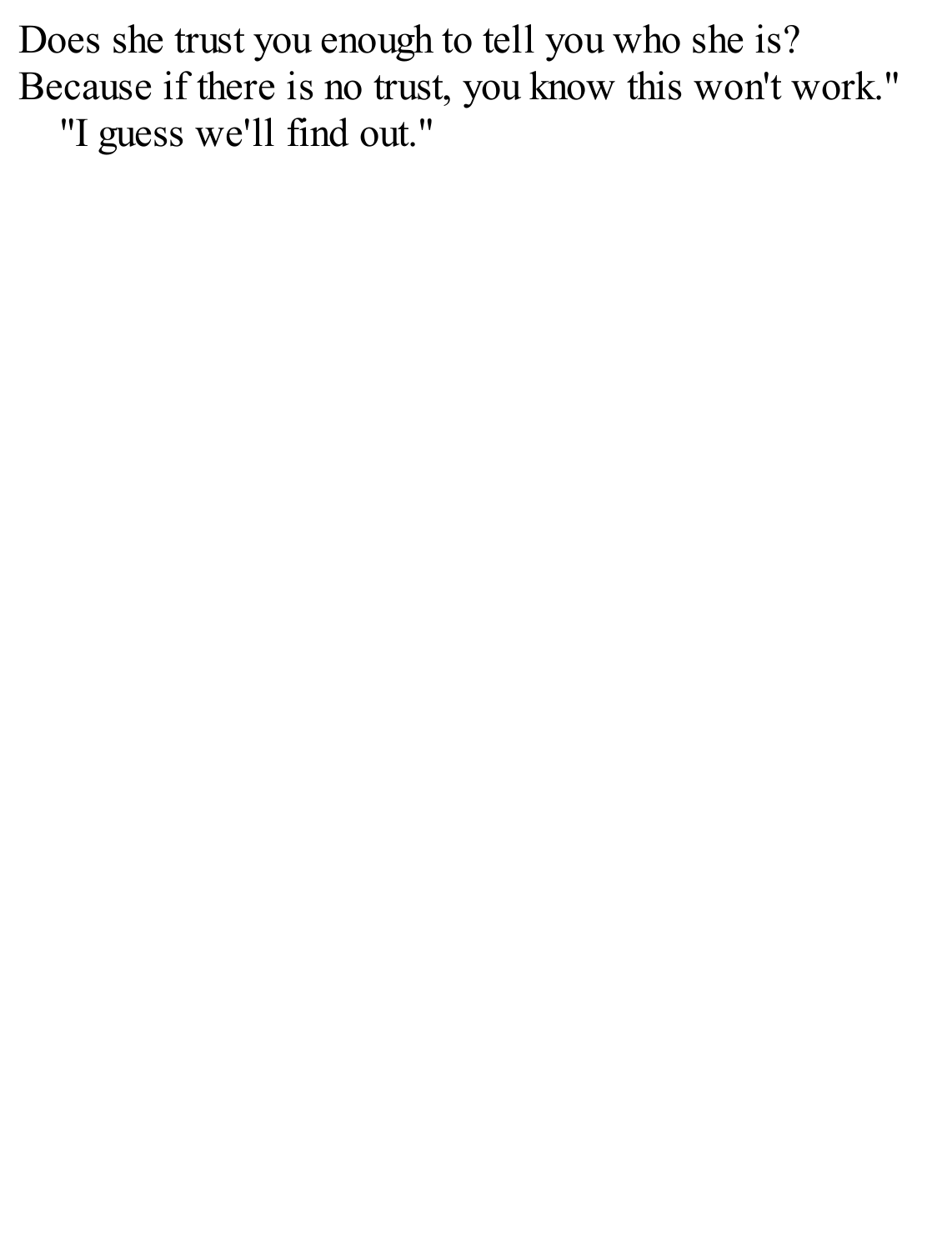# **NAKED DINNER**

### **(Between** *Magic Strikes* **and** *Magic Bleeds***)**

It took a moment to realize I was awake and that the phone ringing was not just in my dream. It was a good dream. Kate and I were moving to the bed after the naked dinner. The phone kept ringing. Okay, this better be good. Since tech was up, I figured it couldn't be anything too dire.

I rolled over, picked up the phone, and growled into the receiver. "What?"

"You up?" Jim asked.

"I'm talking to you."

"Doesn't mean you're up. Means you're awake, maybe."

"Jim, if you don't tell me what you want, I'll find you and shake it out of you."

"No time for games, grumpy. You got a brunch with Bea."

"You tell me this now?" Nothing good ever came from meeting with the alpha of the Bouda Clan. Being a werehyena, she seemed to take great delight in making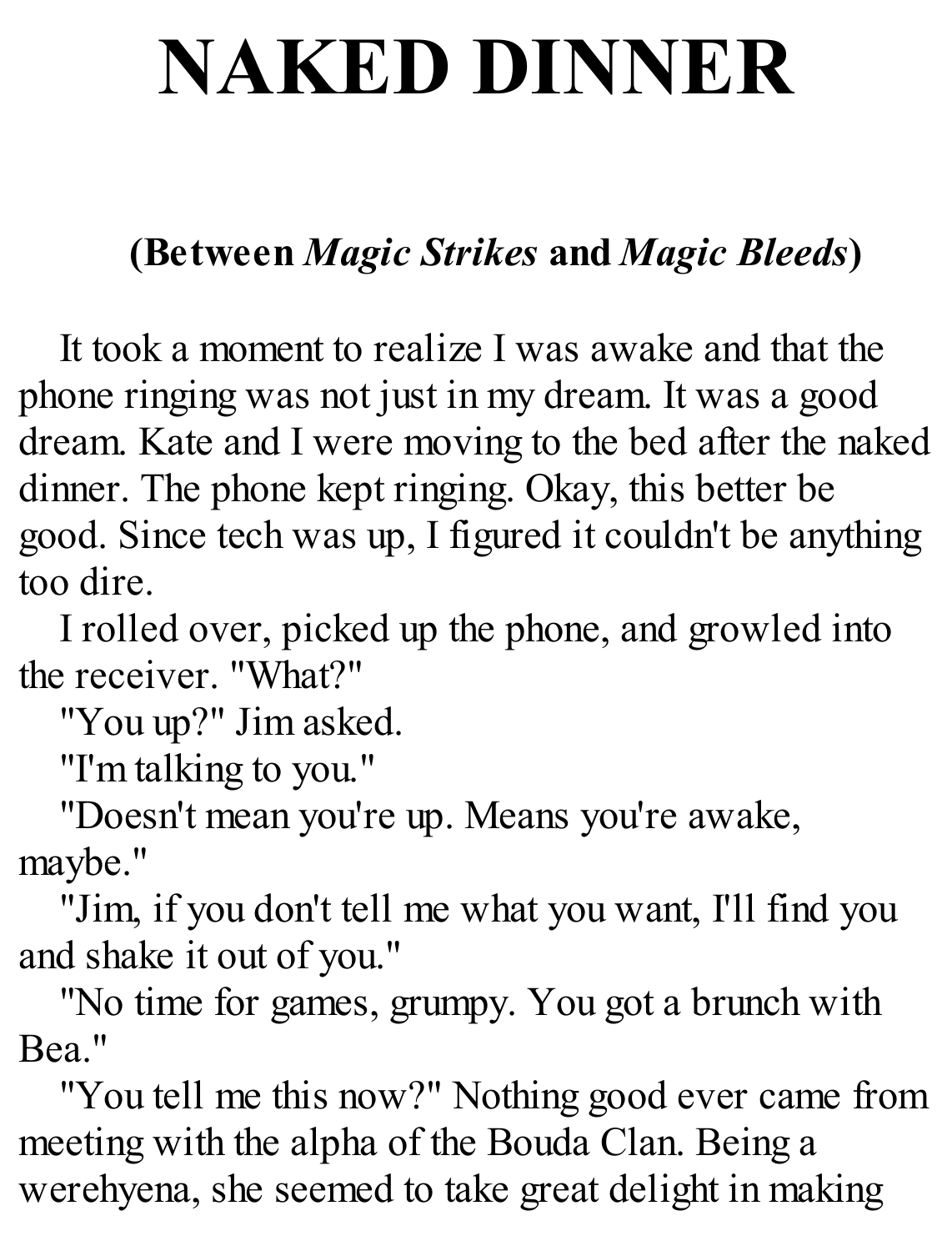my life difficult.

"I'm telling you now, like I told you before."

"I don't remember. Do I have to go?"

"You only remember what you want to remember, and yes, you do."

"Why and what does she want? I have plans for today."

"Because you said you would, and I wouldn't know why she wants to see you."

Bullshit. "Yes, you do. You've got your fingers in everybody's pies."

"Thanks, I think. Anyway, Bea is, as usual, playing things close to the chest, so your guess is as good as mine."

Usually Jim knew about things before they had a chance to happen. But Bea was a special case. She didn't like or trust cats. Really, the boudas didn't much like anybody.

"Whatever the hell it is, it better not involve bribing law enforcement or public orgies or requests for additional funds. It's like the Warren Zevon song: every time she wants to see me, it ends up being 'send lawyers, guns, and money.'"

"How is it you can remember old song lyrics, but I gotta remind you of significant shit all the time?"

"It gives you something to do and makes you feel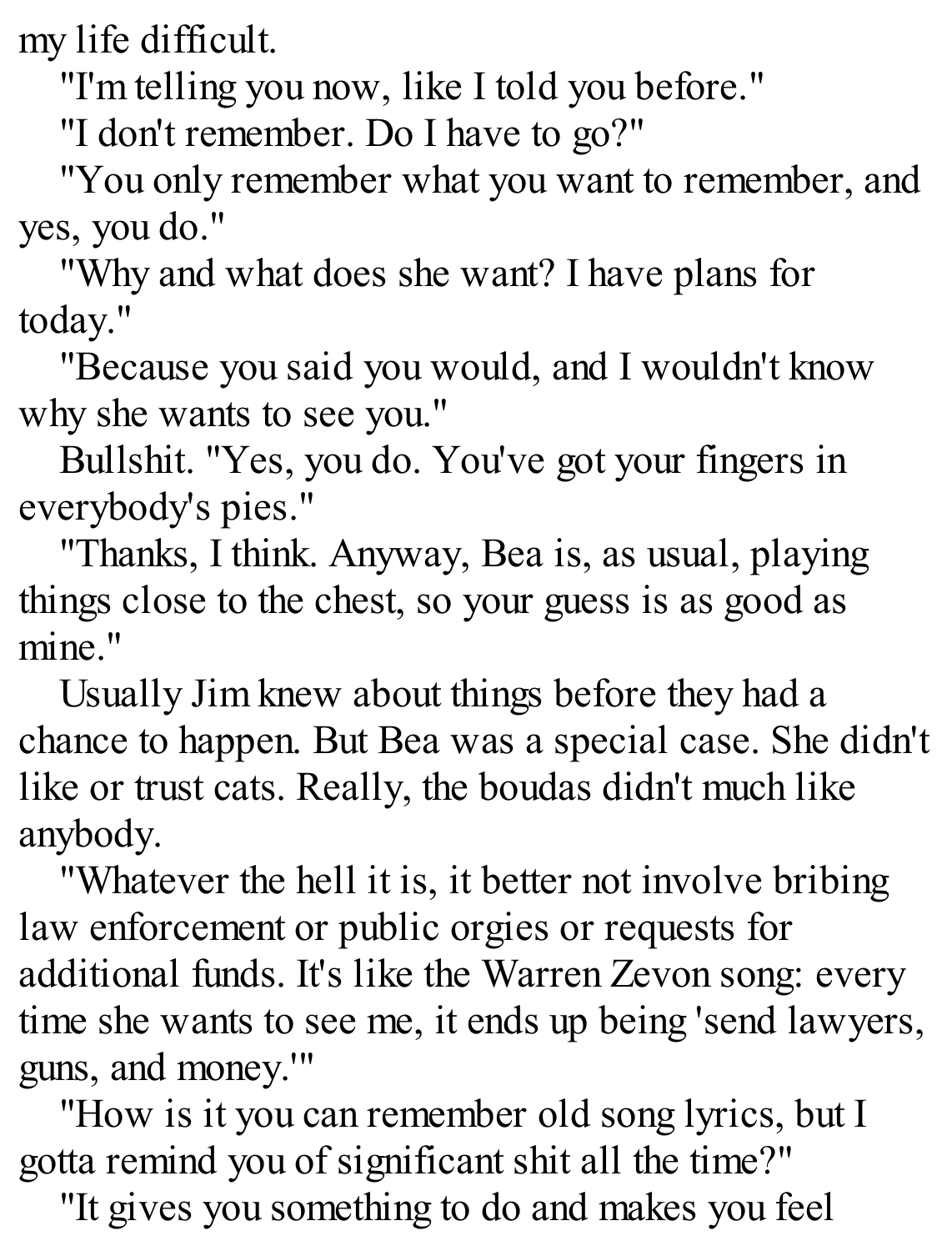important. How long and where?"

"One hour, Dillard house. I let you sleep in, but you won't have much time to do your hair."

"Shut up, Jim. You wanna lift weights and spar a little later?"

"Maybe, but do you really want to be tired and beat up for your big panty party?"

"At least I get to see panties. How are you doing in the romance department?"

He didn't say anything.

"You know, if you keep blowing Dali off, she's going to put some sort of Asian voodoo love spell on you."

Jim's tone changed abruptly. "My lord, a car will be ready in half an hour."

The disconnect signal beeped in my ear.

So Dali must be a sore subject, or maybe he just didn't like me knowing one of his secrets. Served him right. He was far too keen on my love life and needed one of his own. I knew he liked her. I could tell from the way he spoke to her, looked at her when he thought no one was watching, and most of all covered for her after the umpteenth expensive car crash. Any other cat, male or female, would have had their arms and legs broken the next time they disobeyed him. Jim didn't enjoy violence, though as Alpha of Clan Cat, he was willing to use it as a tool. Pain is an excellent teacher. Besides, we heal fast.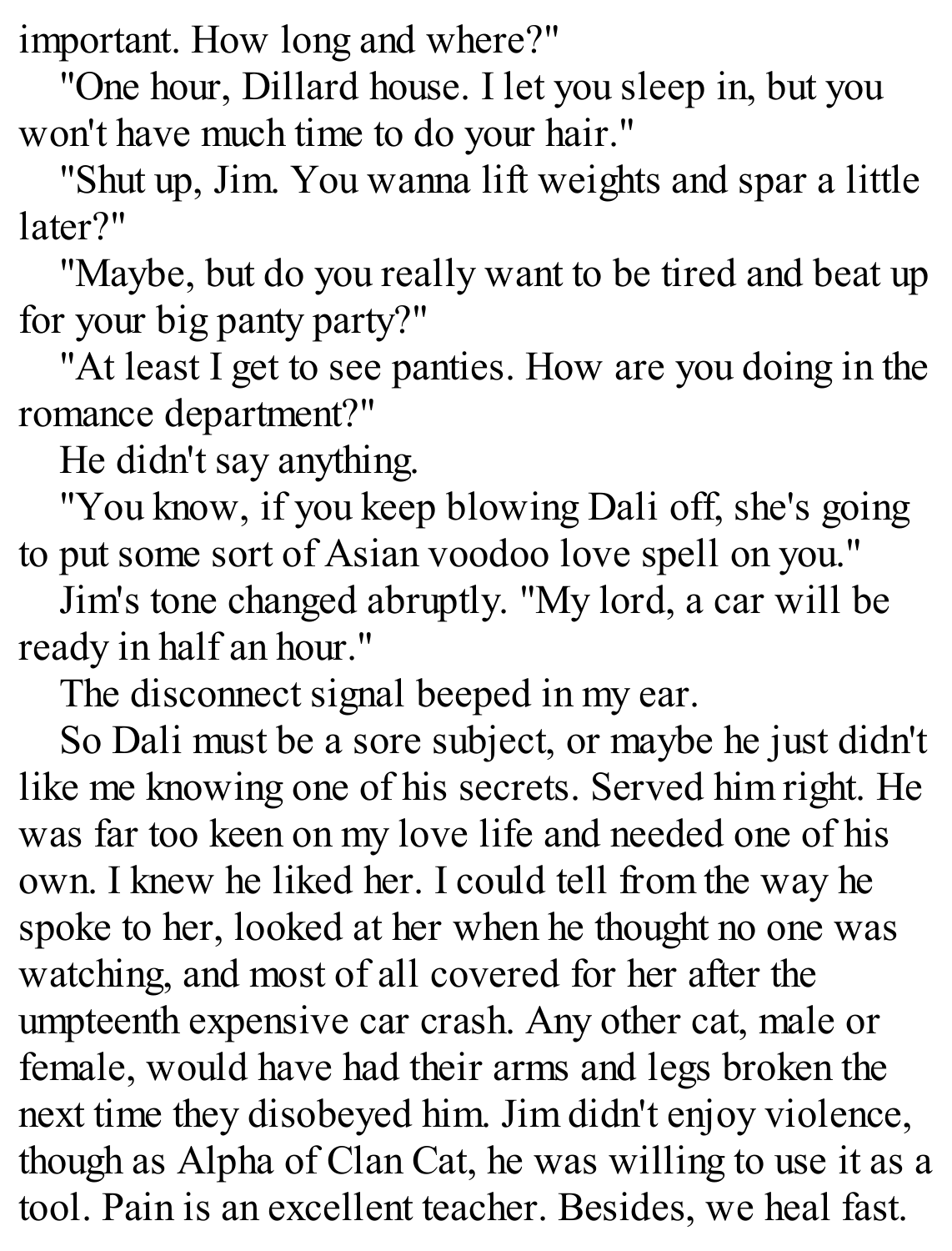What took humans weeks, we could heal in days or even hours.

A quick shower, shave, and brushing of the fangs and I was ready and headed downstairs. Derek, my werewolf bodyguard and driver, was waiting behind the wheel of a Pack jeep.

"My lord," he intoned with a nod.

"Knock it off. " He was a good kid but often went overboard with the formality.

"As you wish." Again the almost bow.

"Derek...," I began.

He grinned and held up his hands as if to ward off imaginary blows. "Okay, Curran. Can I ask why you're meeting with the boudas?"

He managed to put a little disdain into the word. Like most wolves, Derek considered the hyenas to be little more than dangerous degenerates. Emphasis on the dangerous. While their sexual appetites were legend, they were also ruthless and deadly fighters. Their numbers compared to other clans were small, but if you fought one bouda, you better be ready to fight them all. To the death--that's how they rolled.

"Are you worried that there'll be trouble?"

He smiled a little. "With them it's always trouble, but I was wondering if we're going to have to fight."

He was right to be uneasy. Jim had trained him to be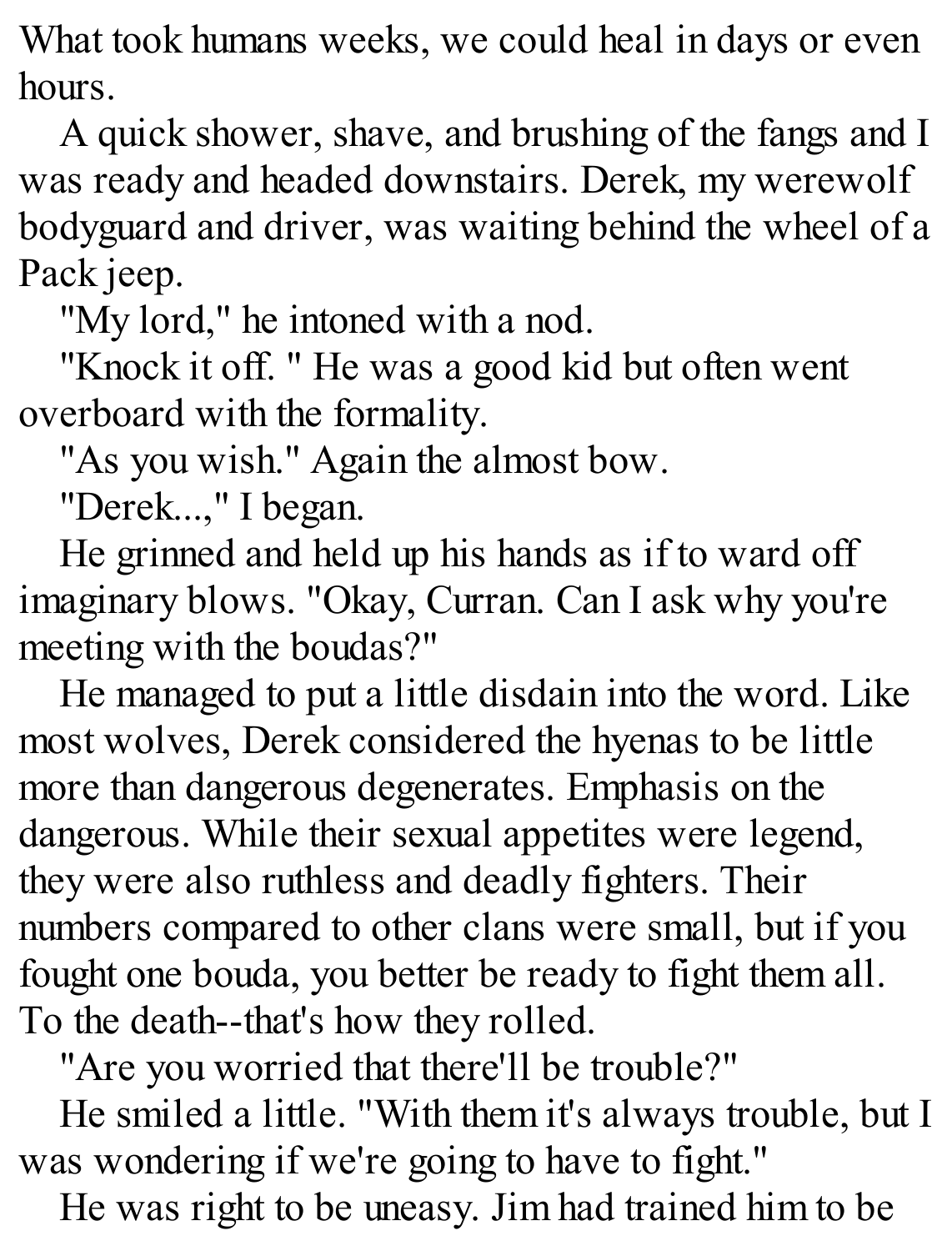cautious.

"Maybe, but don't do anything until I say."

"Of course, but if they start shit and there's more than four or five of them, including Ms. Bea, I might not be able to protect you."

Derek worked in my personal guard now and took his job seriously. It was good for him. It would teach him to be observant and to anticipate possible threats. "I appreciate the honesty, but as good as you are, Bea is better. If that shoe drops, you leave her to me and try to fight your way out and get help. It's unlikely, but just in case Bea's teeth and ambitions are bared, be prepared." He missed the reference and I sighed. Kids. "Derek, stick with me and you'll never go hungry again."

He didn't get that one either.

In less than twenty minutes we were pulling up to the long, winding blacktop drive leading to a large stone building at the top of a hill. It was one story and predated the Shift by several decades at least. It was family-style dining and, while not fancy, the food was good, they served meat, and you got a lot of it. That's five stars for shapeshifters.

Bea and her party, three females and her son, Raphael, were waiting outside. Nobody had sat or eaten before the king, and thus far they had offered no insults. So far, so good.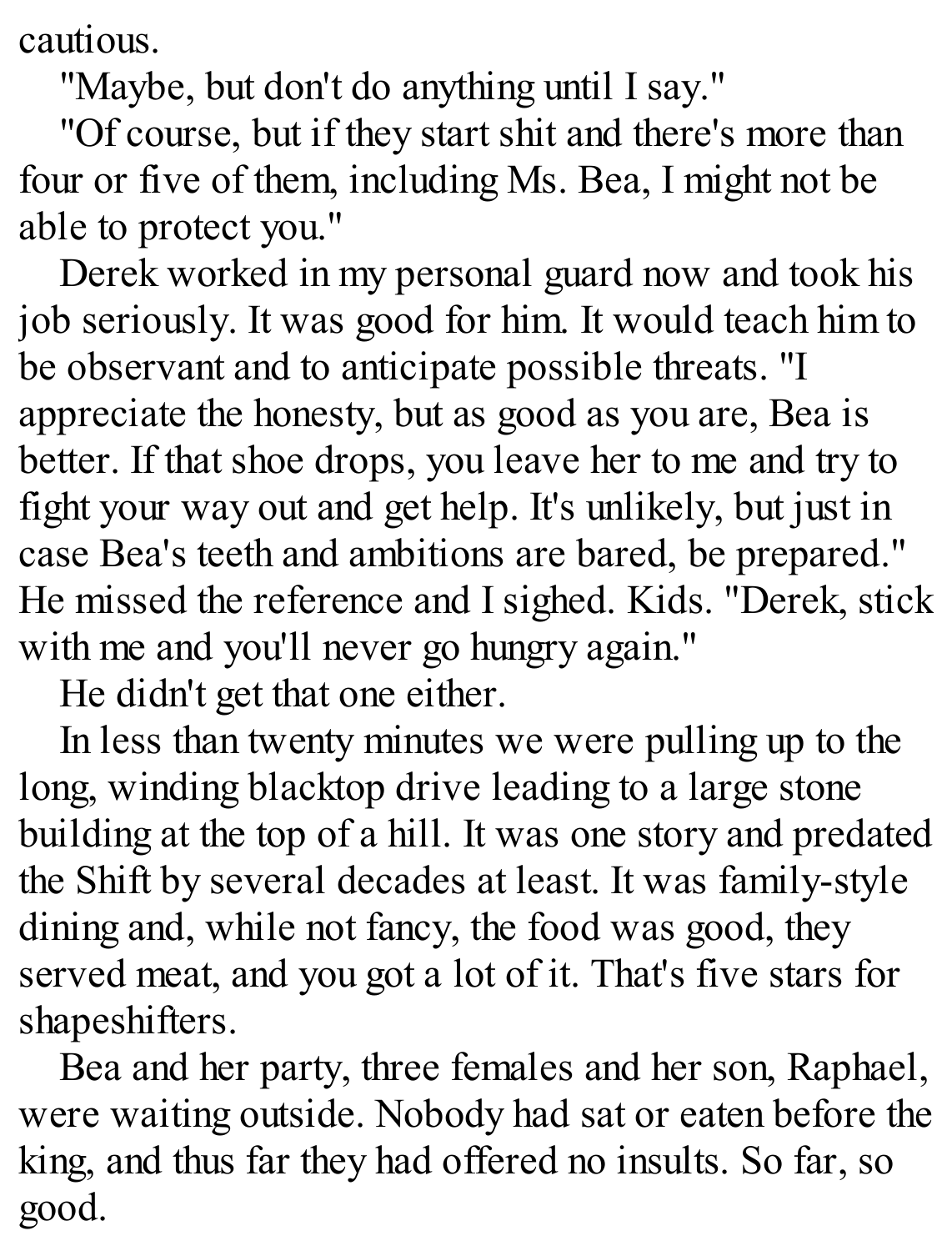Bea gave me a big sweet smile. She would smile just like that before stabbing someone in the back with her claws. Raphael nodded at me. Bea ran the clan, but her son was the male alpha. We didn't exactly see eye to eye. Usually Raphael avoided meetings. Why was he here?

"Clan Bouda greets the Beast Lord and thanks him for joining us for a meal." Bea and her son inclined their heads briefly. The others held their heads down, eyes fixed on the ground.

Yeah, right. "Please, Bea, it's too early for such formality. Good to see you, Raphael. I didn't think you liked this place, not quite your style."

Bea's little prince favored fancier fare, with more flash and beautiful people making sure they were seen. The scion of Clan Bouda was five inches taller than me and fifty pounds lighter. Where I went for bulk and explosive power, he was lithe and quick, built for speed and deadly with a blade. If it got ugly, he would go through Derek in mere moments and I would then be hard-pressed to handle him and his mother. If there are enough hyenas, they can take down a lion. Well, maybe not *this* lion, but most others.

Raphael kept his face neutral. "Mother likes it and it does have a certain rustic charm."

"Indeed, Bea, it's such a lovely day, why don't we dine on the patio?" It would give me room to move if they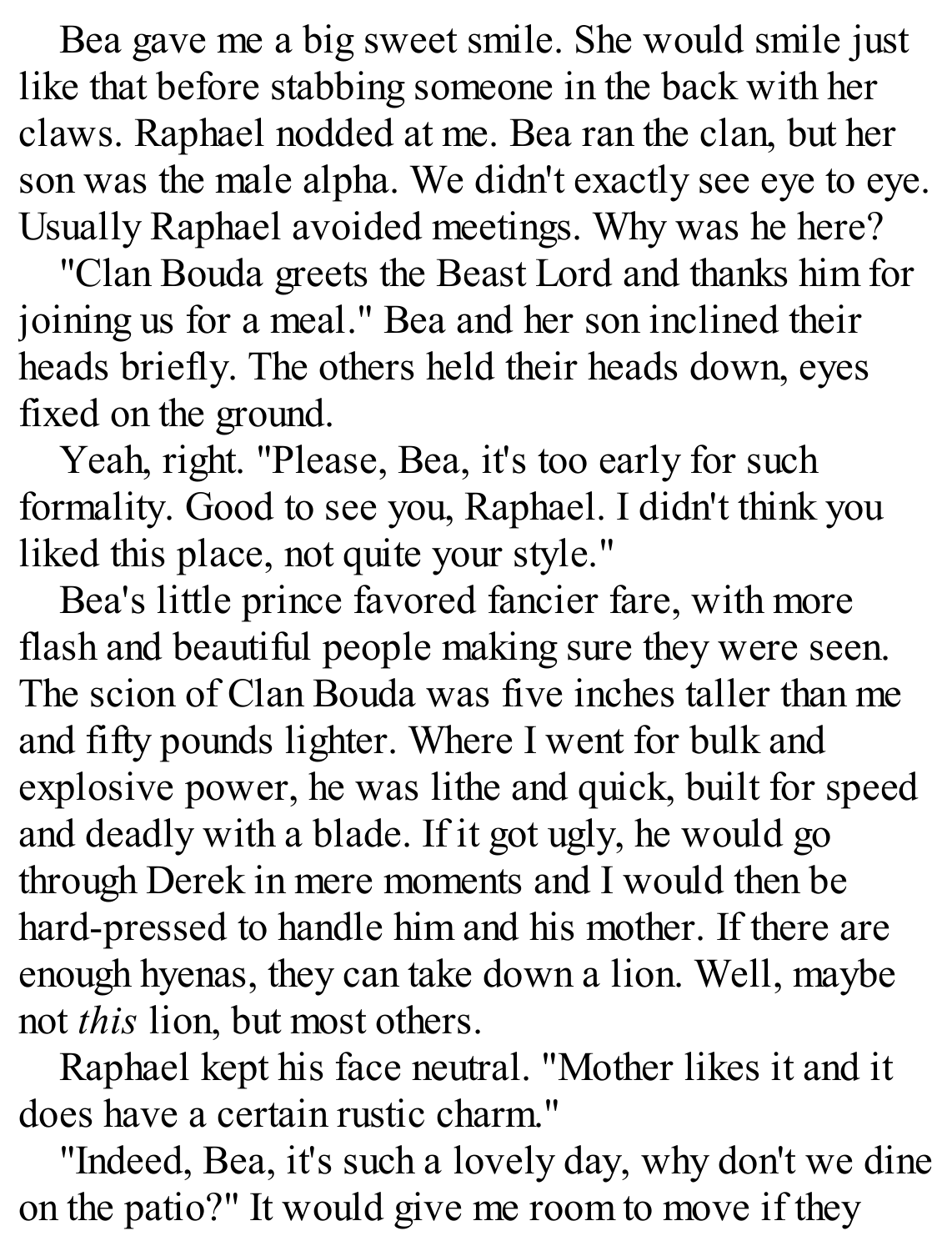were planning on starting anything.

Bea gave me another sweet smile. "An excellent suggestion. It's been reserved for us."

We went inside and were led through to the rear to a large covered porch. A long picnic-type table had already been set, complete with a red-and-whitecheckered tablecloth. Two buffet tables sat a short distance away, one with large stainless-steel pans loaded with bacon, scrambled eggs, sausage, pancakes, and my favorite, French toast, the other with an assortment of sliced and chilled fruit. Maybe later, after I had a few passes at the meat.

I didn't know what they were up to, but they had laid out a great spread and I was never one to turn down a free meal. Of course, with Bea, nothing was free. They wanted something and they were very careful to feed me before they asked for it. Whatever it was, I wouldn't like it.

Everybody got plates and sat down to eat. That's one of the things that make us different from humans--when we sit down to eat, we eat. There isn't a lot of small talk or playful banter. We focus almost entirely on the food. From the outside, it probably seems strange, but we all take it for granted. It's actually considered rude to try to carry on a conversation with one of us while we're eating.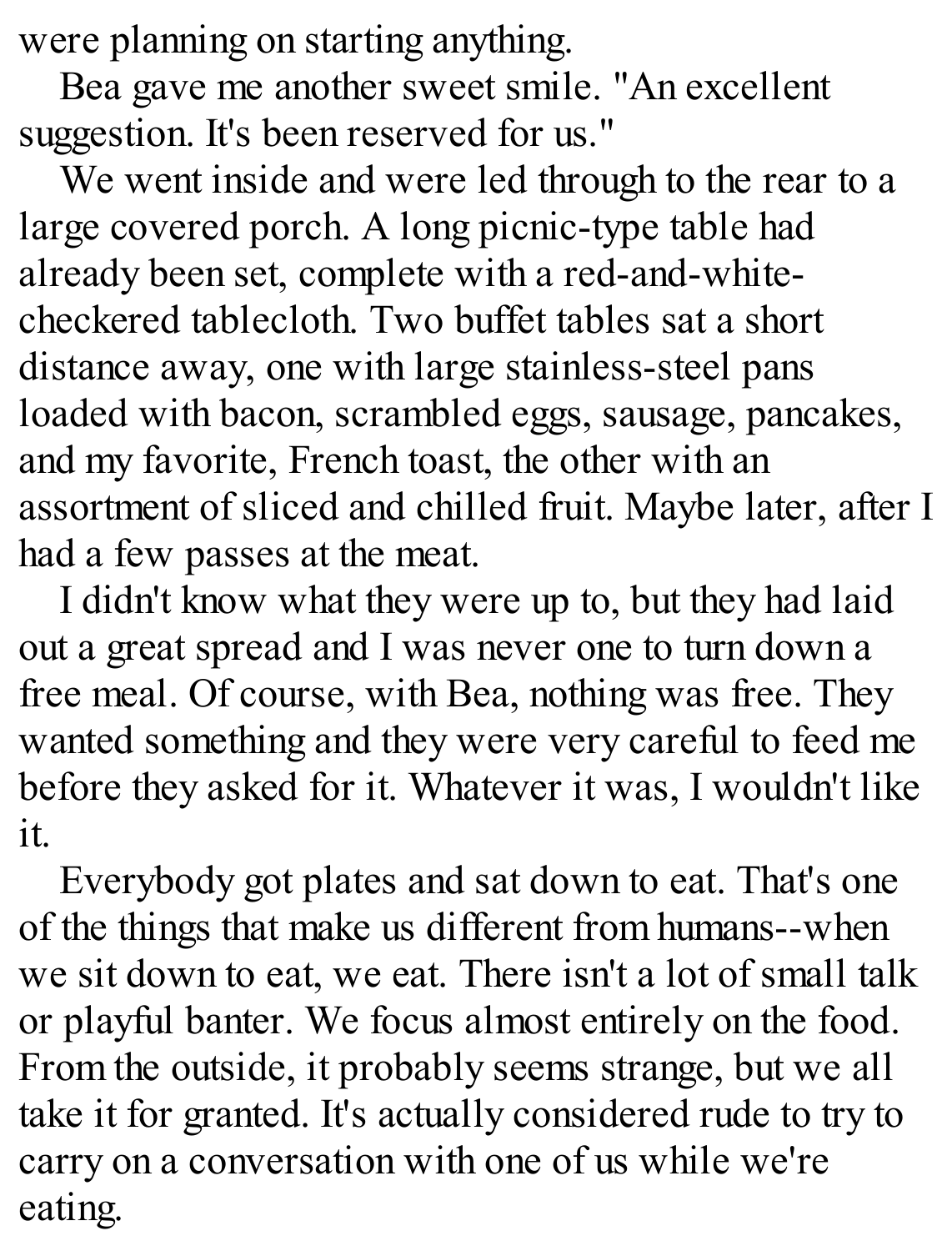After everyone had consumed several large platefuls, it was time to get down to business.

"Thanks for the food, Bea. Now, what can I do for you and your son?"

"You're quite welcome, and what I would like is a favor, an indulgence if you will, not just as a fellow alpha but as a mother."

Uh-oh. I turned to look at Raphael. What had the little prince stuck his dick into this time?

"You know, of course, of Andrea Nash, the beastkin knight."

Damn it all to hell. I knew that was going to bite me in the ass. No good deed goes unpunished. Nash was a knight in the Order of Merciful Aid, a group of prohuman zealots with whom we had, at best, an uneasy truce. They were not officially law enforcement, but they were well-trained and funded. They saw themselves as humanity's last great hope against monsters, against us. So far we had coexisted in a state of mutual distrust, but someday push would come to shove and they would come to the Keep with swords and burning torches.

As if that weren't enough, Andrea was also beastkin, the extremely rare result of a successful mating between a human who turns into an animal and an animal who turns into a human. Most animal-weres possessed below human intelligence. Few are capable of speech. Some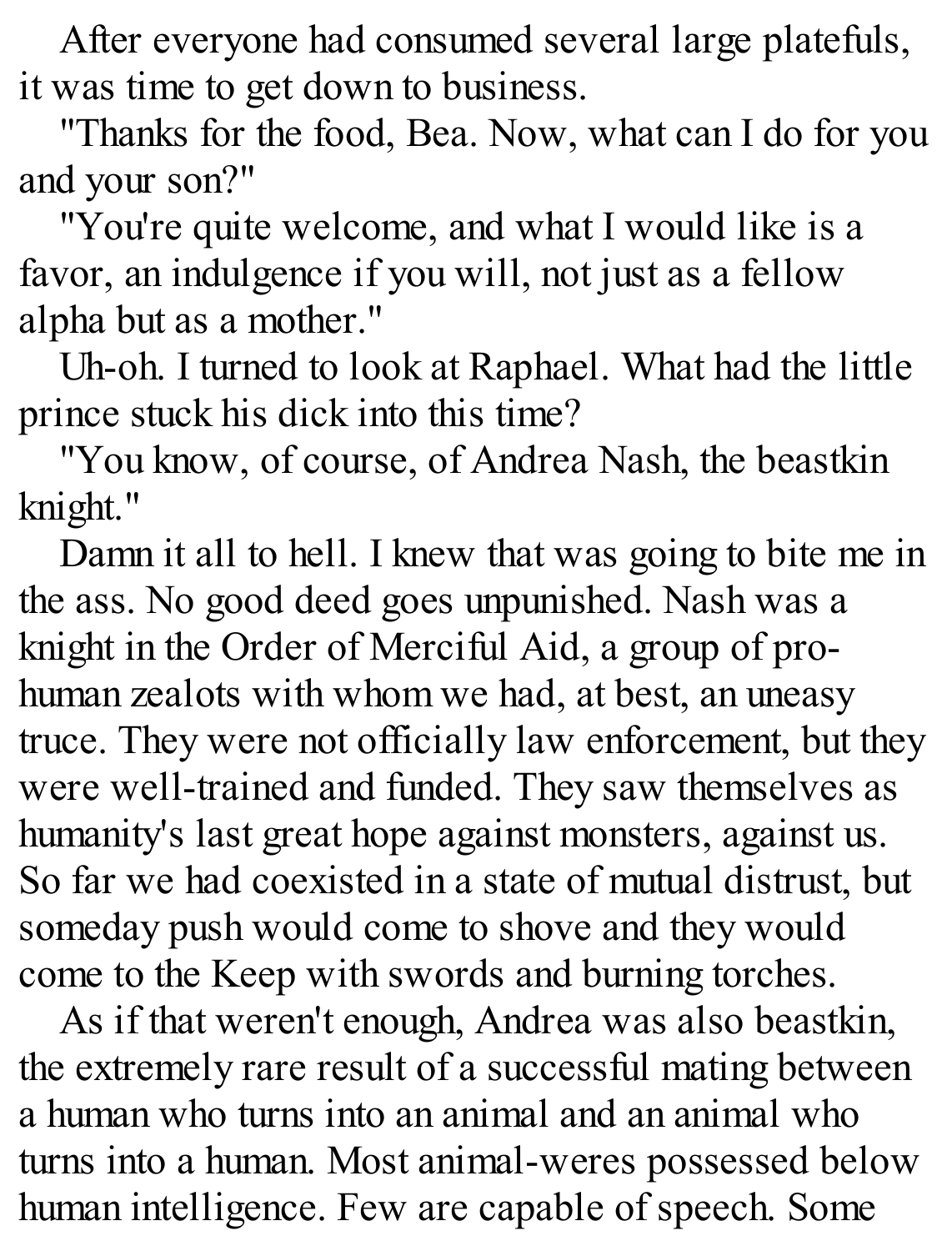packs kept them as pets, some murdered them.

Normally any child resulting from such a pairing is considered an abomination. Pack law demands they be killed at birth. Somehow Andrea had survived and as a teen had passed herself off as human enough to enroll in and then graduate with honors from the Order's academy. I wasn't sure how she had managed it, but it couldn't have been easy. What I did know of her came from Kate, and she'd hinted that there was a lot of abuse in Andrea's past. I didn't doubt it. We had a saying: a pack's only as good as the alpha and the alpha is only as good as the pack. Some of the smaller packs outside our territory let themselves be run by sadistic assholes.

I had to give it to the Order--they trained their people well. Andrea had fought with us in the Midnight Games and she was damn good with ranged weapons; maybe as good as Kate was with her sword. Andrea was also a potential problem. She was an unaffiliated shapeshifter in my territory, which was against the Pack law. She had to report to the Pack and ask to be admitted to the ranks, leave, or ask for a special dispensation, none of which she had done. Her only saving grace was that her shapeshifter status was secret.

I leaned back. "Andrea Nash is a knight of the Order. How does she concern us, or you?"

"I love her," Raphael responded before Bea could say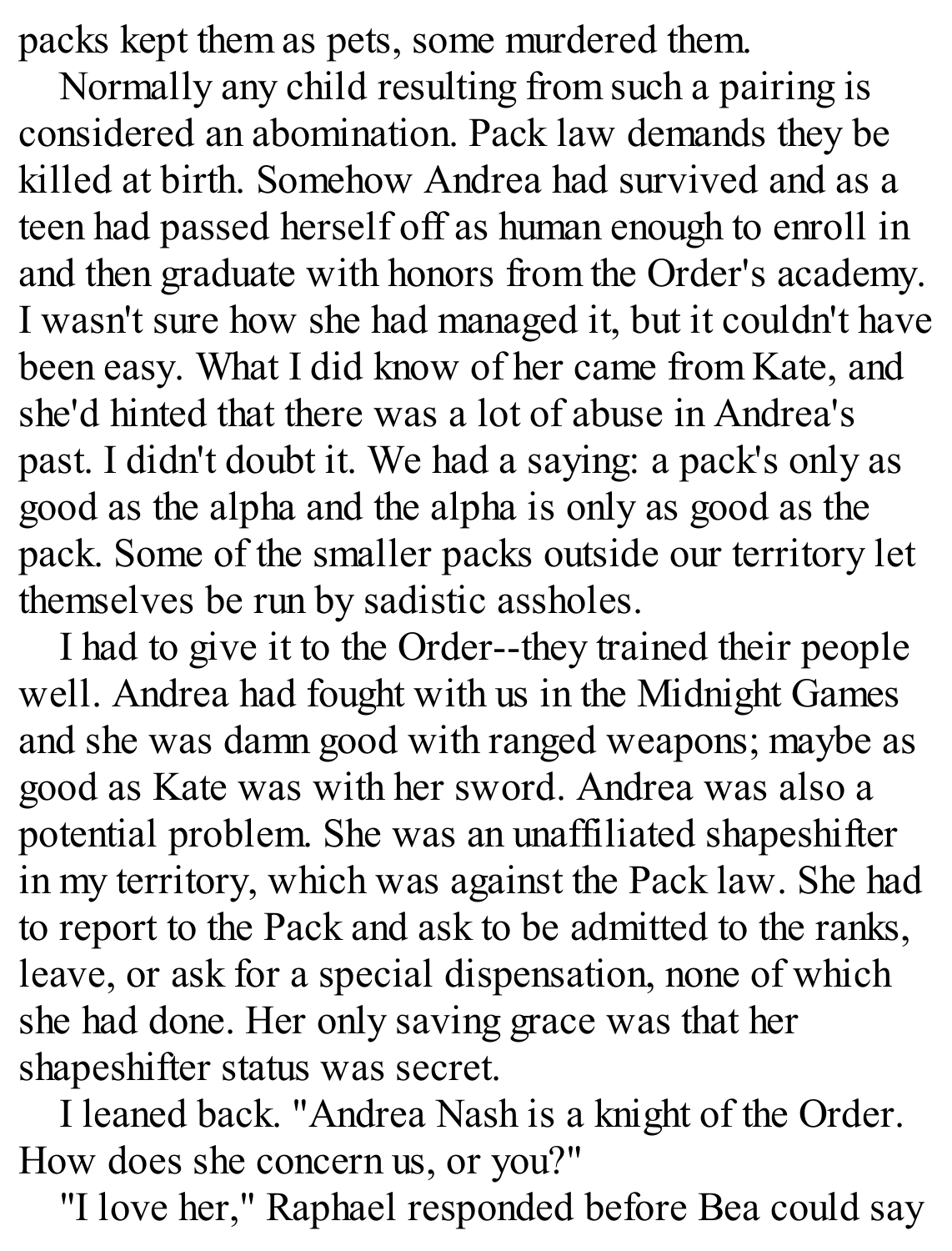anything.

"Really?" I couldn't hide my surprise. He'd had a string of lovers, but I'd never heard him say that about any of them.

"Yes."

"Does she know?"

"Yes. She and I are dating."

That's just great. My life had been far too easy lately, and they'd decided to complicate it. "Good for you. I'm still not hearing an answer to my question, so I will ask again. What do you want from me?"

Bea folded her hands on her lap. "We understand that Andrea presents a problem. What we would like, what we humbly request, my lord, is that you do nothing. We simply ask that you overlook this matter and allow us time to resolve it in a manner that will be mutually beneficial."

"I have been very patient up to this point. I have allowed an unaffiliated shapeshifter, a beastkin even, to live within the Pack's territory. Do you know why?"

I paused in case they wanted to say something. They didn't.

"It's because she has no connection to or dealings with us. She's living as a human knight within the Order. She has rejected her shapeshifter heritage. I know her history and have no wish to expose or banish her as long as she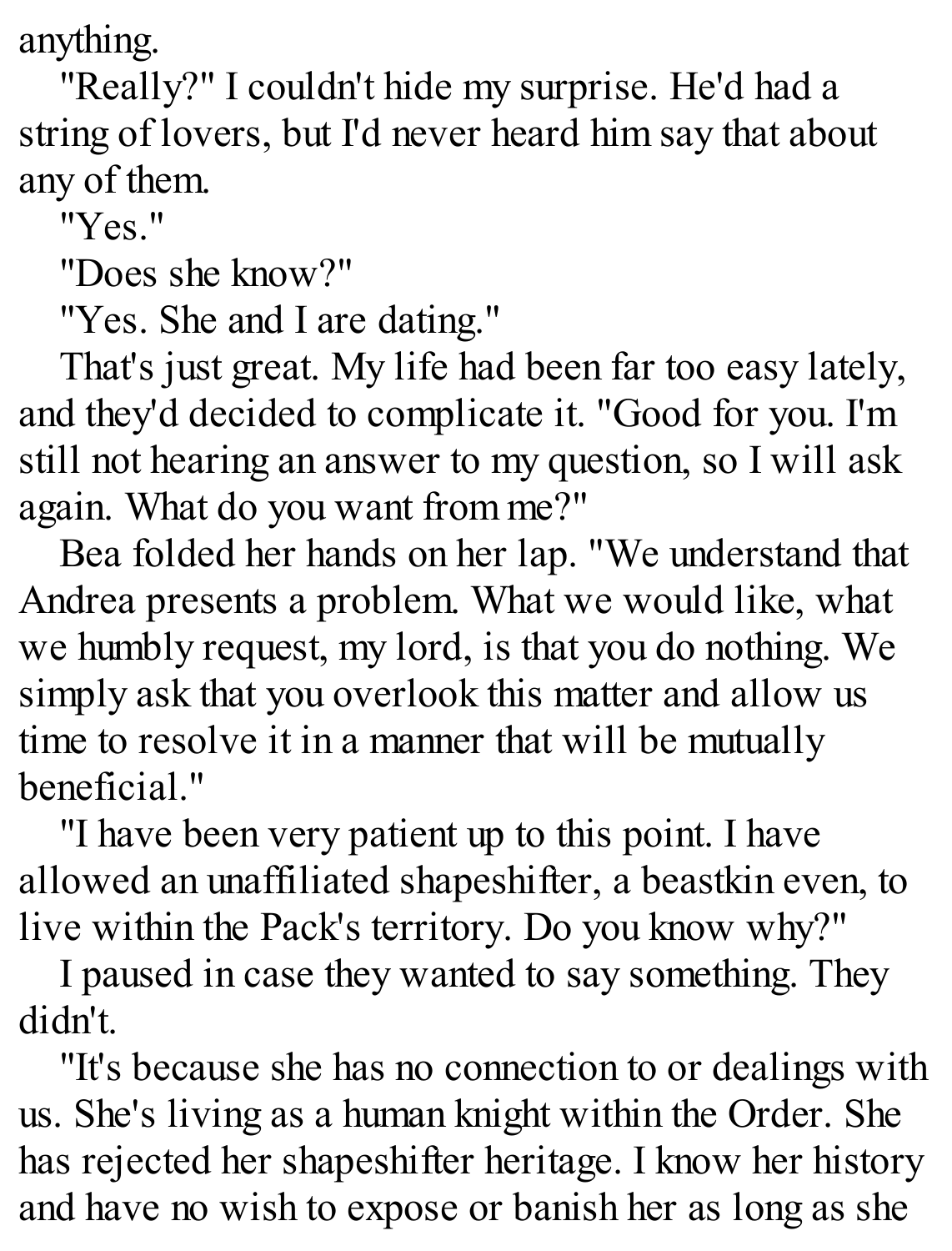remains apart from us. Now, however, you force my hand. If you intend to date her, or even eventually mate with her, the fact that she's a shapeshifter will come out. She will have to be brought in. Moynohan is surely an ass in this world. If he finds out she's dating you, he'll make her life hell. If he finds out she's a shapeshifter, he'll expel her."

"I know that," Raphael said.

"Then you know that she'll have to choose, and soon, because it can't be both. When she's discovered, the Pack will want to know what I knew and when. If I didn't know about her, I'm stupid. If I knew and did nothing, I'm weak. Why should I allow this?"

"I will fight for her if I have to." He held my gaze.

Wow, he had it bad. Was this a challenge or just mating crazyness? "Who are you willing to fight? Think a moment before you speak."

"There will be no need for that," Aunt Bea said. "We are making arrangements for Andrea to be brought into the clan. I've been an alpha longer than you've been alive, and I'm not getting any younger. I'm starting to think of slowing down, retiring and watching my grandchildren grow."

Sure. The only thing she cherished almost as much she treasured Raphael was power, and maybe fucking with me.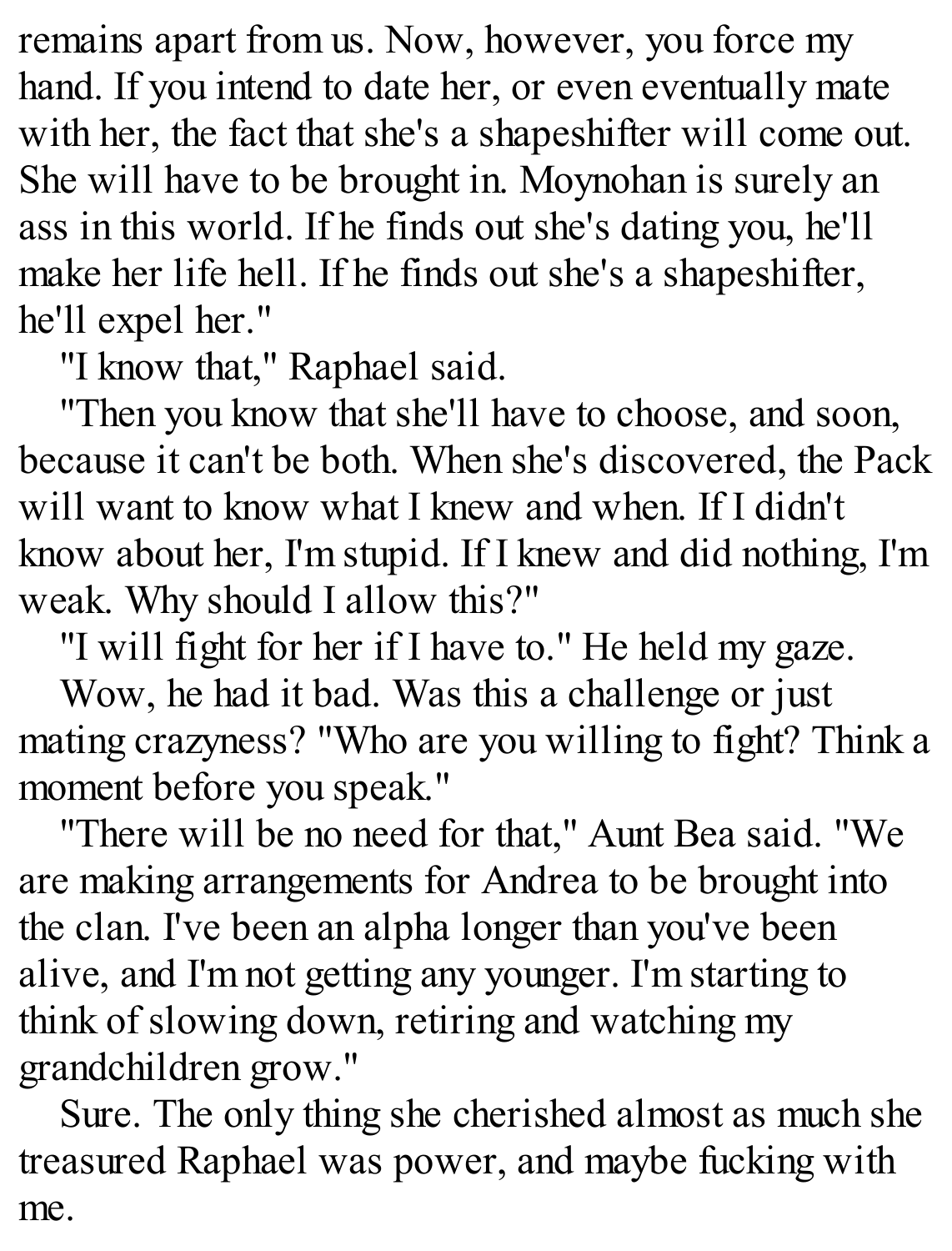"Nash is strong and my son loves her. He has since the night Kate brought her to us. He didn't know it yet, but I did. A mother knows. I realize that things have not always been straightforward between us. I have perhaps on occasion even been the proverbial thorn in your paw- -"

I held up a hand and interrupted her. "Bea, you oppose me, even when it is not in your best interest to do so, you undermine my authority, albeit subtly, and you have done so since I first became Beast Lord. Now you want a favor from me because your little boy likes a girl from the other side?"

"You're not going to make this easy are you?"

"No. *What we obtain too cheap*, *we esteem too lightly; it is dearness only that gives everything its value.*" I quoted.

Derek moved behind me and disappeared into the restaurant. Hmmm.

"Bea, the meal was delicious, additionally I'm, myself, on the hunt, and so I'm in a generous and mellow mood. I will grant you this favor, but not without certain concessions on your part."

"Name them"

I had her. Time to find out how much was she willing to concede to indulge her son. I decided to go for broke. "It's actually quite simple, I want only one thing.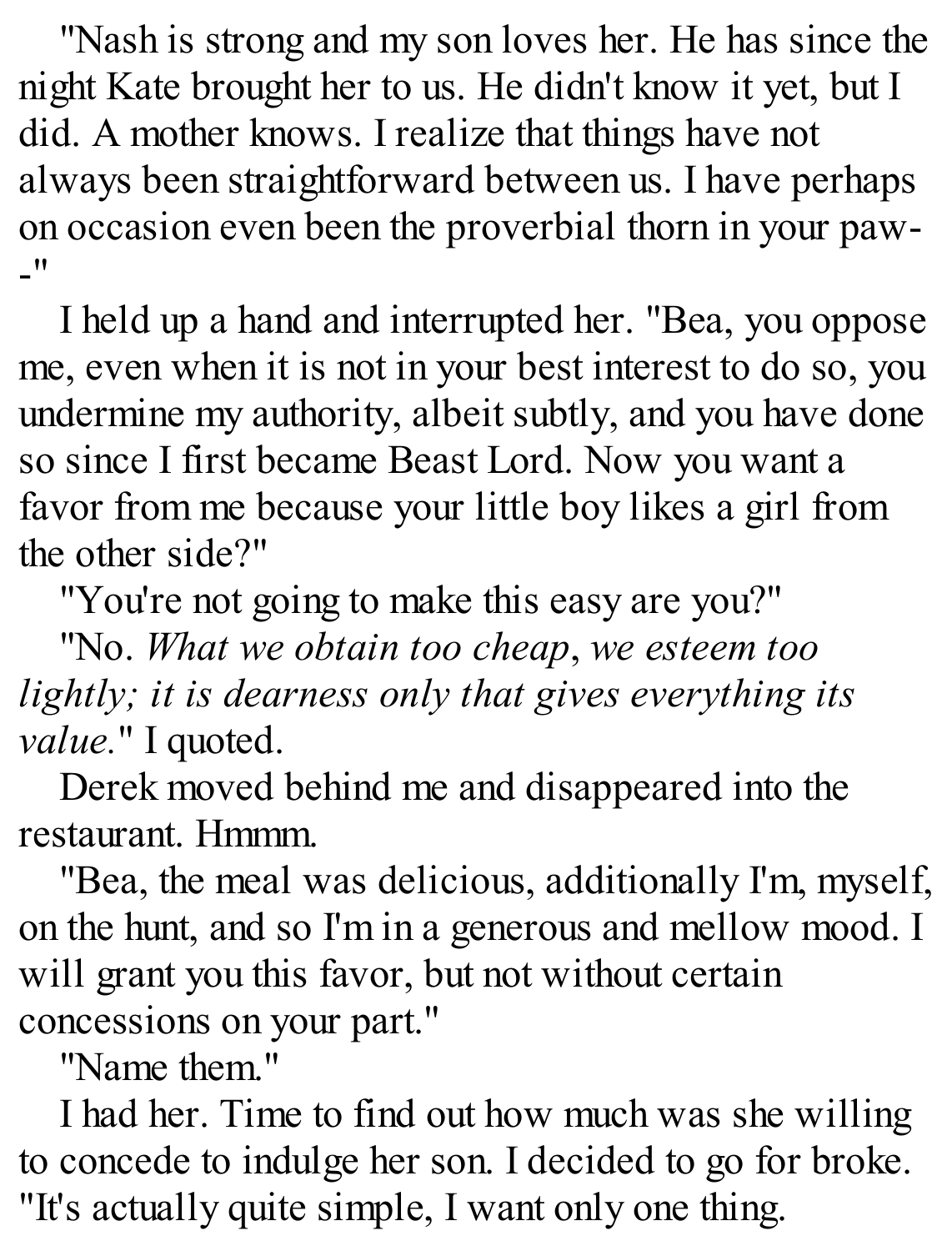Honesty."

Bea leaned forward. "Can you be more specific?"

"When I make a decision and you have genuine concerns or reservations, you tell me. If you have doubts, we will discuss them privately. But afterward, publicly, once a decision is made and announced, you will support me unconditionally. No more games, no more snide comments, no more clever jokes. I know your job is tough. So is mine. Being the boss sucks, and sparring with me is fun, but I need you and Mahon both. I need your counsel and wisdom."

I took a swallow of my drink, letting the words sink in. "You want the best for your clan. So do I. I want it for all of us. I know that I can be a bit of a tyrant, and I'm not always right. When you think I'm wrong, tell me, and when I'm right, back me. Agree to this and Nash is yours to do with what you will. That's the offer, take it or leave it."

She was silent a moment. Thinking it over...

Light steps told me Derek was coming back. A moment later he emerged. His face was paler than it used to be. Either his food hadn't agreed with him or something had happened.

Aunt Bea smiled. "You've finally grown up, dear."

"I've been grown for a long time now," I told her. "You just haven't bothered to notice."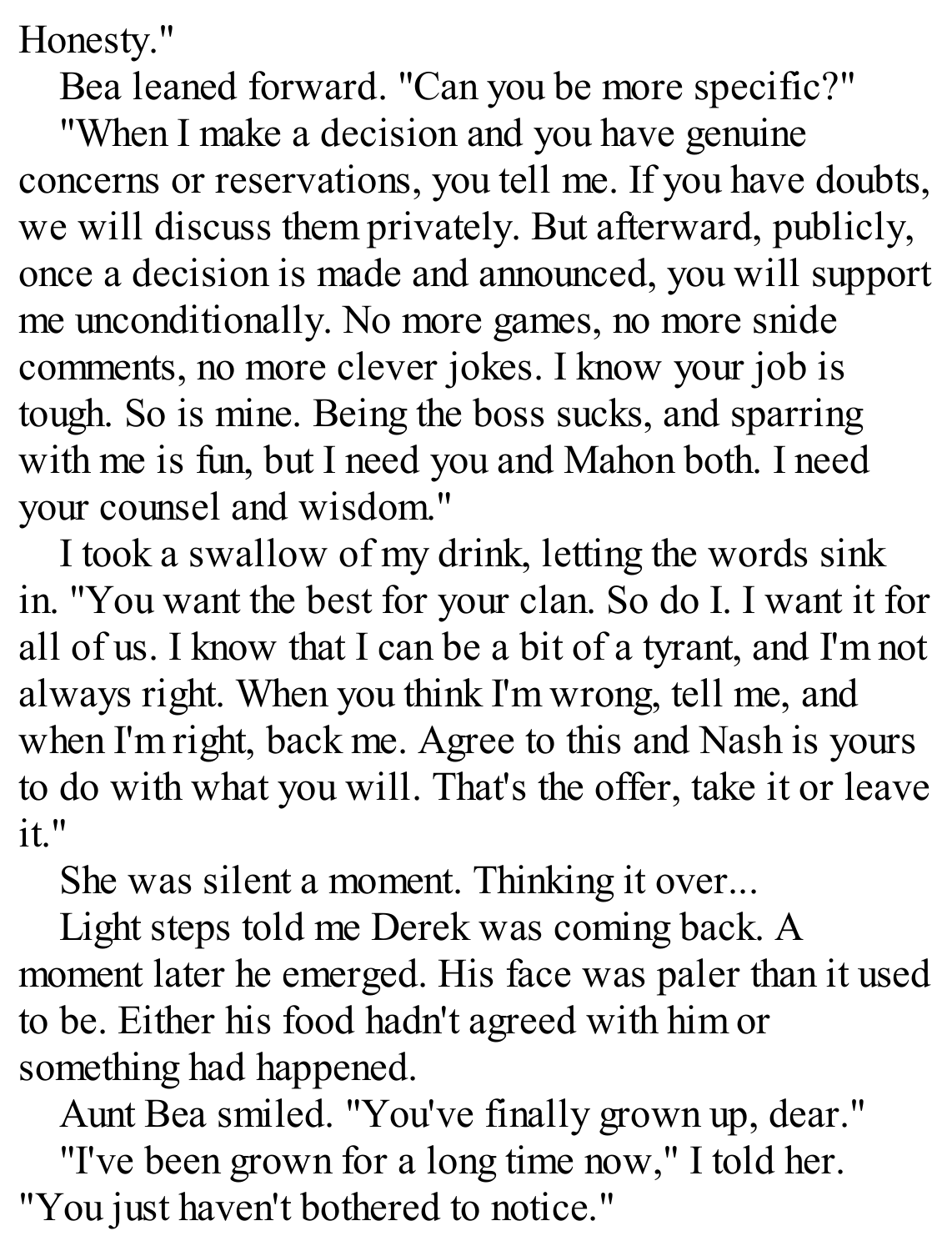"Very well. You shall have honesty and respect as well. All you ever had to do was ask." She smiled again. "Nicely, without all the roaring."

"Thank you, Bea. I'll try to remember that. Now, if you will excuse us."

"Of course, my lord. I understand you have quite an evening planned with the delightful Ms. Daniels."

And how the hell did she know that?

Aunt Bea's smiled got wider. "Don't do anything we wouldn't."

I wondered briefly what exactly that might be, but was unable to imagine something that dangerous or depraved.

I waited until we got to the car and well out of the boudas' earshot.

"Well?" I prompted once we were inside.

"Jim called the restaurant while you were negotiating with Aunt Bea. Boris is dead."

"Big Boris? Boris the Boar?"

Derek nodded.

Whoa. "Did a building fall on him?" Boris the Boar was a tough old bastard. If I ever had to fight him, I would be bringing Mahon.

"Murdered. He didn't die easy. Jim says there was a lot of blood at the scene, too much for all of it to be his."

No doubt. There would have had to be a lot of them and I'd bet some hadn't walked out on their own.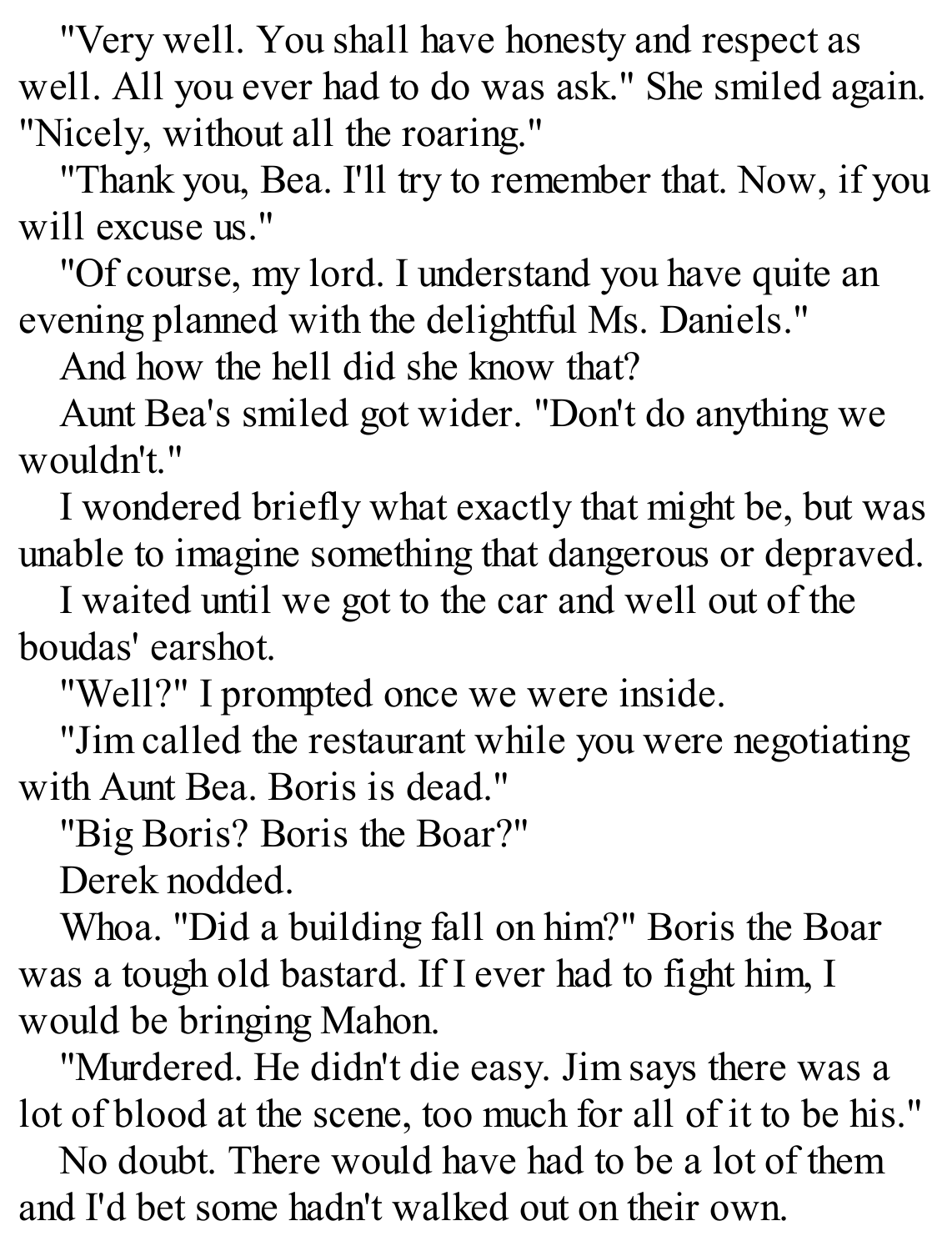Two hours later, I was in Boris's cabin in the woods northwest of the Keep. Two of Jim's people were posted by the door. Others were carefully walking around outside and looking closely at things on the ground. It wasn't a crime scene so much as a nightmare. Blood was everywhere. Walls, ceiling, most of it on the floor. Busted furniture littered the cabin. Almost everything was broken or knocked over. The place looked like a barroom after a brawl, like you see in one of the old cowboy movies. Except this wasn't some "shady dive," this was the home of someone I knew. I'd visited Boris after he'd moved in. His home had been neat and clean. I remember him telling me that he "never could abide a messy domicile." He'd hate it now if he were alive. Which he wasn't, not by a long shot.

I looked at the body in front of me. Or rather what remained of it.

I'd once read a line in a book. It said "*The guy was dead as hell*." It seemed to fit. Boris hadn't just been killed; he'd been ripped apart by someone or something strong. Smart, too. The killer, or killers, had damn near painted the place with wolfsbane, covering their tracks. Still, if you knew what you were looking for, there were clues. Deep gouges in the log walls and cabin floor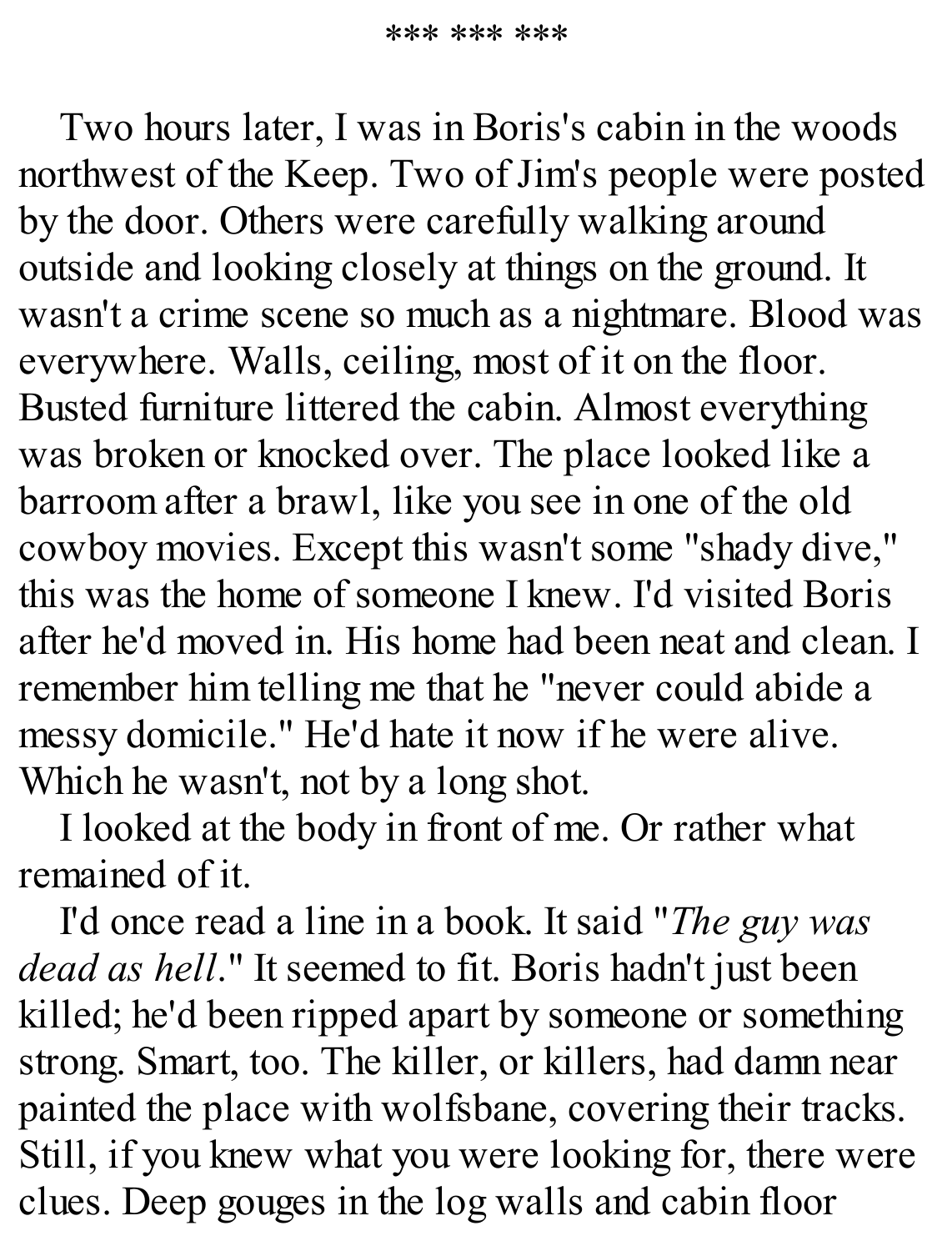testified to the power of the attacker. Somebody big. Clan Nimble and the Rats were right out. The place wasn't big enough to hold the numbers they would have needed to bring Boris down. The Wolves were a possibility. They'd had an issue with Boris before. I could think of one wolf pair that might have had a chance, but it wasn't Daniel and Jennifer. They were concentrating on smoothing out their family life. Besides, if those two were making a comeback, Derek would've heard something and told me or Jim.

Last time I'd seen Boris, he'd been working on a huge oak table, the top at least two inches thick. Now his battered body was lying in the ruins of it. Who was powerful enough to knock him back into the damn thing or slam him through it? Somebody from Clan Heavy, maybe--Eduardo would be strong enough, but some of the marks on the floor said claws, not hooves. Besides, it wasn't his style. He had a short fuse and didn't mind fighting, but when he lost his temper he attacked right away. He wouldn't brood about it, planning and waiting for the right time. Bison don't have to sneak around or stab you in the back. Still, I'd put my money on someone from Heavy, but who was strong and stupid enough to kill their alpha's oldest friend?

"So, what do you think?" A familiar voice asked from over my shoulder.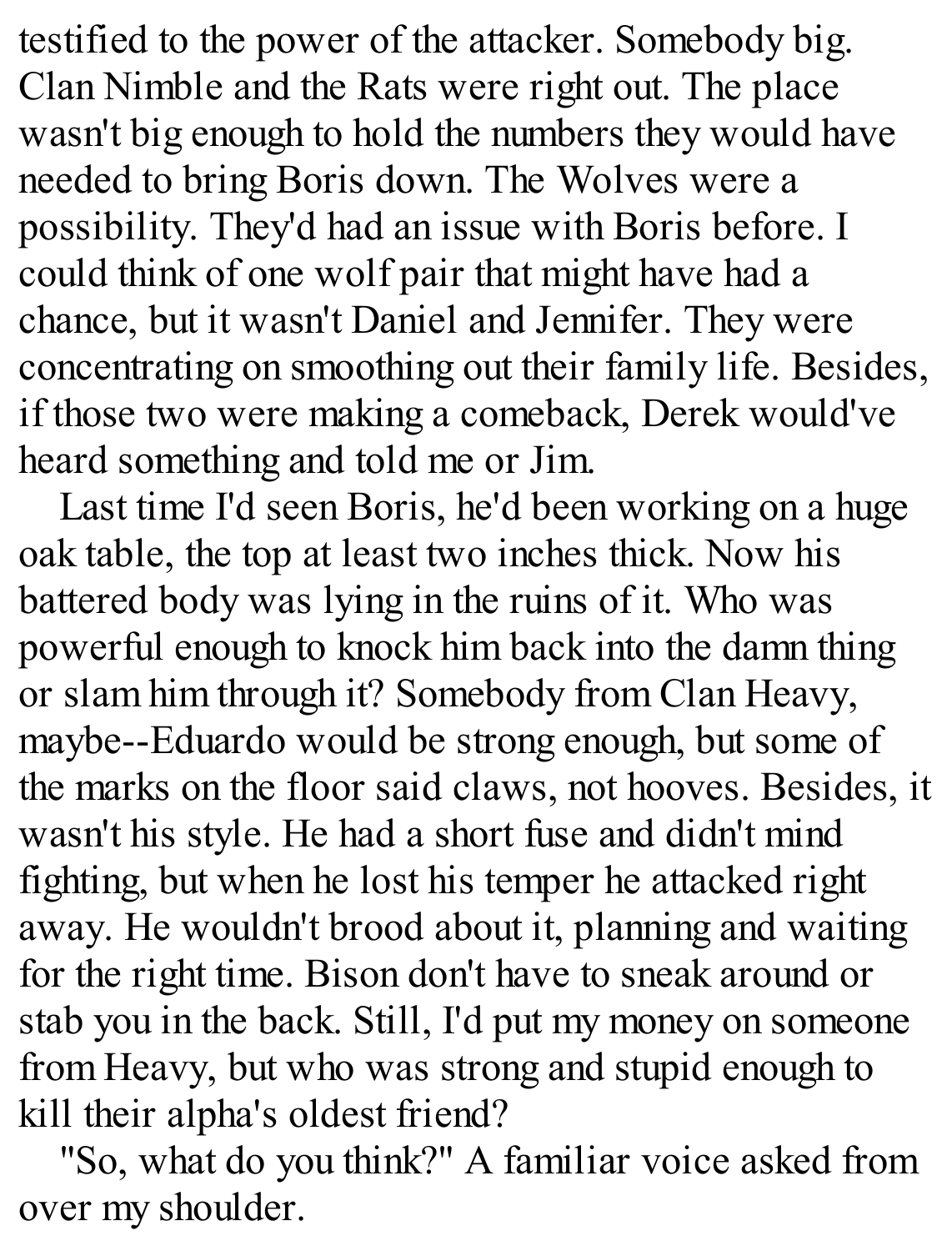"He's dead, Jim."

"You're not as funny as you think you are." Jim grimaced. "I know you didn't do it because I saw you yesterday, and you weren't all fucked up."

"Thanks for the vote of confidence. So when do we think it went down?"

Jim shrugged. "Not long ago, couple days at most, judging from the decomposition and insect activity. Even with our accelerated healing, the killer is still going to look like they've been in one hell of a fight. How many people do you know who could have done this?"

"Not too many." It wasn't a loup. They stank and didn't use wolfsbane.

"Lots of bites, but no signs of feeding," Jim said. "Wolfsbane indicates forethought and planning. They knew they might have to kill him, and they knew we'd come sniffing around."

"Derek, look around and tell us what you think." Let's see how much he'd learned.

"Good idea--impress us," Jim said. "Start from outside and walk us through it.

Derek nodded, stepped out for a moment, then entered again. He shook his head. "No scent, no footprints. It's wolfsbane and then tire rubber and car smell. They drove up, parked maybe fifty yards away, and walked up. Carefully, left no trace. Loups don't drive, don't plan.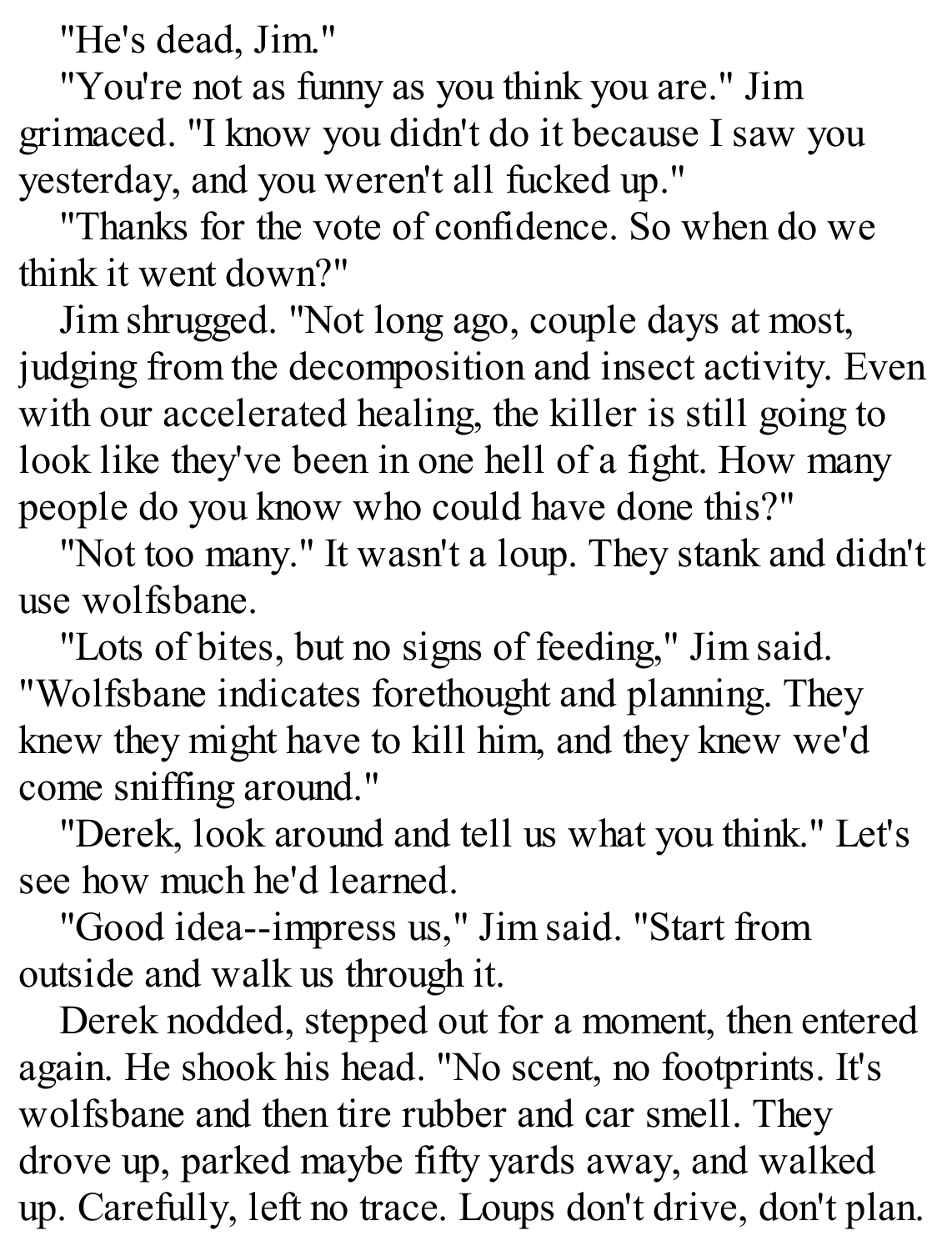On top of that, the cabin doesn't have their stink."

He sank a little venom into his words. While the wolfsbane would mask the scent of a human or shapeshifter, loups had an unmistakable stench, equal parts hunger and madness. The boy had been a victim and witness to both, as had I, but in a different fashion. I'd seen my father cut down by them. Derek's dad had turned loup, raping, killing, and cannibalizing his mother and sisters.

Derek pointed at the door. "No signs of forced entry. He let them in or maybe they snuck in while he was out and waited for him. Unlikely though; when he came up, he would have picked up their scent and not gone in. Maybe somebody he knew."

"Don't tell us maybe," Jim said. "Read the signs, tell us what the scene and the body say happened."

Derek nodded, paused, and started again. "There was an altercation in this area. Outside, the trees are damaged where Boris marked them as his territory, but those grooves aren't fresh like the ones in here. Claws." He crouched and spread his hand on the deep gouges in the wood floor. "This isn't a wolf. Three deep gouges here." He dug his fingers in the indentations. "Lighter gouges on the sides. Something was on all fours and got pushed back. Hard."

He took two large steps back toward the wall on the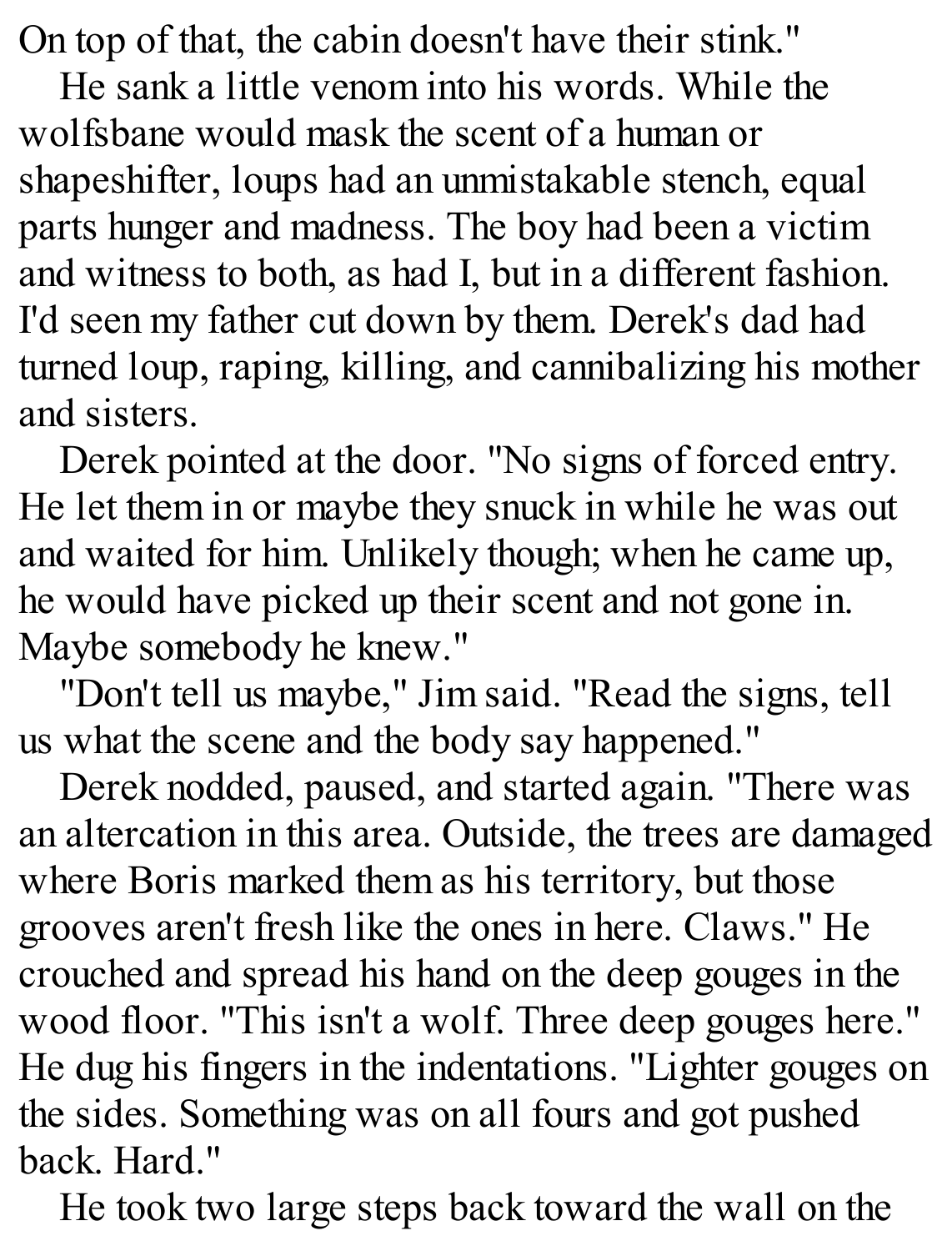side of the door and pointed up at a spot about eight feet up. "Here, blood and hair. Somebody had the back of his head slammed into the wall. With a tremendous amount of force."

He placed his hand on his own head, stood up on his toes, and raised his arm. His fingertips barely brushed the edge of the bloodstain. "I'm six feet. The stain is at least two feet higher. Someone tall."

Stepping away from the wall, he indicated another set of marks on the floor, near the center of the room. "These tracks are different. Deep ruts in the pine floor, made by blunt, rounded toes, consistent with our victim. Boris charged his opponent and was then pushed or pulled back, possibly both, which would indicate multiple assailants. My lord, if you will stand here." He indicated a spot against the wall, under the stain.

I moved where he pointed.

He placed his feet in the marks believed to be made by Boris and went into a sort of martial-arts stance. I looked sideways at Jim, who shrugged slightly. It was the kid's show.

Derek looked over his shoulder. "Jim, could you please stand behind me at the other wall."

Jim moved into place. Now we stood in a line: Derek facing me, with Jim behind him.

"Okay, so I'm Boris." Derek shrugged his shoulders.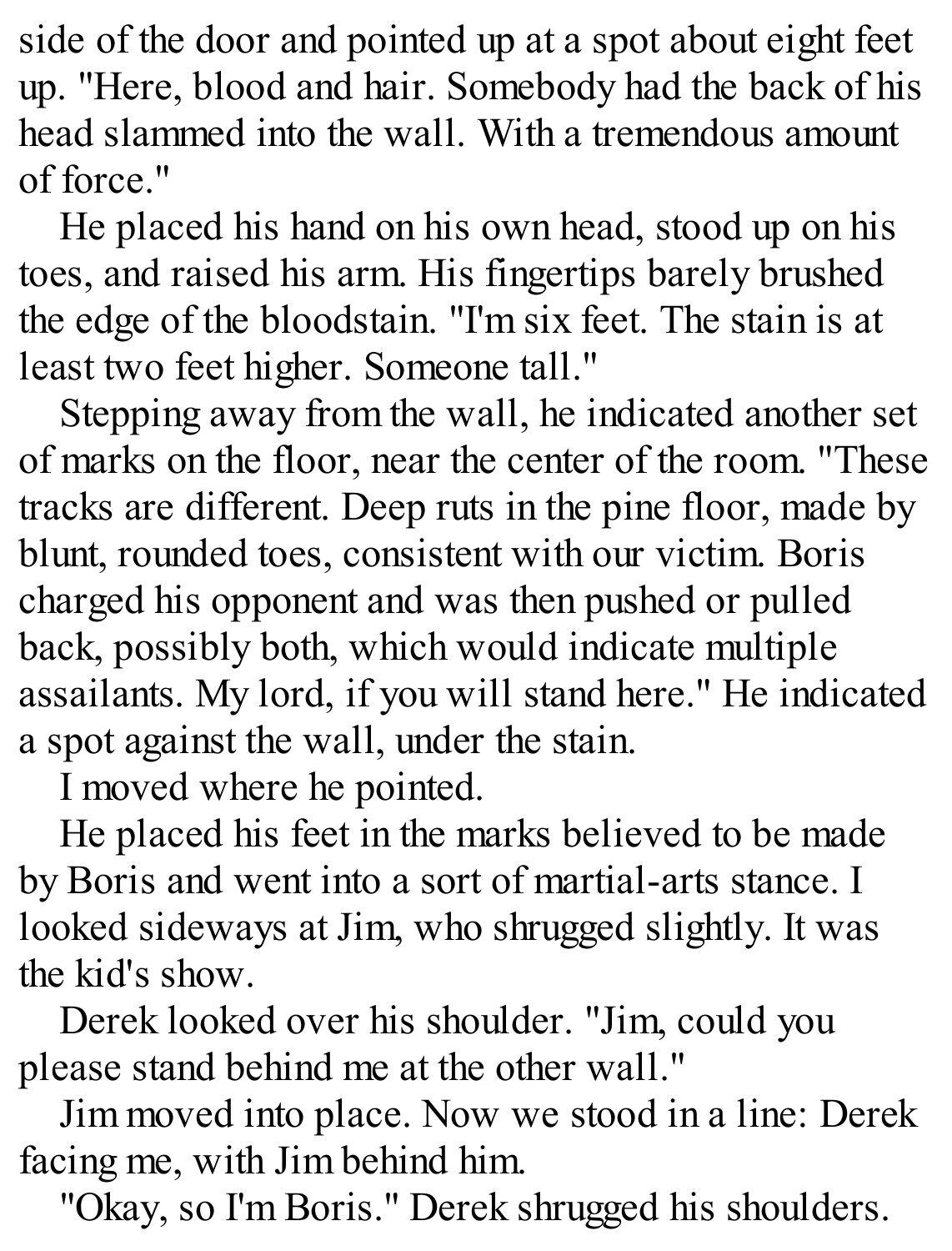"Let's go through this in slow motion."

He looked at me. "If you're ready, I'll charge toward you. Can you go into a half squat?"

I did so. He came at me in an exaggerated slowmotion rush.

"We collide, bounce off each other, you stand up, I come at you again and bash you into that wall."

He pushed against me and I pretended to bounce against the wall.

"You hit your head there. We grapple a bit. Now, Jim, you grab me from behind and pull while Curran pushes."

Jim lumbered over with exaggerated slowness and stood behind Derek, holding his hands out like two large paws. Yeah, he was thinking what I was thinking. He hooked his arms under Derek's and put him in a full nelson, slipping his arms under Derek's and clasped his hands together on the back of his head.

"Drag me back."

Jim pulled and I pushed and we half carried him straight back to the remnants of the table and let him go.

"Somehow, mainly brute force, the two of you lift me and smash me through the table. I'm stunned by the force of the impact, so I just lay there for a second or two. You, both of you, start to bite my head and neck. I'm fighting, but I'm on my back and the two of you are on top, ripping into me and clawing. Note the defensive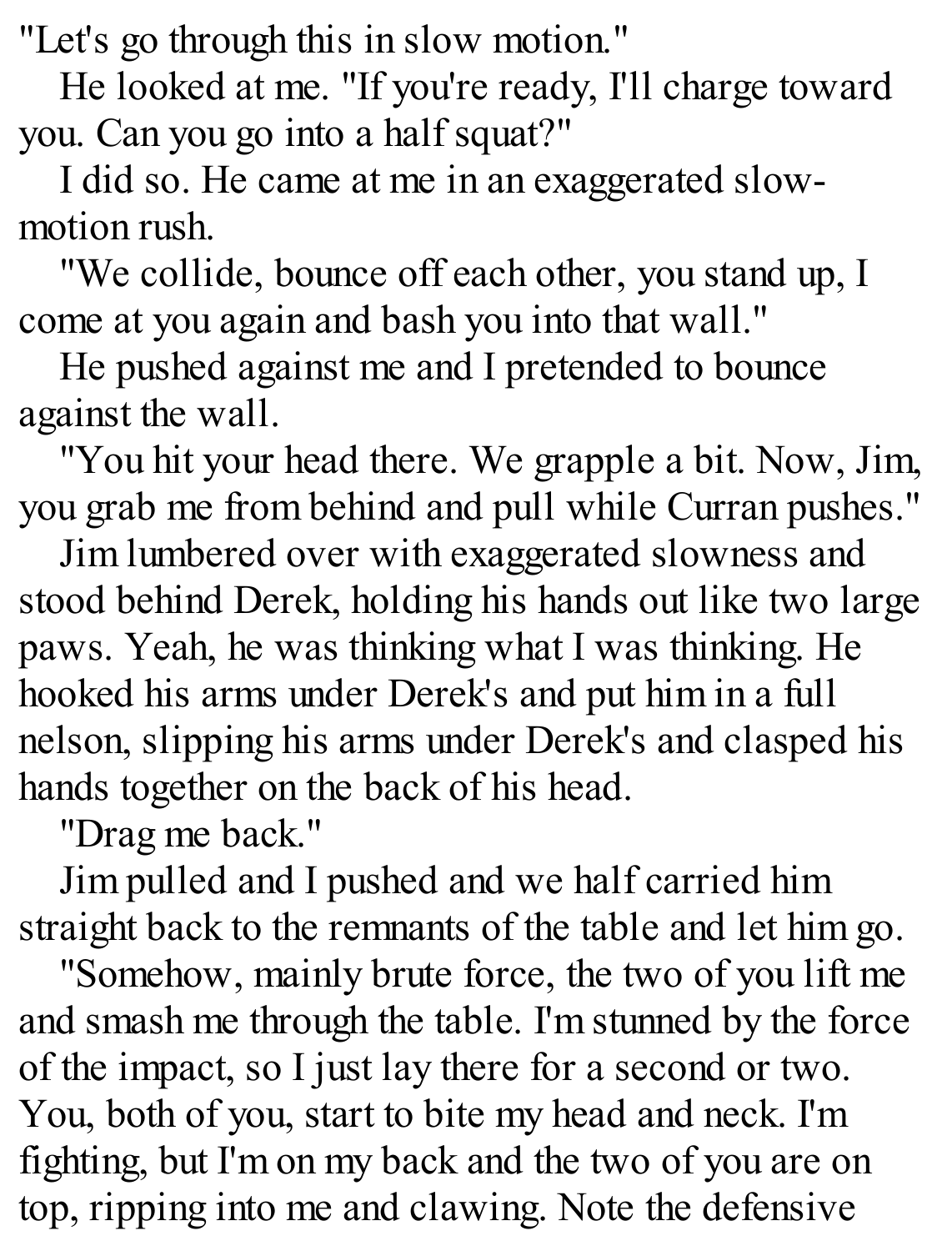wounds still visible on the hands and arms of the victim. He tried to protect his face. Blood spatter on the wall adjacent to the table is in the classic teardrop shape. The power of blows forced it away from the body. Here on a shard of the table is a bloody handprint, presumably the victim's, as his body started to revert as a result of shock and blood loss. They battered him down and bled him to death until he couldn't fight anymore, and then they finished him."

He was good. I couldn't really find fault with his analysis.

"Jim, is this how you think it happened? It'd be easier if it was vamps."

"Yeah it would, but he's right." Jim looked at Derek. "All right, now that we know the how, tell us who?"

He looked at us both, perhaps afraid to say what we all were thinking. "Bears."

Yeah, it almost had to be. The moment I saw that stain on the wall, I knew it had to be a bear on his hind legs. Nobody else got that large.

"Does Mahon know?" I asked.

"Only if he did it or had it done. Boris's daughter came to check on him, found him like this, and called us," Jim said. "I told her don't touch anything and wait there for us, but she said she had to get home."

"You like her for it?"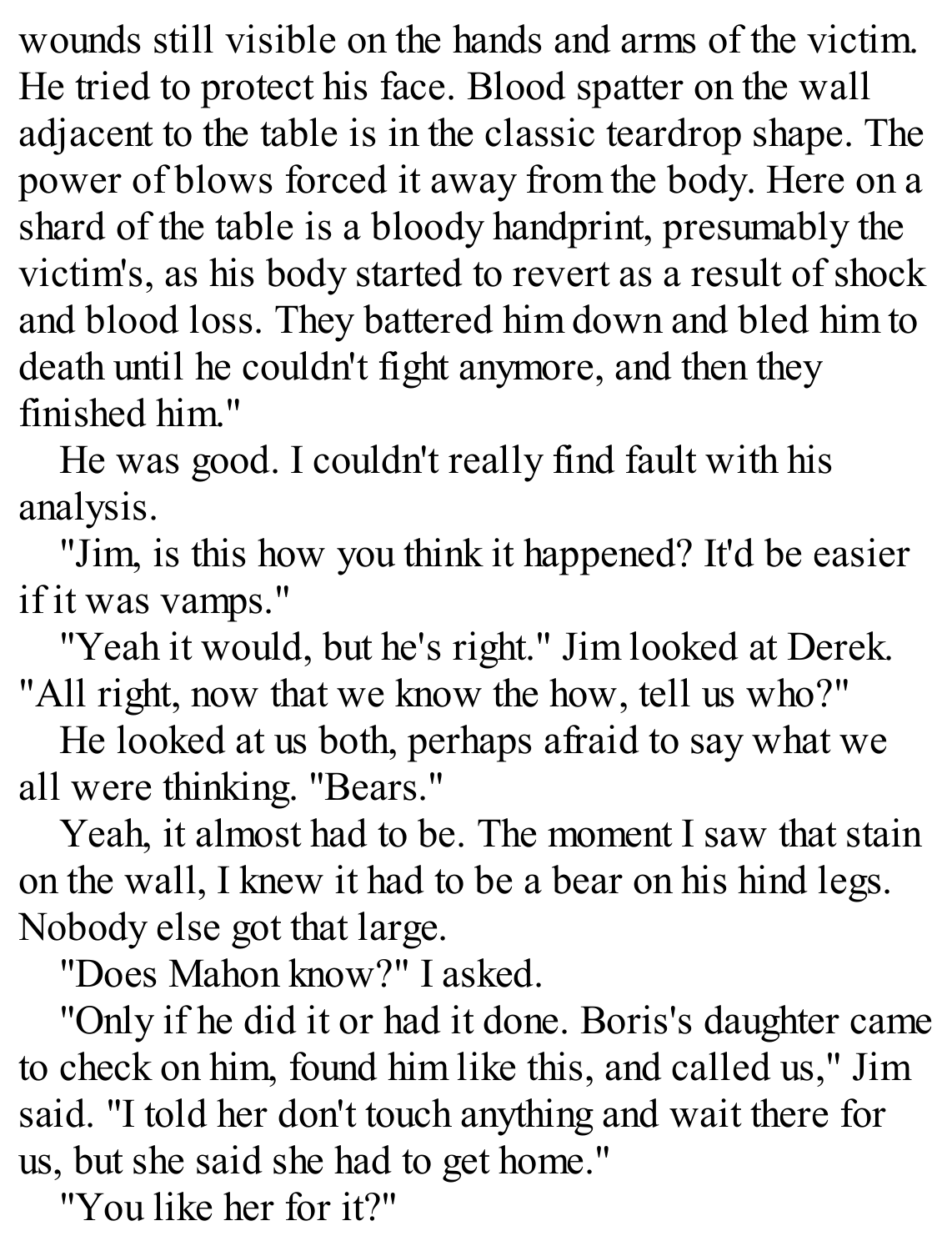"Meaning she did it and then called us so she wouldn't seem like a suspect?" Jim frowned. "Nah, she seemed pretty upset. Husband says she's in shock. Besides, she's not a fighter, strictly civilian. Husband too, but he could be strong. He has a lot of control, as much as any of my people. I think he's got a half form, but he denies it, says nobody taught him and he's too old to learn. That was the deal Boris made with Mahon--he fights, they don't. They're allowed to live their lives pretty much as they want. They're members of the Pack, but they aren't really active."

"And if he were to die? What happens to them?"

"I don't know," Jim said. "Maybe the old bastard never thought he'd die. We'd have to ask Mahon."

Nobody ever does expect to die. He'd put up a damn good fight though. Maybe it's the best any of us can hope for. "All right. I'll go talk to his daughter and I need to do it now, before the Old Bear hears about this." Mahon and Boris had been friends for a long time. Mahon wouldn't be exactly rational. "Talk to Mahon and buy me some time. We need to see if anyone in Heavy's missing or severely wounded."

"He won't be happy. Boris was his friend and he'll be looking for some payback."

"That's why I said buy me some time. Keep asking questions. He doesn't have to like it, he just has to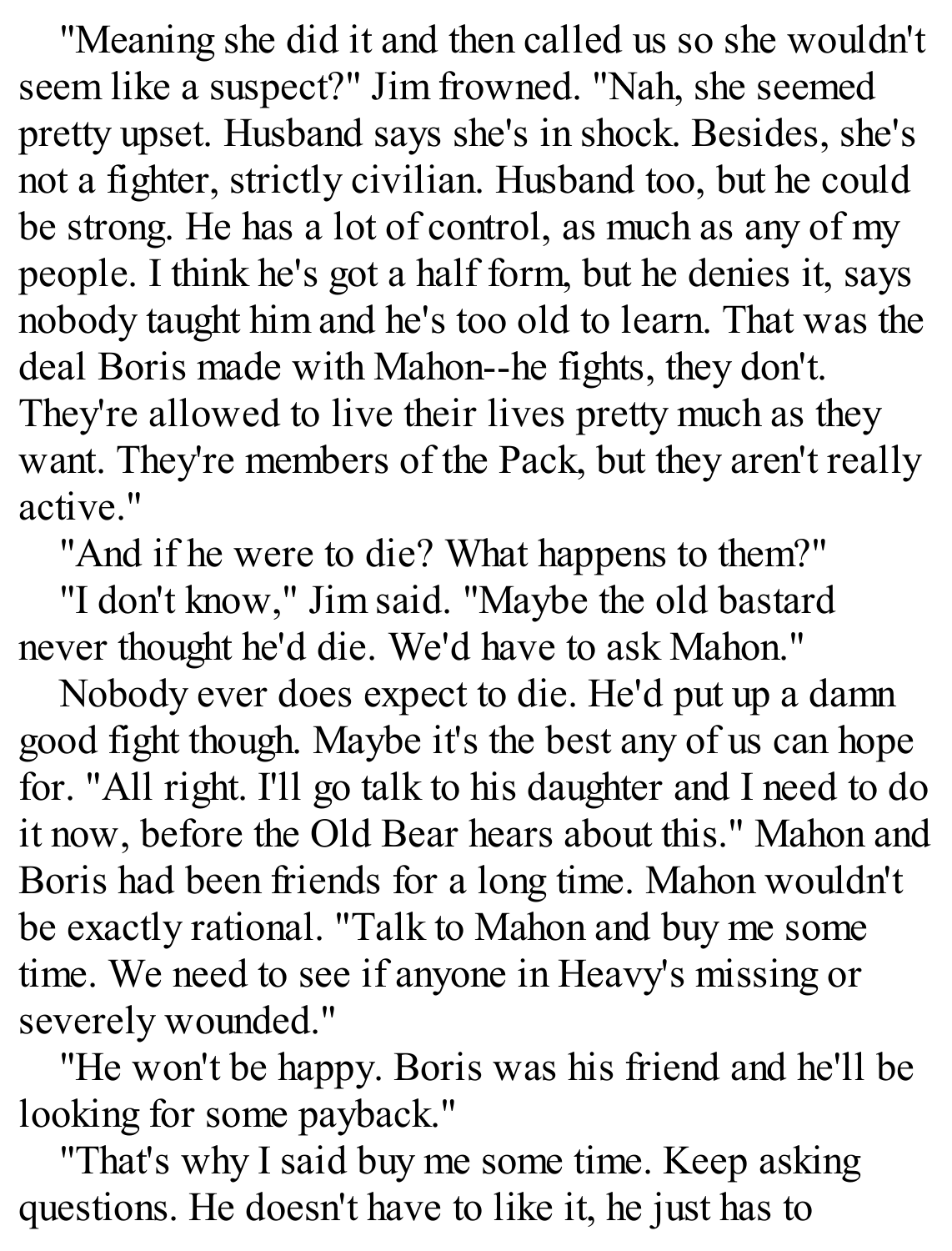answer. You're in charge of this investigation. Pull rank if you have to, but keep him contained as long as you can. We don't need him roaring around and crushing people's skulls into blood and bone. He gets a hold of somebody he even thinks did it and they'll disappear. Whoever did this will face Pack justice, not Mahon's fury. While you're having a nice little chat with him, I'll go see the daughter. She may know something."

\*\*\* \*\*\* \*\*\*

Buttercup Creek was a quiet, upper-middle-class suburb in North Cobb. Most of the houses were two story and brick. Younger couples with money and kids, older couples who had bought the houses back in the day and stayed. Well-manicured lawns, nice cars in the driveways, solid bars on the windows, and reinforced doors. Safe, comfortable houses for people who worked well-paying jobs and folks who had retired from them.

Derek pulled up slowly to the curb in front of the house, and after stopping, we waited a few moments to give everybody a chance to recognize us. I knew Jim had at least five people out of sight but keeping an eye on the house. Whoever or whatever had gone after Boris might decide to take out his family as well. Maybe the attackers had been looking for something at his house,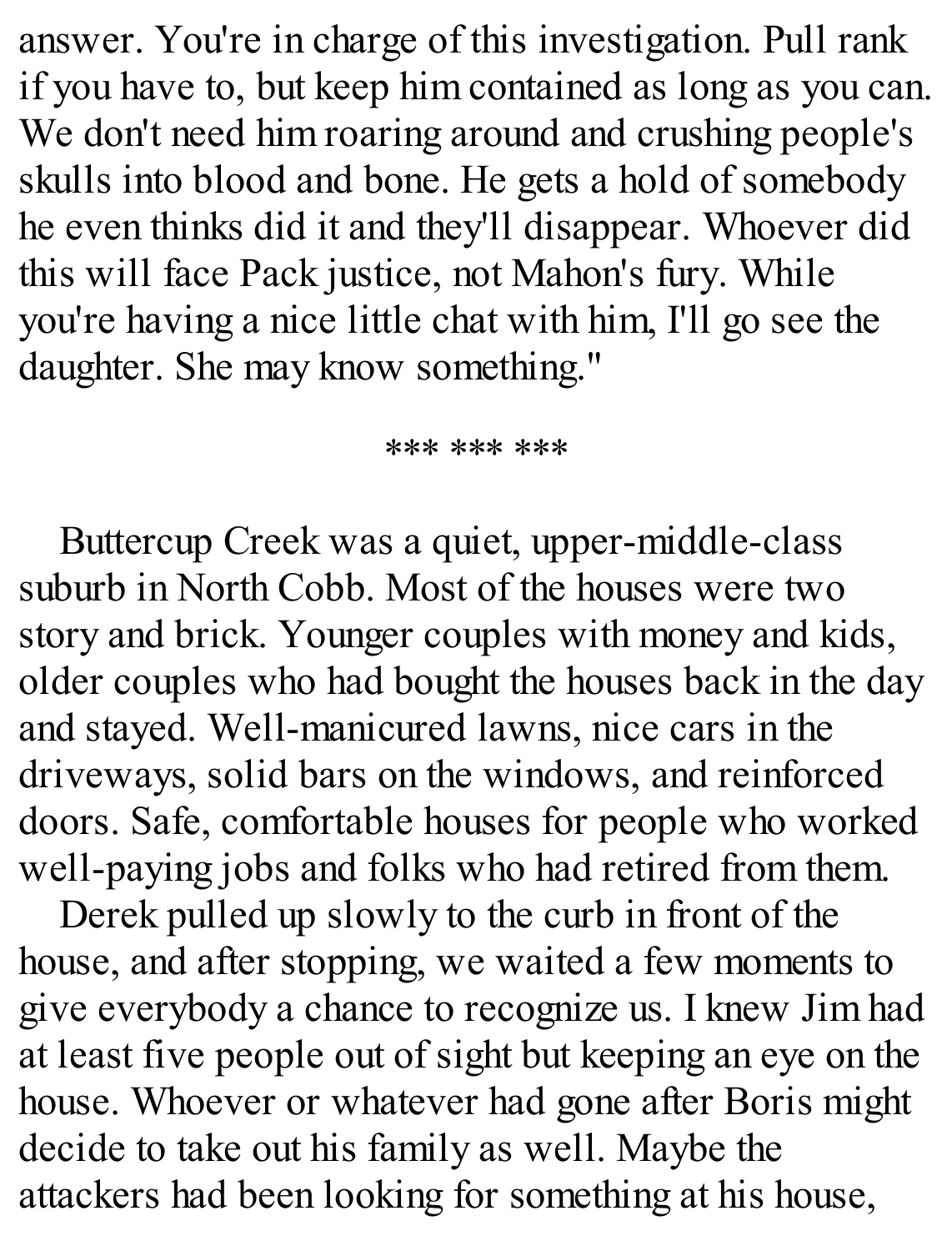maybe they didn't find it, maybe they did, or maybe they just wanted him dead. Too many maybes. I needed answers. Here was as good a place to start as any.

Paul and Joan Parker's residence was no different from the others on the street, except that it sat next to a fenced-off wooded lot. Still too many neighbors for my taste. The house stood in stark contrast to Boris's simple, isolated cabin. I guess it depended on how you saw people, whether you were a bee or a bear. Some felt safer having others around and felt vulnerable on their own. Bees gathering in a hive. That's what the neighborhood reminded me of, a honeycomb. All the houses were similar. If I knew the layout of one, my own for instance, I was pretty sure I could navigate any of the others in the dark, no problem. Perfect for bees. Bears, on the other hand, were territorial and enjoyed the solitude of their caves. One does not simply walk into a bear's cave. Boris was like a bear, which was why he'd gotten along with Mahon so well. Was his daughter a bee or had she simply married one?

We walked up to the door, Derek a pace behind and scanning the street. Two doors, a screen one and sturdy wooden one with colored glass in its center. I knocked on the screen door.

No answer.

I tried the latch. Unlocked. I opened it and knocked a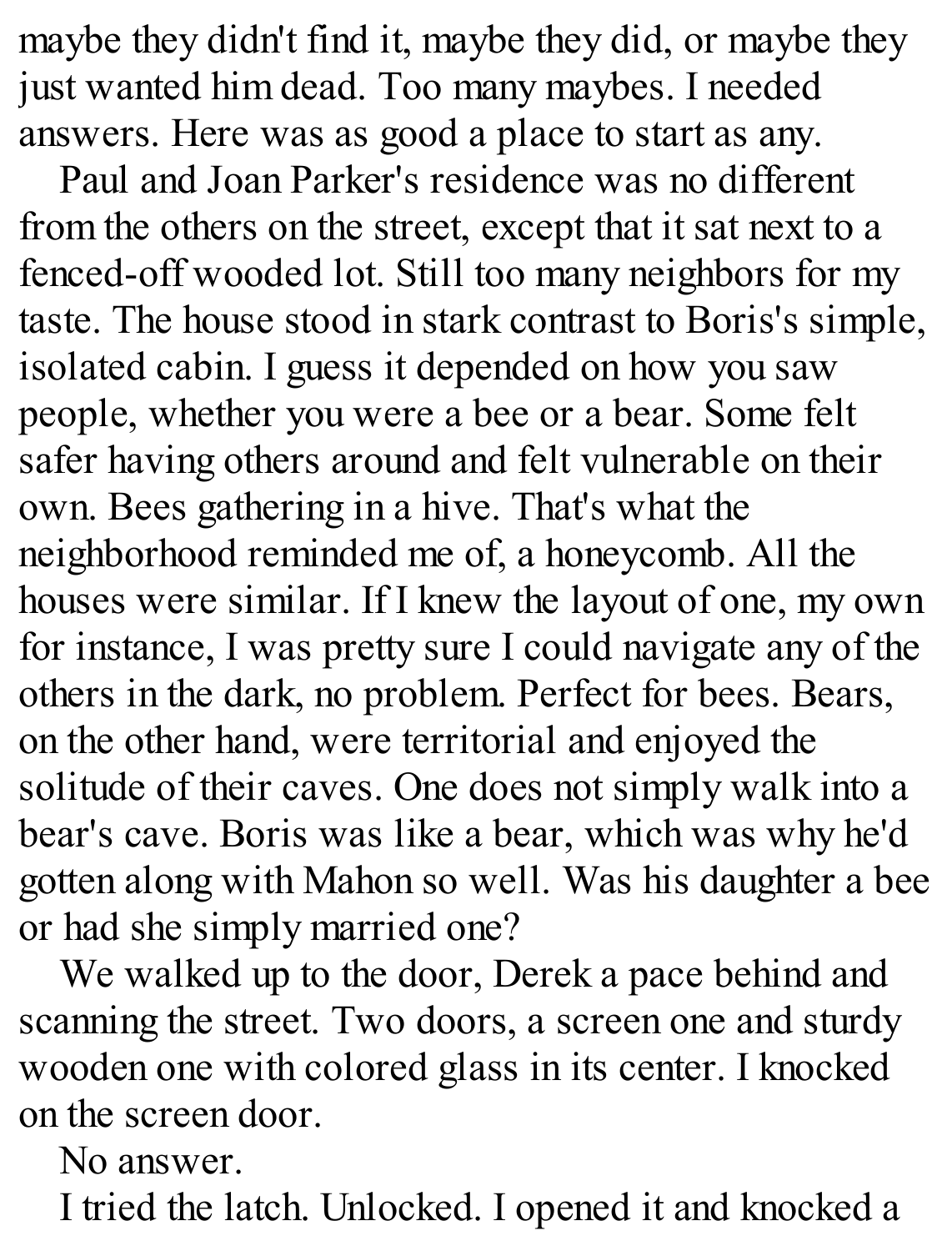bit harder on the wooden front door. I knew they were home. If they'd left, I would have been told about it. Part of me wished they had snuck out and I wouldn't have to interrogate a woman who'd lost her father. And hell, it might have even been a clue.

No such luck. I sensed movement and a tall, sandyhaired man opened the door, eyes very blue behind his wire-rim glasses. He stared at me a moment without recognition, and then it hit him.

"My lord." He bowed his head. "Please come in." I did and shut the door behind me.

"Isn't your friend coming in?" he asked.

"No, he's going to stay outside and watch the car, says in a shady neighborhood like this somebody might steal it." Not sure why I was messing with the guy. Something about him bugged me.

"Are we in danger?" He chose to ignore my joke. Maybe Jim was right about me not being that funny. Naw.

"That's what I'm here to try to figure out, but no, not at the moment. We have people watching the house to keep you safe." And to keep you from sneaking out the back, which I wisely chose not to add.

"Mr. Parker, what was your relationship with your father-in- law like? Did the two of you get along?" No need to be subtle--I hit him with a hard question and gauged his reaction.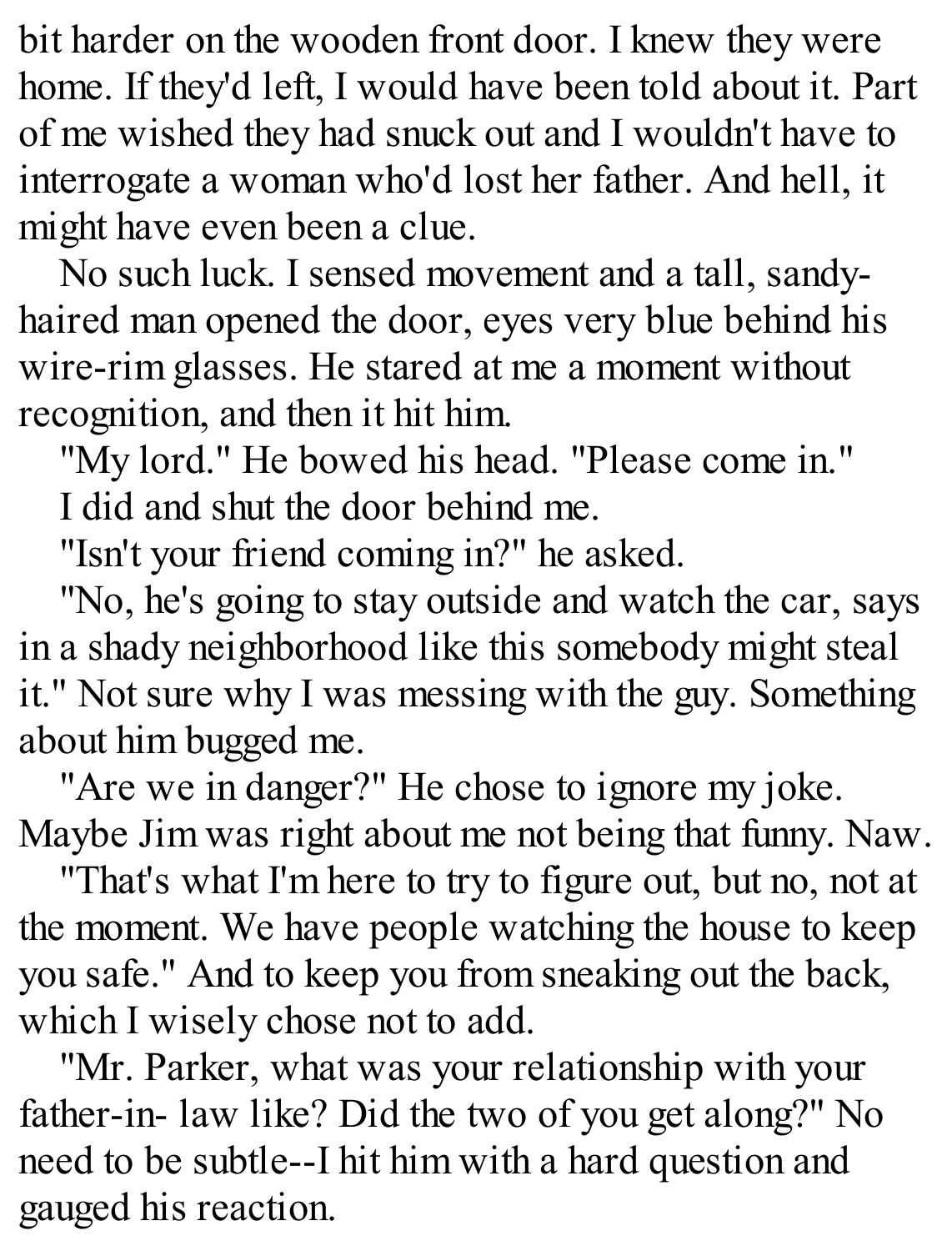Parker made a face like he tasted something sour. "He was a hard man to like. Always told me that he 'had no use for most people.' I guess that included me. He had very specific ideas about what men should know and do, like know how to work with their hands and fight."

"You don't?" I didn't specify whether I meant the knowing or doing.

"No, I've never been a very physical person, but I'm smart. I got an education, I use my brain to feed my family and put a roof over our heads. I need the roof fixed or a patio built, I pay a professional to do it. He never understood that, said I should do it myself instead of having strangers in my house. Other men shouldn't be around my family. His thinking was medieval like that. Doesn't matter that those people have to make a living too, or that I wouldn't know what to do with a circular saw if my life depended on it. That shack of his, he built it himself, did all the work on it. He was so proud of it."

Wow, I guess I'd touched a nerve. "You've been out there to see him?"

"A few times... always with Joanie and the kids. He was a mean son of a bitch, but he loved his grandchildren, I'll give him that. Spoiled them."

"How exactly?"

He waved his hand. "Oh, you know, toys and games. Gave them money. Let the boys run around in the woods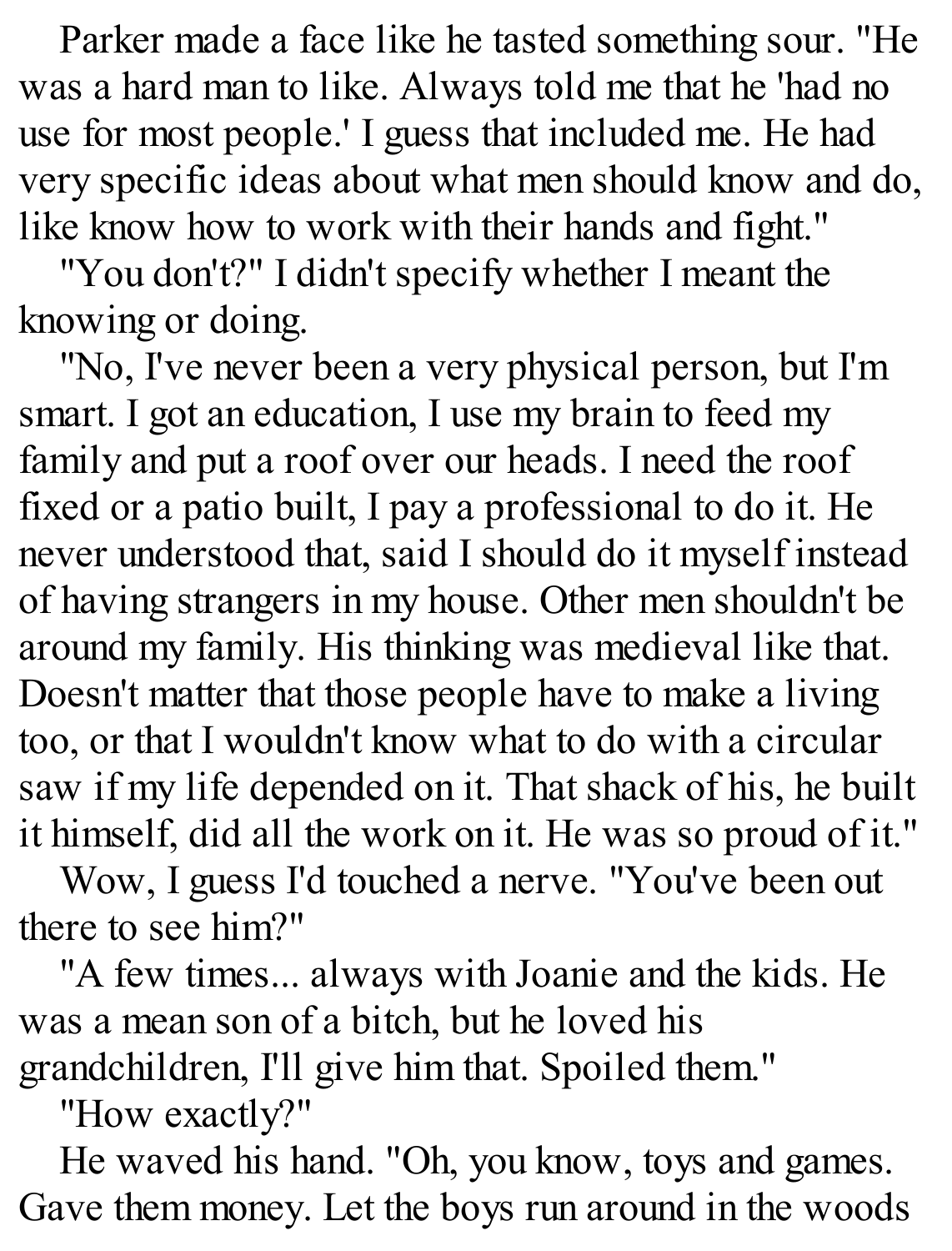like wild animals, hunting, fishing and sleeping outside even. They loved it."

"They're how old?"

"David is fifteen, Daniel's thirteen, both born in June like me. Weird, huh?"

Paul, David, and Daniel? I was sensing a trend here. Maybe they were religious.

"We haven't told them yet. I'm afraid they won't take it well. He's the only grandfather they've ever known. My father died when I was just a little older than they are now. Worked himself to death, Mom used to say, but it wasn't the work, it was the play."

That was interesting. "How do you mean?" Everybody has a story if you listen.

"Dad was a stone mason down in Florida. After the magic came back, a good stoneworker could make a damn fine living. Problem was he spent it faster than he could make it, sometimes before my mom could pay the bills even. He was what is now commonly called a 'high-functioning' alcoholic. Everybody liked him, said he was a funny guy, a great friend. I don't remember that, I remember my mother crying because he'd spent his paycheck at the bar." He took a deep breath, exhaled. He was looking off into space, reliving painful memories. "I don't think Momma liked him much, and I feel like I didn't really know him. When I was sixteen, they found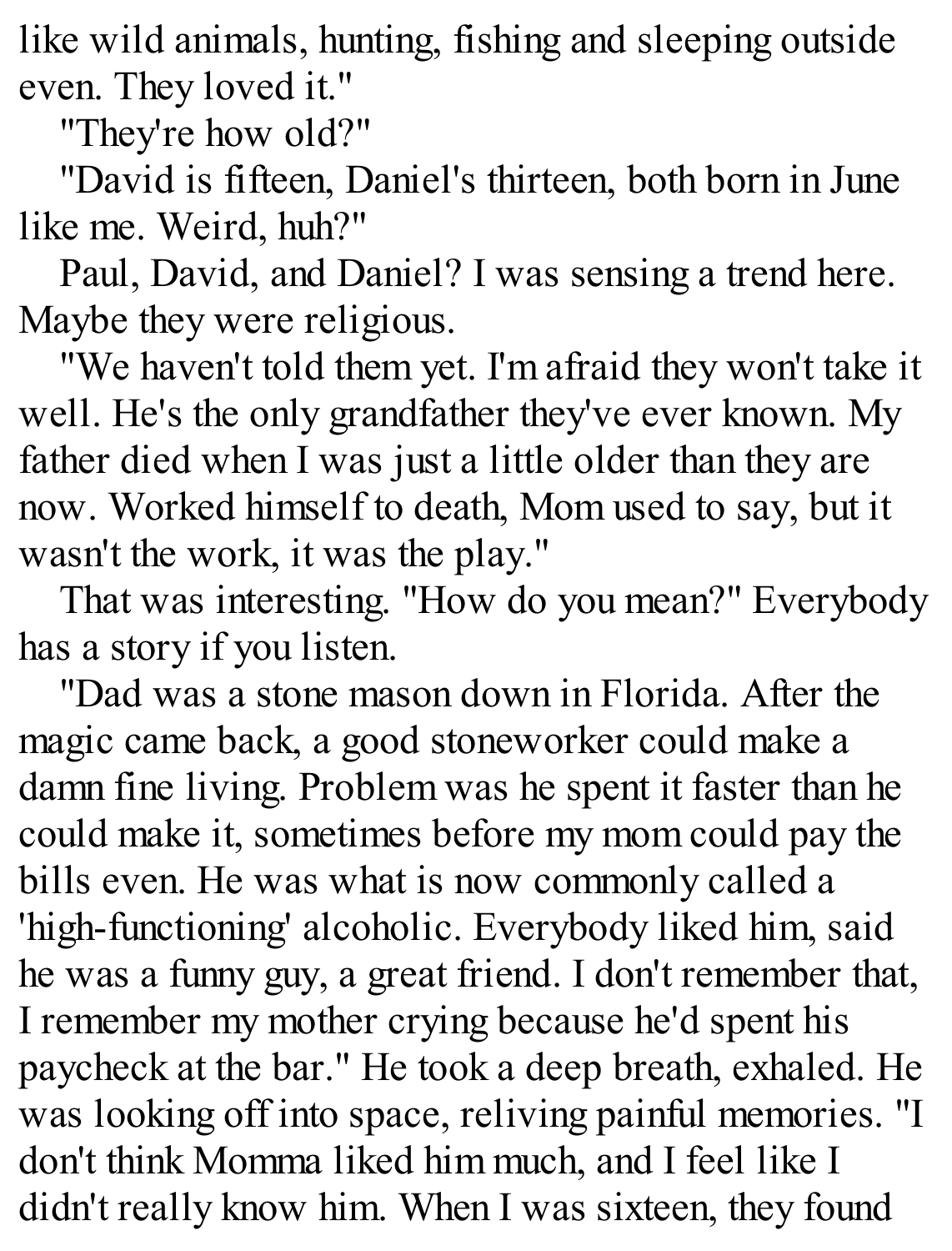his body in the Corkscrew."

"Is that a bar down there?"

He looked at me and actually smiled a little. "No, it's a swamp, like a preserve, south of Fort Myers. Daddy went there hunting at least once a month. You know." He let it hang there. "He was proud of being a panther, went to see his people, he called them, a small pack in the Everglades. Never took us with him. My mom told me once she thought he had a woman there. Gave her money, our money. So I'll be honest with you, I never liked my dad. I never liked Boris either."

"Sounds like you had it rough." I pointed around to indicate the house. "But you're doing well enough now."

The place was nice, spotless and tastefully decorated with high-quality furniture and expensive paintings on the wall. Nothing to indicate that two teenage boys lived there. It was almost sterile. As a young man, I would have preferred the cabin.

"Yes, we do okay. Like I said, I got my degree and work as a liaison between insurance companies and contractors. Make sure they don't overcharge for the work. Joanie works for lawyers in Buckhead. Her father hated that, said I should make enough for her to stay home. Said a real man acts as head of the household and provides for his family, and the wife should stay home and take care of the kids. He thought we should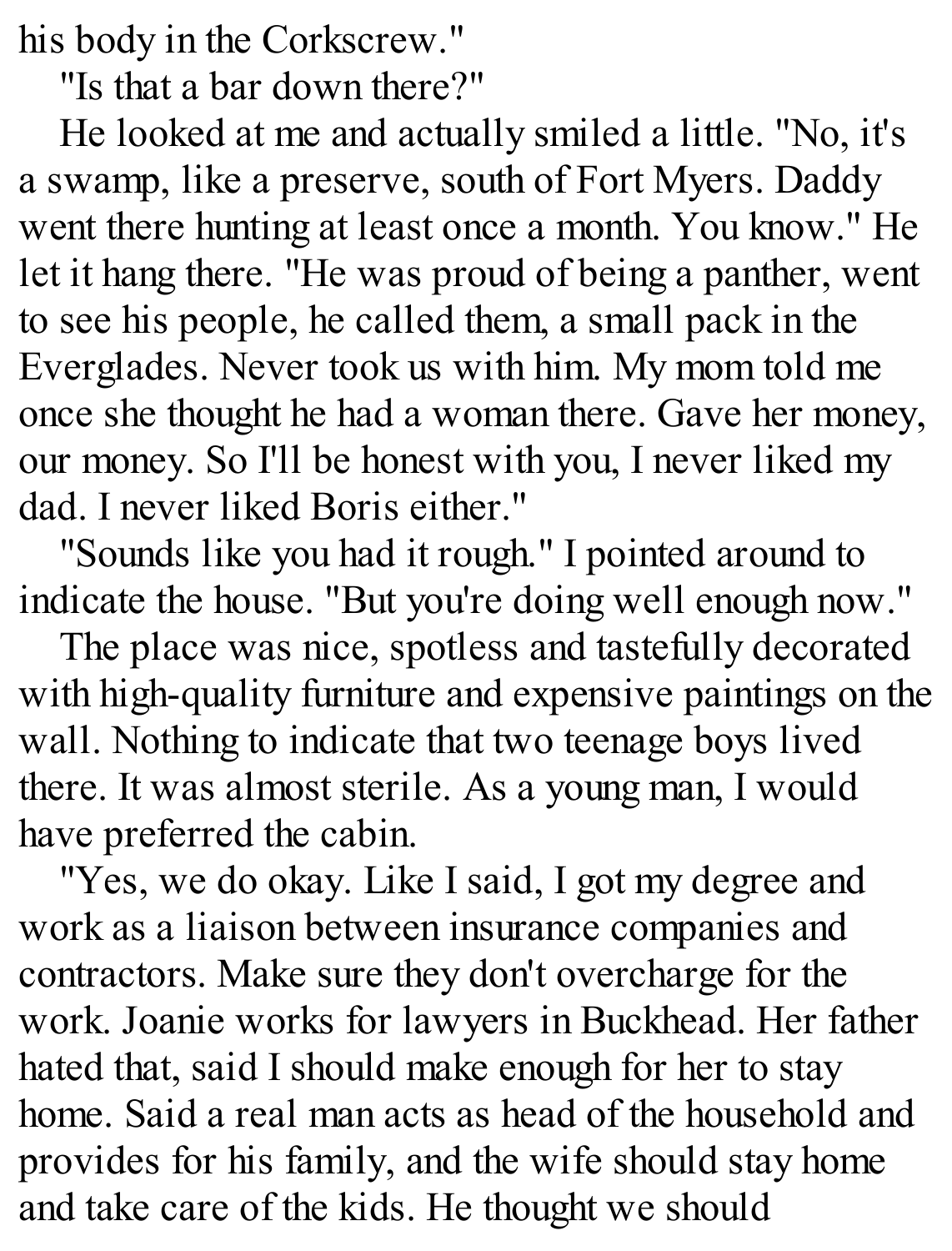homeschool the kids. Not sure why--they're in an excellent private school."

He really had it in for the old boar. I decided to ask more questions. Maybe he'd tell me something I could use. "What about Boris? Did he go to good schools?"

"I don't know much about his upbringing. Like I said, we weren't close. Joanie could tell you, but she's still pretty upset. Do we really have to do this now?"

I smelled sweat and fear. There's something about fear. It must be the lion in me. I feel it, I smell it, I taste it. It's almost tangible for me, and when I do catch a whiff of it, the world goes crystal clear.

I stared directly into his eyes. I knew my eyes had gone gold and he knew what that gold meant.

He looked at the floor. That's better.

I stepped closer until mere inches separated us and continued in a low voice, "Yes, Mr. Parker, we do have to talk about it. Someone murdered your wife's father. It wasn't a quick or easy kill. He suffered before he died. The people who killed him wanted something, and we don't know what it was or if they found it. I'm here asking questions because I mean to catch whoever is responsible and bring them to justice. I rule the pack, I make the laws, and I punish those who break them. That's who I am, that's what I do. I appreciate that this is a rough time for your family and you're grieving, but you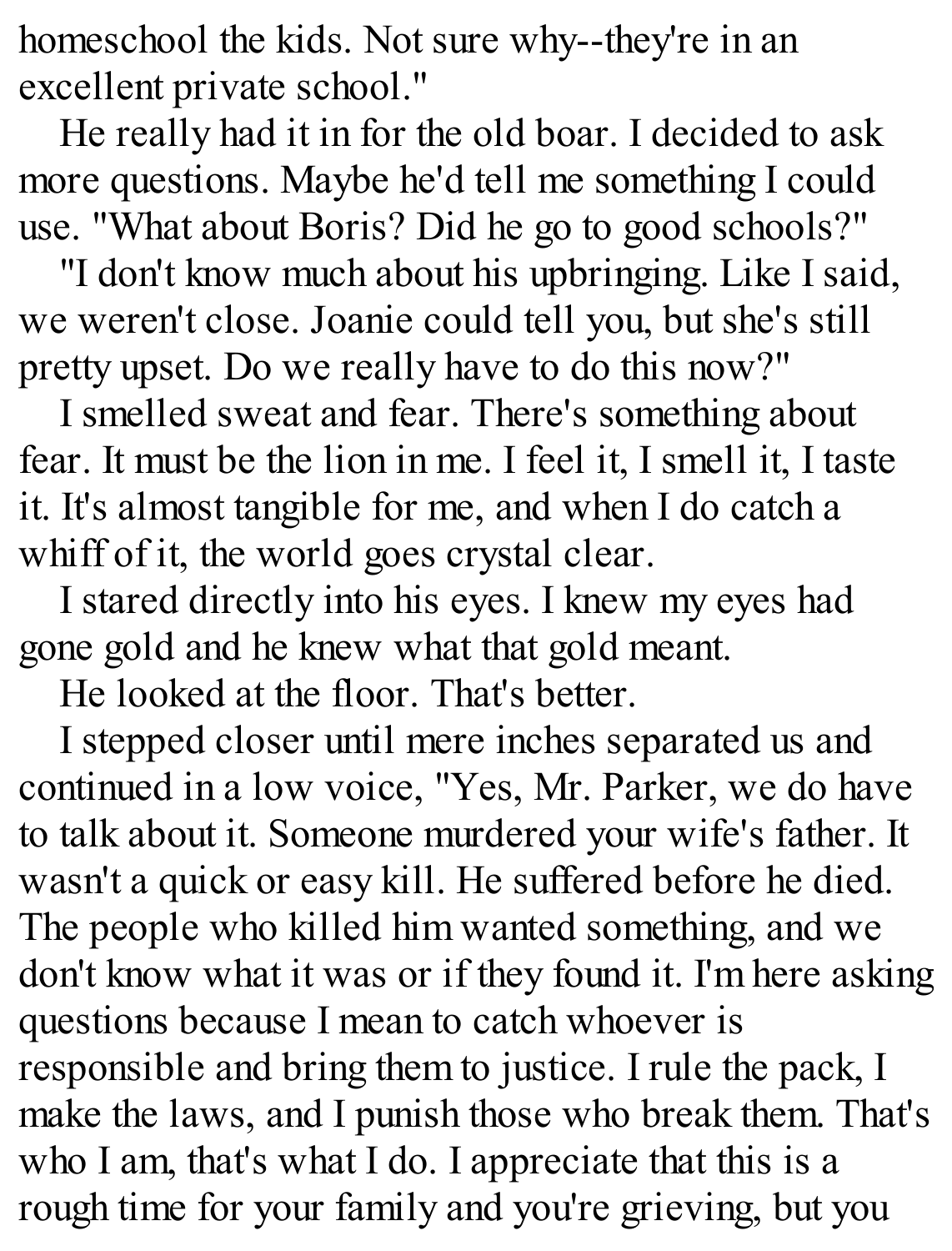will answer my questions and you will not hinder this investigation."

His expression changed, his shoulders slumped, and in a quaking voice he said quietly, "She's not here. They have her."

And there it was.

"Please, the boys don't know. They said they'd hurt her if any of your people came around."

"Who?"

"I guess you or men like the ones hiding outside and the boy by the car."

I took a deep breath. I needed him alive and talking. Roaring at him would just make him clam up. "Who has your wife and when did they take her?"

"A little while ago. She went to see him, came home crying, then she got mad. As angry as I've ever seen her. She asked me if I'd done it or had it done. I told her she was crazy, she said it was my fault that I owed them money and that they'd killed her father to get it. It's not true; I tried. I asked him for the money, just a loan. He laughed at me. Called me weak."

"Who took your wife?"

The words kept spilling out of him like marbles out of a torn bag. "Yeah, I told them he had a stash hidden away, but I swear I didn't know they'd murder him. I sort of hoped maybe he'd kill them. After we fought, she went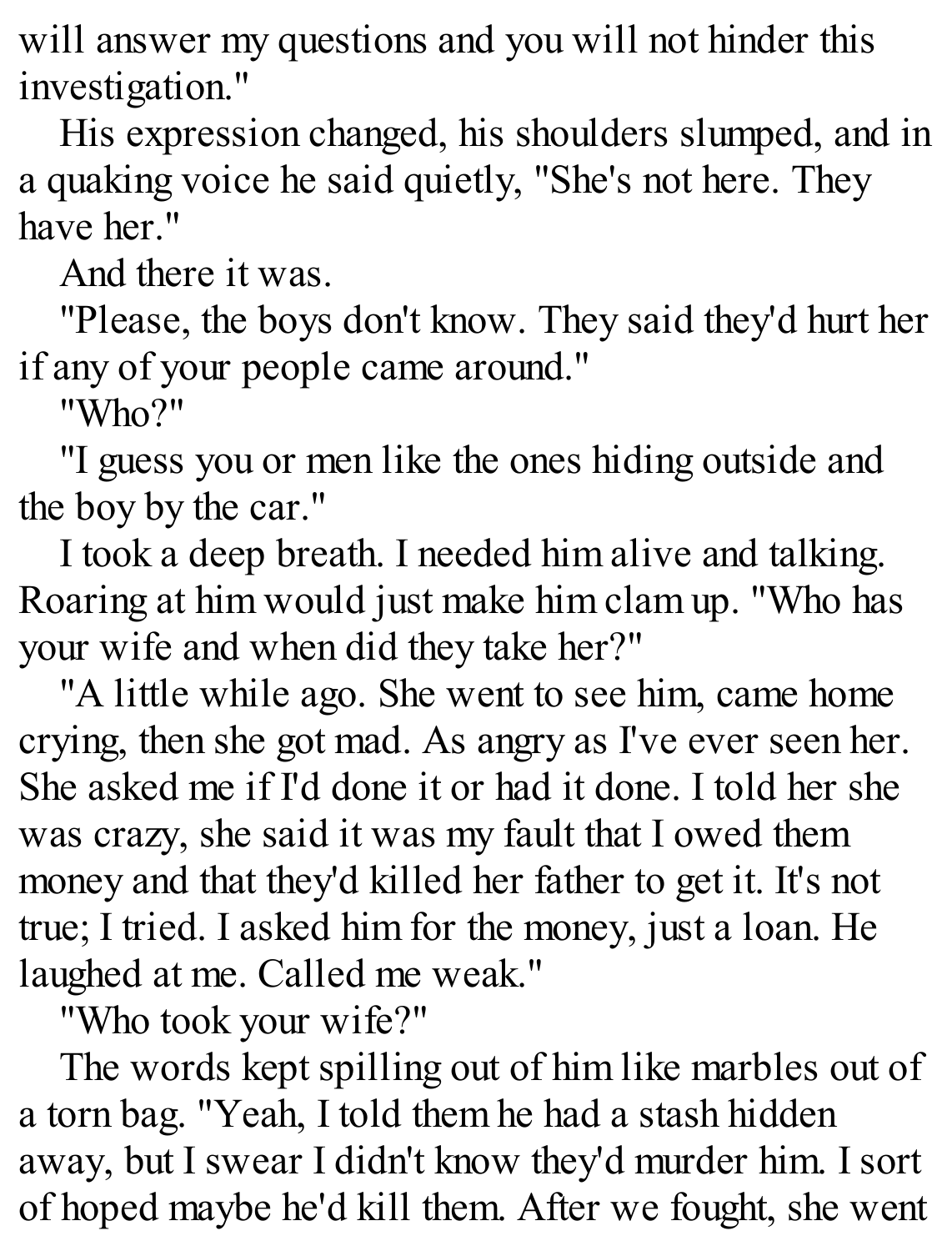to see them, said she wasn't afraid of their kind. Later they called and said if I wanted to see her again to bring them what I owed. Why would she do that? Why would she go and confront them? Now they have her and I don't have the money they want."

Enough was enough. "Mr. Parker, if you don't give me a name in the next five seconds, I promise I will personally beat one out of you."

## \*\*\* \*\*\* \*\*\*

"The Irvine boys?" Mahon frowned. "Yeah, I know them. Mick and John, came down from Michigan with their dad after their parents split up. Must be almost twenty years ago now. They were just kids, teenagers, but they were strong and they started working. Now they each have their own business. Mick does floors and John does pretty much everything else or has a guy who can. They do a lot of flood restoration, total renovations. They did some really nice work on Raphael's house, took the carpet off the stairs, you know he hates it, put down wood everywhere. You should see his kitchen. It's all stainless steel appliances, tile floors, and marble countertops. Why, are you thinking about hiring them for some work?

"No. I was going to ask them to release Joanie Parker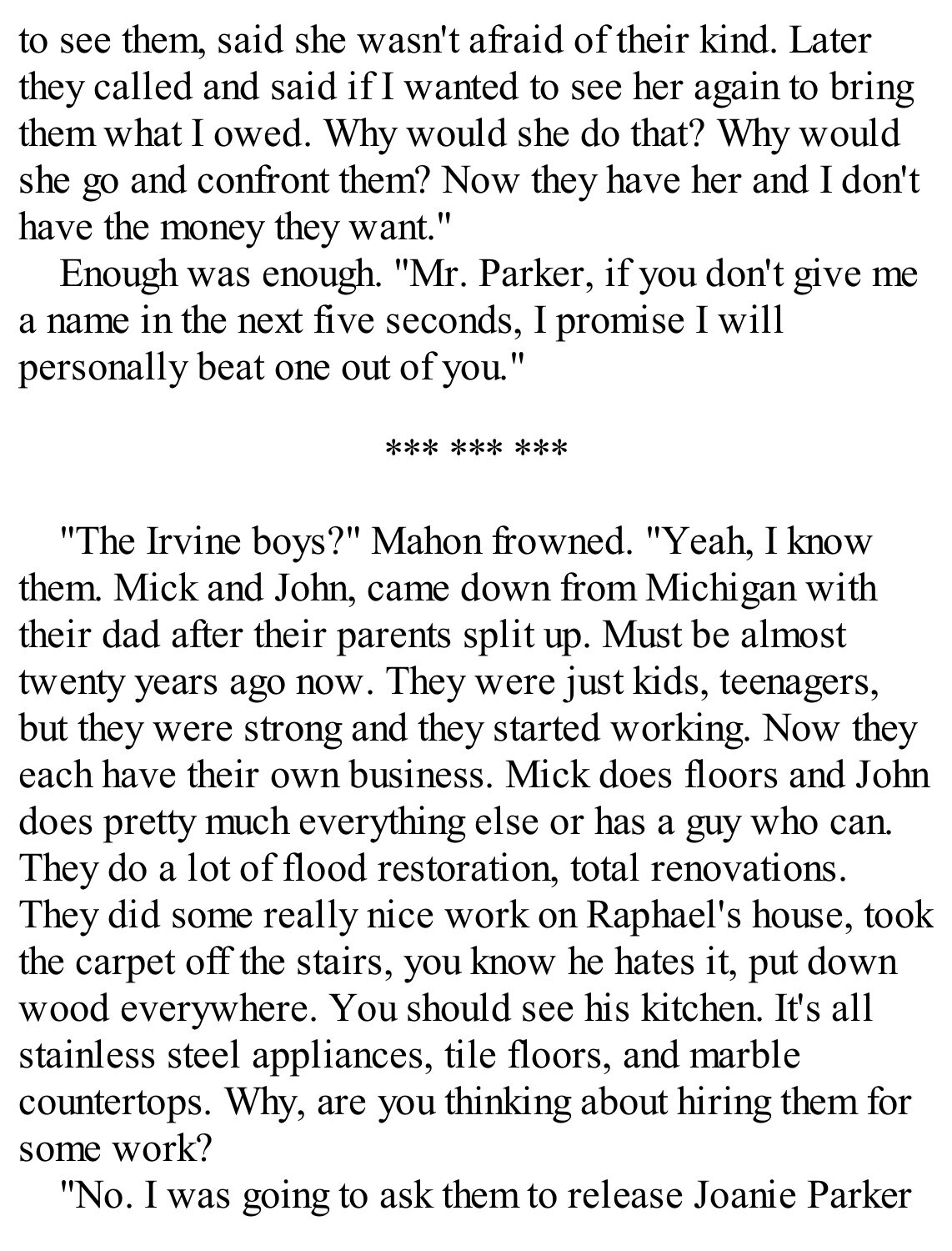and answer for killing her father." I gave him a moment to process that.

Mahon stood perfectly still. I could sense Jim tensing up beside me, unsure of how the big man would react.

"They killed Boris?"

I nodded.

"You sure?"

"Yeah."

"Where are they now?" he said, his voice low and menacing.

"Funny you should ask. I was wondering the same thing. When was the last time you saw them?"

Mahon squared his shoulders. "I'll handle this; it's my clan and my friend that got killed. I'll find them, we'll talk a bit, and if what you say is true, I'll bring you their heads. Good enough?"

"Not this time. They have Boris's daughter and they'll probably kill her if you go barging in there. Plus we don't know where 'there' is. We're going to do this my way. Jim's people are with the son-in-law at his house. When the Irvine boys call, he'll tell them he has the money but that he doesn't feel safe. He wants the exchange to go down somewhere public, with lots of people. They'll come to the Keep, to the southern construction site, and we'll be waiting for them. They're going to stand trial for this, Mahon."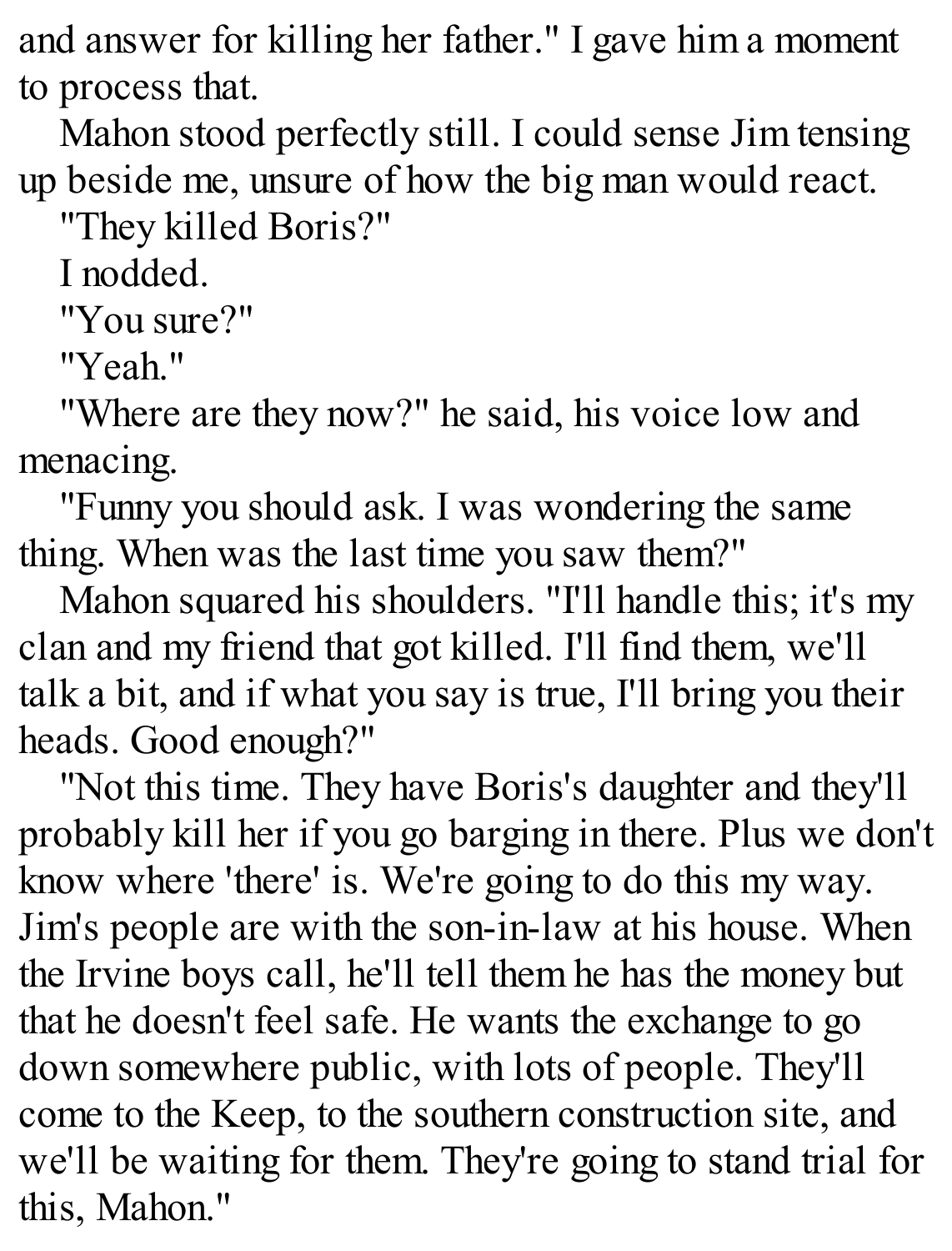I could tell by his face he didn't like it. "Why air our dirty laundry?"

"Because that's how we do things," I said.

"You think they're stupid, that they won't smell a trap?"

"No, I think they're desperate and need the money to get out of our territory. Look, if they're found guilty, you still get to kill them. Any way you want. Will that work?"

"It will have to. And you're sure it's them?"

"You keep asking that," Jim said.

"I know their father," Mahon grimaced. "Yeah, I mean they've had some troubles. They can be a handful, but murder?"

I nodded to Jim, who stepped forward with a sheet of paper. "Troubles? That's one way to put it. They're out of control. I have no less than nine documented incidents of assault and property damage involving them. There's a pattern: they drink, they get mean, and people get hurt. Not too picky about who they fight either--they've gotten into three fights with the teamsters just this year. If they can't find other people dumb enough to brawl with, they get into it with each other. Last year, Mick stole one of John's guys to work on his crew. Next family gathering, Mick goes after John and they both wind up hospitalized. And then Doolittle kicked their asses out of his med ward because they started shit with other patients. He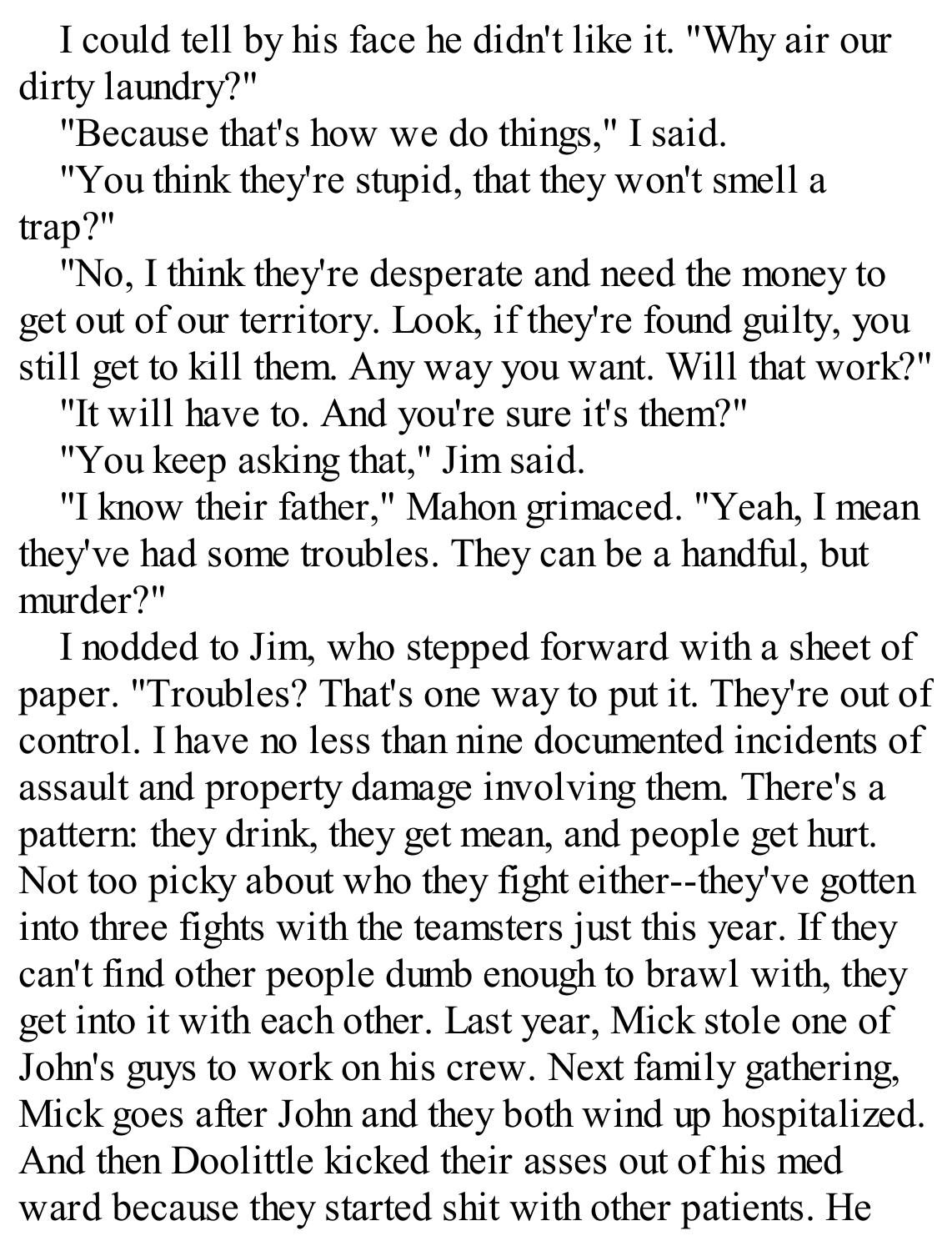won't treat them anymore. They're grown-ass men. You need to stop covering for them."

''Or what?" Mahon moved toward Jim.

This was getting out of hand, so I stepped between them. "Or nothing. You know there's only one way this ends, and you're not really mad at Jim. He didn't kill your friend or abduct Boris's daughter. You want to fix this, help us bring them in. Let them tell their side of it. That or we can hunt them down like animals."

## \*\*\* \*\*\* \*\*\*

Not everyone lives in the Keep. There's always a certain amount of personnel and some living quarters, but it's more of a place to run things, gather for special occasions, and hole up if the shit hits the fan. When that day comes, and it will, I want to be able to fit everybody inside, so as the Pack continues to grow, I'm also perpetually expanding the Keep. I want the walls higher and thicker, another tower here, cut the trees back there, enlarge the kill zone, anything that will make it harder to take. Because I never can stop playing with it, an area south of the Keep is designated as a construction zone and staging area for the supplies, stone, timber, and tools I need to make the place bigger and better. It was there that we arranged for Paul to meet the men who had taken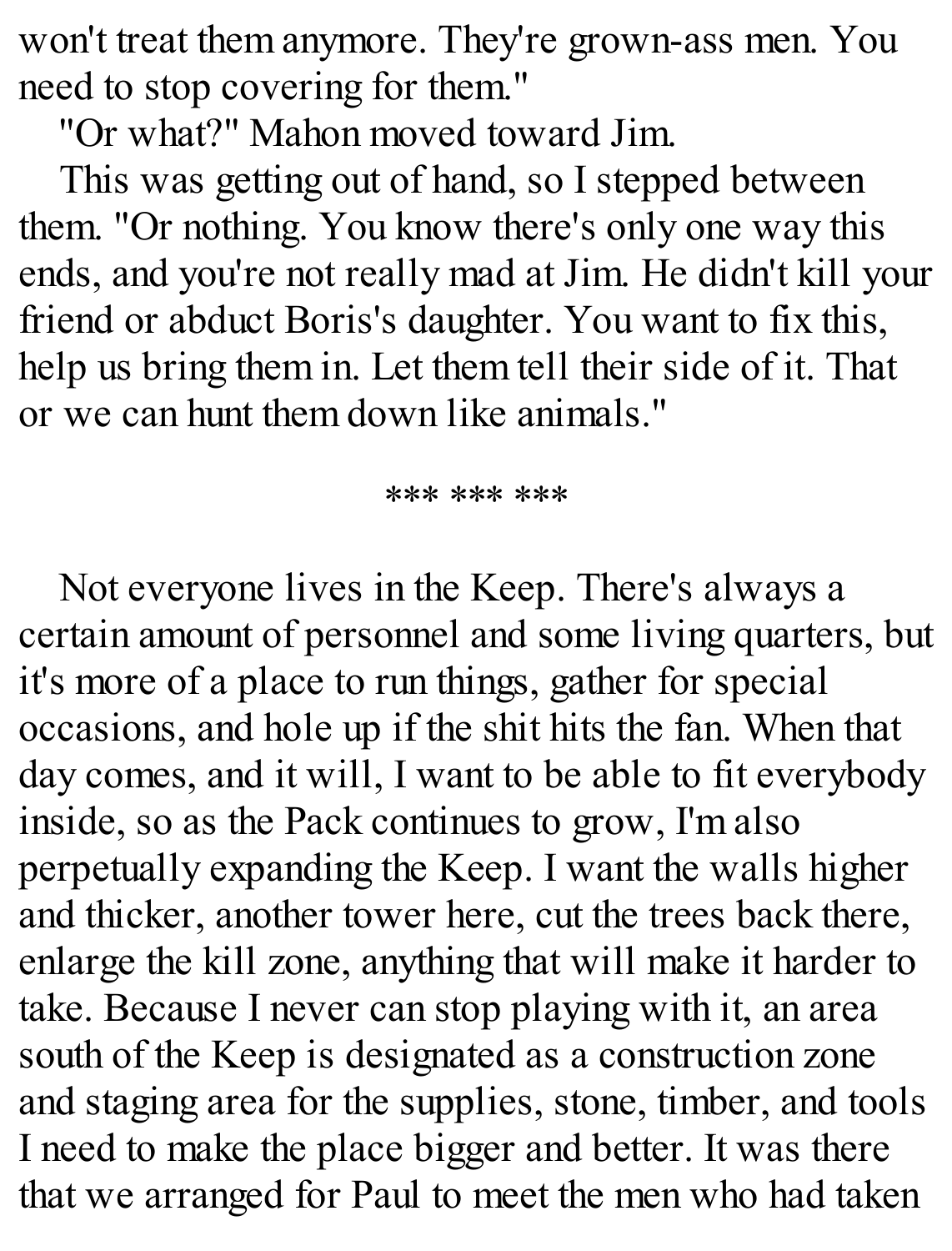his wife.

Paul told them he'd borrowed the cash from the Pack and would meet them near the Keep so that he felt protected in case things went sour. The idea was that if they attacked him, he could shout out and the noise would bring the guards.

I crouched in the bushes. Mahon sat next to me. The rest of the Pack Council had arranged themselves around us, out of sight but within earshot. We were downwind, but since it was our construction site, it would smell like shapeshifters anyway.

In front of us, Paul paced between the stacks of mortar bags and loads of stone blocks. Pale and haggard, he looked like a man who'd just come out of the tail end of a weekend drinking binge, not sure where he was or why he was here and panicking because nothing seemed familiar.

I had invited alphas and betas, because I wanted everything to be aboveboard. Due process works best when there are witnesses to the proceedings and no appearance of impropriety. All of which was a moot point if the Irving boys didn't show. I figured they would. What choice did they have really? Jim's people had searched the house they still shared and it looked like the Irvings had packed up some things and split. If they were planning to run, they would need money. If they planned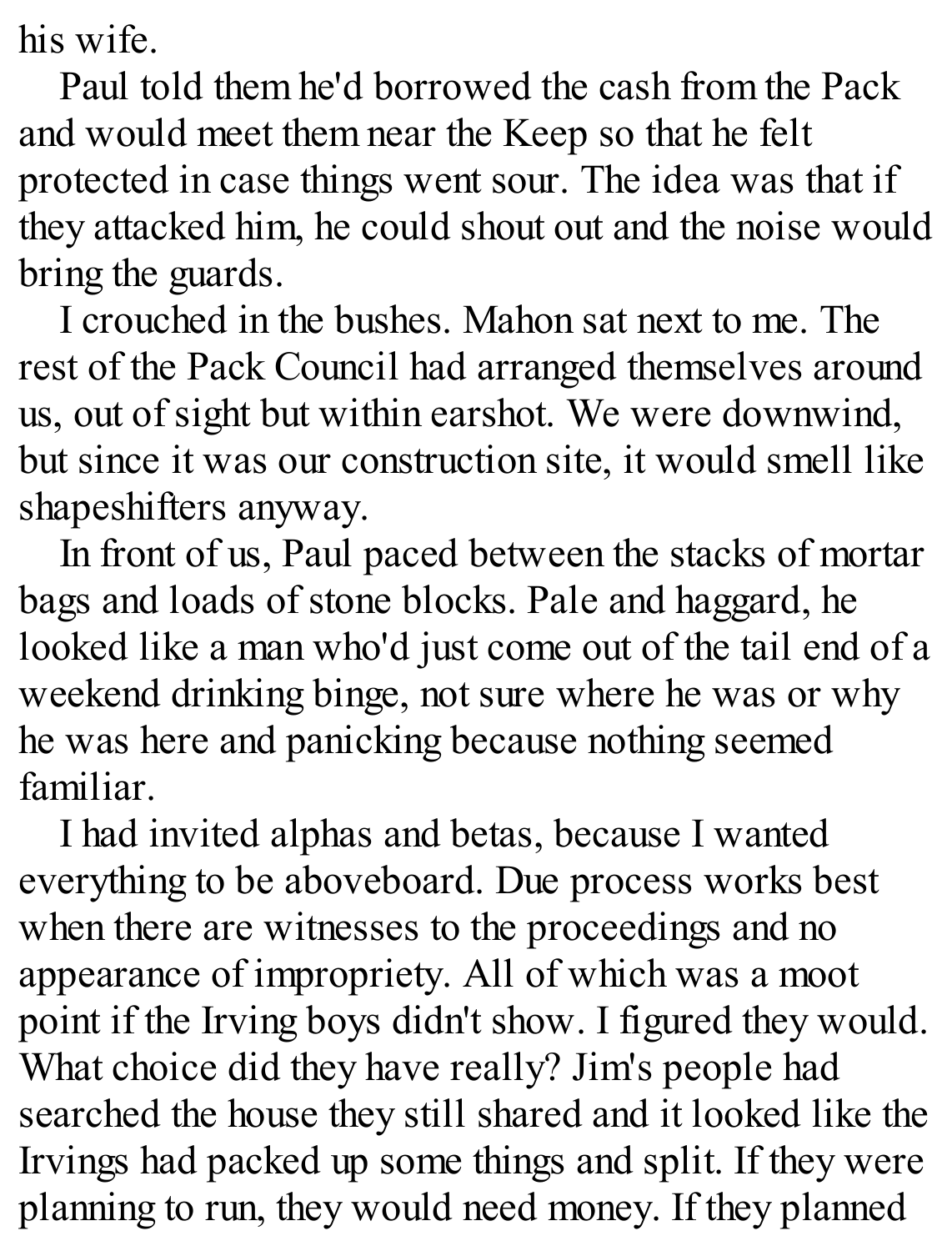to stay, they would need money. And there was only one place they could get it. They'd have to bring Joan and trade her to Paul for the ransom.

If they hadn't taken a hostage, I'd be inclined to let them go and hunt them down at our leisure, but we owed it to Joan to do everything we could to get her back safely. If they showed up soon and things went smoothly, I could still make my dinner with Kate. Sure, I might be a little late, but I intended to make it up to her.

We didn't have to wait long. In less than an hour, the rumble of a powerful engine alerted us to the approach of the Irving brothers. Just as I thought. They had taken the access road to the construction site. I hoped they had Joan with them. If they arrived without her, things would get considerably more complicated. We would have to try to subdue the pair and beat her location out of them. Dead or alive, we needed to know where she was.

Paul faced us and peered into the woods. Don't look at us, you dumbass.

In a few minutes, lights shone through the trees, then they went out, but the noise told me the vehicle was continuing toward us. Idiots. Their engine sounded like a small tornado. I wondered what they'd been thinking. *Hey, Mick, how can we be inconspicuous? Well, John, we'll turn the lights of . Nobody will ever know we're coming.*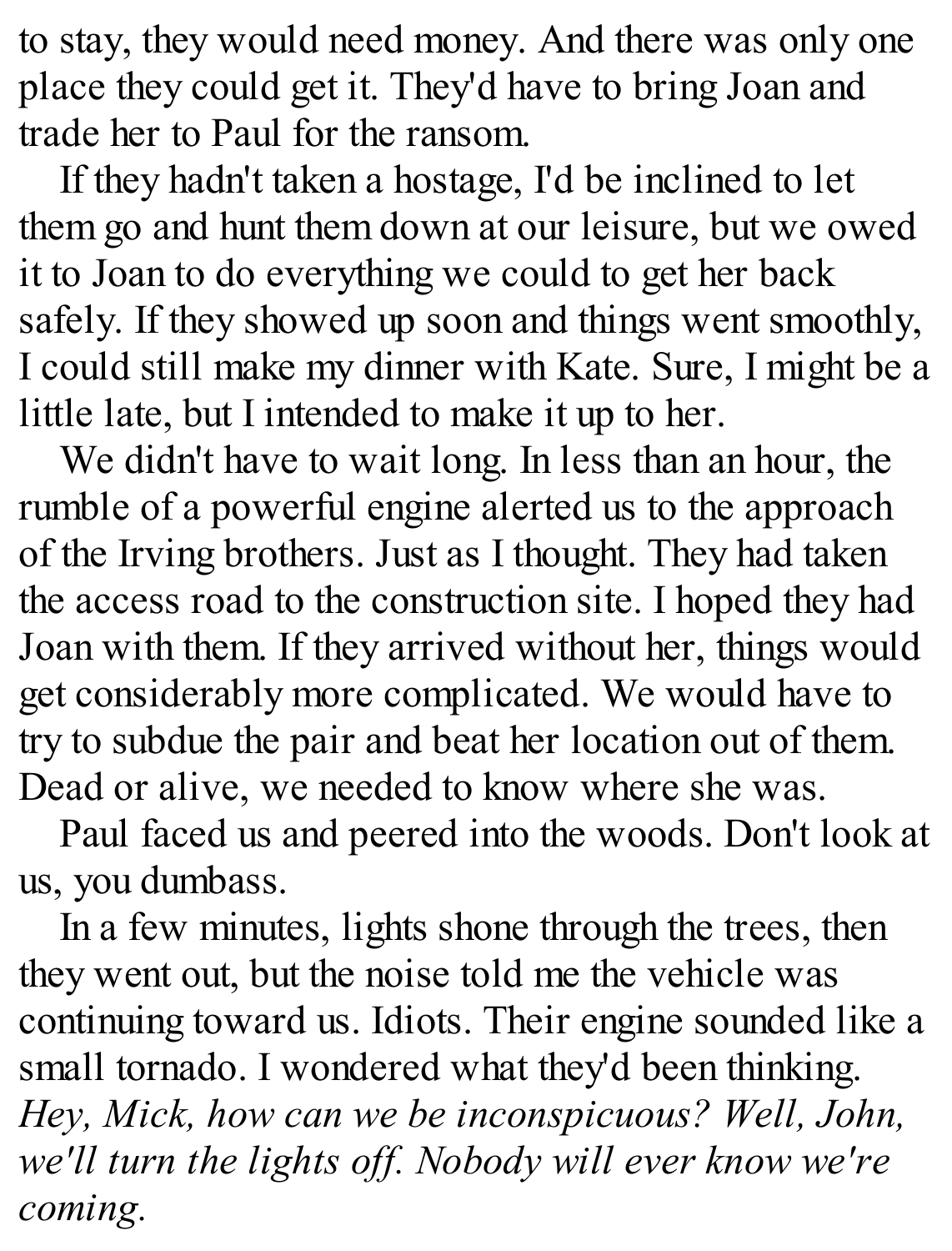Next to me, Mahon rolled his eyes. We weren't dealing with criminal masterminds. The Irving brothers didn't plan. They saw only a few hours ahead, if that. For once, it played to our advantage. They probably hadn't even considered the possibility of a double cross. In their minds, this was a straight line: show up, get the money.

Paul squared his shoulders and hefted the duffel bag that we'd stuffed with coffee packets. When put inside the bag, they looked just like stacks of cash.

The Irvings parked about a hundred yards short of the site and got out. Even in the light of the quarter moon, I could make out two large shapes with a smaller one between them. Oh, good. They'd brought her alive. She seemed to be walking, but they were keeping her between them and I couldn't see her face.

Maybe Mahon was right and they were just good guys who'd gotten caught up in a bad situation.

"Parker, we brought your sow," one of them called out. "You better have the money or we'll gut her in front of you before you die."

Or not.

"Okay." Paul raised the bag. "I have it--let her go, please."

I could sense his fear and tension, but was it for himself or for his wife?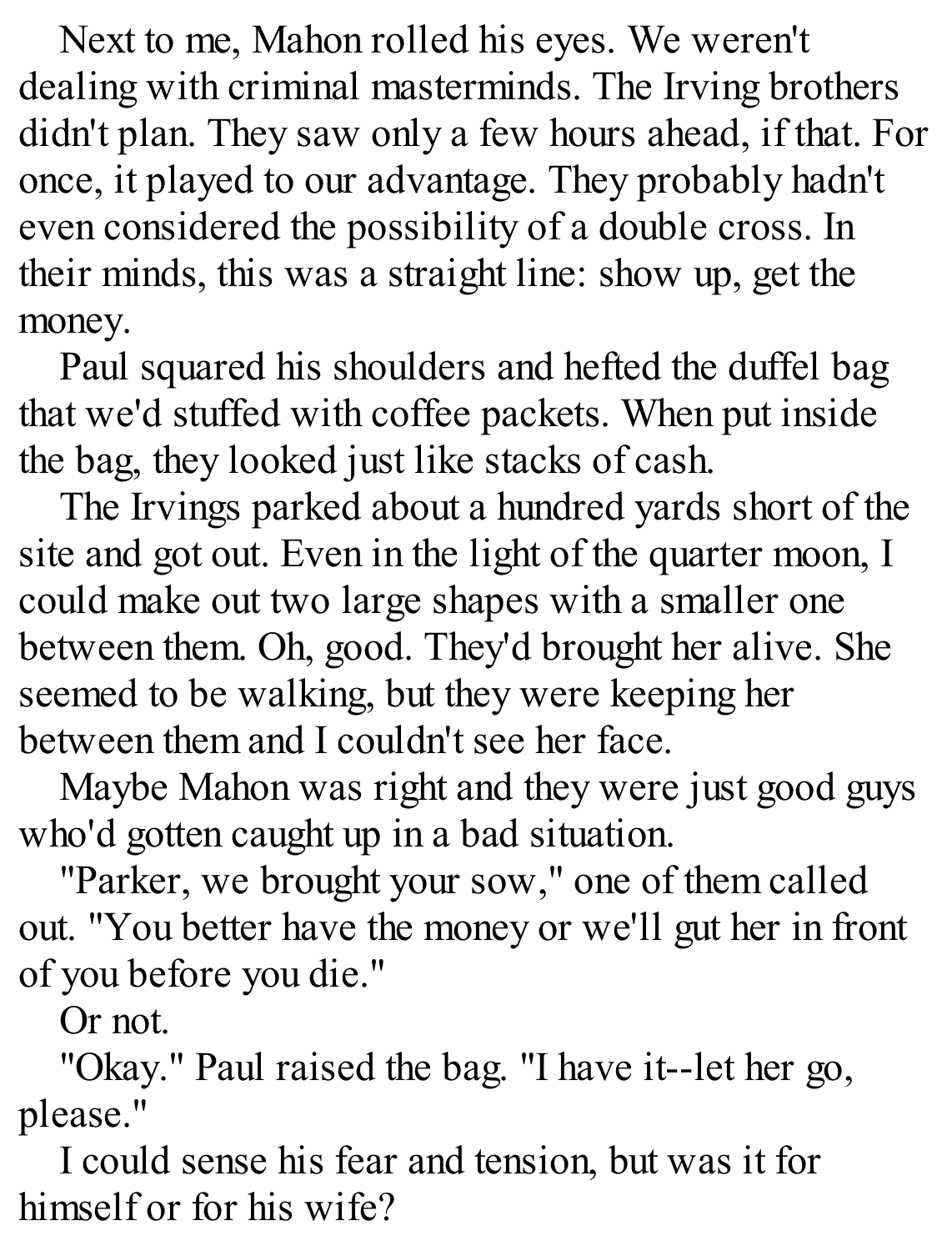"Throw the money," the other Irving brother said. "If it's all there, you can have her. She ain't hurt. Much. We could've done worse for all the shit you put us through."

"Me?" Paul's voice shook. "You took my wife! For what, money you think I owed you?"

Ah, here it was. If we waited it would all come out.

"Bullshit," the larger brother said. "You told us they would pay. We did the work, you fucking bastard. Did the insurance company pay? No! We built them folks a brand-new goddamned house, tile fucking floors, granite countertops, custom cabinets, new appliances--we had to buy all that shit, and then nothing. We're out of pocket for eighty grand, goddamn it."

"Homeowners can't pay," the smaller brother growled. "We got barely five out of them. We missed a payroll, Dom quit, plumbing guy quit, and our rep is fucked now. Nobody will hire us after that. You owe us, for all of it."

"It's not my fault!" Paul dropped the bag. "The payment was approved and then they went out of business. How was I supposed to know the owner was going to disappear with all the cash and his secretary?"

"You're supposed to know--that's what we paid you for," the larger brother snarled. "It was a good gig, all you had to do was go back and forth with the rep, get the payment approved. You sit in your nice little office running the numbers while we do the real work. We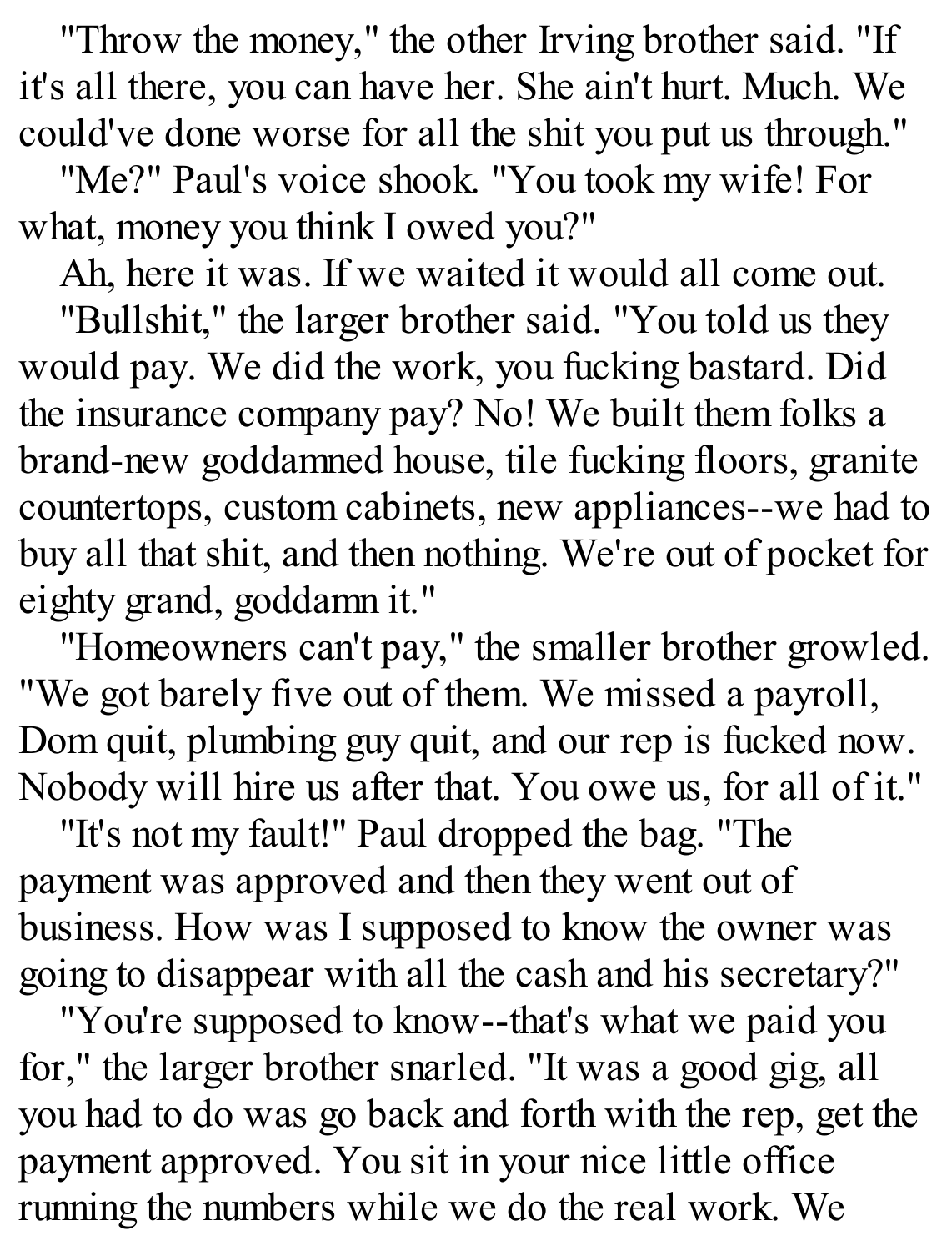always gave you your cut. You think you're better than us because you never get your hands dirty, you think you can just fuck us and nothing's gonna happen?"

"I said I was sorry. I tried to get the money. I even told you where to get it, but you couldn't even do that right, could you? You were supposed to get the money from the old man, not kill him."

"Well, how the hell did you think we'd get the money, you stupid bastard?" the larger Irving asked. "Did you think the three of us would sit down to tea and then he'd give us the dough?"

I nodded to Derek. The kid moved forward, struck a match, and dropped it into the metal brazier. The fuel inside ignited and flames shot up, illuminating the site, Paul, the Irving brothers, and Joan with a piece of duct tape over her mouth. To the right and left, three more fires surged into life.

I stepped out and in a loud voice asked, "That's what we all wanted to know. Did you plan to kill Boris?"

The big men froze for a moment. Little drama never hurt.

Joan took the chance and broke from them, ripping the tape from her mouth. She had a split lip and a bruise under one eye. They had roughed her up and they'd done it on the way over here, probably just before they got out of the car, because Lyc-V would've healed the injuries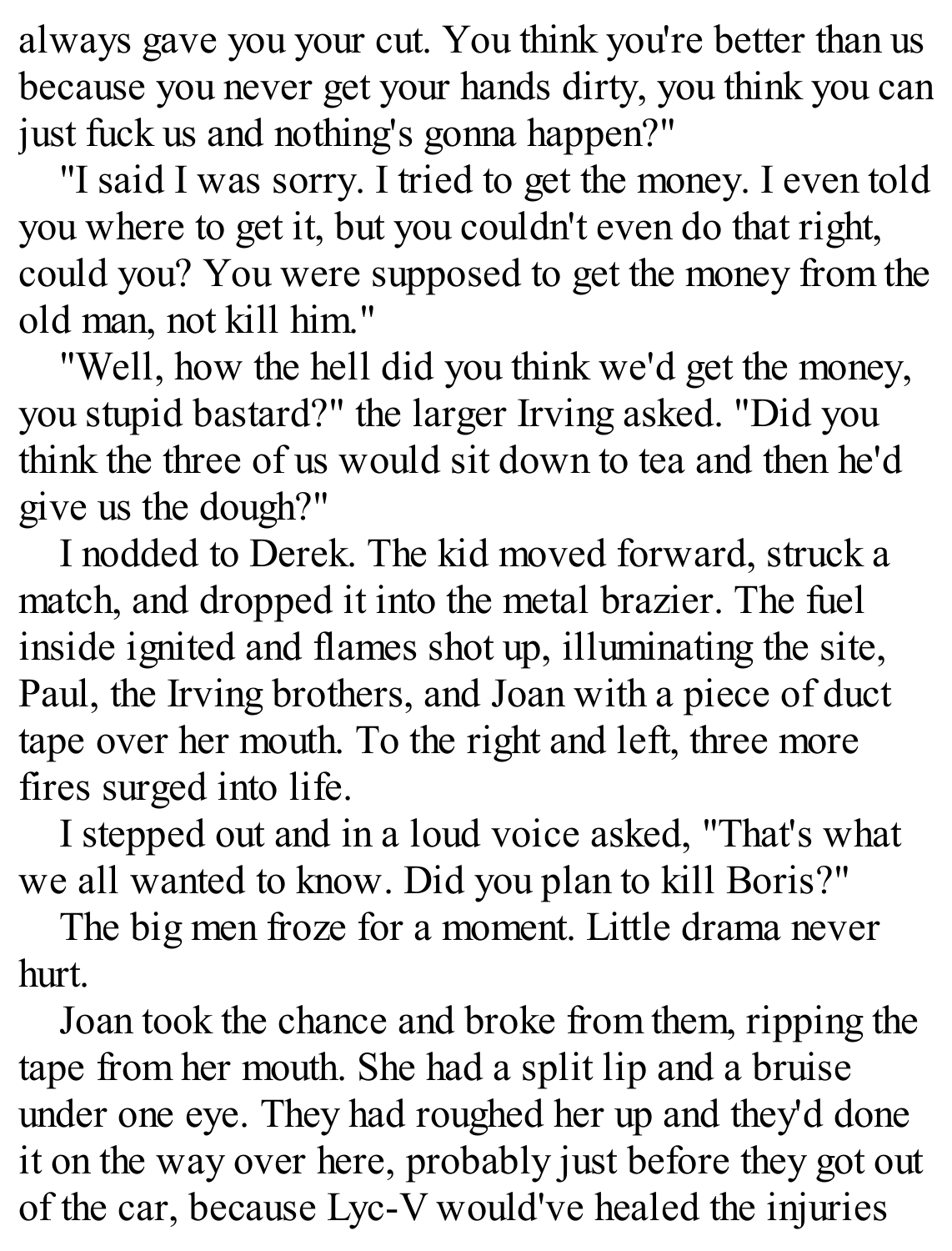otherwise.

Joan ran toward her husband. He opened his arms to embrace her and she slapped him. Hard, right across the face. He staggered back, looking stunned.

She was breathing hard but between breaths managed to squeeze out four words. "I want a divorce."

"Granted," I said. It seemed fair under the circumstances.

Around me, members of Clan Heavy moved from the woods, heading for the Irving brothers.

"Good," she ground out between clenched teeth. A terrifying grin spread on her face as she advanced on her now former husband.

"You did this," she hissed. "You sent them to kill my father. He was right about you--you're just a coward. You knew what they'd done and you let me go see them by myself. What kind of man does that?"

"I provided for you!" Paul barked. "I made a life for you and the boys. You liked it, the nice house, the good neighborhood. What are you going to do, get a little apartment, put the boys in public school? You'll come crawling back, or is one of those lawyers you 'work for' going take care of you?"

"Aaaargh! I make as much as you do, asshole. I have money put away. You think you're so much better than me and the people I work with, but I don't have to cheat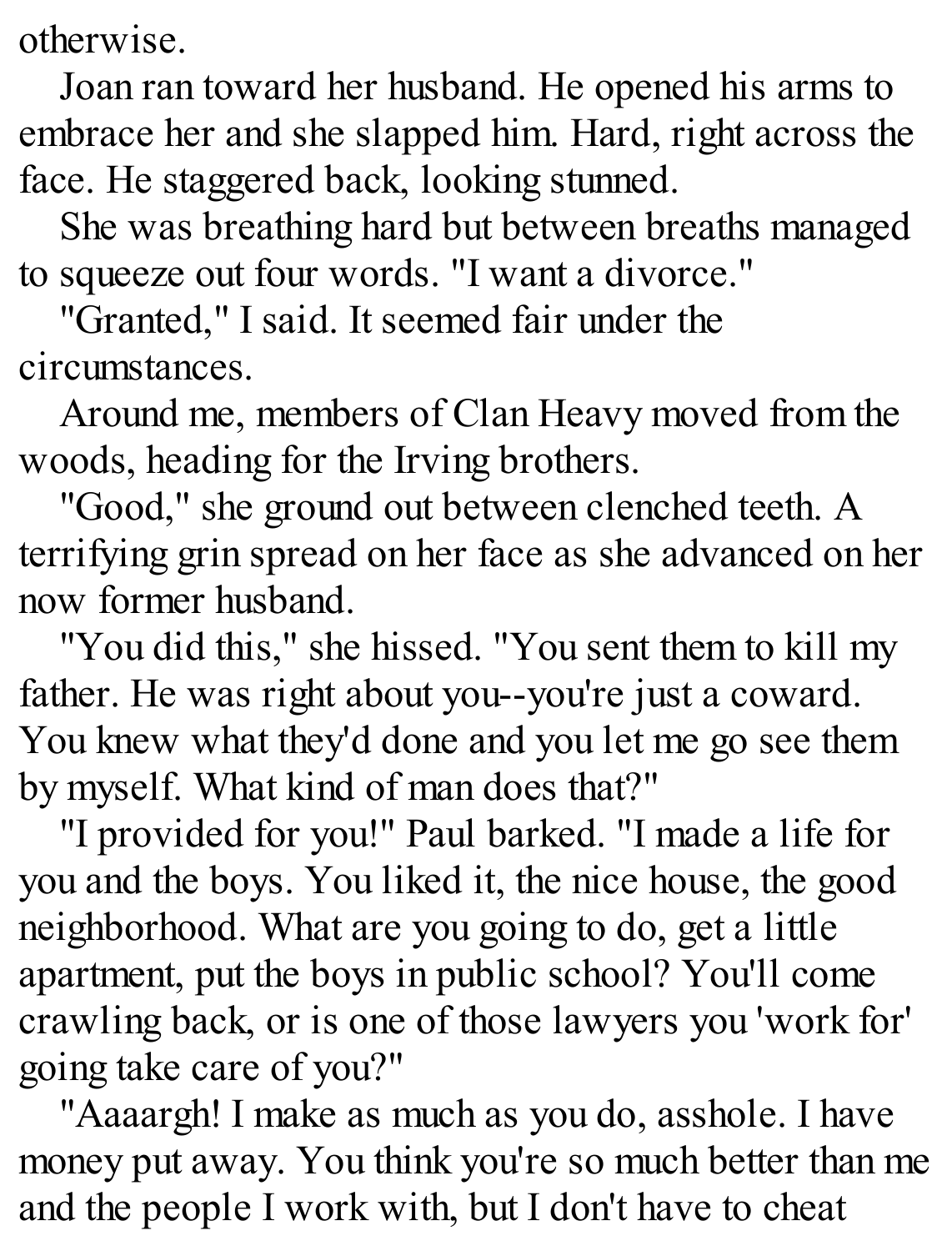people and deal with stupid, violent thugs like those two."

"Hey!" One of the Irvings started to protest. They had been surrounded by several members of Clan Heavy, under the direction of Mahon. They weren't going anywhere.

"Shut up," I suggested. "You'll get your turn."

The happy couple needed to work this out. Years of bitterness and resentment were being dragged out, and it felt a bit voyeuristic to be watching their life together unravel.

"Hell, I did you a favor!" Paul screamed. "Now you'll get his place and his money. Did you think he'd live forever?"

For a moment, Joan said nothing. She just stood perfectly still. Uh-oh.

"Petition for full custody of the children," she finally asked in a loud voice.

"Granted," I said.

He turned toward me. "What, why? They're my kids too. Are you're just going let this slut have them? Let them decide who they want to live with."

Joan's laugh was bitter. "What do you think they'll say, Paul, when they find out that you had their grandfather killed? The man who loved them and took care of them and taught them things. The man who took them camping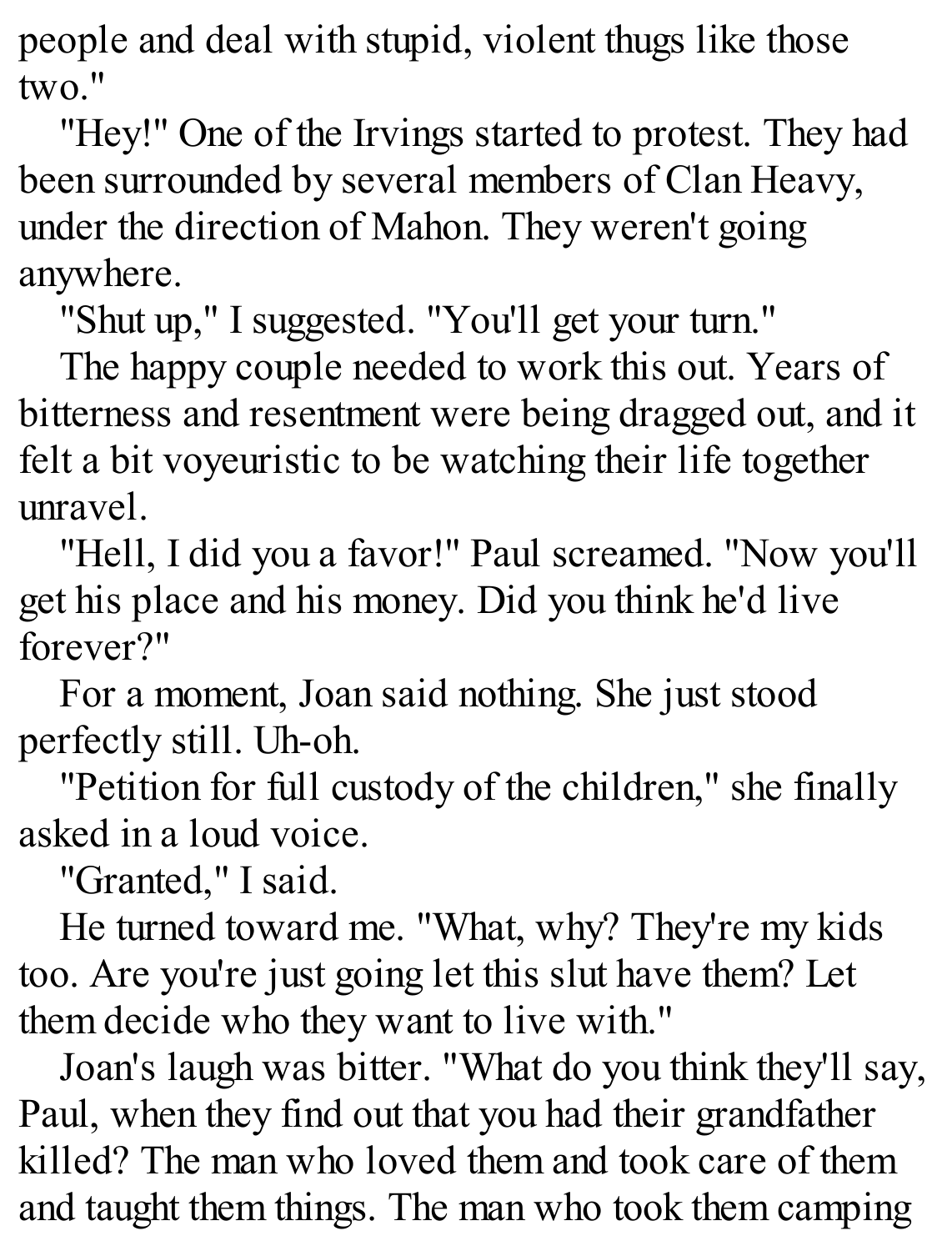and fishing. And why did you do it? For a little bit of money. They'll know what kind of man you are, and they'll hate you for it."

"You whore!" Paul Parker's skin split. Fur spilled out, fast, twisting to cover the new bone and muscle. Three of Jim's people were on him. They grabbed him, but suddenly he was in his panther half form, hissing and spitting, and they were struggling to hold him back. This was getting out of hand.

Joan just watched him for a moment and then shrugged. "Fine. If that's how you want it, fine. Let him go."

Jim's people looked at me. I nodded. We waited until she changed, then just stood back to give them room.

Where once had stood a petite blond woman in her late thirties, there was now a huge female razorback. All of us were larger in our beast form than normal animals, but members of Clan Heavy were giants. She had to be over five hundred pounds of hard bone and powerful muscle. Dark grayish fur bristled along her broad back. Her eyes were small and full of malice. She was mad as hell.

Paul took a step forward. Joan outweighed him by nearly two hundred pounds, but Paul in warrior form was still a three-hundred-pound monster, a mass of tightly coiled muscle, sinew, and spotted fur with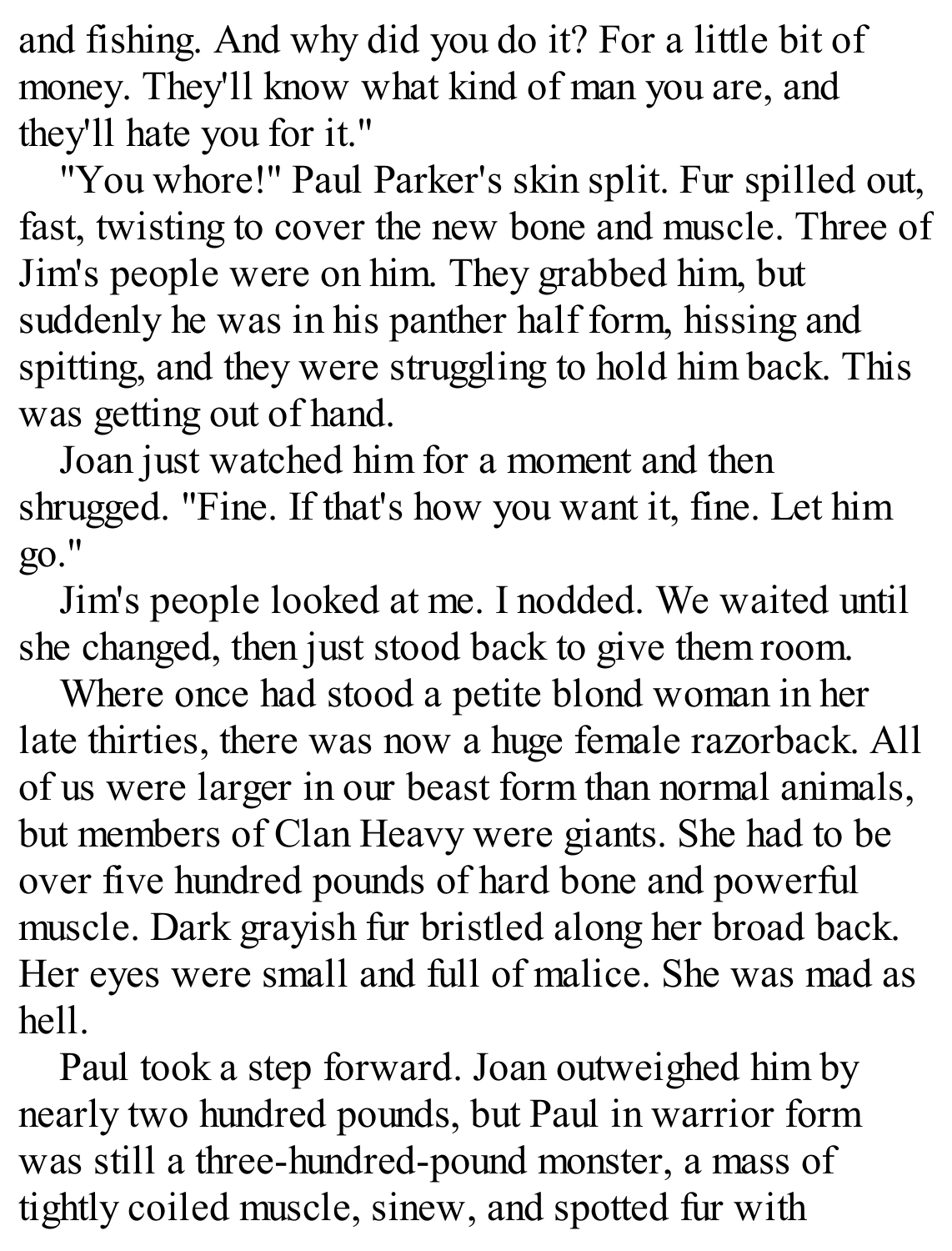enormous fangs and claws. And she didn't have her father's tusks.

The werepanther crouched low. His lips trembled and a half snarl, half growl rippled from his mouth. I had the feeling this fight had been a long time coming.

The sow answered the challenge with a deep grunt. She pawed the ground with one enormous hoof and charged. Five hundred pounds of pissed wild sow shot past me like a runaway train. Her head was up. She tried to ram him, but the panther leapt up on liquid joints and landed on her back. He buried his front claws in the sow's shoulders and bit down hard on her snout. Blood poured.

Joan squealed in rage and dove forward into a roll. All her weight crashed down on the cat-man, and she rolled over him like a steamroller flattening the pavement. The werepanther let go of the sow's snout and leapt away. She spun to face him, breathing hard. Deep gouges carved her snout, her face a wet mask of crimson. They stood for a moment, unmoving. Then suddenly she charged again.

This time, instead of meeting her head-on, the big werecat dodged to the side and jumped onto the sow's back, teeth latching down savagely on her neck. Joan dashed around the clearing, sprinting like her life depended on it. It wouldn't help her. He would bleed her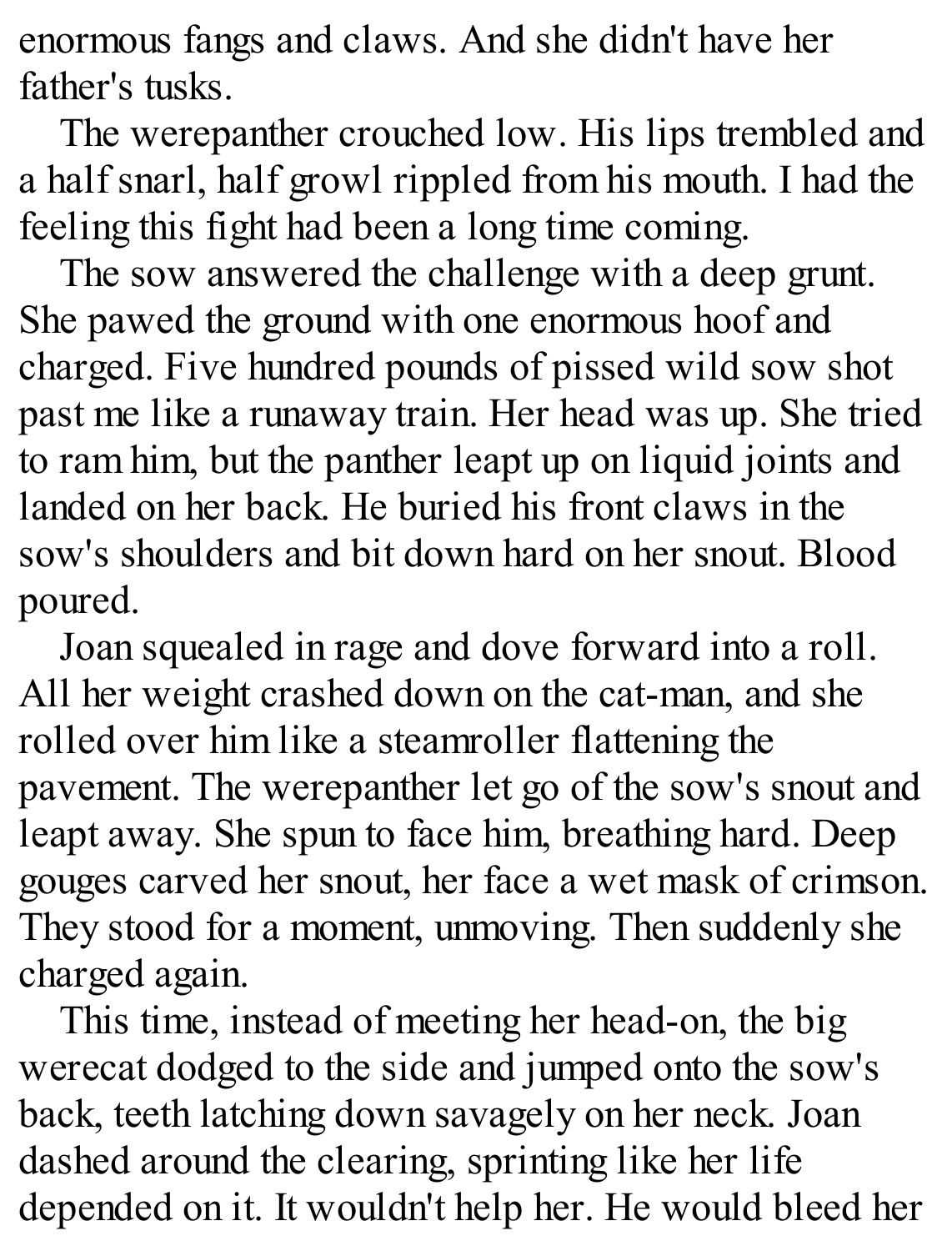dry. Paul clung to her back, ripping into her.

Joan banked sharply, turning, and hurled herself at the stack of huge stone blocks waiting to become a wall. The werepanther screamed as five hundred pounds of razorback moving at thirty miles per hour slammed into stone, with him cushioning her fall. Bone crunched. The sow rolled to her side again and again until finally she rose up, legs shaking, back gushing blood but now unburdened by the panther. Paul sprawled on the ground, his breathing shallow. His ribs looked wrong. He was all busted up inside. Rather than allowing him to recover, Joan ran at him, hooves trampling muscle and bone into wet mush. She dropped down to her knees and brought her large head down onto his chest. His breastbone cracked, and his neck rolled to the side. He was finished. She started to use her huge canine teeth to tear out his throat.

Enough was enough. I let out a roar to get her attention.

"Joan, stop. He's gone."

She eyed me, bloody but unbeaten, and I thought she might charge me. Instead, the huge sow bowed her head. Flesh flowed as she changed back, and once again a small blond woman stood on the grass, but now she was naked, filthy, and bleeding from a dozen deep cuts and serious scratches. A deep gash on her neck was closing.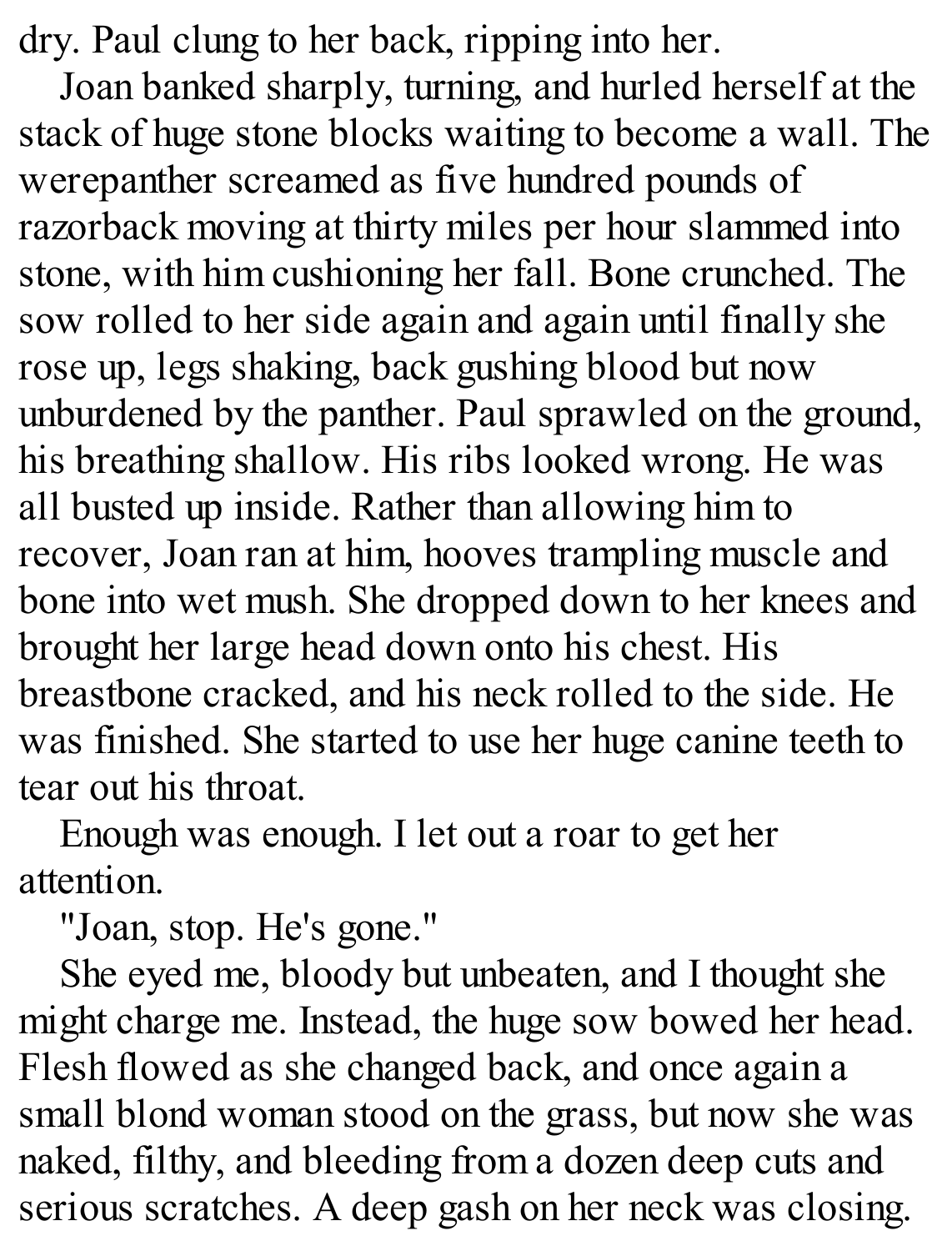"Get her to Doolittle and get the body out of here."

Bea stepped out of the ring that had formed around the combatants and put a blanket around Joan. "Come with me, dear. We'll get you all fixed up." Her voice was soft and soothing, but she took an iron grip of Joan's shoulders and started to lead her away.

The widow stopped and turned to me. "What about them?" She gestured to the Irvings, still held tight by Mahon's people. "They killed my father."

"I know, and I'm sorry for your loss. We'll hear them out and then they'll be judged by the Council and punished. Good enough?"

"I want to see."

Bea turned Joan to face her and said in a quiet voice that would move rocks out of her path. "No, dear, you really don't."

For a second they were eye to eye, and then Joan ducked her head. Tears formed in her eyes and slid down her cheeks.

Bea pulled her in close. "You're a right mess. Let's get you cleaned up, why don't we?"

Joan nodded and started to weep. I made eye contact with Bea and nodded toward the Keep. Bea gently led her away, petting her back.

"Crazy bitch!"

It was the smaller of the Irving brothers. Mahon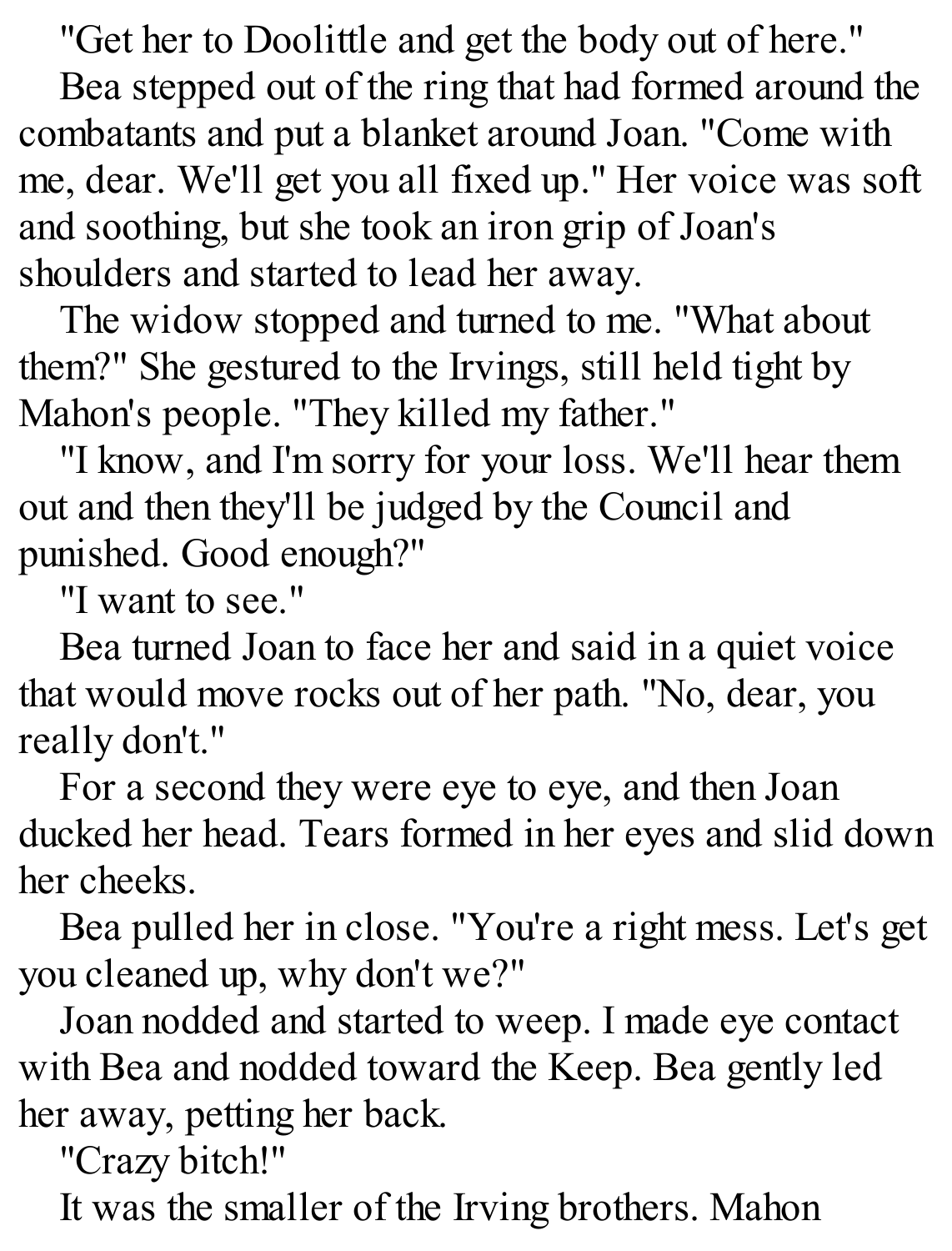smacked him upside the head and he went down. Hard. The other struggled against his captors, to no avail.

"Let me go, you fuckers, we didn't do nothing. This ain't fair."

"Was it fair when the two of you killed Boris? We're still waiting to hear what happened with that. Please tell us why you shouldn't be held accountable for murdering the old man?"

"It wasn't like that. We just went to talk to him, to ask him for the money. We might have mentioned something about him not wanting anything bad to happen to his pretty daughter and her kids. He went fucking nuts--I swear we never touched him till he turned and pushed me back. He knocked me back into a wall and then Mick grabbed him from behind--you know, just to drag him off me--and he turned on him. Nobody hits my brother. He started it--we didn't mean to kill him, but he gave us no choice. It was self-defense."

"It doesn't work like that. You can't go to an old man's house to rob him and then claim self-defense when he fights back. You threatened the only people he cared about in the world. What did you expect him to do?"

"He shoulda just gave us the money. This is all his fault. Now all y'all are going to gang up on us and it ain't fair, none of it."

He was overly fond of that word. "All right John, what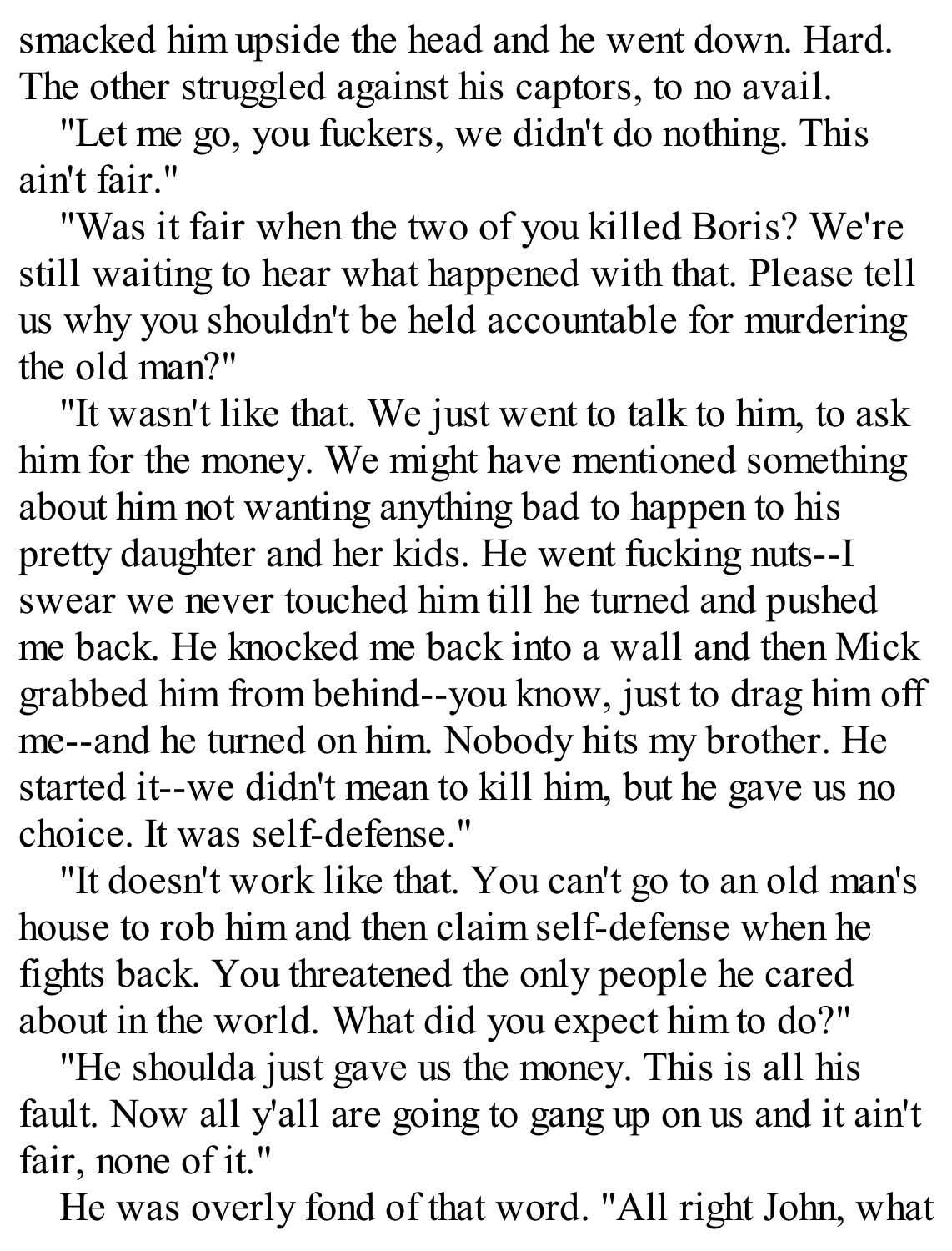do you think would be fair? You know we can't just let you go, but how should we settle this?"

"One-on-one, I'll fight any one of you. If I win, you let us go. I'll fight anybody, even you--I'm not afraid of any of you."

Really, he should be, but then again they had killed Boris, so maybe he was pretty tough.

"Is that a challenge?" He needed to say it.

"Yes, it is. Come on, just you and me. Promise that if I start winning these bastards won't jump in."

"No one will interfere--this is a fight to the death. If you kill me, I give my word that you and your brother will be given free passage out of the Pack's territory. If I win, though, Mahon gets your brother. Are you sure you want to do this? Women and old men seem more your speed."

"You still yapping? Are you planning to talk me to death or are we going to fight?"

I nodded to Mahon, who gestured for John Irving to be let loose. Without further ado, he burst into his full bear form. He rose up on his hind legs and let out a deafening roar. He was big, no doubt, an adult male grizzly. Derek had been spot-on, he was a fully eight feet of rage and power. Not quite as large as Mahon, but still massive.

People who thought bears were slow and clumsy hadn't fought one before. I had and I knew that if I let him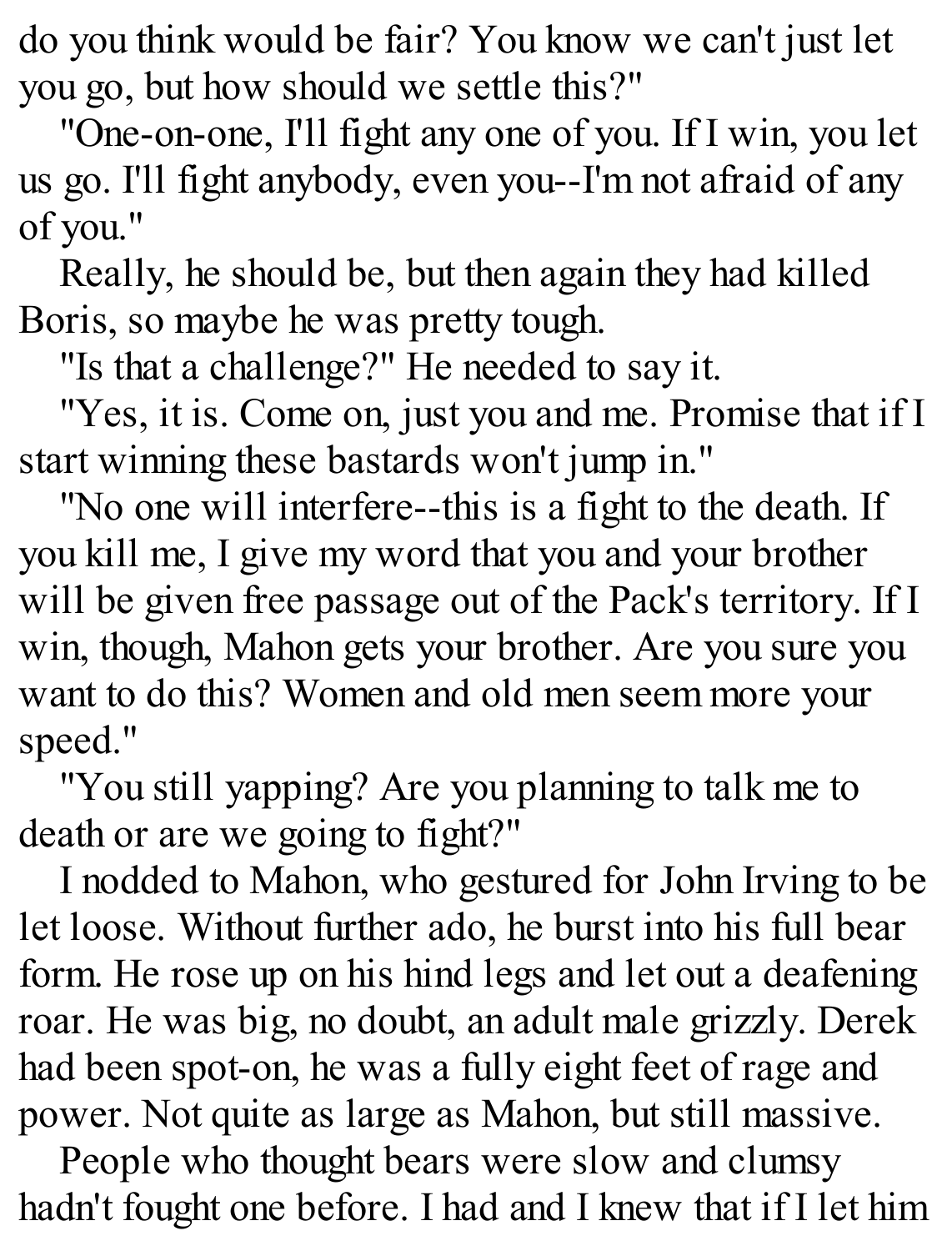connect with those big paws, he'd take my head off. My best bet was to dart in and out, bleeding him. My warrior form would be best, a good mix of speed and strength, and I could use my training and hope that my skill made up for the size difference.

He dropped heavily to all fours and started to shuffle toward me. We circled each other, each of us wary and neither wanting to make the first move. Suddenly he took a big swing; I dodged the huge paw and threw a quick flurry of my own: overhand left, straight right, left again. I connected with his nose and left deep cuts along it. He backpedaled and began to circle me again, looking for an opening. When he reared up and tried to wrap his big arms around me, I dropped down and out of his grasp. I wasn't going to let him pull me into a bone-crushing hug. On the way down, I raked his chest and belly, but his fur was so thick that it did very little damage. He bore down on me and I rolled out from under him and to the side before he could bring all his weight down, but it was near thing. If he pinned me down I was screwed. I nipped his ass before darting back out of range.

Frustrated now, he closed on me. It was an odd sort of shamble--he lowered his head and started swinging it back and forth as he lumbered toward me. He was hoping to batter me with it while protecting his vulnerable eyes and nose. I waited until he got within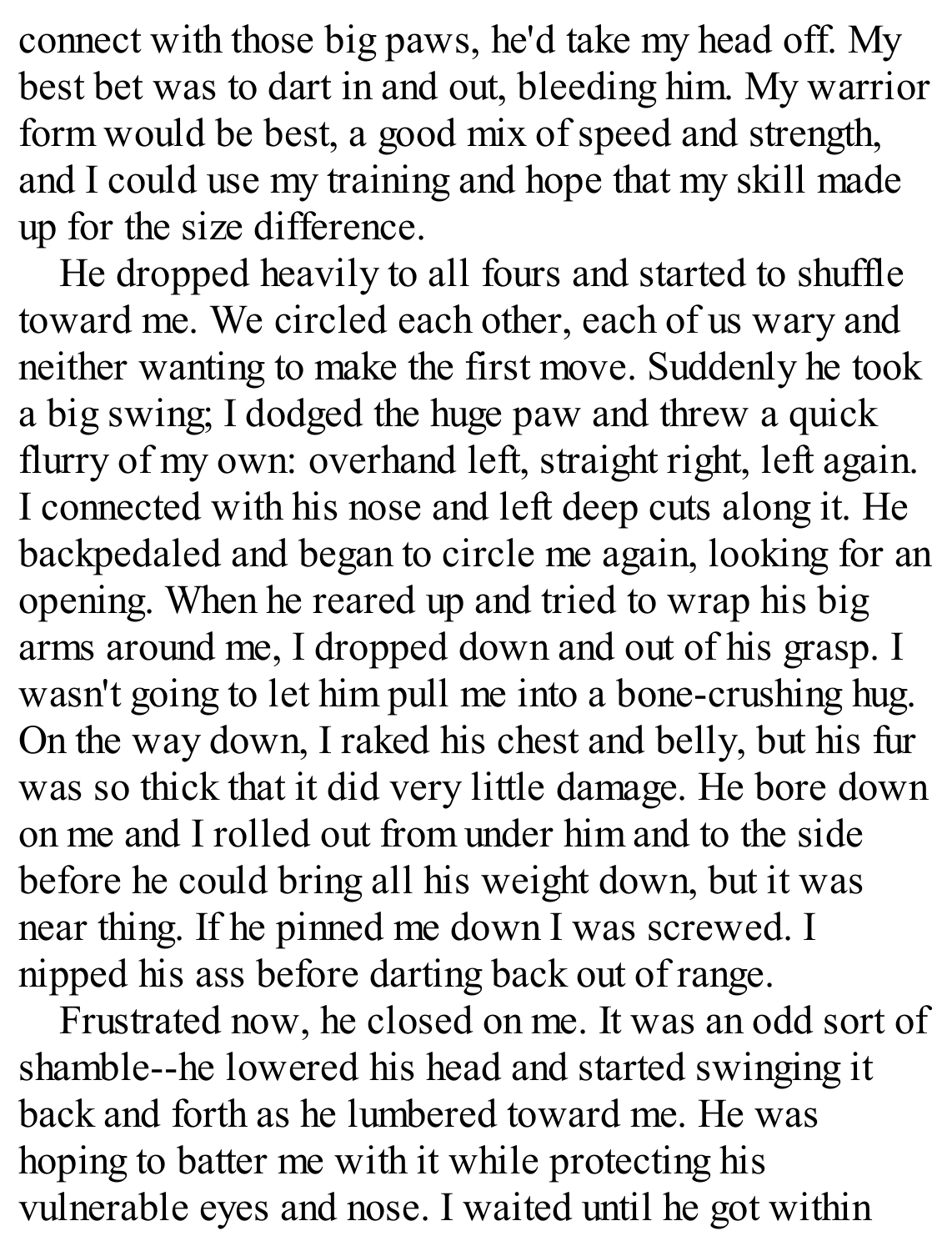striking range, and sidestepping his charge, I grabbed his left foreleg and bit down hard on his ear. The claws of my right hand were buried in the fur and fat of his hump and his blood was hot and salty on my tongue.

He tried to shake me, but I had good grip on his back and my jaws were locked on his ear. He swung his head to the side to knock me off, but instead I used the opportunity to swing my legs up and around his neck, squeezing it in a scissor move. Oops, one of us has been studying his jujitsu. He bucked like a bronco trying to throw a cowboy, but I had a really good position and I was using all my weight as well as my leg muscles to constrict his throat. After what seemed like forever, he started to slow and stumble. That's right, big boy, just go to sleep. It's almost over. Well, that wasn't so bad.

Something crashed into me. What the fuck? It hit me again and John and I fell together, and somehow he ended up on top of me. I was holding his dead weight up with my legs, but I didn't know how long I could keep it up. He was starting to come around, and in few moments he would be awake and clawing at my face. Suddenly the weight on my legs seemed to double. Son of a bitch! Mick must have jumped on top of his brother, bringing the combined weight of the two bears down on my legs. The load was too much and sure enough, my legs snapped like twigs. The pain was excruciating. I roared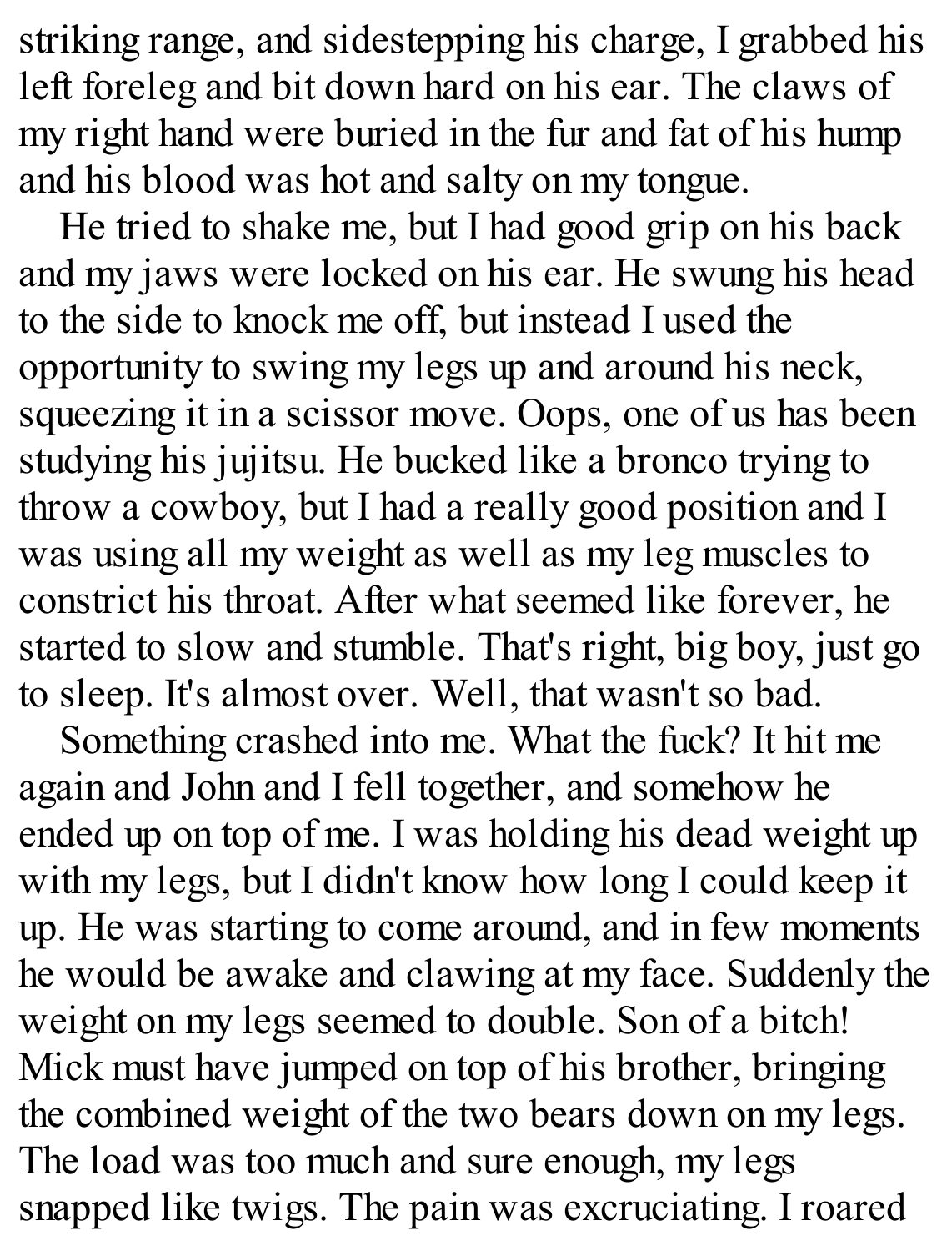out in pain and rage. As John came down on me, I latched onto this throat with my jaws. My only hope was to crush his windpipe. I held on with all my might and bit down as hard as I could. I was rewarded by the satisfying sound of the thyroid cartilage and hyoid bone crunching between my teeth. John convulsed on top of me then went limp, and I knew he was gone.

Someone was pulling John off me, thank God. Unfortunately, it was Mick. He was standing over me with murder in his eyes. This wasn't good. He started raining blows down on me, and I covered my head and took most of the impact on my arms. My legs were useless; I wouldn't be getting up. I had to end this before he beat me to death. I took a chance, let one of the blows land, and locked my arms on his and pulled him down to me. When he was good and close, I let go of his arm, grabbed the sides of his head, willed my jaws to expand, and clamped down on his nose. It was a good bite and part of his nose came off in my mouth. I spat it at him. That was it for Mick--the shock and pain was too much. He turned and started to run away.

From out of the ring of bodies, Mahon stepped into his path. The two huge bodies crashed into each other. Almost instantly they were standing and had their arms entwined and seemed to be grappling. The larger bear twisted and actually tossed his opponent over his hip and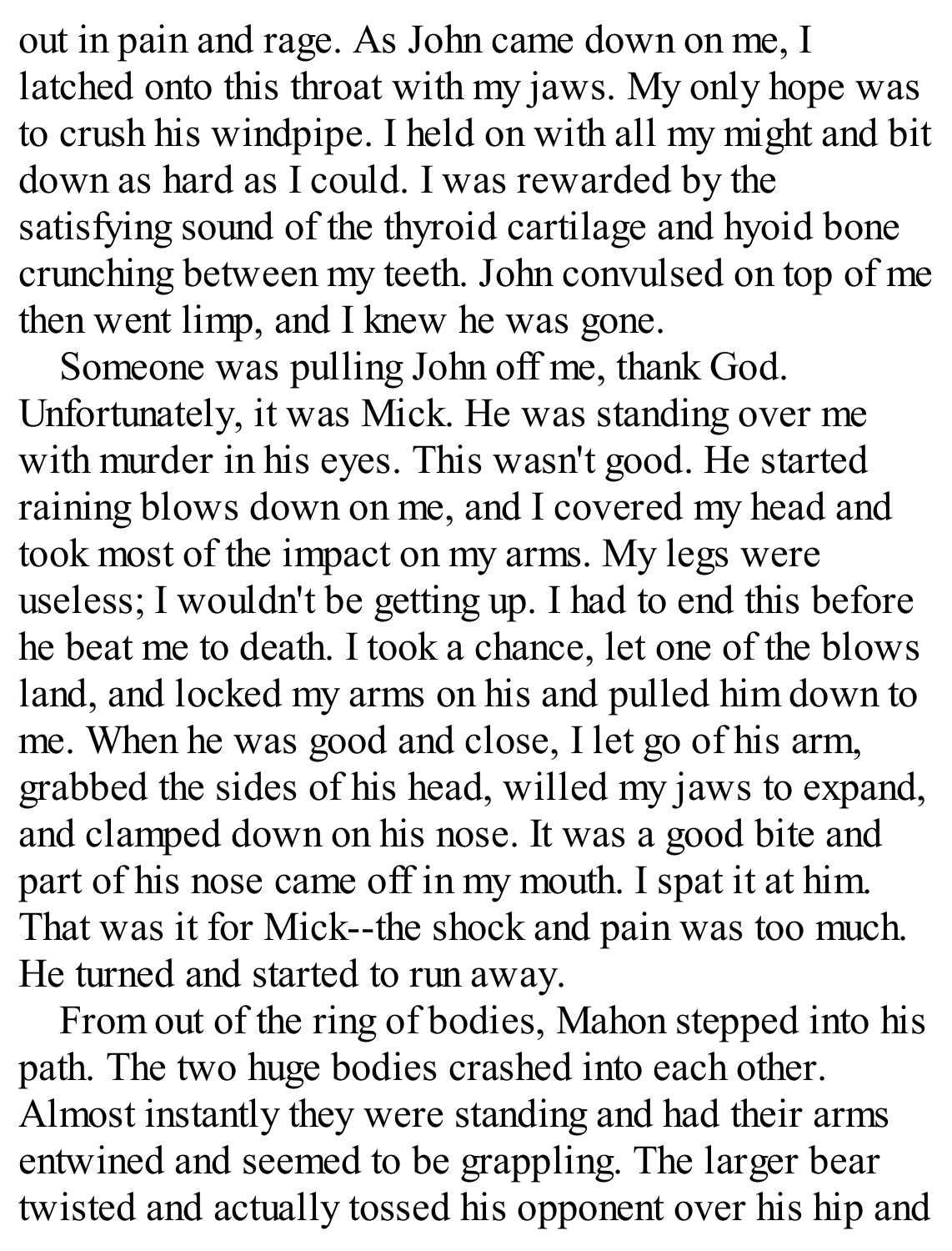onto the ground. Mick had barely hit before Mahon came down on him. With his left paw, he put his weight on Mick's chest; with his right, he reached way back and then the enormous paw came down hard on the smaller bear's head, smashing it like a ripe melon. It was Mahon's signature move. I'd seen it before, but it was still damn impressive. I didn't think I'd ever have to fight him, but if I did, I was going to stay away from that big claw cannon he was carrying.

"Anytime somebody wants to help me up, that would be great." The spell cast by the blood and violence seemed to break and Jim and Derek hauled me up between them.

"My lord, that was amazing... you beat them both." Derek was awed.

"Yeah, about that. Who wants to explain why the fuck the other one was able to jump me?"

This time it was Jim. "Well, while we were watching you, we thought he was out. He managed to get free, broke Eduardo's nose, and clawed up George to get loose. Desperate, I guess. I knew you'd be okay."

"Yeah... how about that doesn't happen again? Damn it, get me to Doolittle. I need him to get me fixed up--got a big date tonight. I'm late enough and Kate's gonna be pissed. In this condition, she might be able to take me."

It didn't take long to get to the Keep and then into the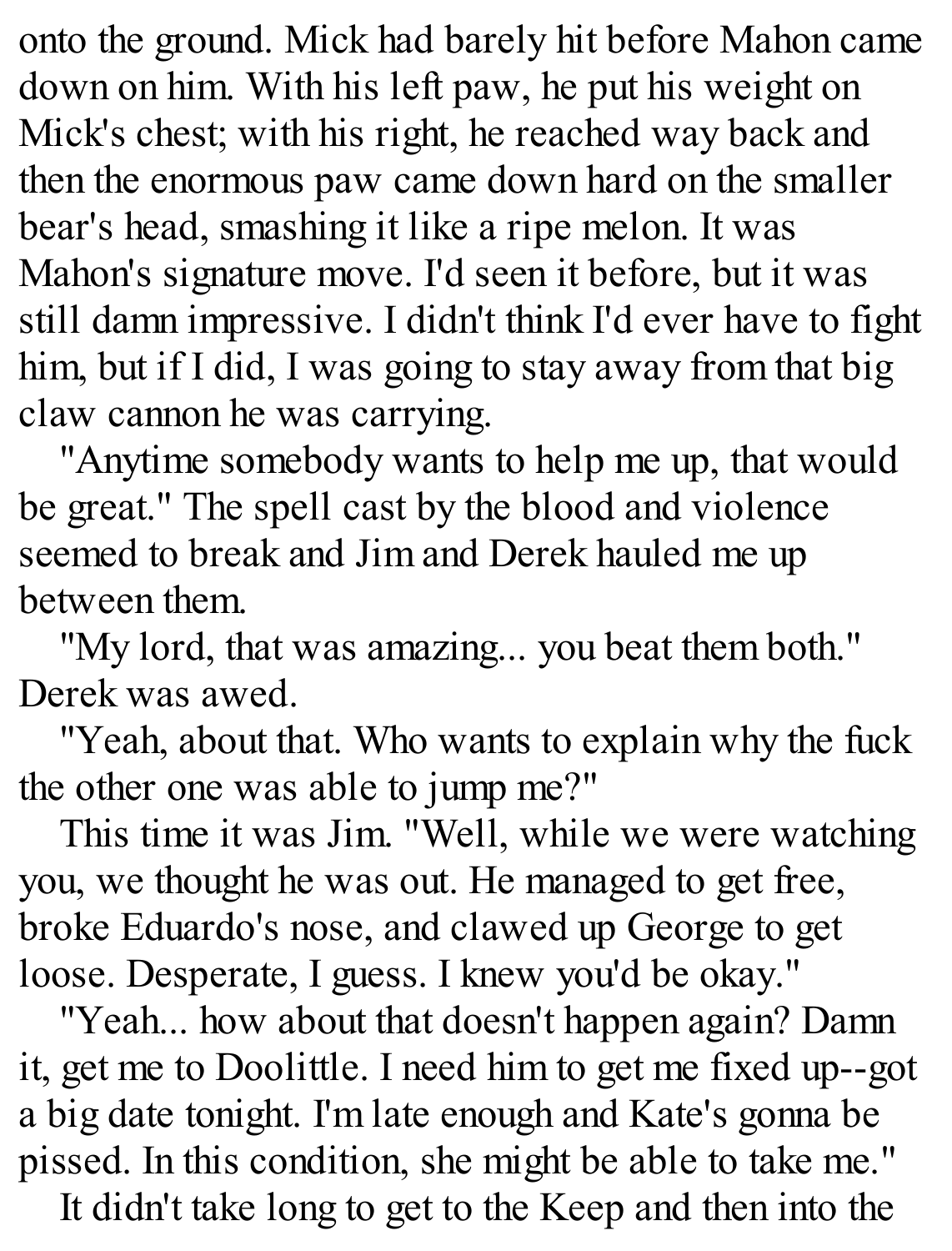med ward. Doolittle looked me up and down, then directed Jim and Derek to set me down on an examination table.

"What sort of foolishness you been up to? Looks like you fought a landslide."

"Bears actually. Two of them."

"Why the hell would you do that?"

"It seemed like a good idea at the time."

"Seems damn foolish to me. Don't you have a lot of big strong killers, like these two?" He nodded his head to indicate Jim and Derek. "Why you feel like you have to fight every damn soul in Atlanta is beyond me."

"If I say you're right, will you heal me? I've got places to be."

Doolittle raised an eyebrow.

"Tonight? You just fought two bears and you've got someplace to be? You do know that both of your legs are broken, don't you?"

"Oh, that's what that sound was. I figured they fell asleep."

"Don't get smart with me. I've always patched you up and I'll do it again, but there's no need for you to be like that."

The world was getting kind of fuzzy. "How about you stop bossing me around and just fix me, damn it."

"What's the hurry?" Doolittle began examining my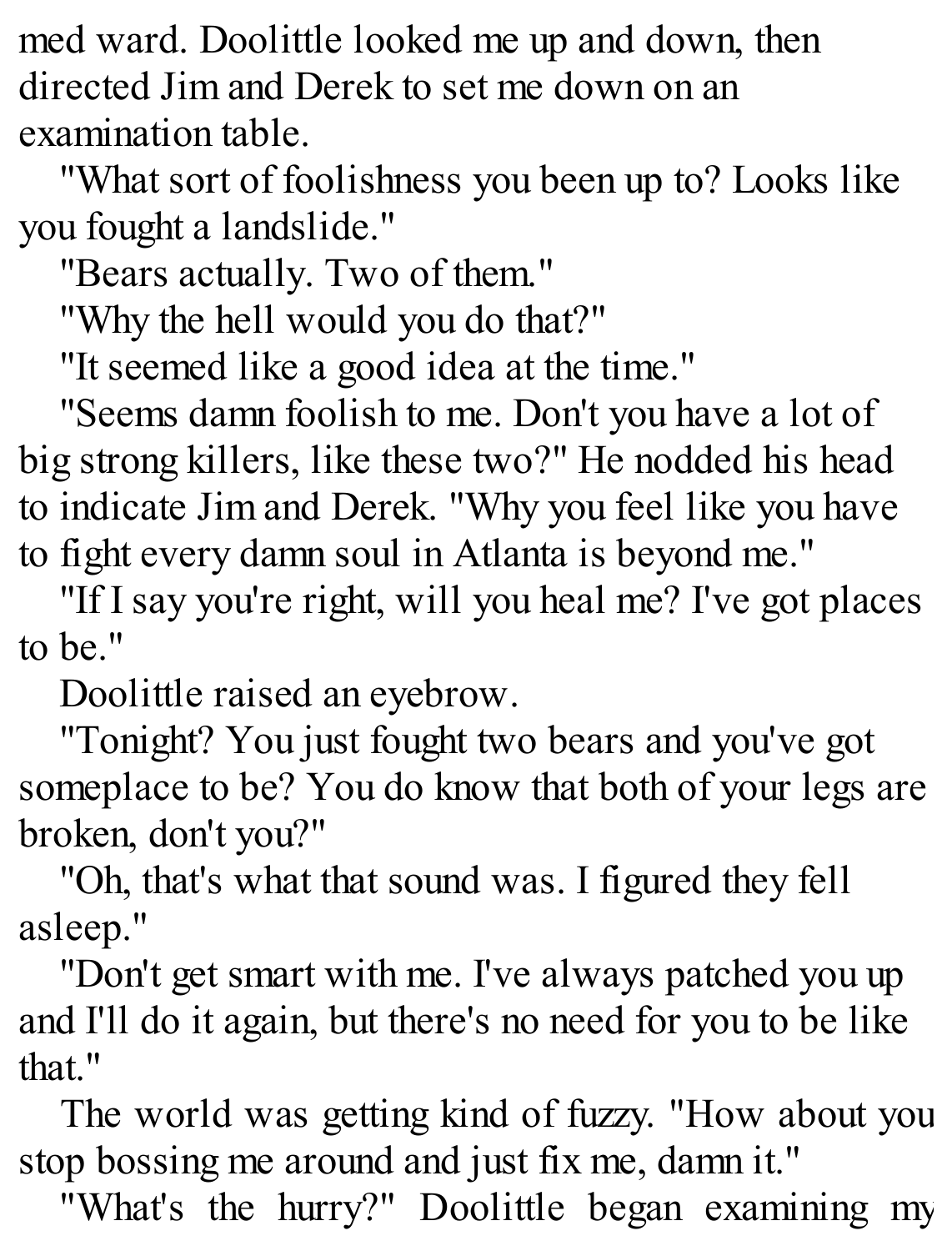legs. His voice was coming from far away, as if he was speaking from a bottom of a deep stairwell. "What's so important?"

Words came slowly. "I have to meet a girl."

"Is she special?"

"Yes."

"Then she'll understand."

The world spun, blinked, and then darkness took me into its mouth and bit down.

She would understand. I would explain it.

It would be okay.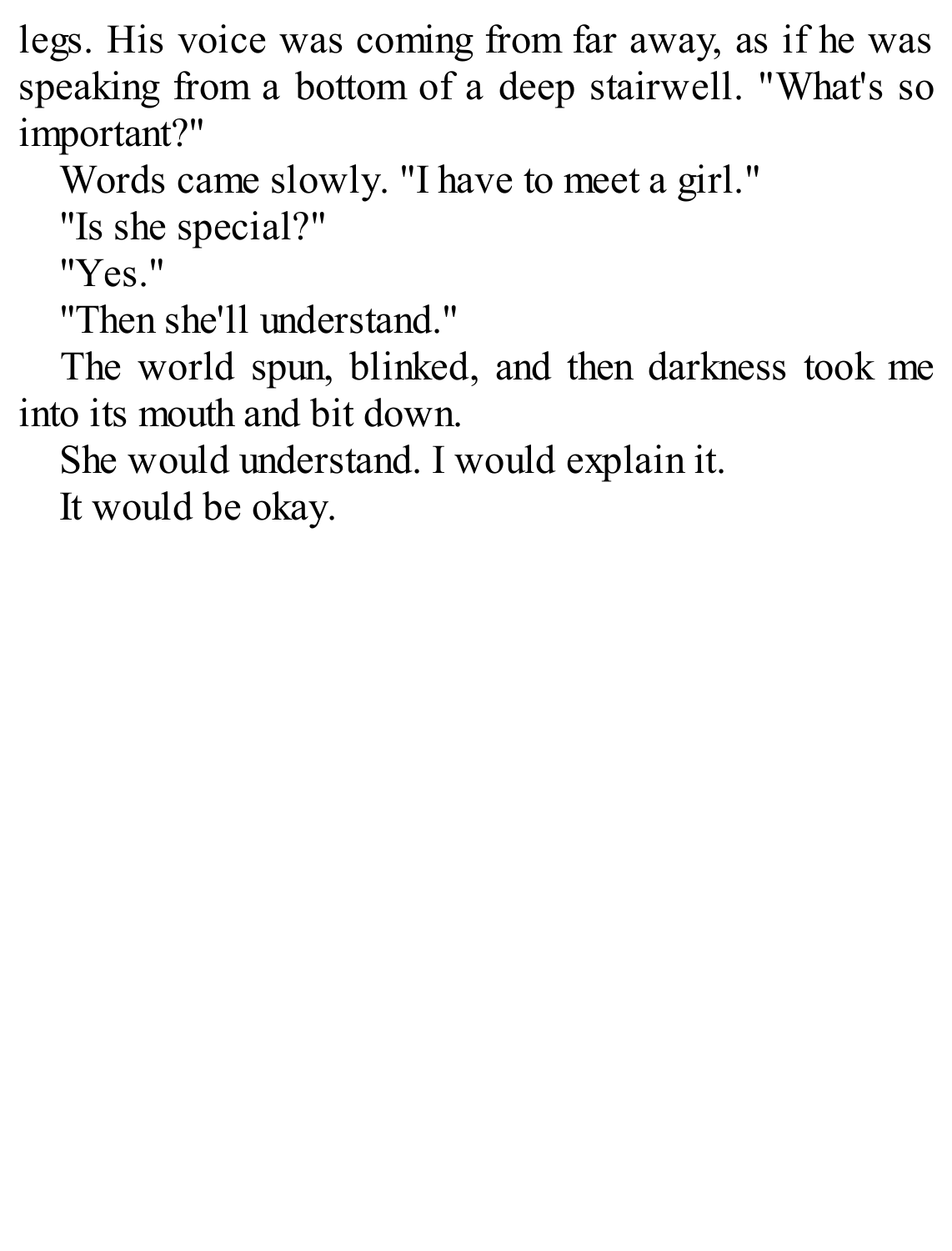# **CONCLAVE**

## **(***Magic Bleeds***)**

I have been the Beast Lord of Atlanta for half my life. I'm responsible for the lives of several hundred Free People of the Code. Some people will tell you that being in charge means telling other people what to do. That is only a part of it. Leadership means doing what you know is the right thing. In my experience, it rarely involves doing what you want or like.

Tonight was no exception. I was attending a meeting between the Pack Council, the alphas of all the clans, and the People, necromancers who piloted the dead. *Bernard's* was neutral ground, a sanctuary where all of Atlanta's players came to be seen and feel important.

Violence was strictly forbidden. No problem--we could dress up and play nice with Nataraja's corpse fuckers. For now, there was no need for open conflict between the Pack and the People. But the peace wouldn't last forever, and one day I would watch the light go out of Nataraja's eyes while the Casino burned down around him.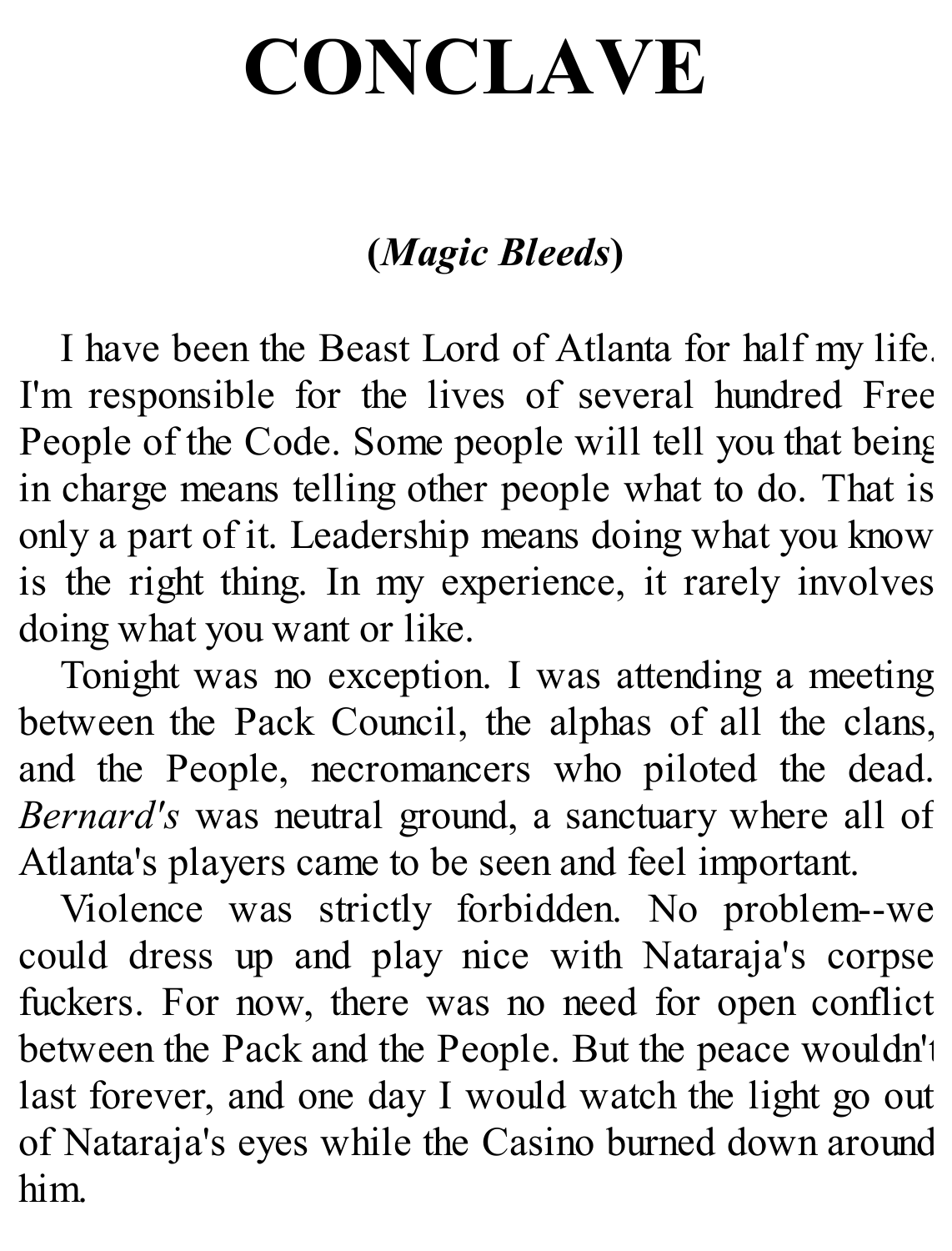Pushing that pleasant thought aside, I entered the main floor. Jim was waiting there with the other alphas. I nodded to him and he led the group upstairs. I had started to follow them when I detected a familiar scent. It couldn't be. Why would she be here?

She had broken into my place, messed up my weights, and even put catnip into my bed. In retaliation, I had glued that cute butt of hers into her office chair. In short, we were doing the mating dance.

For a while I'd thought I had lost her for good, but in our own fucked up way we had swallowed our pride and reached out to one another. We both knew it would never be easy, but we were willing to try. I knew Kate wasn't universally loved by the Pack, but they owed me. I bled for them, I mediated their petty squabbles. I had given them everything--they would give me this one thing. Or I would break it all apart.

As I reached the top of the stairs, I saw Jim chewing one of his crew a new asshole. What the fuck? Maybe she was here. Kate was trouble and I wondered what she had done to piss Jim off. Maybe tonight wouldn't be completely boring after all. I just hoped that I wouldn't walk into a room full of my alphas with their asses glued to their seats.

I stepped into the room and looked for her. She stood by a table on the left, and for a moment, I think I forgot to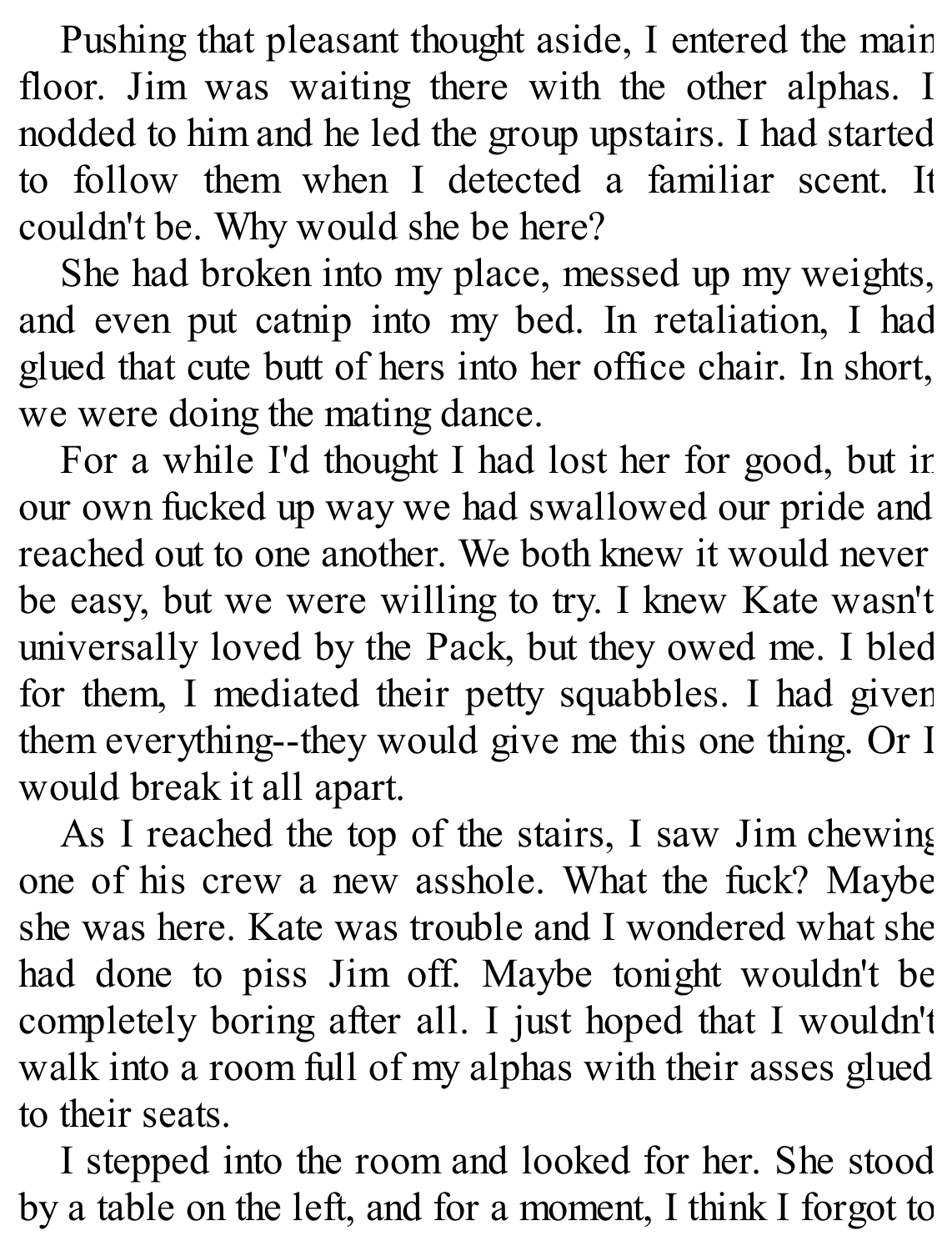breathe. Kate looked amazing, her hair was down, she was wearing makeup, and that dress... It was cut low in the front and fit like it was made for her.

*She stood next to Saiman.*

She was here with him. She was wearing that dress for him. She looked like that for him.

It was like something hit me in the gut. The rest of the room ceased to exist. There was only me and him and the distance between us. Why him, why here? Did she want to hurt me in the most public way possible?

Jim was at my side, trying to tell me something. I stared at them, trying to make some sense of it. The son of a bitch smiled at me and said something to her that I couldn't make out. I strained and picked his smug voice out of the noise. *"...would mean war. He can't move a finger out of line."*

I almost smiled then. He thought he was safe.

Jim's voice broke my concentration. "Not here."

I knew he was right, but it didn't matter.

"I can make him disappear," Jim said next to me. "No one will ever find him. I can bring him to you in chains, or in chunks. Just wait. Don't do it in front of her. We can do it anytime. We've got nothing but time."

I turned my gaze to her and she stared right back. The look was challenging. No, it was going to be right here and right now. She could try to stop me; hell, they all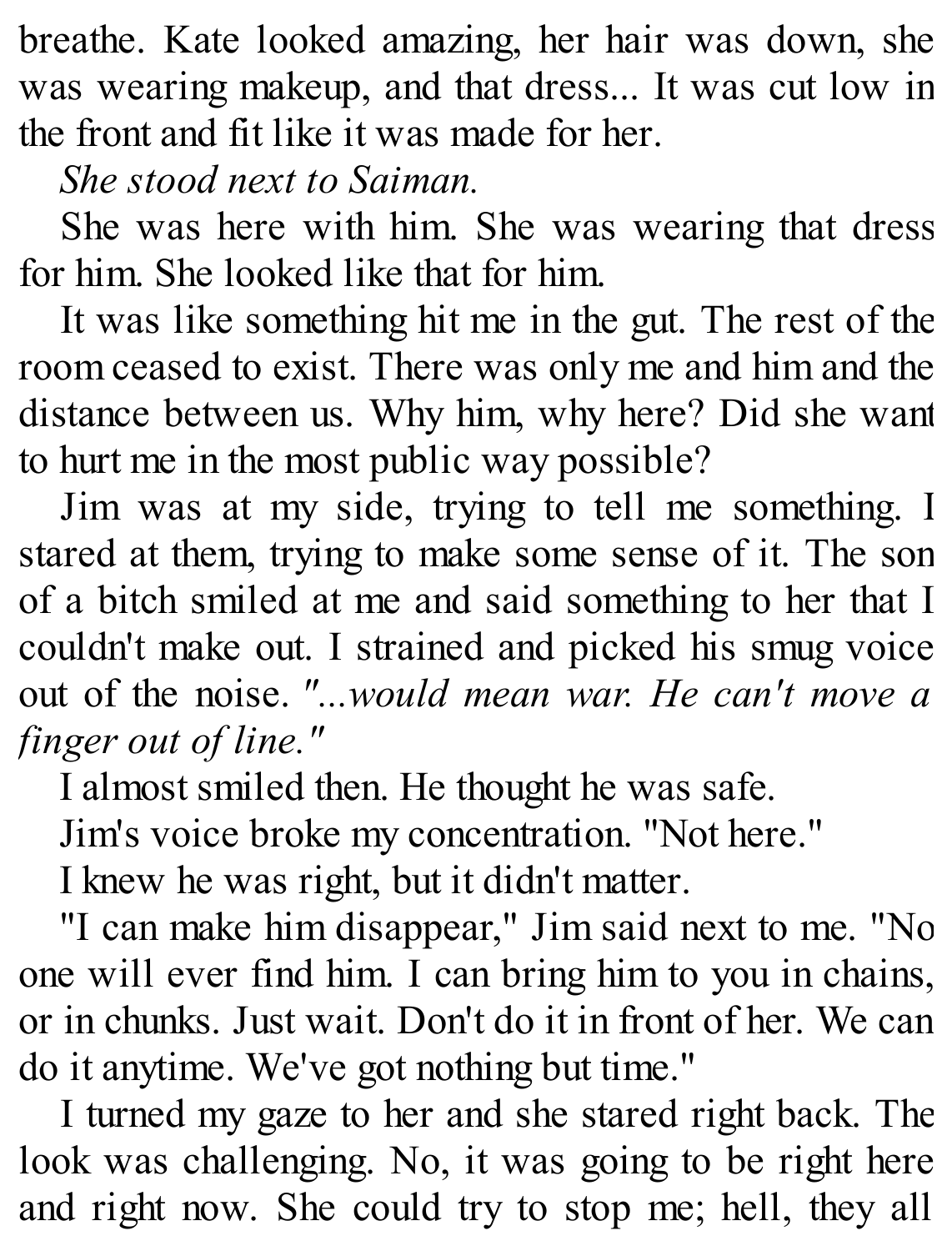could, but she was going to watch me tear him apart. I would paint the floors and walls with his blood before he died.

The freak laughed. *"We aren't without similarities, Curran and I."*

Oh, I had to hear this.

*"We both fall prey to lust. We both guard our pride and suf er from jealousy. We both employ our resources to get what we want: I use my wealth and my body, and he uses his position of power. You say I want you only because you refused me. He wants you for the same reason. I remember when he became the Beast Lord. The boy king, the perpetual adolescent, suddenly at the head of the food chain, granted access to hundreds of women who can't say no. Do you think he forces them into his bed? He had to have done it at least a few times."*

What? That slimy cocksucker was telling her I was a rapist. The guy who would fuck a snake if he could find someone to hold it still. I never, ever.

Kate, tell him it isn't true. Tell him you don't believe it. Tell him.

She said nothing.

I had wanted her, and I thought she wanted me. I had been good, I'd waited. She'd been in the Keep, weak and wounded, but I'd never touched her. He would say or do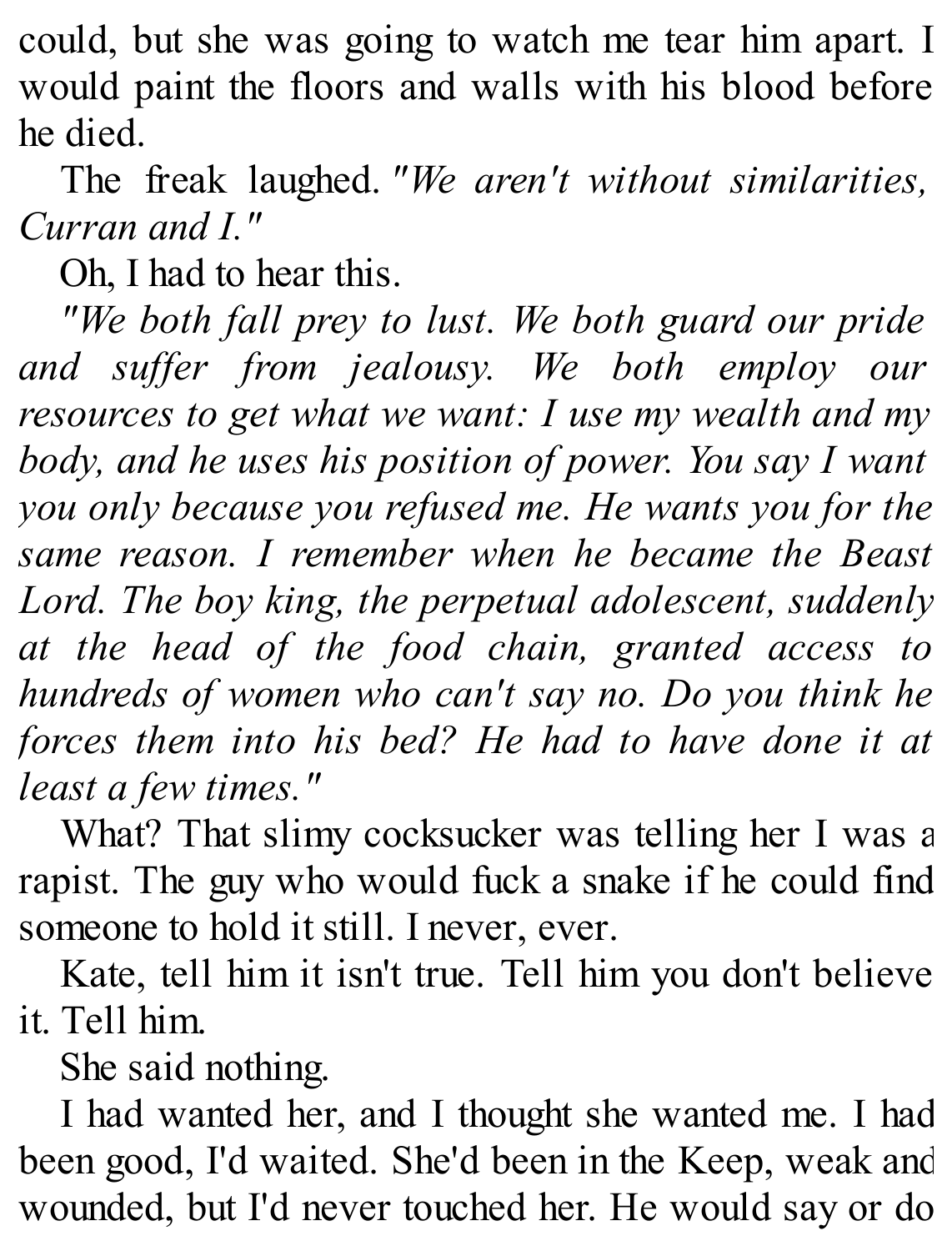anything. He would use her and throw her away when he tired of her. I had almost died during the Games for her.

He leaned toward her.

I could clear the distance between us in three leaps. Two seconds and I could twist his head off his shoulders and throw it at her feet.

He raised his voice. *"You're all mine tonight. Kiss me, Kate."*

No.

He reached for her. She stepped away.

Something inside me snapped, and then I was moving toward him. He wouldn't leave this place alive. I couldn't make her love me, but she didn't want his hands on her. That sick fuck would never touch her again.

She stepped in front of him. He was so drunk or stupid that he still didn't know what was happening.

*"...won't hurt me. Not here."*

I was almost there; I could smell the alcohol in his sweat. She swiped a bottle off a nearby table and moved toward me. Nice try, but it wouldn't be enough. Maybe if she had her sword...

"The People greet the Beast Lord."

Nataraja. It took everything I had, but I stopped. If killed Saiman now, it would be war. In that moment, I would have thrown my life away to feel Saiman's skull snap between my jaws, but he wasn't worth the lives of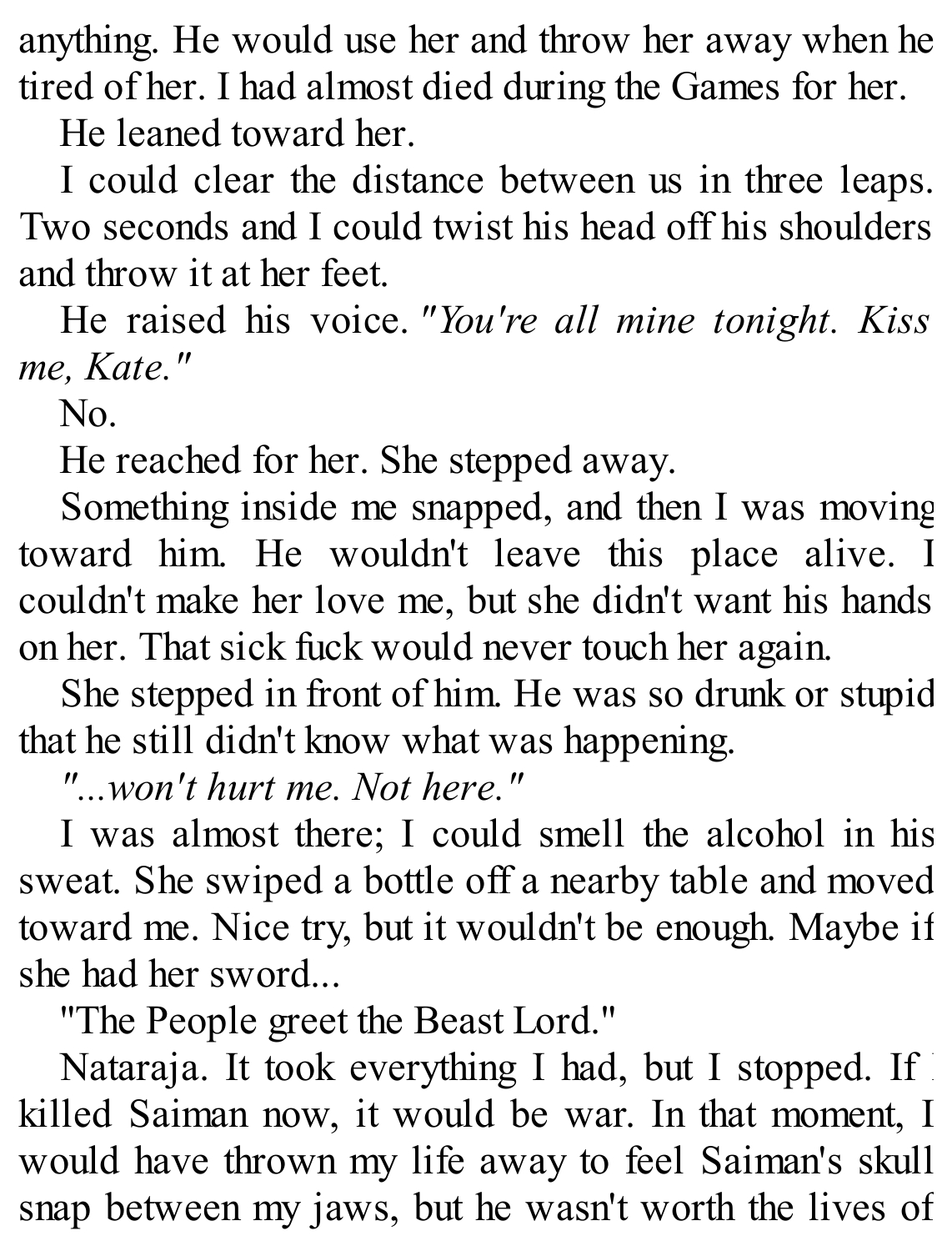my alphas. Saiman would never know it, but that baldheaded prick Nataraja had saved his life. For the moment.

I stared at Kate and mouthed a single word. *Later.*

She stared back at me, her eyes clear. *Anytime.*

I took a deep breath, turned my back on her, and in a calm voice called out, "The Beast Lord greets the People."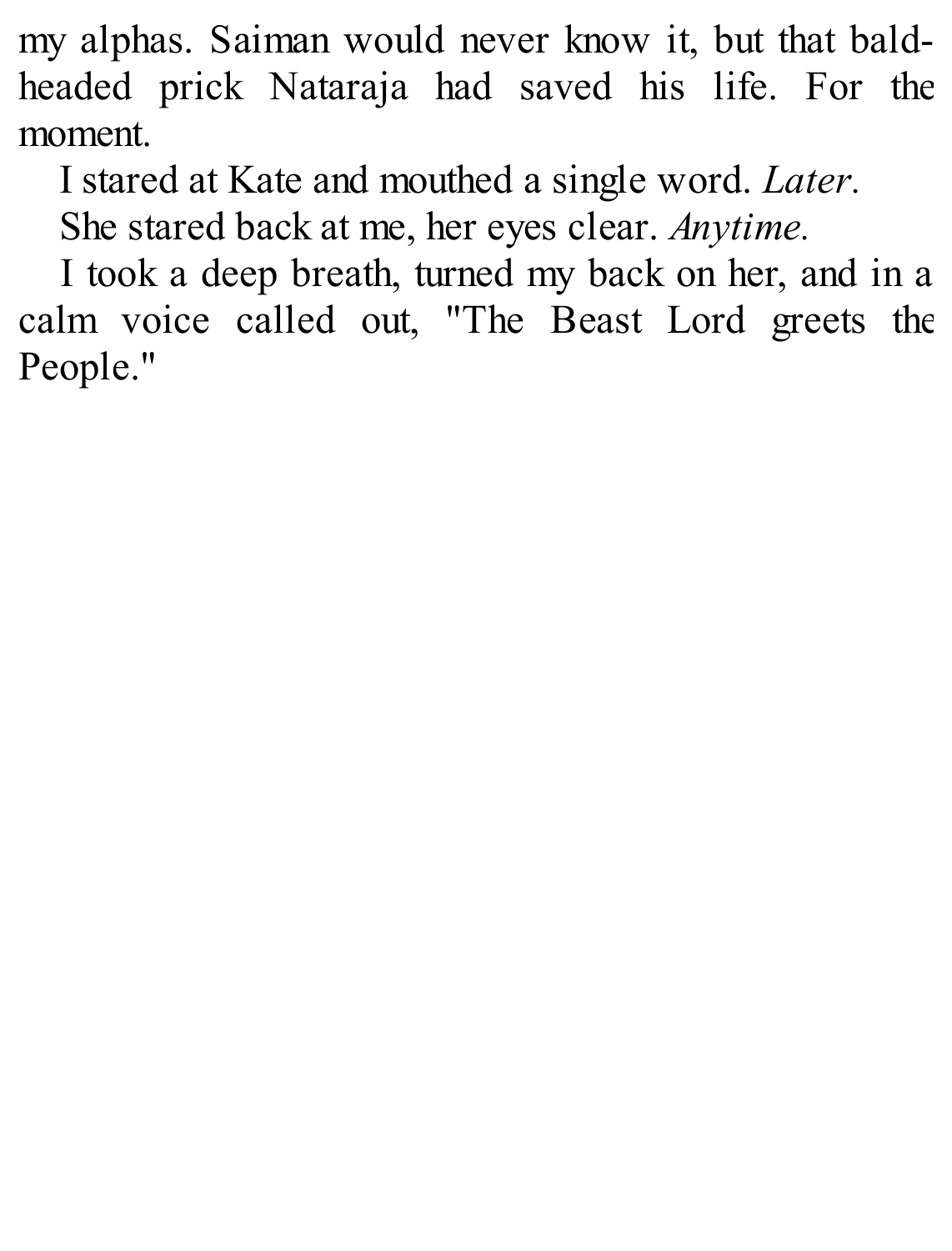## **AWAKE**

## **(End of** *Magic Bleeds***)**

I floated for eternity in a sea of agony. Sometimes if I concentrated and blocked out the pain, I could hear her voice from far away. I focused on the sound, willing myself slowly toward it. Finally, after how long I didn't know, I came around and could even make out a bit of what she was saying. "...seems like a decent guy. Now they're stuck."

He had someone, she had someone, nobody was talking and Kate didn't know what to do. She looked tired and battered. Still, I had never in my life seen someone more beautiful. Nor had I ever been happier to be near them. For some reason, the answer to her dilemma came to me far easier than all the things I really wanted to say.

"Have you tried the Second Chance Law?" I asked softly. Her eyes still did not open... maybe we were sharing a dream. I explained as best I could and hugged her as hard as I was able.

Finally she looked at me.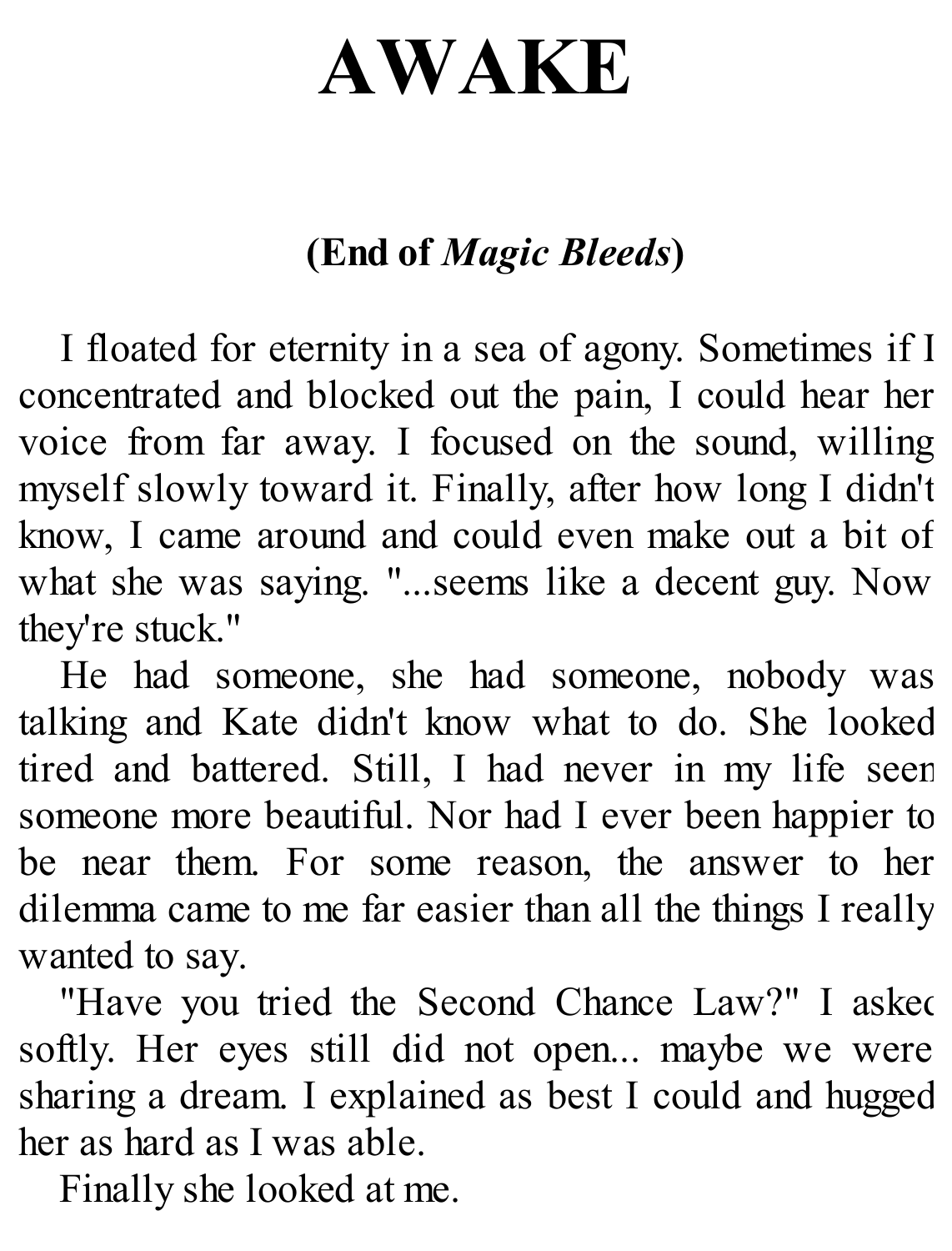"You stayed with me," I whispered. She said something I couldn't quite catch, but it didn't matter as much as her being there to say it. I smiled and fell back asleep. Real sleep this time--no red haze, just darkness. I knew she'd be there when I came back to the world. No matter what. Eventually I woke again--something was in my arm and I wanted it out. As I located the source of my irritation, Kate came into the room carrying what smelled like soup. "What is this shit?" I demanded as I pulled the needle out of my arm.

"It kept you alive for eleven days," she informed me.

Almost two weeks! I had lain like that for nearly two goddamn weeks, and she had stayed with me. It wasn't the IV that had kept me alive. The truth of it stunned me.

She handed me the soup, but I set it aside and pulled her close. We held each other for a time. Soon, however, Derek's familiar knock broke our reverie and short-lived reunion.

"Kate," he inquired quietly, clearly asking permission to cross the threshold.

With an authority in her voice that I had never heard, she instructed him to enter. The once-handsome young man did so and informed her of another wolf who demanded an audience, citing some "emergency."

"...probably another challenge..."

Challenge? For me? Every muscle in my body tensed.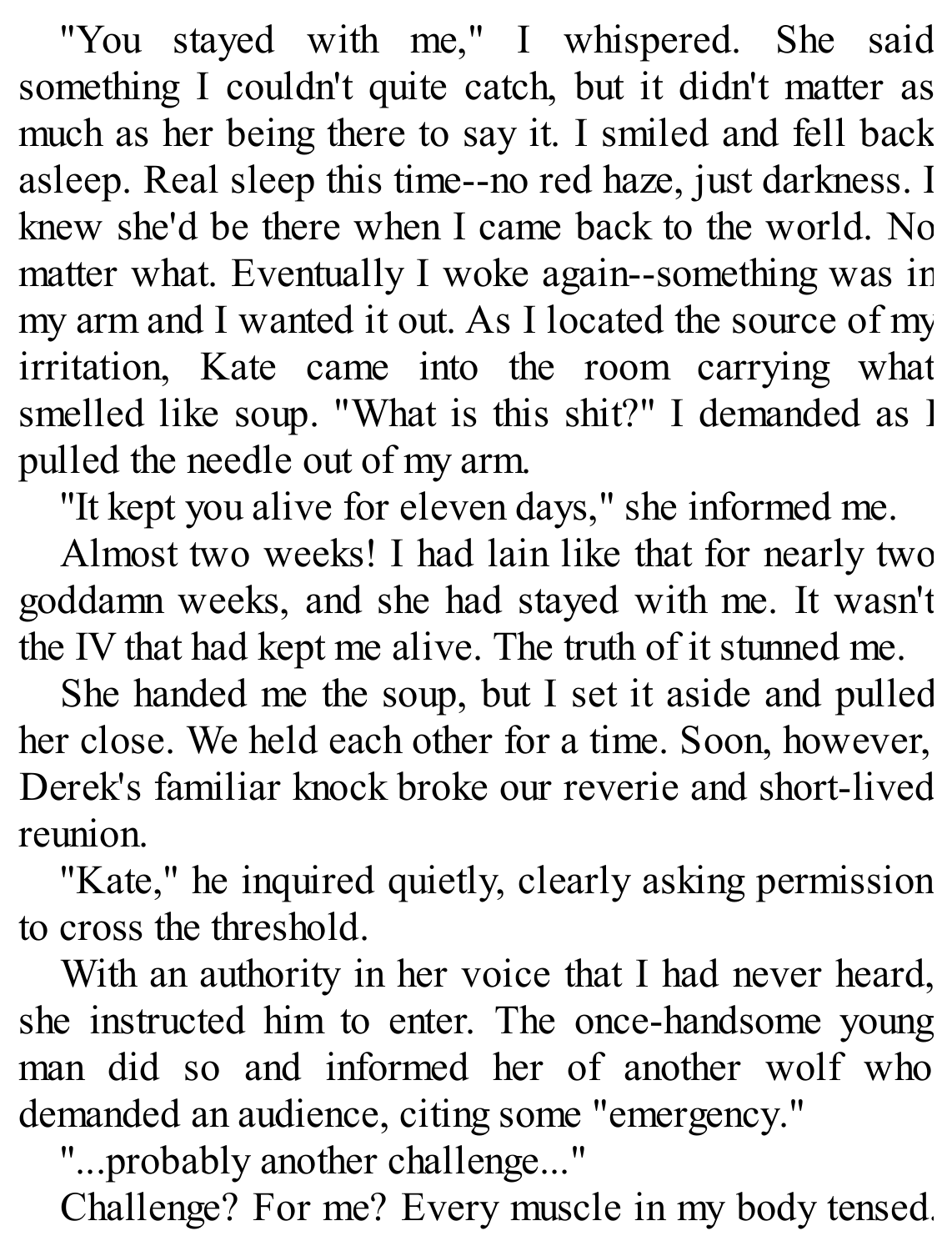Really, were they fucking crazy? I'd almost died and they were queuing up to get a piece of what was left of me. I glanced at Kate and her face said it all. She wore a look of weary resignation, and the fractured pieces fell into place. Not me, they were challenging her. Hell no, this shit was going to stop right now.

Sensing the sudden danger, Derek glanced at me and abruptly fell silent. Before he could recover, I ordered him to send the challenger in but not to inform them that I had awakened. The young wolf closed his mouth, turned, and departed quickly to carry out my command. He'd always been a smart kid.

Kate helped me to stand; I'd be damned if they'd see me lying in bed like a weakling.

"Is today Wednesday?"

"Yes," she said.

Pack Council day. Perfect. I picked up the bowl.

As I sipped the soup she had brought in earlier, Jaime Alicia strode into the room as if he owned it. So eager to harm my mate and take what was mine. One of Clan Wolf's best fighters, a boxer in his youth, he was tall and well built. I had seen him fight; I knew he was strong and fast. I was also sure that Kate could cut him into little pieces before the soup got cold. I would never admit it, but she was damn good with that sword of hers. Not that she would have to--he would be dead before he touched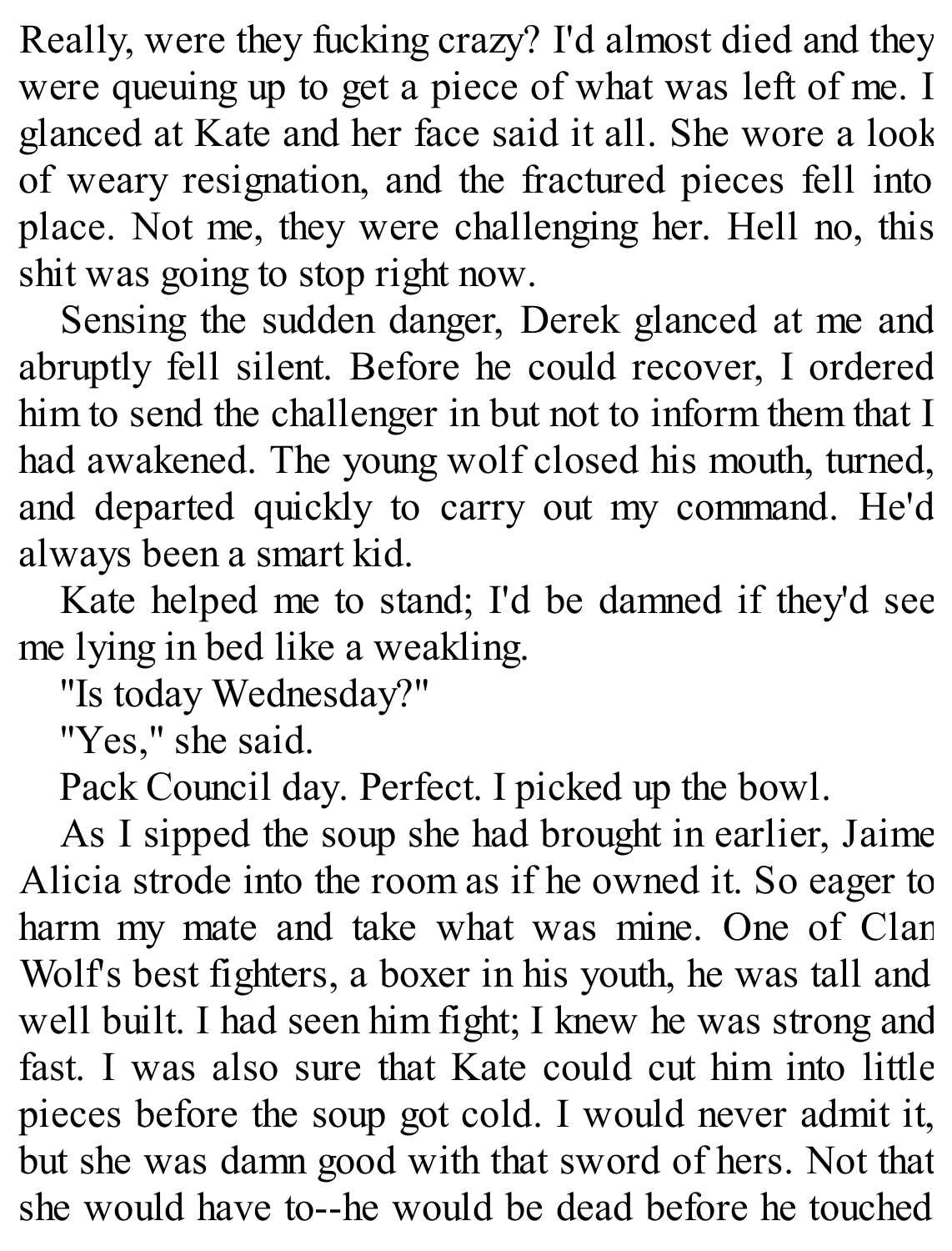her.

None of them would ever harm her again. I would see them all dead first.

Jaime stared at me, his jaw slack.

I finished my soup and spoke. "Yes?"

The wolf dropped into a crouch and stared at the floor. Had he hesitated for even a second, I would have pulled his lungs out through his chest. Claw, reach in, yank out. It would be easy and I would have enjoyed it immensely. I could smell his fear. I wanted to roar at him.

"Do you have anything to say?"

With his eyes still firmly affixed to the floor, he shook his head no. Now we knew again who was who and what was what. Order needed to be restored and the rest of them needed to be reminded why I was the Beast Lord.

"The Council is due for a meeting in three minutes. Go down there and tell them to wait for me, and I might forget you were ever here." For his sake, I hoped he never forgot how close he'd come to a savage and painful death, because I wouldn't give him a second chance.

After he left, I lost my balance and Kate attempted to steady me, but her leg gave way and we crashed together onto the couch. We were a long way from top form, but it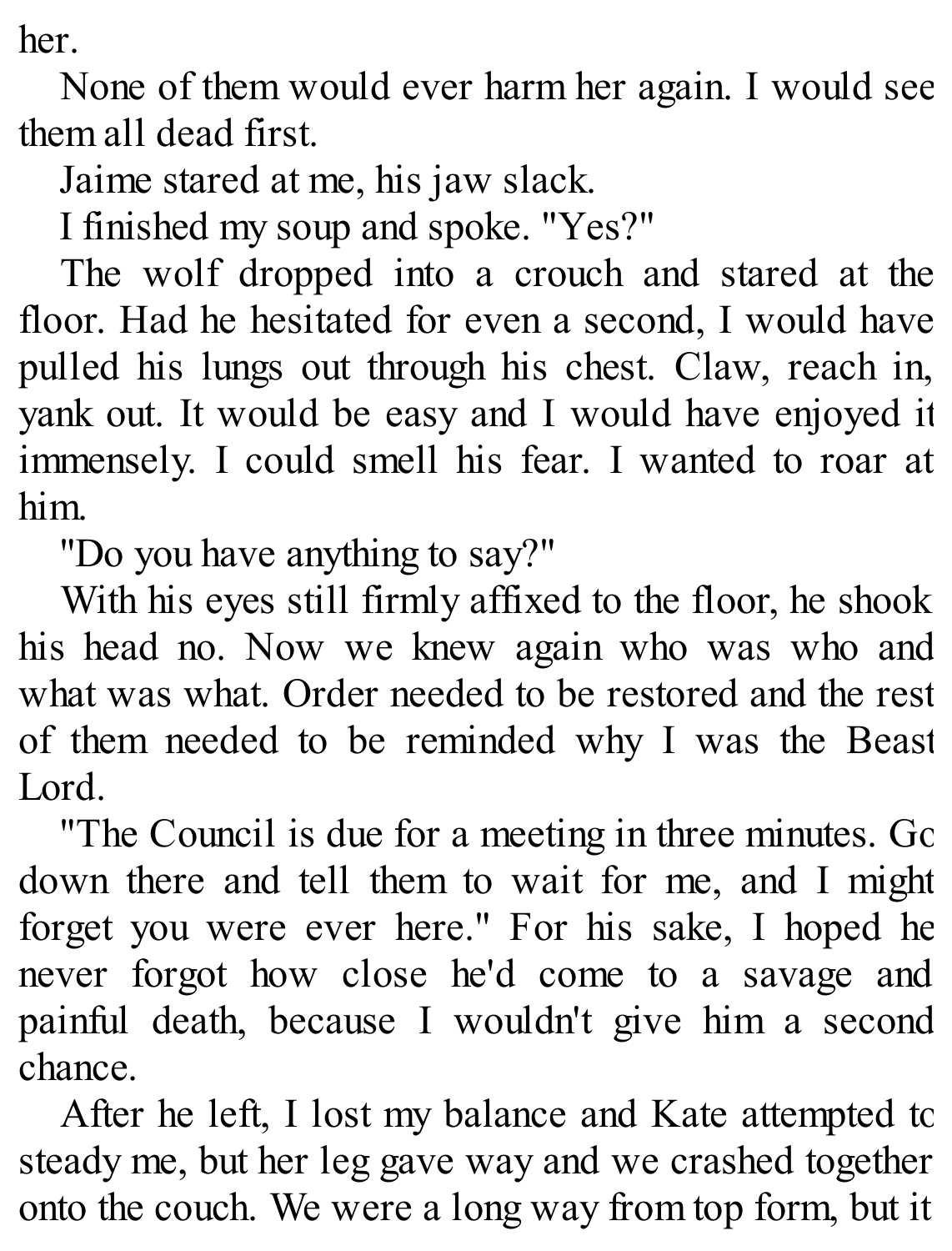would have to do. Together, even in our current state, we were more than a match for any of my subjects. Well, as far as they knew.

Almost as if she knew what I was thinking, Kate asked, "Are you sure you're ready for a Council meeting?"

I turned to her, willing my face into a mask of determination and menace. "They better be ready for

me."We had to make <sup>a</sup> show of strength. We could not continue to be seen as anything less than the Beast Lord and his Mate, undisputed masters of the Pack.

#### \*\*\* \*\*\* \*\*\*

It is the nature of our kind that we value power and violence above all else, ruthlessly exploiting any weakness. Authority must be exercised at all times or else it is lost. They didn't have to love or even like me, but by God, they would obey me. If they had forgotten why I was feared. I would remind them. If I had to kill  $\varepsilon$ few as an example, then so be it.

I made my way to the bathroom, falling at least once, but my strength began to return and a couple of minutes later, I was ready to make it down to the Council room on my own. On our way Barabas, one of the Pack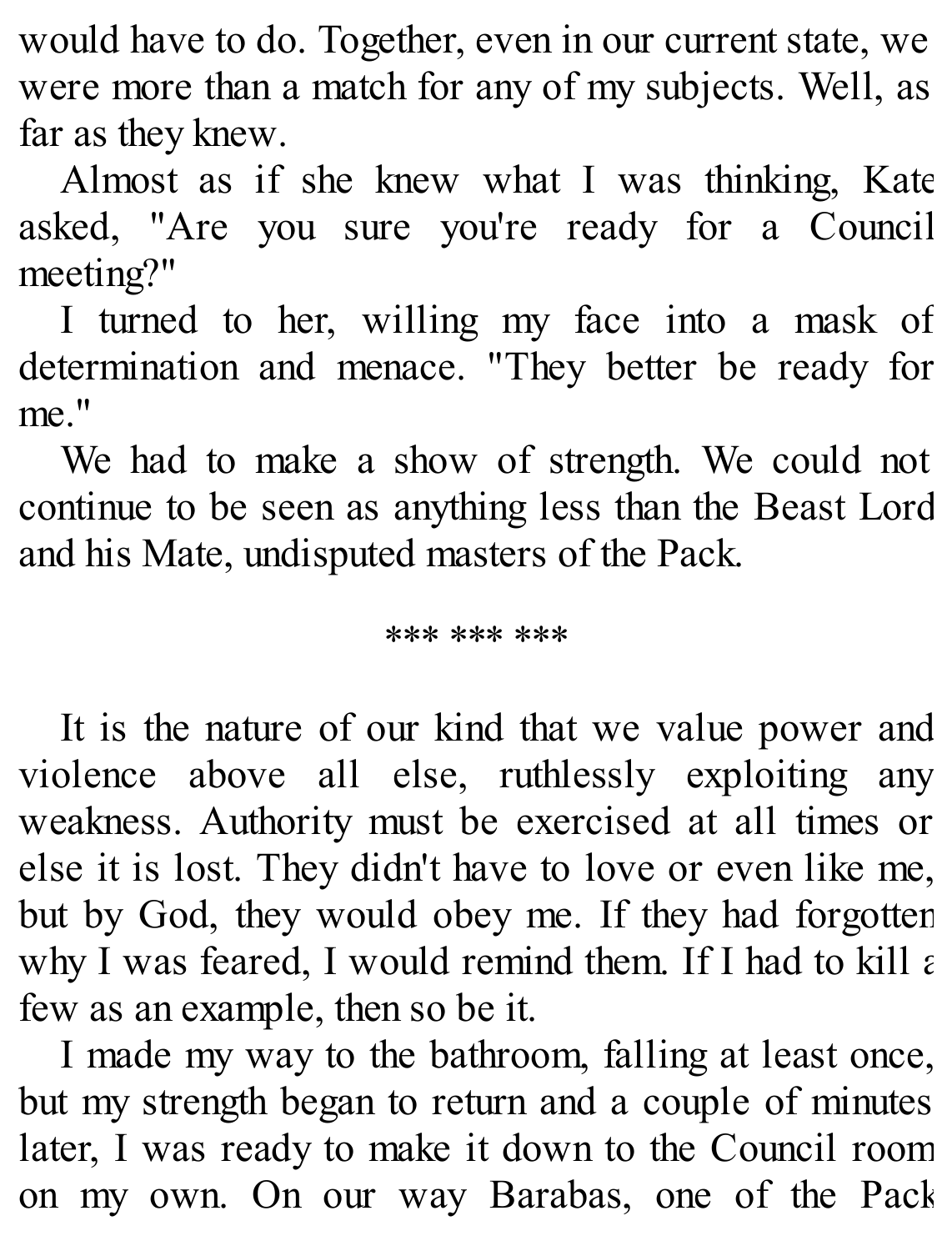lawyers and one of Bea's favorite troublemakers, fell in behind us and kept pace.

I stopped. "Barabas, have you come to challenge me too?" I knew even as I said it that a challenge from him was unlikely. Barabas was slightly crazy and could be insubordinate at times, but he wasn't stupid.

His usual look of amusement evaporated, replaced by one of complete shock and disbelief. "No, my lord, I'm bound to the Consort."

Apparently the entire place had gone to hell while I was asleep. I turned to Kate and waited for some sort of explanation.

She shrugged. "I made a deal with Bea, and she gave him to me as a sort of adviser. I'll tell you all about it later."

I wasn't sure I wanted to know; Bea never did anything out of altruism alone. She wanted something. I dimly recalled Kate telling me about it, but the details escaped me. Had she assisted Kate in some way? A thought struck me. "Barabas, how many members of the Pack challenged my mate while I slept?"

He paused, clearly attempting to recall, and finally he turned to Kate and asked, "Twenty-two?"

She nodded silently.

"How many alphas?"

"Only the Jackals, my lord. The others were rank and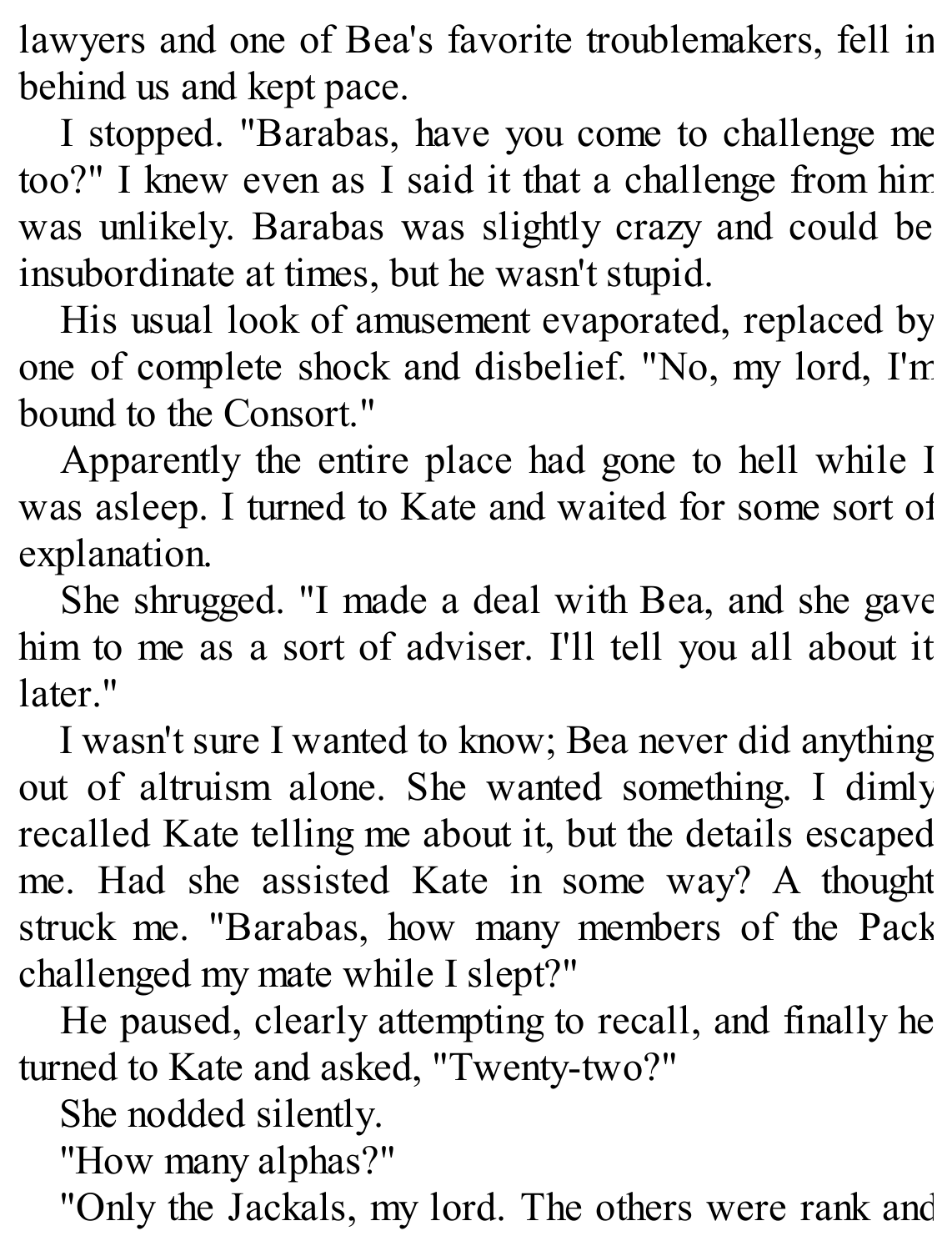file, not even betas."

Of course--you didn't get to be an alpha by being dumb. After the Jackals had been killed, the others had been content to let their subordinates wear her down. Mahon could have stopped it but had not. He'd never made a secret of his disapproval of Kate, but to stand by and allow her to be injured in my absence? He and I would speak of this later. Perhaps it was time for my adoptive father to retire.

The rest I would deal with in Council shortly. As we approached the door, I could hear them mumbling and whispering inside. Were they bored? Irritated? I could fix all of that. I took a deep breath, opened the door, and roared at my subjects as if I had every intent of ending their lives in the next several seconds. The sudden silence was deafening. Oh yes, Daddy's home and he ain't happy. Playtime was over.

As my alphas sat in stunned silence, I pulled out a chair for my mate and then seated myself at the head of the table. No one spoke. I scanned the table, seeking a challenge. Not one of them had the courage to meet my stare. They all knew that an example would have to be made, and none were eager to be the first.

I leaned forward and, in as calm a tone as I could manage, demanded, "Explain yourselves."

Silence.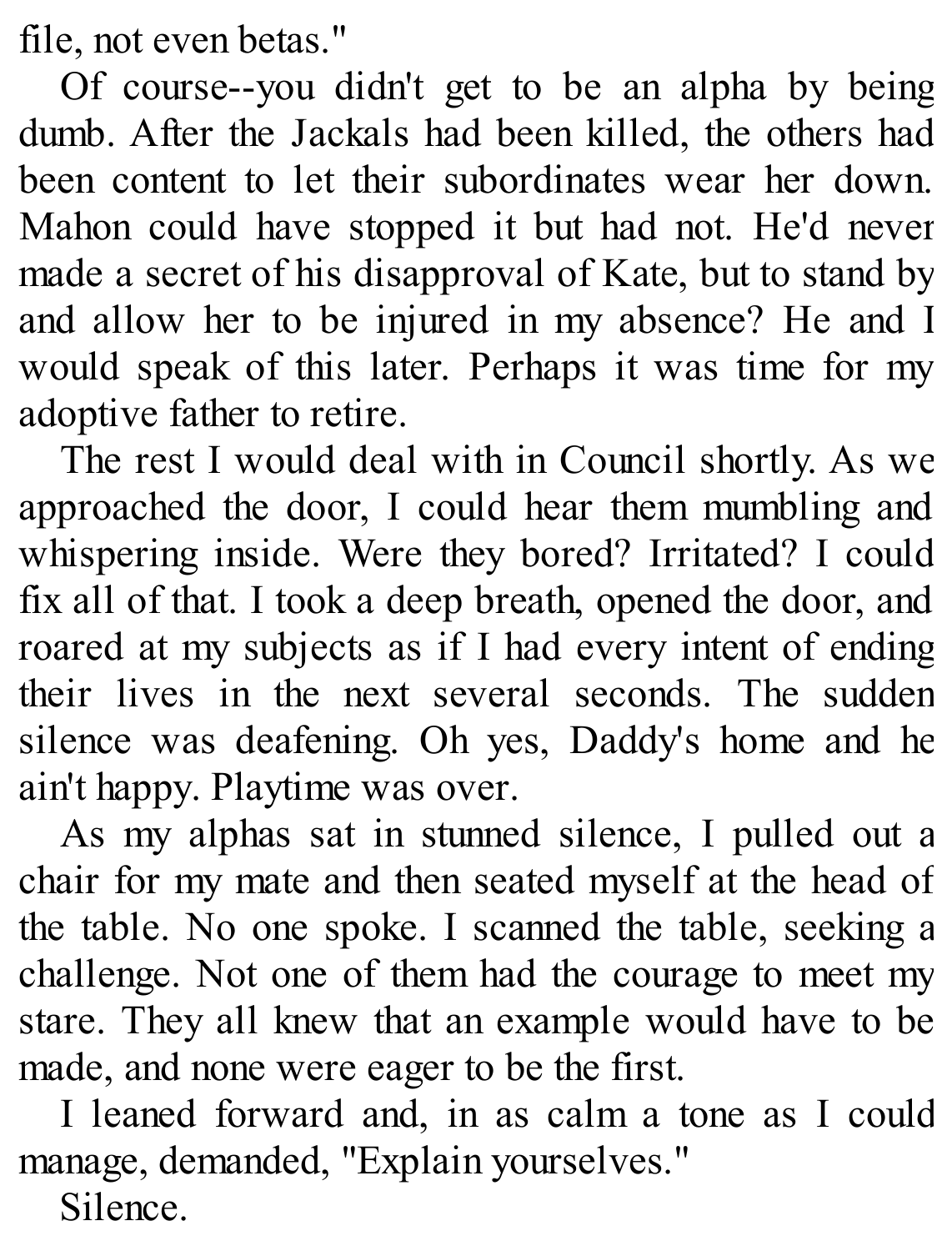"I'm waiting for one of you to tell me why you stood by and did nothing while my mate was assaulted on a daily basis."

Finally, Jim spoke. "She had to prove that she belonged."

"Yes," Mahon said. "Nobody expected that she would be allowed to sit at your side without spilling some blood, my liege."

Yeah, actually I kinda did. Last time I had checked, I was in charge around here. It was time to gently remind them of that.

I leaned forward and repeated, "Allowed?"

I let it sink in.

The realization of it hit them. They had just told me what I was allowed to do. I heard the alpha of the Jackals take a deep breath and hold it.

I stared at them. "I will say this only once. I'm the one who allows. I allow all of you to live and I allow you to rule your own clans as you see fit. Whether or not I continue to do so depends solely upon what you say and do in the next few moments. Be very careful."

It was Aunt Bea who spoke next. "Clan Bouda provided the Consort with both counsel and protection from unlawful challenges. No one who answers to me harmed her." She glanced over at Daniel and his mate. "The same cannot be said of the dogs, however."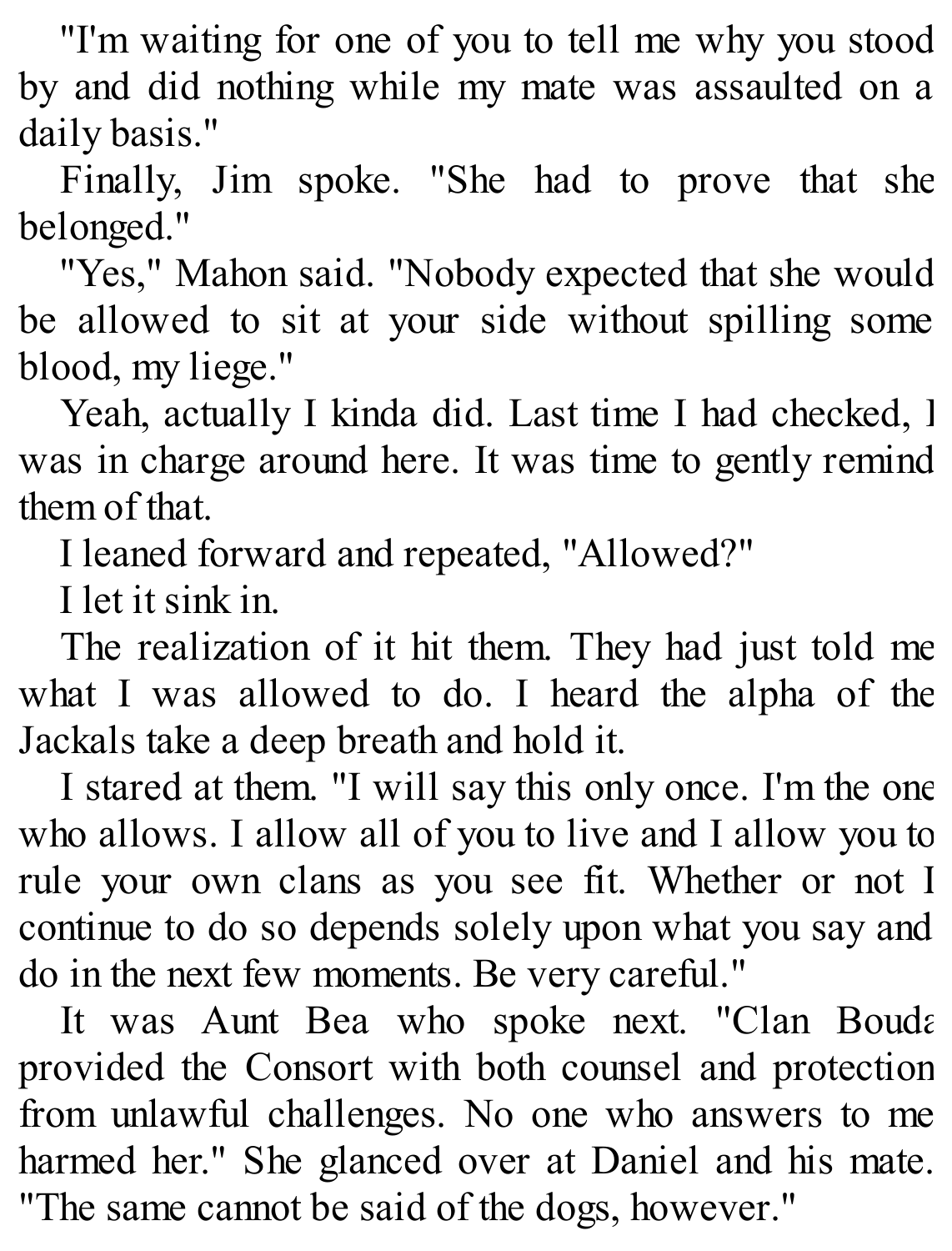Of course. She wouldn't have lifted a finger to stop the wolves from digging their own grave. The hatred between the boudas and the wolves went a long way back. Wolves had greater numbers, but boudas played the game better.

"We broke no laws," Daniel protested. "Everyone knows the alpha of the Bouda Clan cut a deal with the Beast Lord's mate."

Jennifer, his mate, nodded. "Yes, because she wanted special status for her degenerates."

A slow smile crept over Bea's lips. "We all know how much the alpha of the Wolf Clan loves his mate and defers to her. Out of curiosity, how many of his wolves was he willing to sacrifice to indulge her?"

"The human had to prove herself like we all did," Daniel said. "It is the law. It is fair."

"Fair, really?" I asked. "Who among you has faced twenty-two challenges in two weeks?"

None had, of course. Not even Mahon, our Executioner, had killed so many so quickly.

Speaking of law... I addressed Jennifer directly. "If I recall correctly, Daniel, despite being chosen upon the retirement of his predecessors, successfully faced a number of challenges before choosing you as his mate. However, you have never been challenged. Do you know why that is? Because, according to the law the two of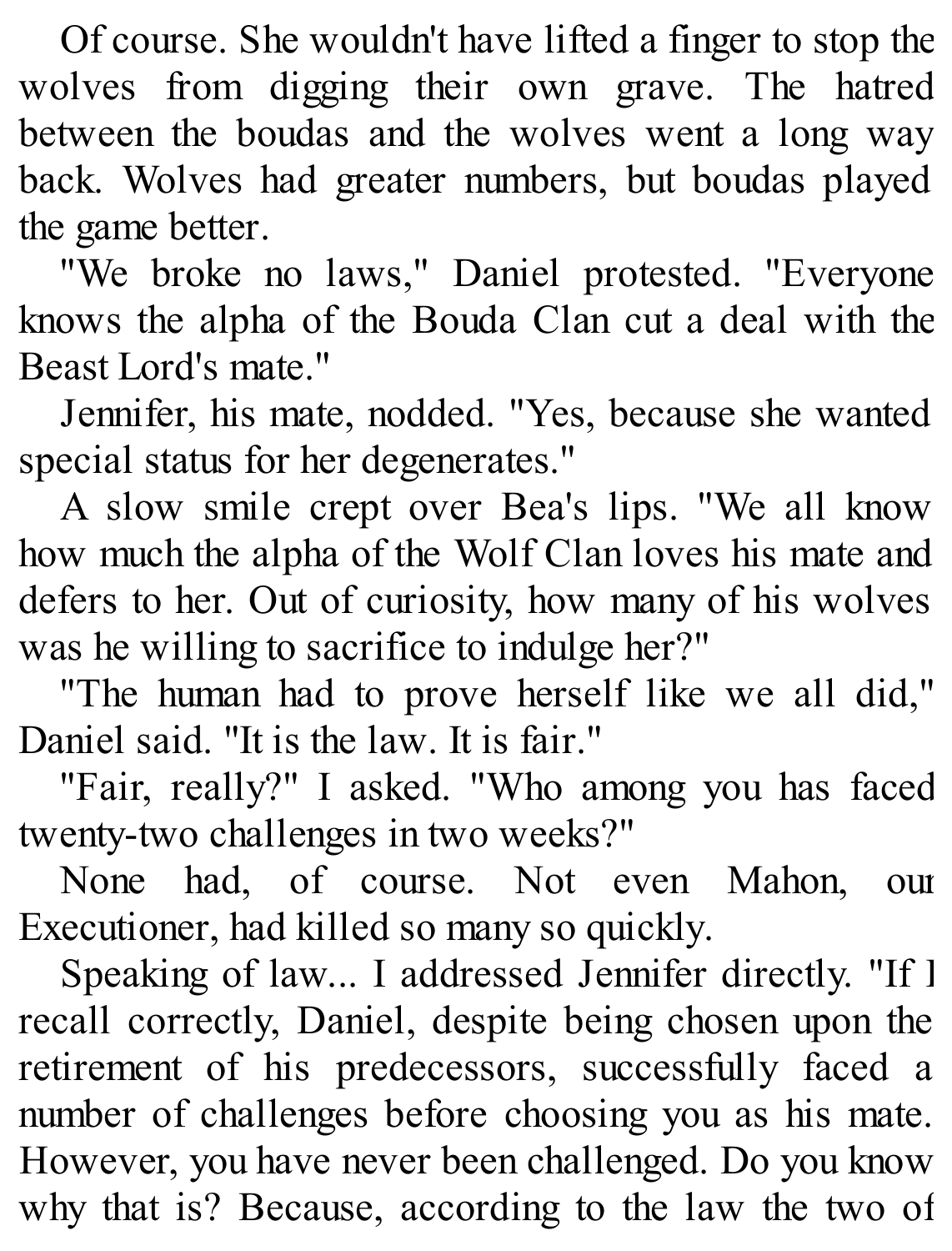you are so fond of quoting, whoever challenges you will also have to fight Daniel. The alphas fight as one. If one of the alphas is injured, it has been an unspoken courtesy among the Pack to wait until both are on their feet before a challenge is issued. It is a matter of honor. If you take another's place, you must win it fairly. You did not afford my mate the same courtesy."

"She killed my sister!" Jennifer screamed.

Good, let's get it all out there. Settle things once and for all. "True, your sister went loup and attacked her. But Kate didn't cause it and killed the one who did. Your anger is misplaced. As a matter of fact, she did you a favor. If you were any kind of alpha, you would know that putting your sister down was your responsibility. It was your burden to carry. You are the next of kin."

Jennifer clenched her teeth. I measured every word carefully. I couldn't challenge her, because the challenge had to come from the lower-ranking Pack member. But if I said enough, she would challenge me.

"My mate assumed your burden, and instead of offering her gratitude, you hate her for it. She is a constant reminder of your weakness. You want to fight her, but you can't. Instead, you goad others into doing what you can't bring yourself to do. It is your greatest failing. However, because I'm merciful and just, I will offer you a chance to atone."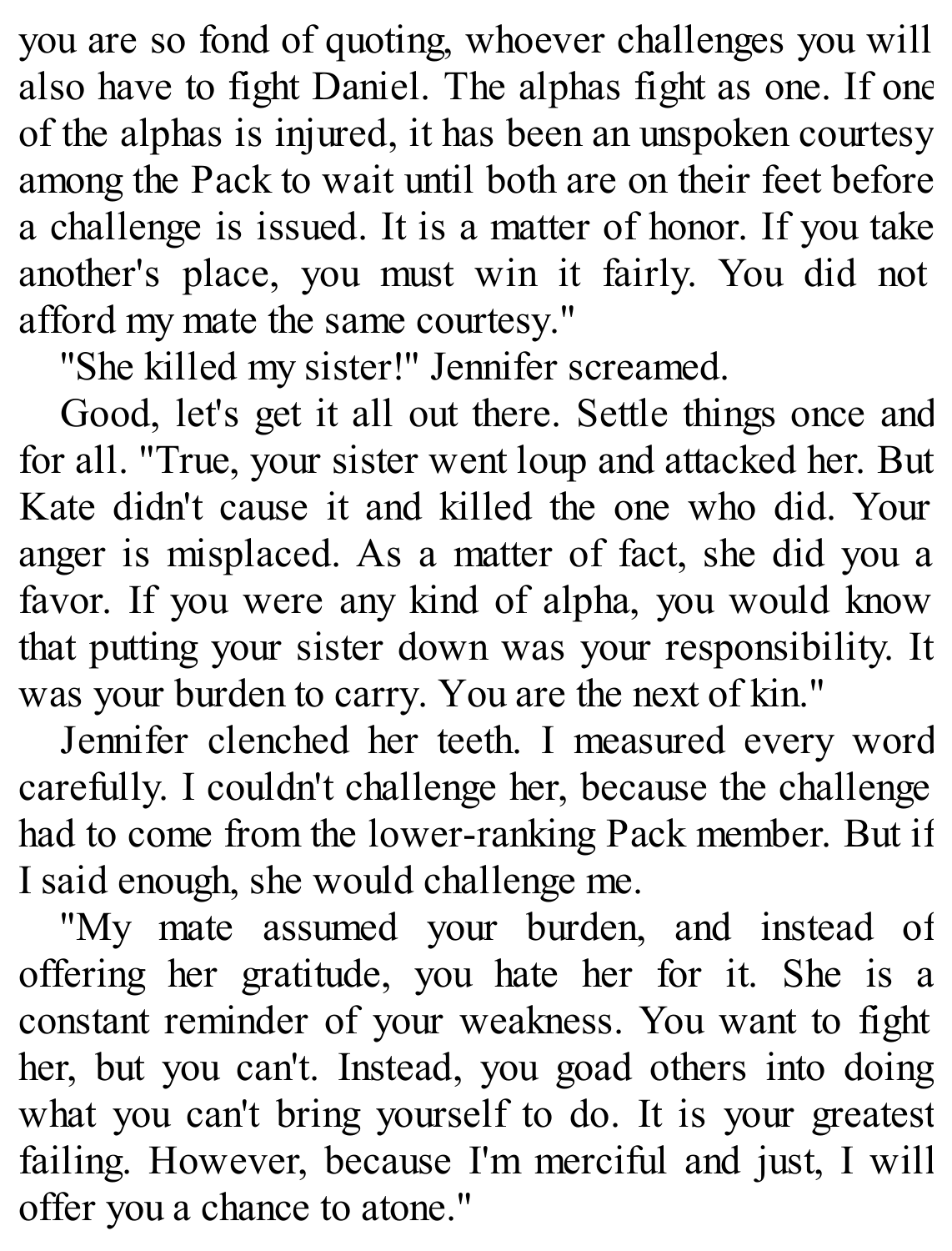"I will not apologize or bow to her. I'll die first." Jennifer snapped at the air like a mad dog.

Good, let's just see about that then. "Again, you misunderstand. What I offer is a chance at the revenge you seek, but properly this time. Challenge us. Couple to couple, as it was meant to be."

I gave the rest a warning glance. "No one will interfere. Just the two of you against the two of us."

Kate tensed next to me. Under the table, I gave Kate's hand a gentle squeeze to reassure her that I was just bluffing and it would be all right. Well, not really, but I was confident that even as we were, we could take them, and all the rest if need be. As long as they believed we could do it, we wouldn't have to.

As Jennifer began to rise--she really was either stupid or crazy--Daniel grabbed her arm, almost too quickly to see, and yanked her back. She landed in her chair, hard.

She opened her mouth and he gave her a flat stare until she shut her mouth and dropped her gaze. Her face turned red.

So he was unwilling to let her throw away her life or his own.

Daniel bowed his head in a slight nod. "Clan Wolf begs the Consort for her forgiveness. We are sincerely sorry for any offense we may have caused. We wish to express our continued loyalty and obedience to the Beast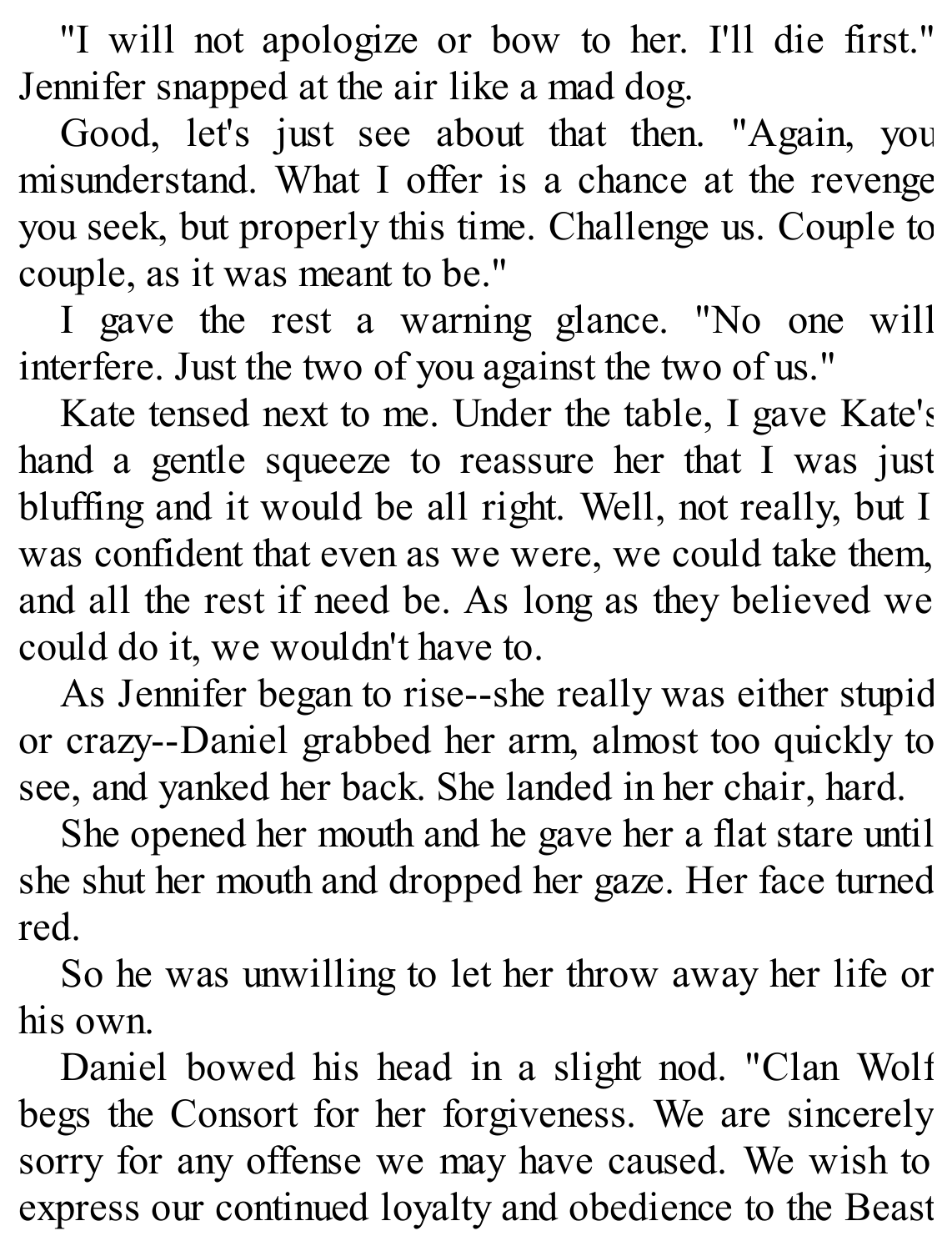Lord and his Mate."

Well said. Perhaps there was hope for him after all.

"What about the rest of you?" My gaze lingered for a moment on the alphas of Clan Rat. Thomas and Rober Lonesco shook their heads in unison.

Thomas, the older and larger of the pair, spoke. "We have no dog in this fight." He smiled a little, showing very even, white teeth. "We didn't vote for her because we didn't know enough about her."

Kate leaned in and whispered to me, "After I killed the Jackals, they sent me chocolate."

Good, in truth I actually liked them both and would have regretted killing them. I looked at the aforementioned Jackals replacements.

The female, Tracy, spoke. "We have no problem with the Consort. We are indebted to her for our current position."

I had expected as much. All that was left was Clan Nimble and Mahon's Heavies. The old bear I would deal with privately. Clan Nimble was a sort of anomaly within shapeshifter society. Its alphas, an older Asian couple, ruled not because they were the strongest but because their age and wisdom was highly respected by their subjects. It didn't hurt, of course, that their devoted betas were a vicious pair that was feared by the rest of the clan and many in the Pack. They kept their elders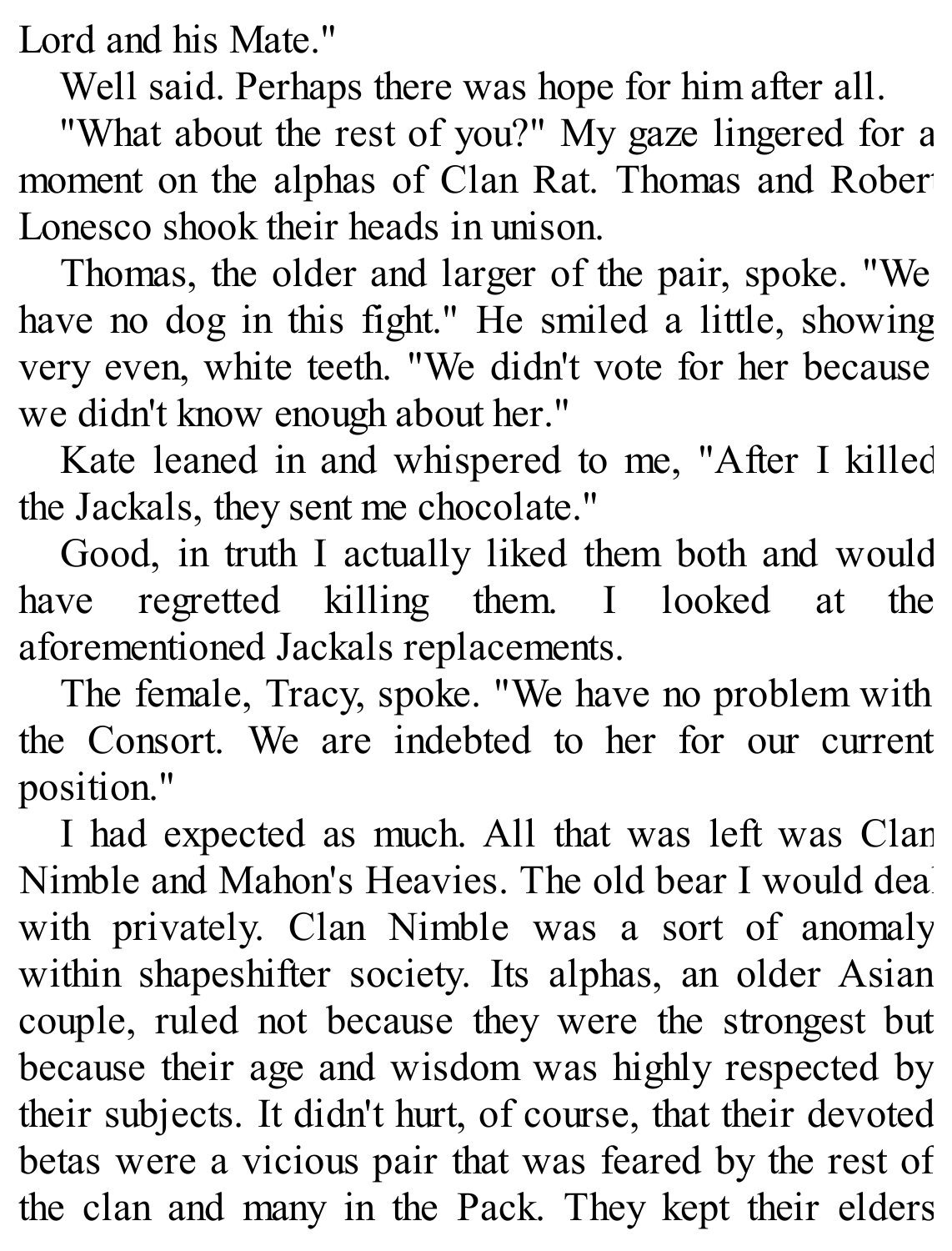from harm and it was understood that they themselves would take their place as alphas, when the time came.

The alpha of clan Nimble stood, drew himself to his full height, and then bowed deeply without his gaze ever leaving me. He held the bow, then straightened, and in a very formal tone proclaimed, "Clan Nimble remembers the understanding His Majesty has shown to us and would never dishonor itself by repaying that kindness with treason or betrayal. The Consort has fought admirably and has earned a place of respect at our lord's side."

Ok, a simple "we got your back" would have sufficed, but if he felt more comfortable with formality, then so be it.

"We respect Clan Nimble and hold its friendship in high esteem." Ahh, that got him, he nearly smiled, bowed once more, and sat again.

Almost done.

"So, it's all settled then. Unless there is anything else, you may depart in peace. Mahon, you stay," I commanded. The rest filed out as quickly as they could while maintaining a semblance of dignity.

Kate turned to me. Her eyes asked me *"Do you want me to stay?"*

Silently I shook my head. *"No, you don't want to be here for the next part."*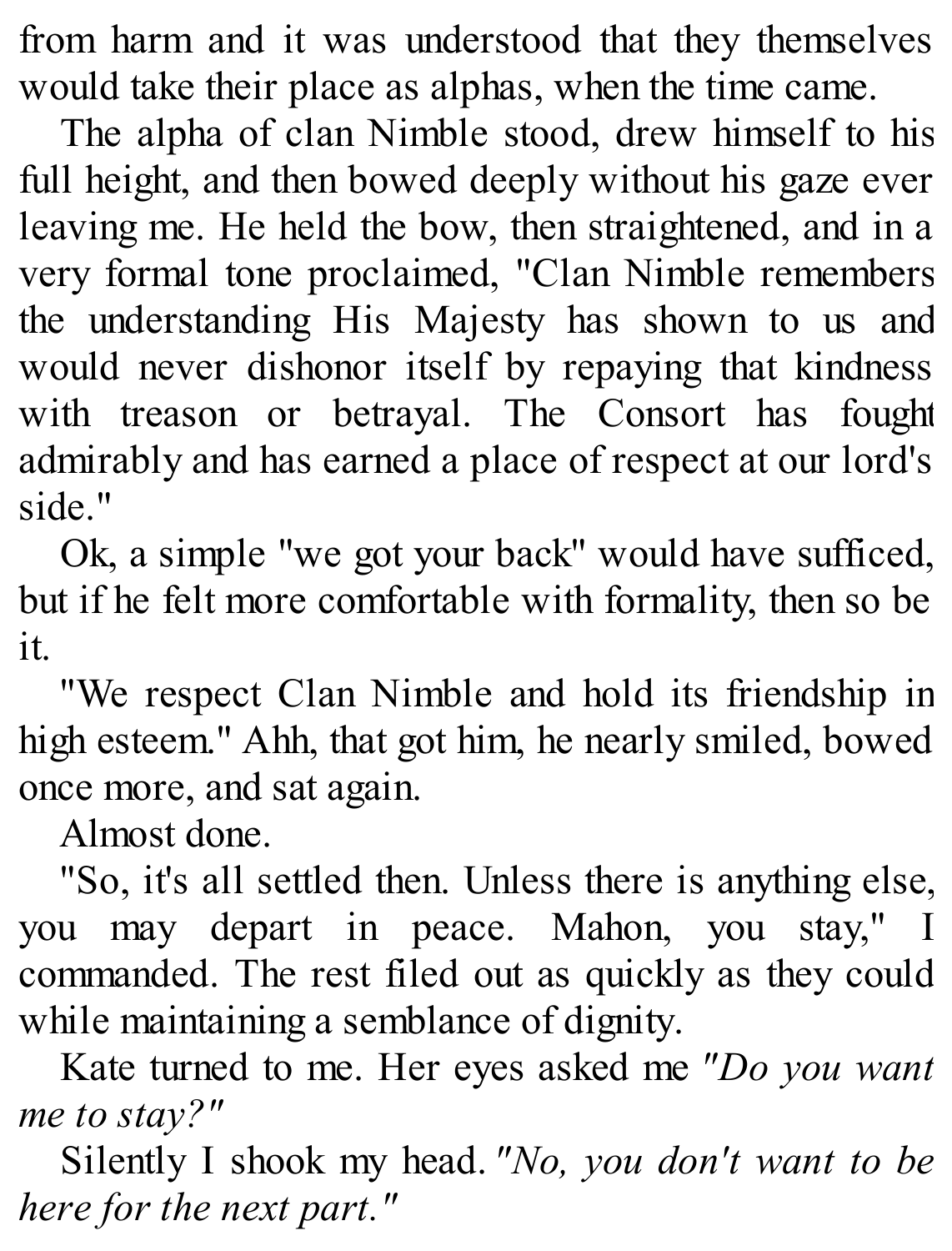I watched the Council of the Pack run from the room with their tails between their legs. One by one, they fled, careful not to look at me or the bear. Finally the last shapeshifters went through the doorway. It was just the two of us.

I looked at Mahon the way an alpha looks at a wayward subject. Mahon crossed his massive arms.

"It comes to this, then."

I didn't answer.

"It's about time. I've been waiting for this, boy. It needs to be sorted out."

Good, we understood each other. "Do you want to settle this here, old man, or do you have some other place in mind?"

Mahon considered it for a long moment. "We're going to need space. This is too small."

"Up on the fourth-floor balcony, then."

The balcony, a flat top of one of the smaller towers, was a stone square, about twenty by fifty yards. In spring and summer, we used it for outdoor dining and gatherings, but in winter it was deserted. It would provide us with plenty of room and give us some privacy as well.

This thing between Mahon and me wasn't going to be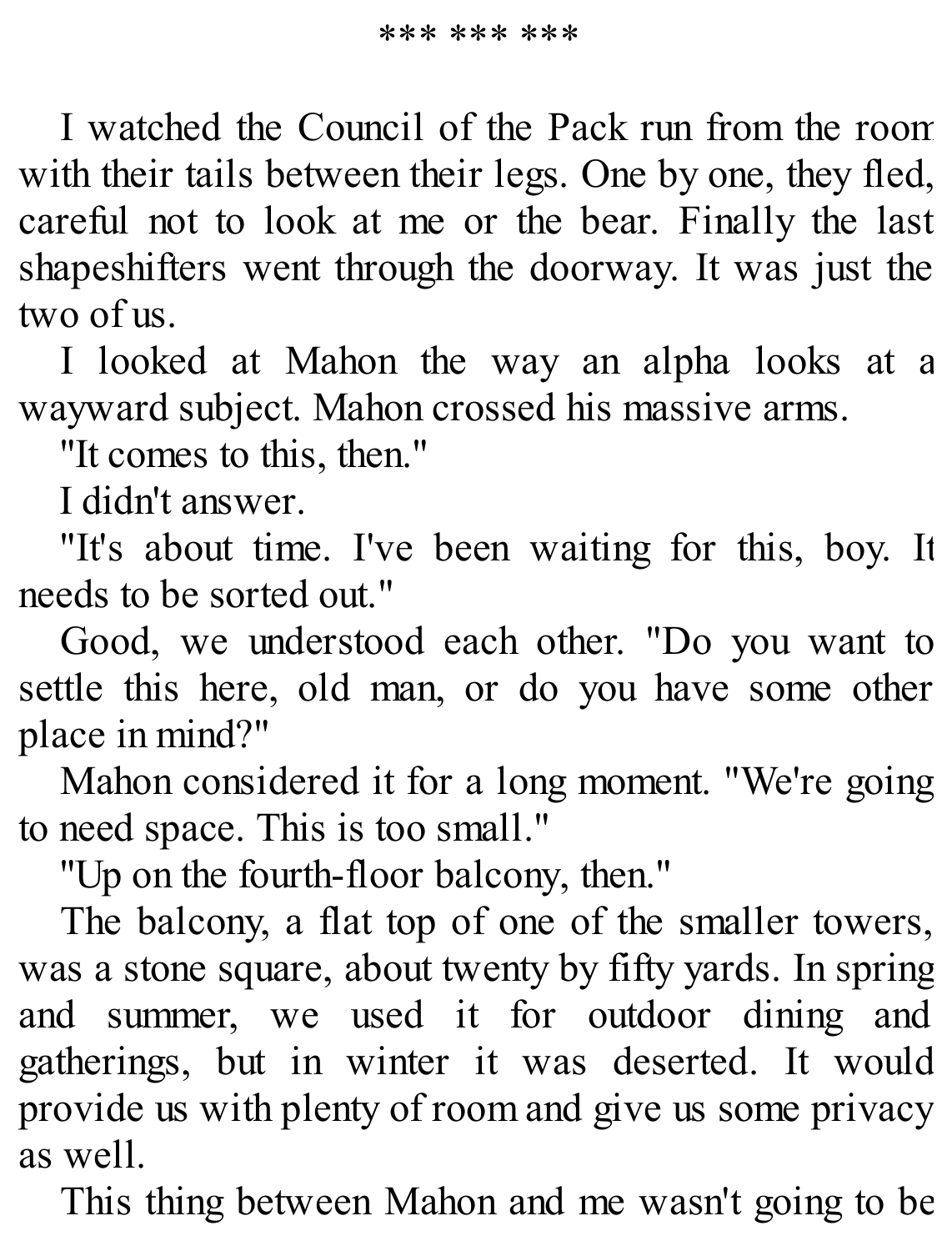an exhibition. It wasn't a fight to the death, either, but if any of the Pack happened to witness it, it would become one. I would have to kill Mahon, and I didn't want to do that. Mahon wasn't my father, but I was his son.

This was between the two of us, and when it was over, we would know once and for all who was the strongest.

I walked through the doorway. He followed. Outside the room, Derek saw me and stepped away from the wall. I glanced at him, said, "Follow me," and kept walking. The kid fell in step behind us. We would need a guard to keep the rest of the Pack from sticking their noses where they didn't belong, and it couldn't be Jim or Kate. Jim was my best friend. He would interfere. Kate... This was something I didn't want Kate to see. Derek would do what he was told and would keep the rest out.

The three of us made our way to the fourth floor. A solid wooden door barred the way to the balcony.

I looked at Derek. "You stand here. Nobody gets on the other side of this door." I held his gaze for another long moment to make sure I had his attention. "No one."

"Yes, m'lord."

I opened the door and Mahon and I walked outside. The cold air hit my lungs.

The door shut behind us.

Darkness had fallen. The sky was black and vast, and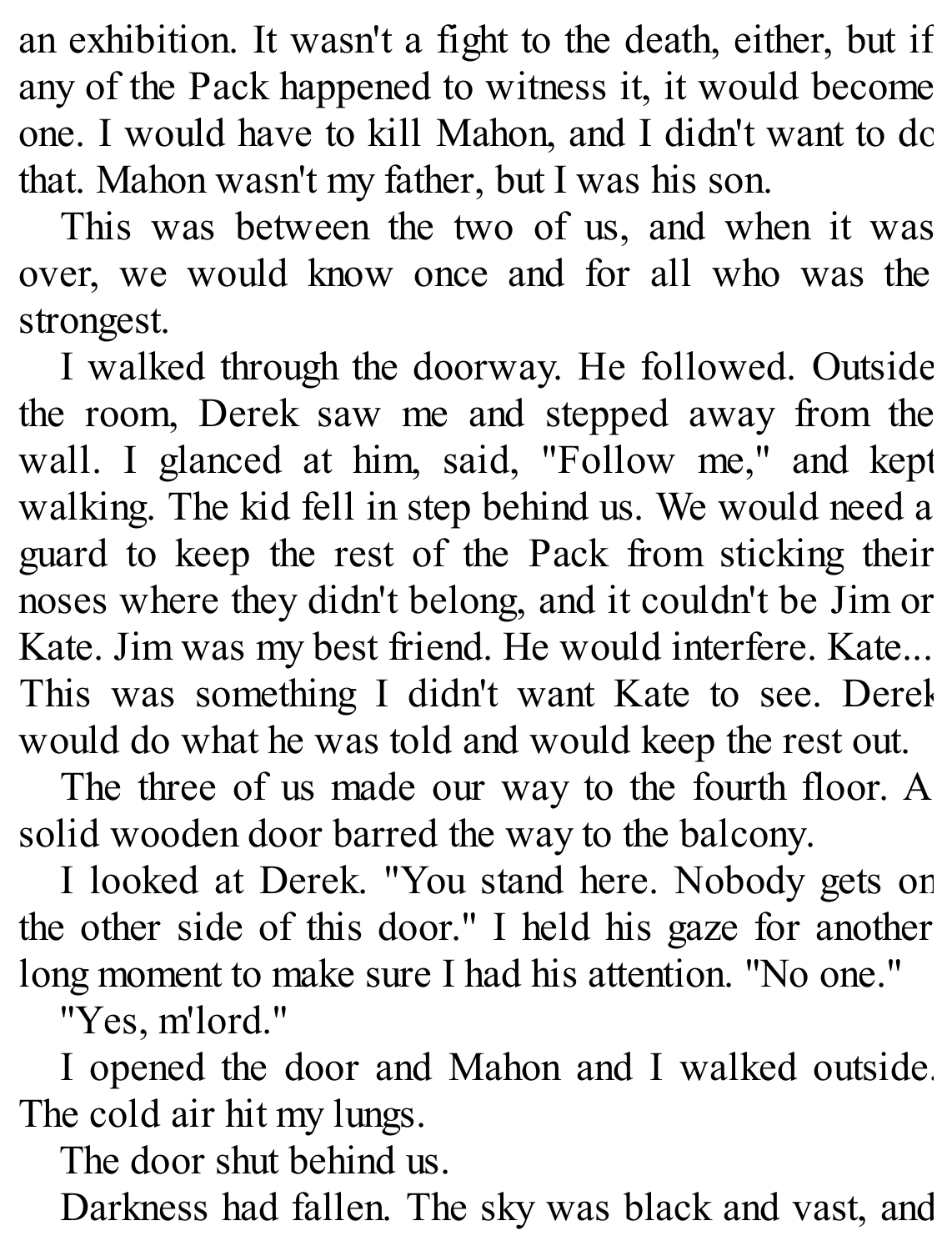the small lights of stars pierced it with cold light. Behind us, the gray towers of the Keep blocked the moon, but it was there, spilling light on the snow-strewn clearing around the Keep. Beyond it, black woods rose.

The balcony stretched before us, covered with untouched white snow. Before this was over, we'd paint it red.

"How do you fancy it?" Mahon asked.

"Not like this, and your half form sucks," I told him. "I want you at your best. You better bear out."

"In that case, you better come at me in your warrior form. It'll give you a better chance."

"No need," I answered.

He laid his hand on my shoulder and said quietly, "My son, if you hesitate or hold back, I will break you."

You'll try. "No more talk."

I let go. Heat flooded me. There was a tremendous warmth. It was like being stretched on a rack while being set on fire. And then everything pulled: bones, tendons, muscles, skin, all stretched tight. The hazy veil I didn't notice fell away and suddenly the world was painfully clear. I smelled it all, the wind from the icy sky, the hint of smoke from the Keep's kitchen, the dry stone, the clean snow, and the fur of a huge bear waiting to break my back.

Bear. Familiar scent. Safe. The same scent I had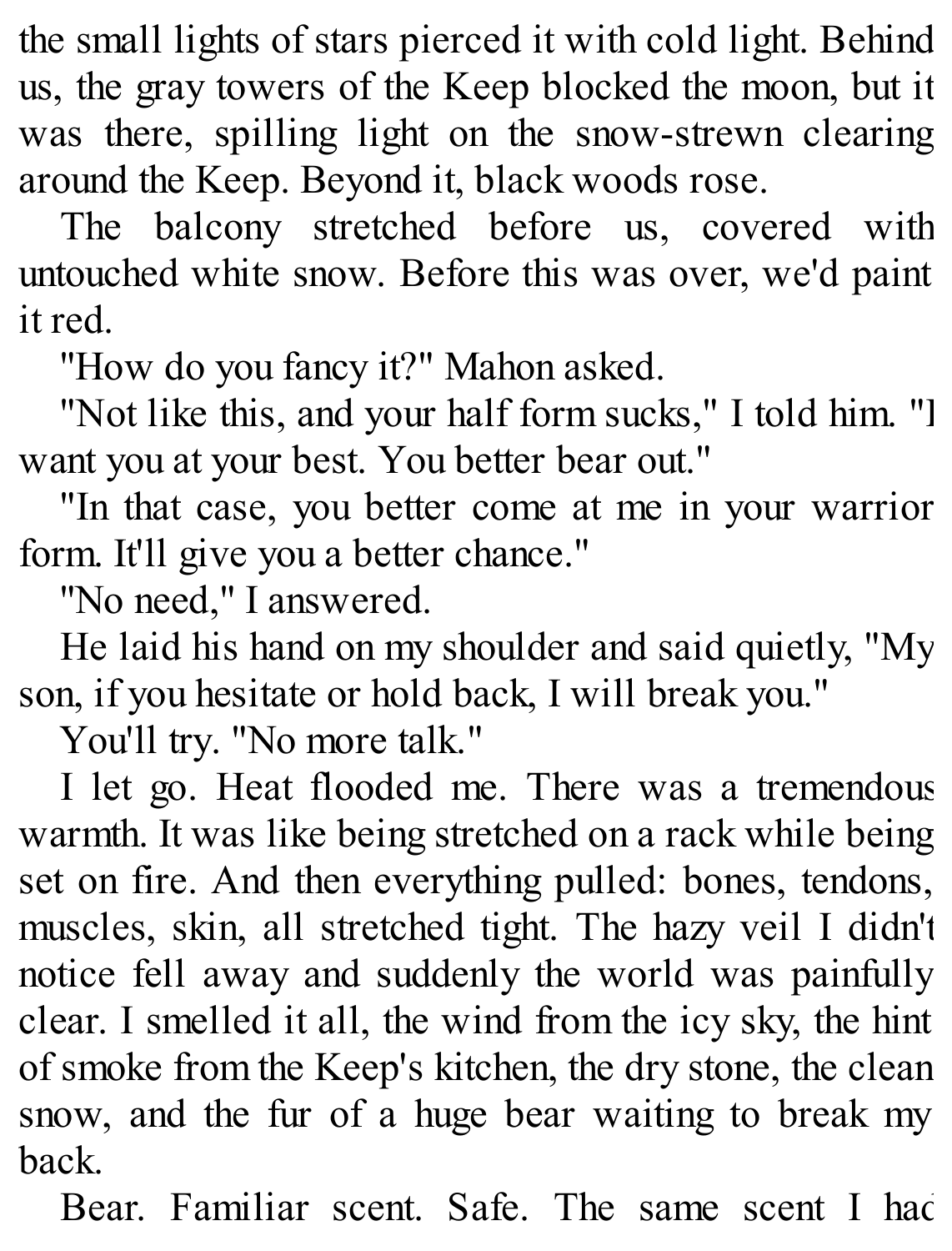smelled years ago when I had no place to go and Mahon told me I had a home. He was huge then, big and rough, taller than me by almost a foot. *"You can stay here, boy. We'll treat you like our own. You don't have to call me Dad. Just Mahon will do."*

Across the balcony, the Kodiak shook his head. He was huge, nearly twelve feet tall and weighing almost a ton.

Going toe-to-toe with him was out of the question. I shook, testing the shift. Everything had fallen into place. I wasn't at full power, but that was fine. I was too pissed to take a rain check on this fight.

The shaggy, giant beast reared up onto his hind legs and roared at me. That's right, show me that big soft belly. I opened my mouth and roared back, drowning him out. Bring it, fat boy.

My best bet would be to bleed him. Dart in, bite or claw, then out again before those big paws could connect. Don't let him grab or hold me. If he could, Mahon would pull me into a hug and crush my head between his jaws. And if I was really lucky, he'd come at me just like this, on hind legs, gut out.

I dug into the snow, testing the ground. My paw found ice sheathing the stones. Slick.

Come on, bear. Come at me.

He dropped to all fours and shuffled toward me with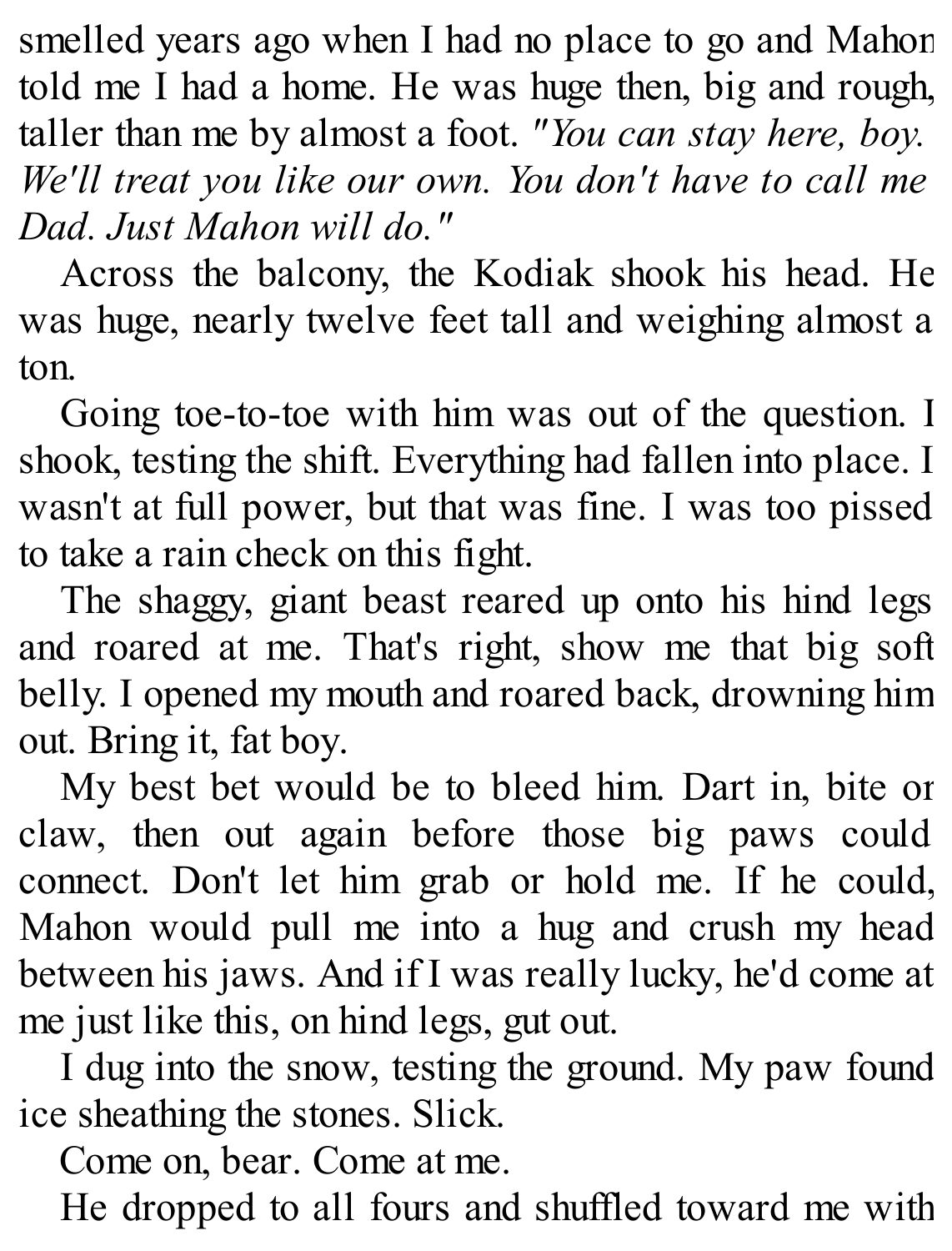his head lowered. Damn it.

If I let him, he would try to muscle me to the ground. In my first real fight I'd killed a similar bear, and it was still one of the hardest battles of my life.

Mahon kept moving, head down, shifting in, rocking from side to side. The bear shamble. It looked clumsy, but it let him use the thick layer of fur and fat that sheathed his forequarters like a shield. And a flank attack wouldn't go unpunished. Shambling or not, he was fast.

We'd never fought, not like this, but I had been watching him kill for the last fifteen years, and I knew he would use that big head like a sledgehammer. Getting head-butted by a bear was like being kicked by a horse. He'd knock me down and then put all that weight on me.

It was time to dance. I let him get within five feet of me. Mahon lunged. I dodged to the side and buried my claws in his head and neck. Mostly what I got was fur and fat, but it hurt him. The bear shook, trying to fling me off. I hung on and took a big bite out of his ear. The familiar taste of blood flooded my mouth.

Mahon bellowed in pain.

Yeah, that's gonna leave a mark.

Suddenly my paws left the ground, and then we were moving. He drove me back, like a hammer drives a nail. God, he was fucking strong.

There was nothing I could do about it except to let go.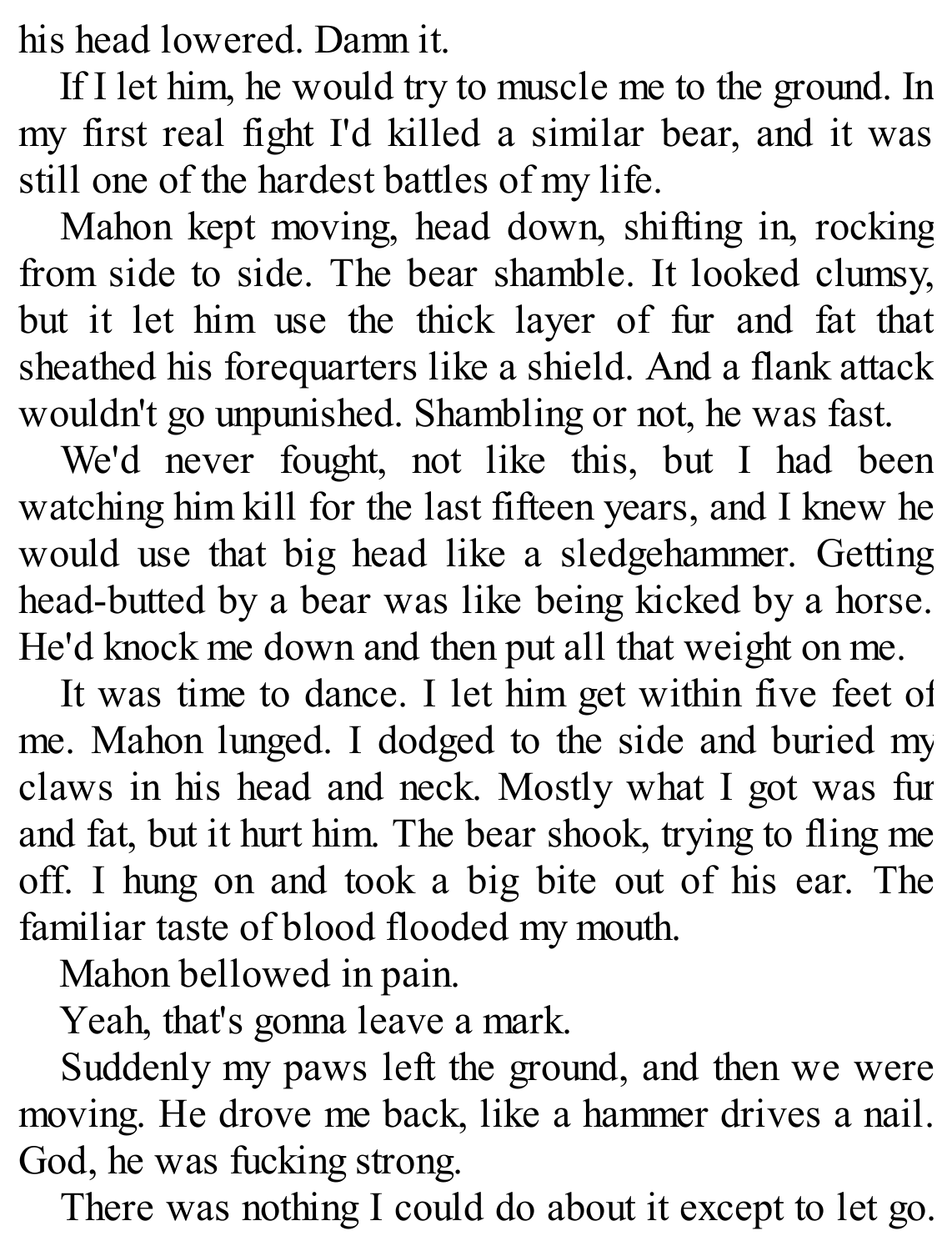I released my hold. Too late. The wall slammed my back and the full bulk of the bear smashed into me. Ouch.

\*\*\* \*\*\* \*\*\*

The wall shook. On the other side of that wall, Curran was getting a beat-down and he'd locked me out and left the boy wonder in position by the door to make sure it stayed shut.

The room was full of shapeshifters. The alphas, the betas, anyone with any sort of rank had shouldered their way in.

Jim loomed over Derek. The boy had grown, but Jim still had about three inches of height on him, and he squeezed everything he could out of them. "Move."

Derek didn't answer.

"It's an Order."

Derek stared straight ahead. The message was clear. Jim would have to kill him before he let that door open.

This was pointless. I pushed my way out of the room and into the hallway. Barabas emerged from the room behind me. I dragged myself down the hallway, away from the crowd. My leg was on fire. For once I wished that I had brought the stupid cane so I could move faster. We turned the corner.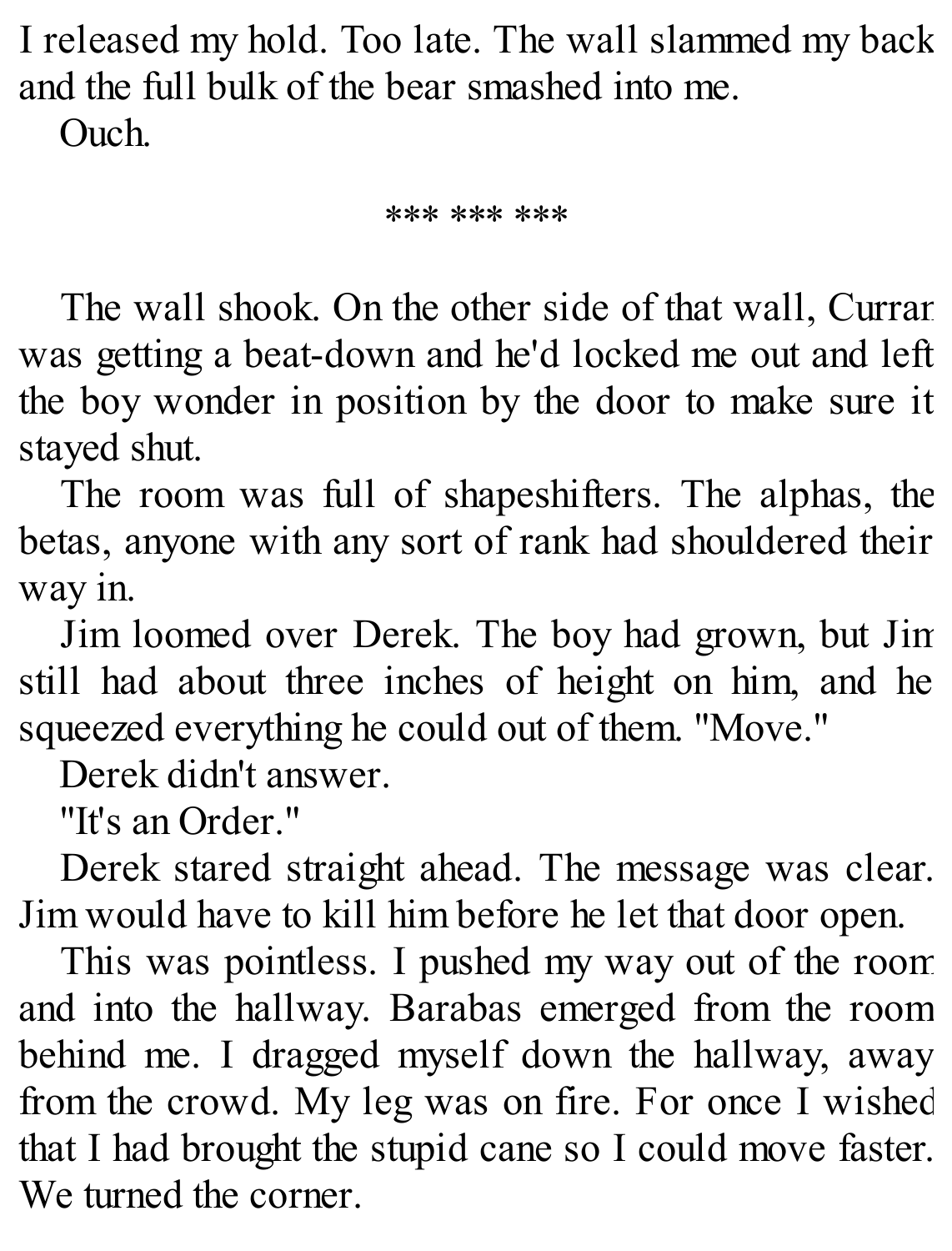"Is there another way to the balcony?" I whispered. "Get, no. See, yes."

"Take me there."

"There are stairs," Barabas warned.

"Take me there or I will throw you out the window." "Right this way, Alpha."

\*\*\* \*\*\* \*\*\*

I bit the bridge of Mahon's nose. Welcome to the lion's jaws.

He snarled in pain and dropped back.

I fell into the snow and retreated, putting some distance between us. My ribs ached. Heat flowed, knitting the fractured bones together. No major damage, but one more like that and I was done.

I had to bleed him. In and out. The Lyc-V would repair the damage, but not before Mahon bled. Enough blood in his eyes, and he'd be a lot easier to handle.

The bear shambled over. I dashed in, claws ready.

\*\*\* \*\*\* \*\*\*

Fifty million fucking stairs, each step shooting a burst of pain into my hip, until I wanted to claw my leg bloody just to get at the source of it.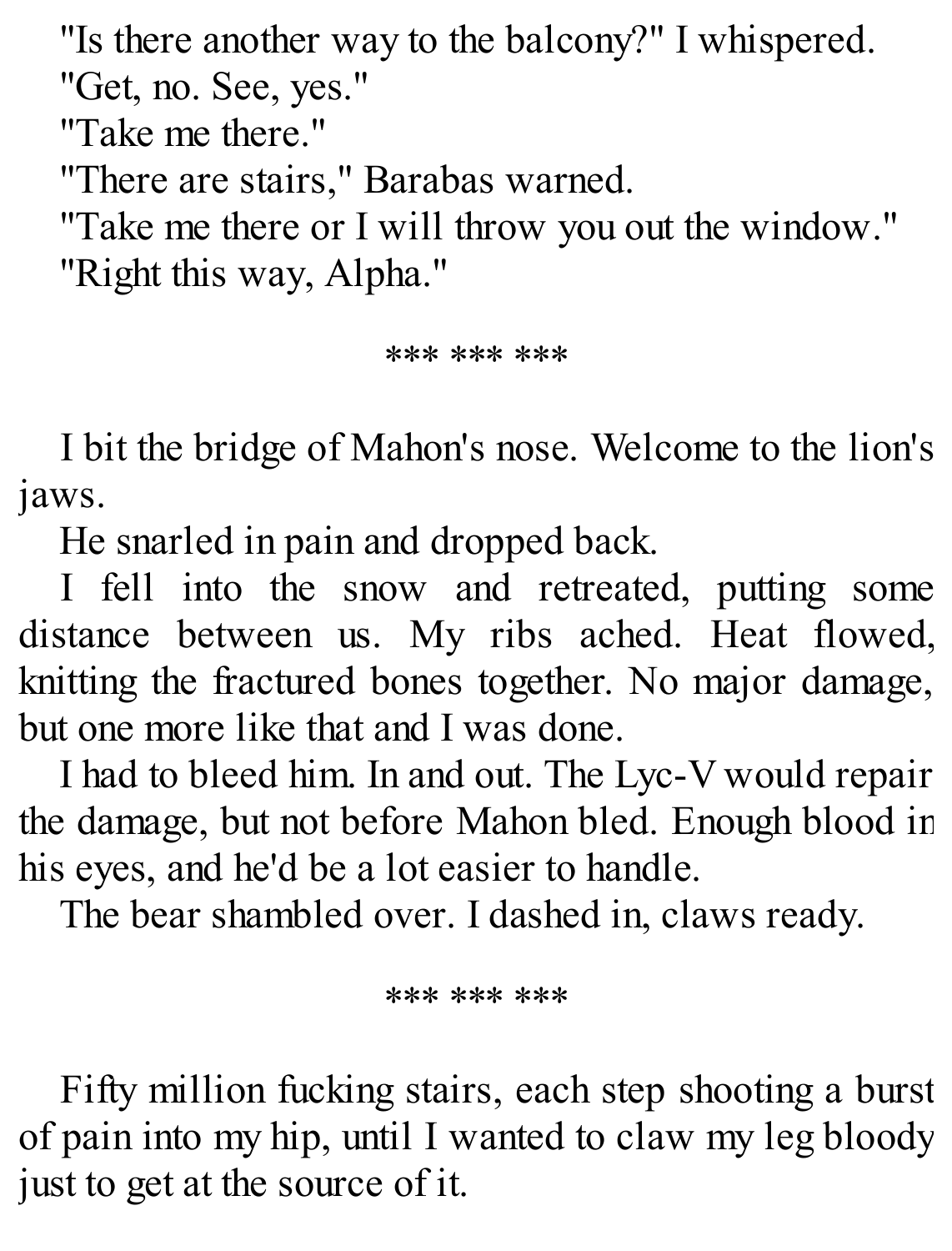Come on, Kate, push. Push.

"Sorry about this," Barabas said.

"Sorry about what?"

He picked me up and dashed up the stairs. Two seconds later and we burst out of a small iron door and onto the tiny stone balcony. We were in one of the side towers, at a ninety-degree angle to the main keep. Two floors below us, an enormous bear and my lion squared off on the bloody snow.

Oh, Curran. You stupid, stupid man.

Barabas lowered me to the floor.

Mahon was breathing hard. His shaggy flanks rose up and down as he expelled clouds of moist vapor through his nose. Blood drenched his sides. Curran limped slightly, favoring his left hind leg.

Curran lunged, a blur. I held my breath. He danced close, sliced at Mahon's face, and withdrew, avoiding a swipe of the colossal bear paw by a hair.

Curran was trying to bleed Mahon out, but the Lyc-V was healing him faster than he could hurt him. Sooner or later Mahon would catch him. And an hour ago Curran had been unconscious on his bed.

"Get me down to that balcony," I ground out.

"I can't," Barabas said. "It's too far."

I couldn't jump the distance, not with my leg. "Throw me."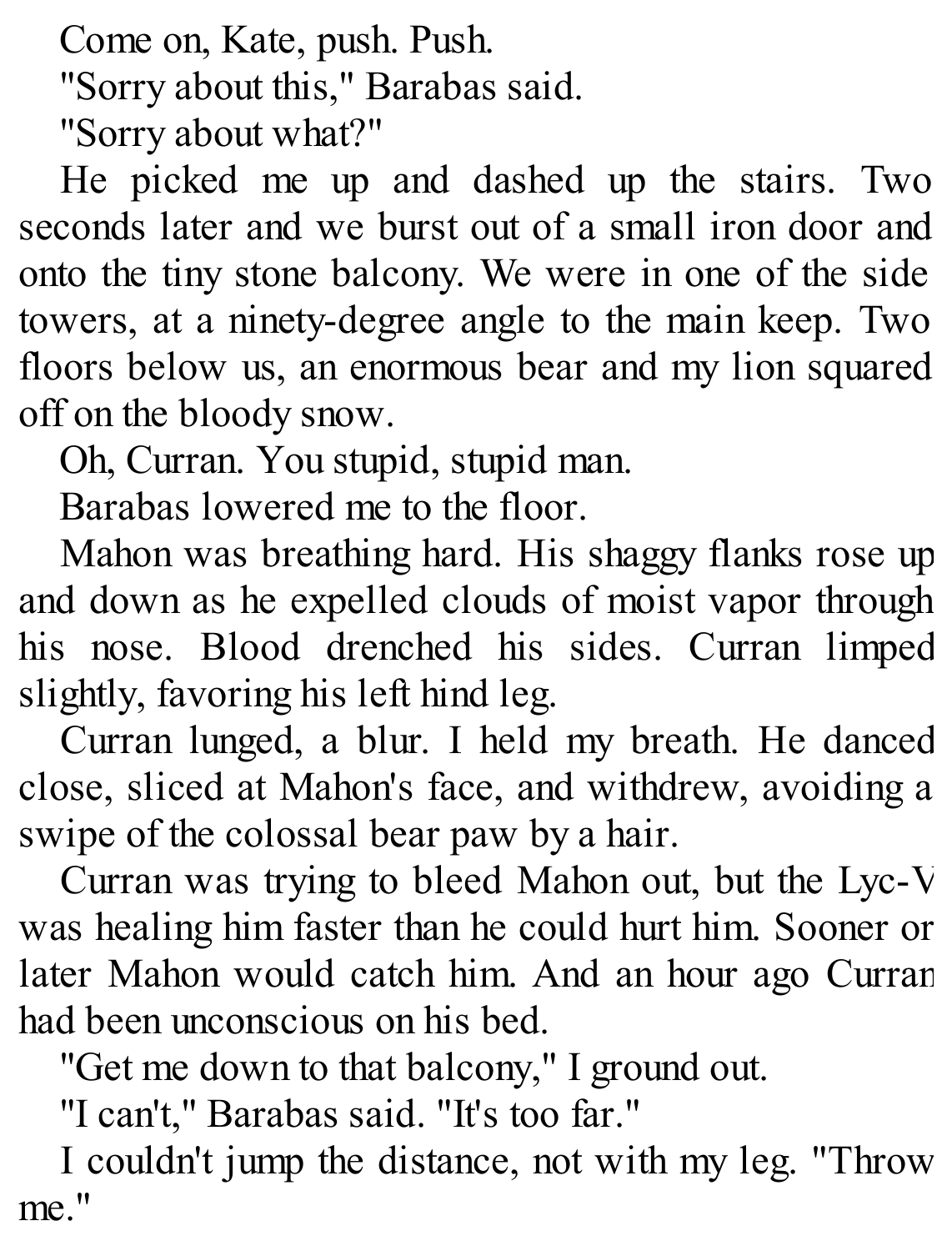"There are fifty yards between us and them, not to mention the thirty-foot drop," Barabas said. "Your broken body would land between an enraged bear and a blood-mad lion. It's my duty to assist you in any way I can, but suicide isn't on the menu."

My knee gave out. I sagged onto the stone rail and watched Curran fight. It was all I could do.

\*\*\* \*\*\* \*\*\*

He was going to catch me. My side hurt like hell and my vision was a little blurry. Mahon had swatted my head with his paw twice. It had felt like being hit by a car. I couldn't take any more big shots to the head. I had to take him down and end this.

Mahon swiped at me. I snapped at him and backed away.

I had to goad him to go into a bear rage. If he rose on his hind legs, I had a chance.

I smelled Kate. She was here. Somehow, she was here. If I took my eyes off Mahon, he'd clobber me. Why couldn't she just do what she was told, one damn time, just one damn time?

Mahon charged.

I dodged left, straight into the wall. He thought he had me and closed in--huge, fast, and unstoppable. I bounced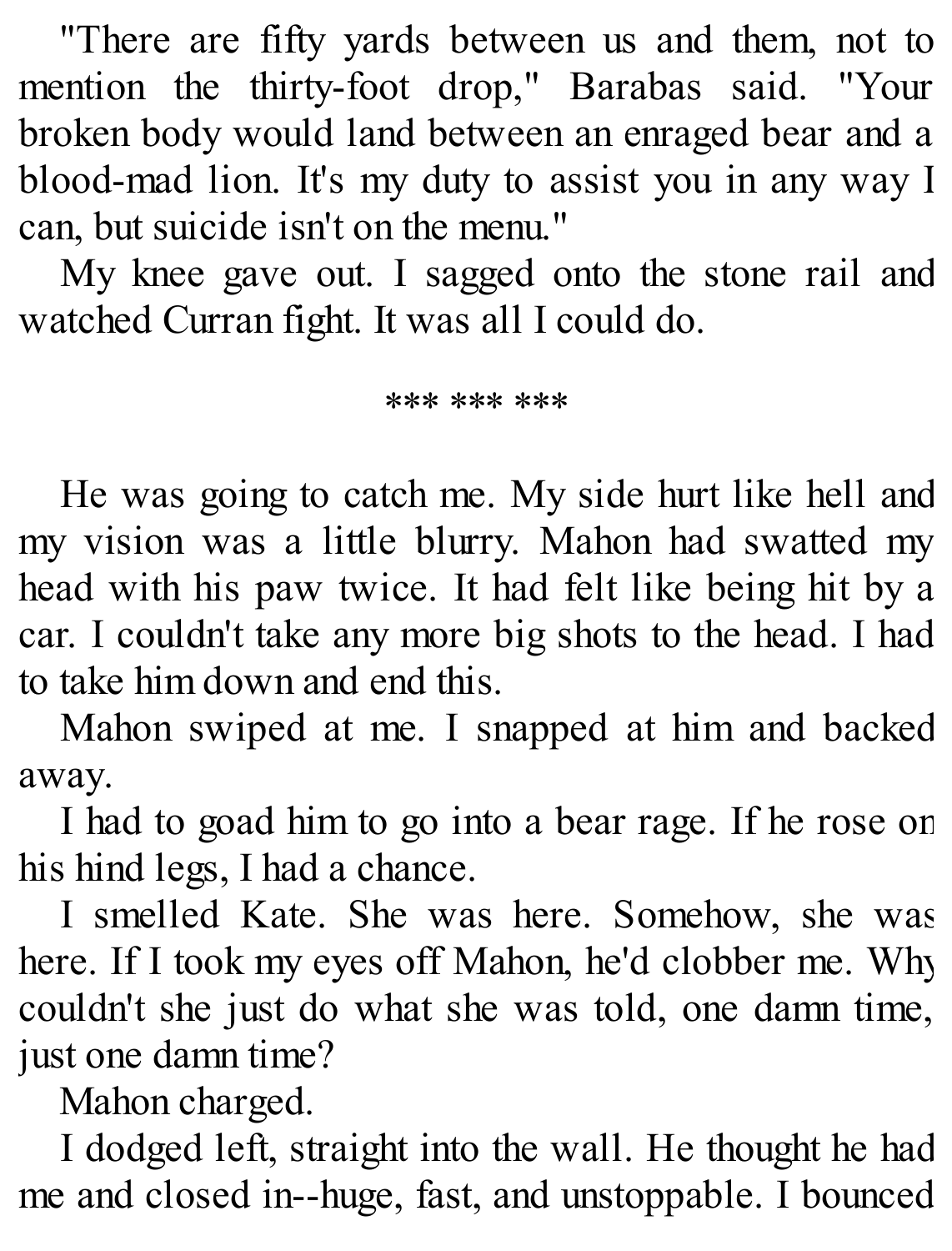off the wall, flipped, and landed on top of him. Hello, old man. I pierced his hide and sliced through his fur with all four sets of claws, peeling it off him from his head to his big, shaggy ass.

Mahon bellowed in pain.

I leaped free and bit his snout. The bear paw caught my side. I took the hit--it hurt like hell--and swatted at his nose, cutting it. One, two, three. Again. Again.

He charged me again, his head lowered. I veered right, closed my jaws on his injured ear, and bit the rest of it off. The bear roared in pain and fury.

I spat the ear out and knocked it toward him with my paw. No, you can keep it. Doesn't taste that great.

The massive Kodiak bellowed like a foghorn and stood up.

Yep, that did it, now he was good and pissed.

With an earth-shattering roar, he lumbered toward me, all bear, no human thought or strategy now, motivated by pure rage and pain. It would be his undoing or mine.

\*\*\* \*\*\* \*\*\*

Mahon rose on his hind legs. Curran limped away. His side was bleeding--a bad sign. The Lyc-V wasn't keeping up with the repairs.

Mahon kept moving. Curran backed to the edge of the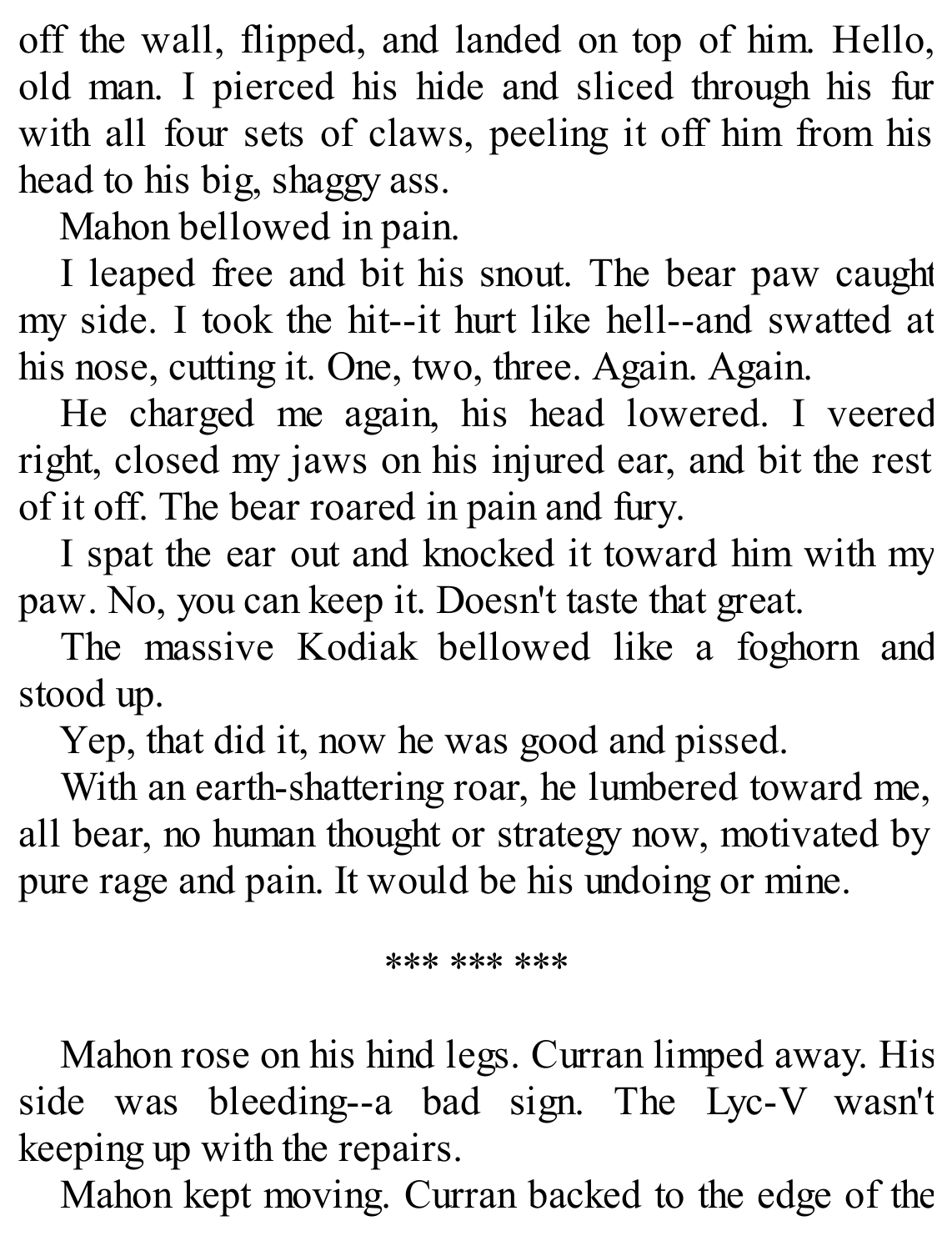balcony. No place to go.

If I lost him here, to this idiotic fight, after I'd fought and guarded him for two weeks, after I'd cried and thought he was dying, I would find him in the afterlife and I would murder him again.

Mahon swung, too wide. Curran ducked under the huge claws, shockingly fast, and dug his own claws into the bear's left hind leg and bit down hard.

I knew how much pressure those jaws could unleash. He bit through the fur and the muscle, and then Mahon's leg folded like a broken toothpick as the huge feline fangs crushed his bones.

Curran twisted and kicked out with his back legs, a move no lion would ever think of without a human brain driving it. His battered body swung and his back crashed into Mahon's uninjured leg. For half a second, the bear remained upright by sheer force of will, and then he crashed, falling backward like a giant with his legs cut.

Oh my god.

Curran rolled out of the way before the enormous bulk could crush him. As Mahon lay on his back, Curran placed his front paws and weight on his chest. The massive leonine head dipped down. Curran opened his mouth. His jaws closed on Mahon's neck and held it, easy, almost gently.

A huge brown paw rose and fell.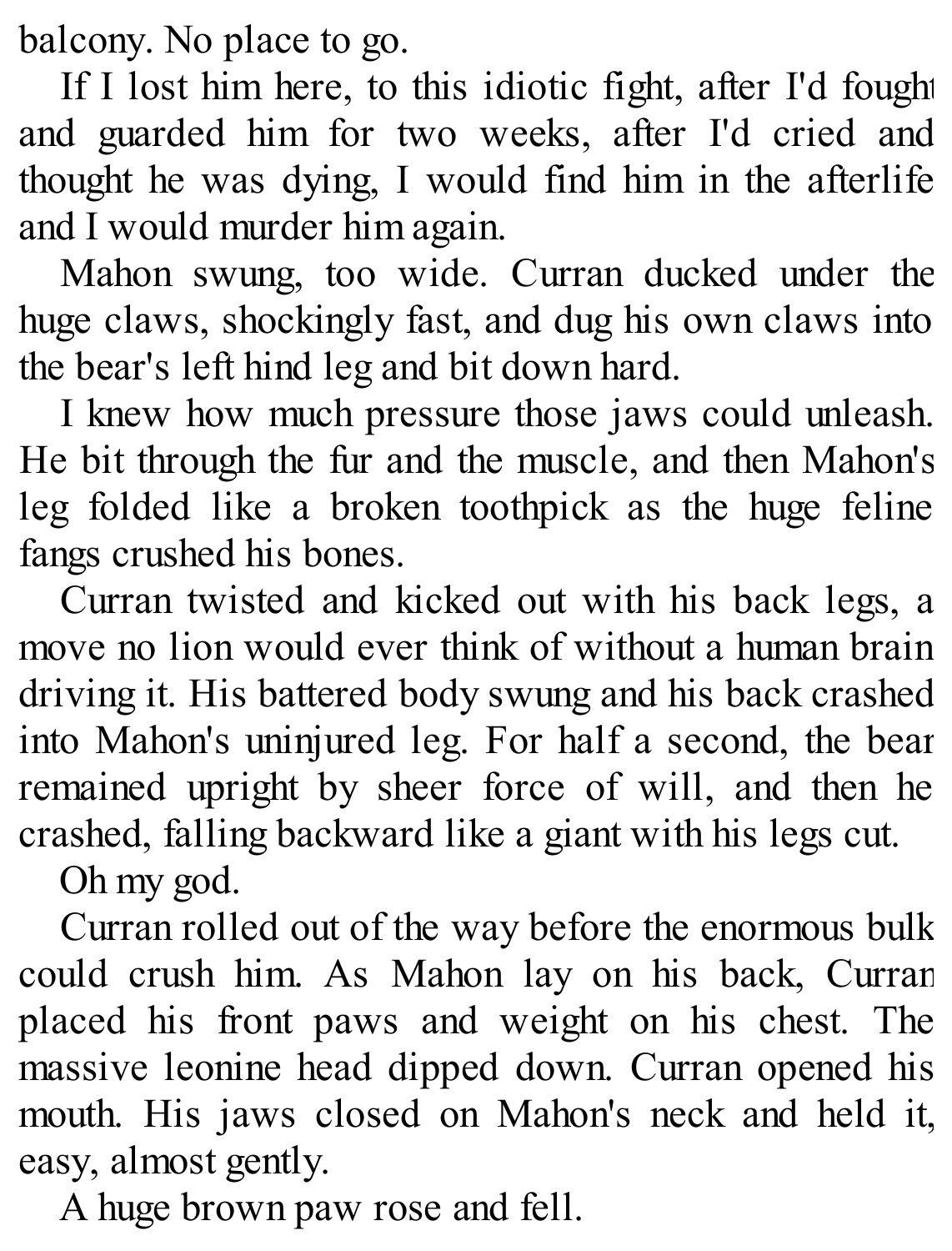It was over. Curran had won.

\*\*\* \*\*\* \*\*\*

I lay in the snow, exhausted. My body flowed into the familiar human form. Everything hurt. My body felt too hot, like I was burning from the inside out.

"Good fight, boy," Mahon boomed from somewhere to the right. "I'm proud of you."

"Shut up."

The snow was melting around me. The icy liquid felt good on my skin. Well, that's downright pleasant. I could lay here for a while as long as I didn't have to move.

"Still think she's worth it?" Mahon asked quietly.

"Of course. She's my mate."

Mahon sighed. "So you decided then."

"Do you think we'd be laying here bleeding in the snow if I wasn't sure?"

"Good point."

I picked up a handful of snow and put it on my face. Mmmm That's nice.

"I hoped she would be one of us," Mahon said.

"Well, you can't always get what you hope for. I'd hoped my own people wouldn't try to murder my mate while I lay dying."

"It never came to that," Mahon said. "She's stronger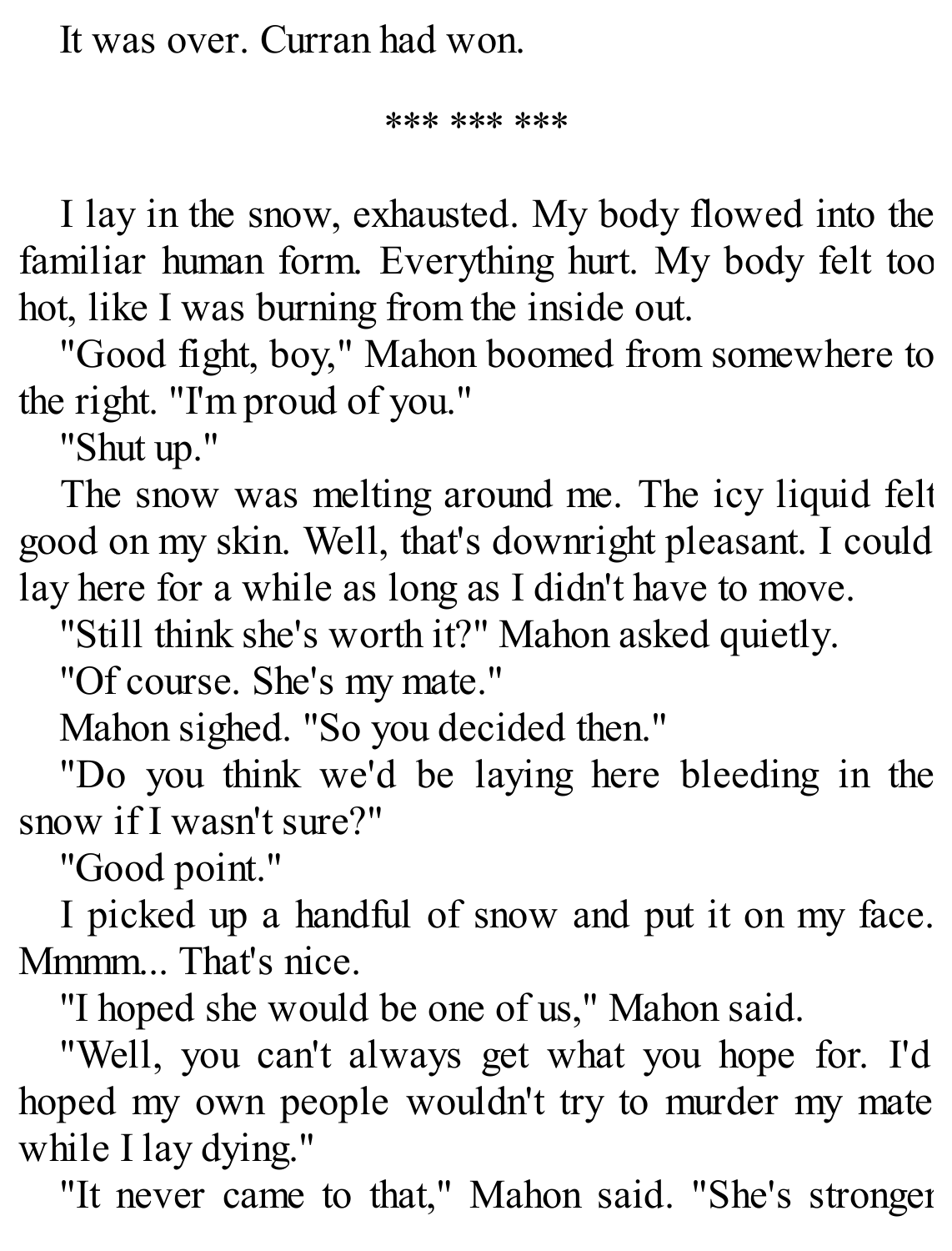than any of us knew."

"I knew."

"I figured." Mahon sighed again. "She'll never understand us completely."

"It's not always about you. This time it's about me. She understands me and that's enough."

Some sort of commotion was taking place behind the door.

"We're never doing this again," Mahon said.

"That's up to you. Anytime you need me to remind you..."

Mahon chuckled. "I've raised you too well."

The door flew off its hinges and slid across the snow, Derek on it. Well, couldn't say the kid didn't try.

Martha stormed onto the balcony.

"Oh-oh," Mahon murmured.

Mahon's wife stared down at us. Her hands went to her hips. "Which one of you idiots wants to explain to me what the hell is going on?"

With great effort, I raised my arm and pointed in Mahon's general direction. "Him."

Kate appeared in the doorway.

"What did you do to the boy?" Martha demanded.

"What did I do to him? Look at what he did to me!"

Kate knelt by me. I raised my hand and touched her cheek.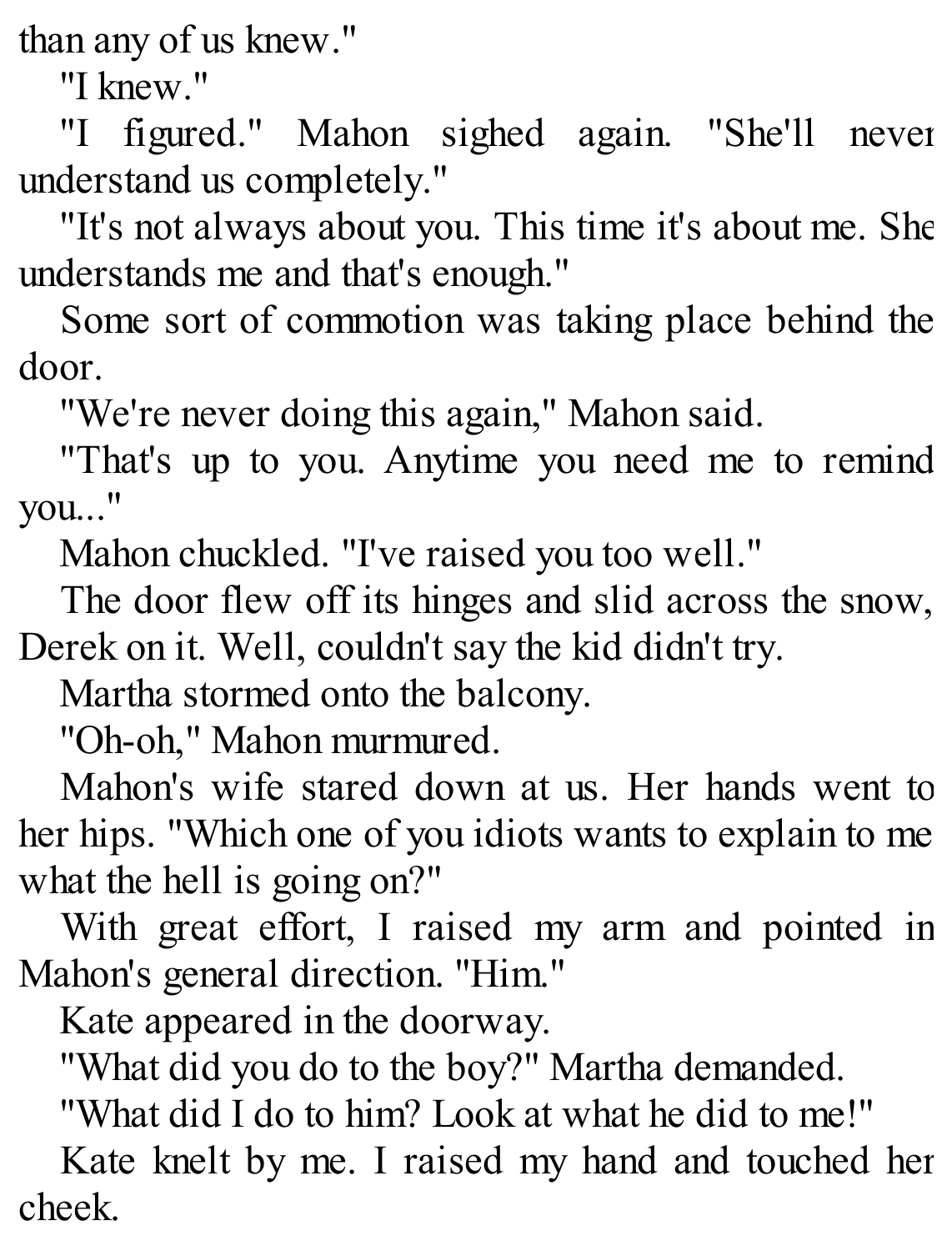"You are an idiot," she told me.

"I know. Martha already pointed that out."

"Is it settled?" Martha demanded. It didn't seem aimed at me, so I didn't answer.

"Yes," Mahon said.

"Good. Get up."

There was some movement and then the two of them shambled off back to the door and the light of the Keep. As they passed us, Mahon dipped his head. "M'lord. M'lady."

Then they were gone. Derek followed them, carrying the door.

"You want to leave?" Kate asked.

"Not yet."

She sat in the snow next to me. I put my arm around her, pulling her close. Derek had put the door back in place. We were all alone. Just us, the snow, and the stars.

"That was a nice move with the jump," she said.

"You saw?"

"I saw."

I smiled. "I kicked his ass."

"Yes, you did. You need help getting to your feet, asskicker?"

"That's my line."

She laughed quietly. "I can't carry you, you know."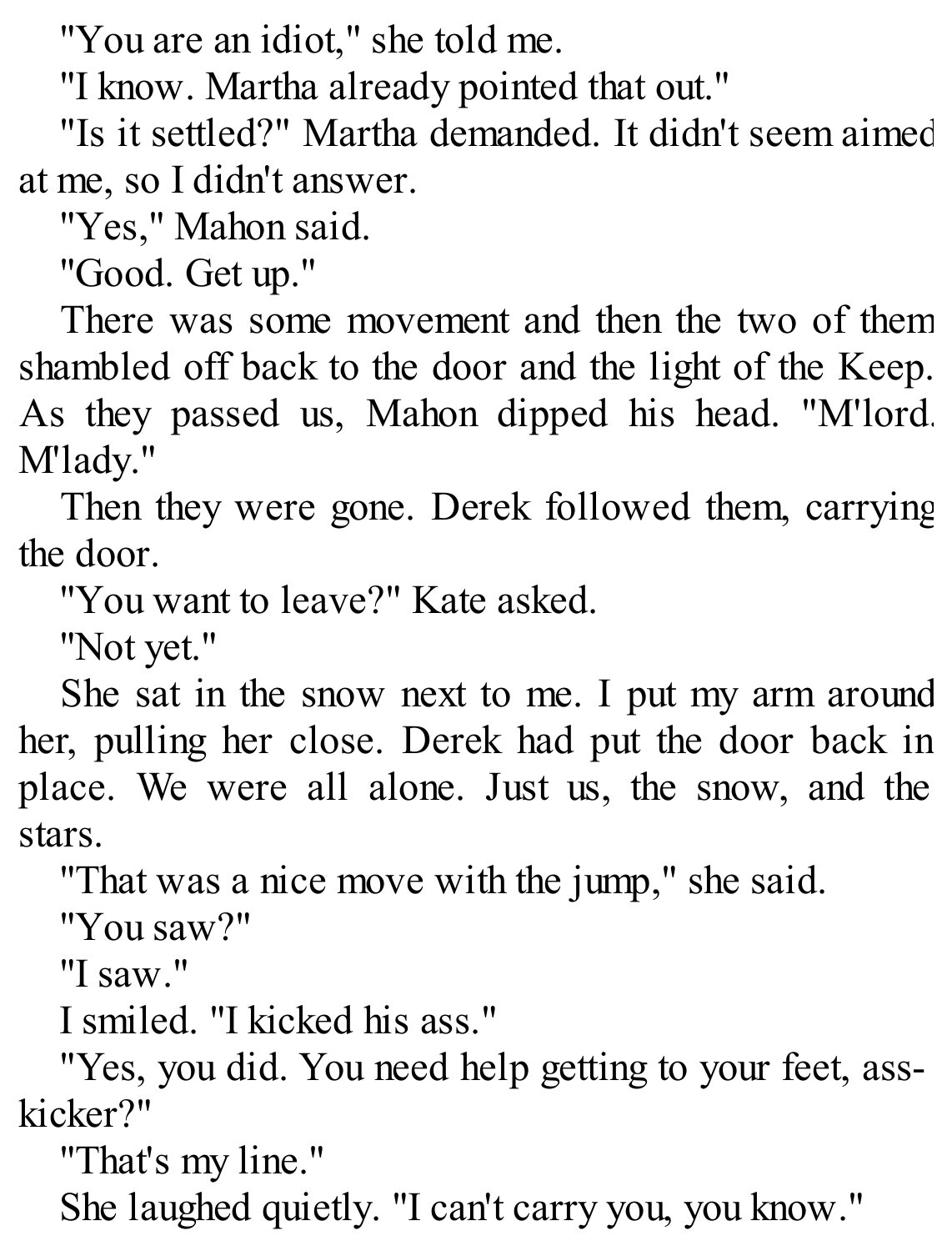"Give me another five minutes. I should be able to walk."

We sat in the snow and watched the stars. Tomorrow I'd have to deal with all their shit again. But tonight was ours. We'd earned it.